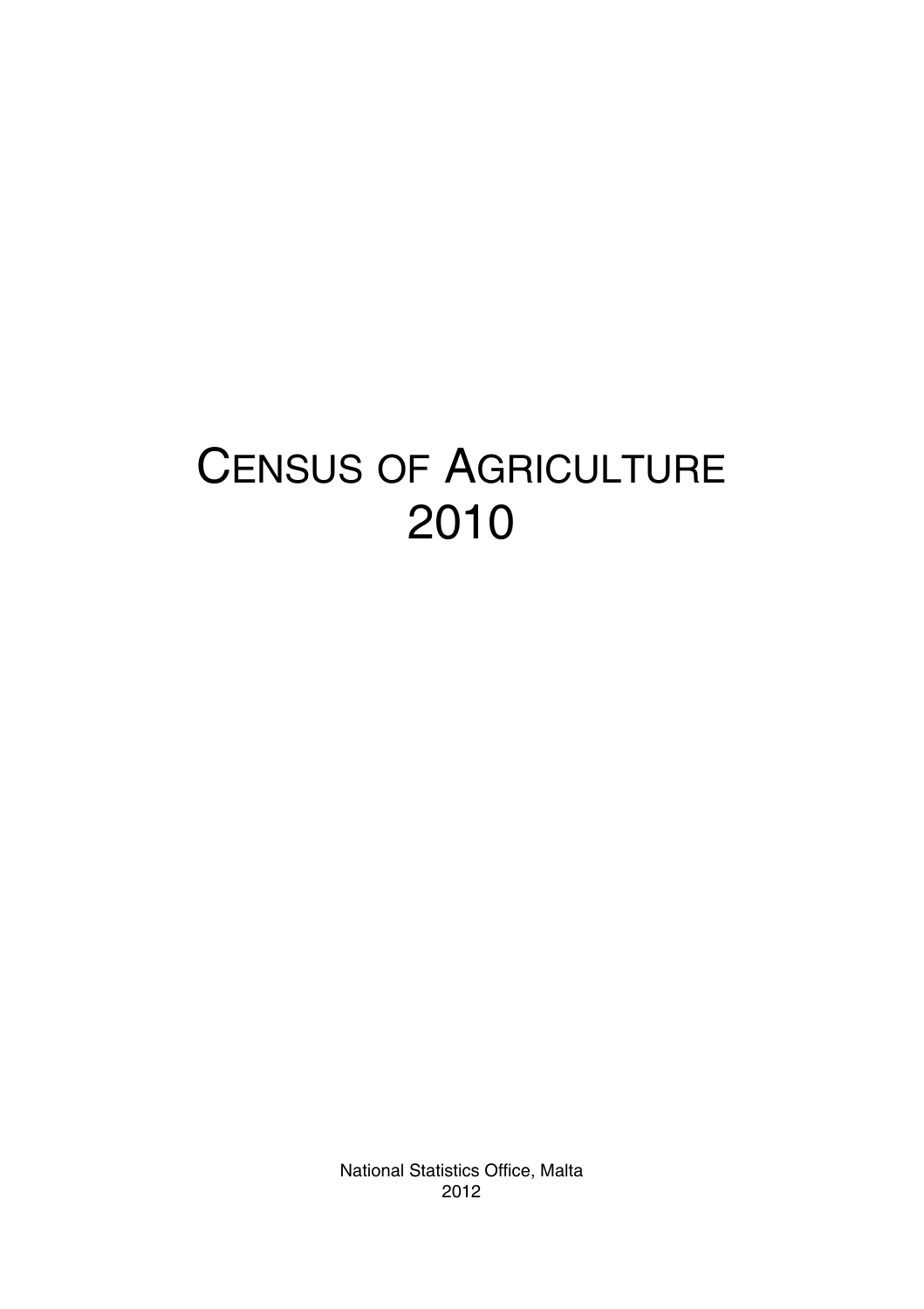Published by the National Statistics Office Lascaris, Valletta VLT 2000 Malta Tel.: (+356) 2599 7000 Fax: (+356) 2599 7205 / 2599 7103 e-mail: nso@gov.mt website: http://www.nso.gov.mt

CIP Data

Census of Agriculture 2010. – Valletta: National Statistics Office, 2012 xxviii, 119p.

ISBN: 978-99957-29-33-2

For further information, please contact:

Unit B3: Agricultural and Fisheries Statistics Directorate B: Business Statistics National Statistics Office Lascaris Valletta VLT 2000 Malta Tel.: (+356) 2599 7339

Our publications are available from:

 Unit D2: External Cooperation and Communication Directorate D: Resources and Support Services National Statistics Office Lascaris Valletta VLT 2000 Malta Tel: (+356) 2599 7219 Fax: (+356) 2599 7205

Printed in Malta by the Government Printing Press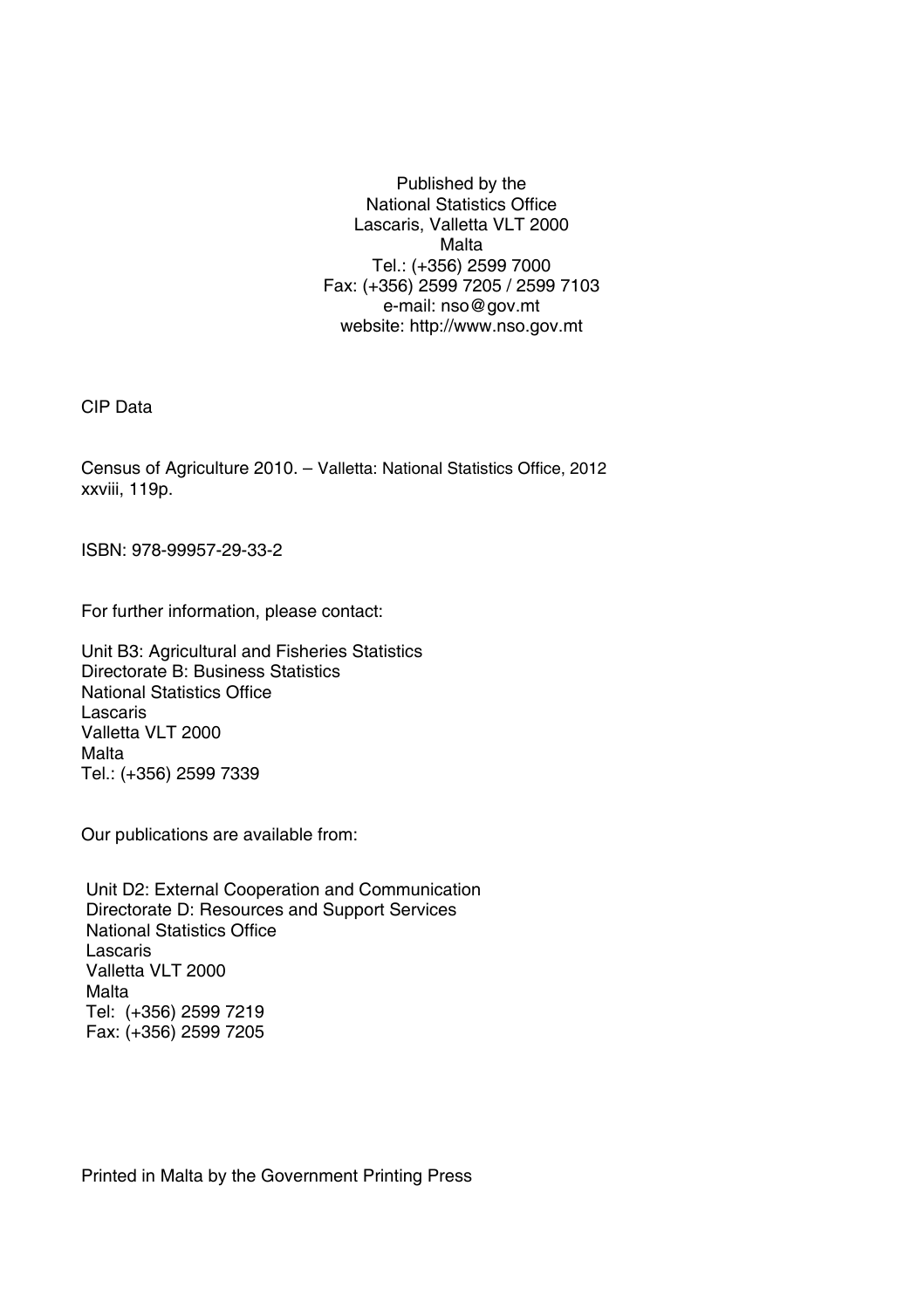### **CONTENTS**

|                                               | Page |
|-----------------------------------------------|------|
| Foreword                                      | хi   |
| Commentary                                    | xii  |
| Methodology                                   | xix  |
| Chapter 1 - General Characteristics           | 1    |
| Chapter 2 - Land Use                          | 29   |
| Chapter 3 - Livestock                         | 53   |
| Chapter 4 - Labour Force                      | 79   |
| Chapter 5 – Machinery and Equipment           | 99   |
| Chapter 6 - Irrigation                        | 103  |
| Chapter 7 – Ploughing and Manure              | 109  |
| Chapter 8 – Typology of Agricultural Holdings | 113  |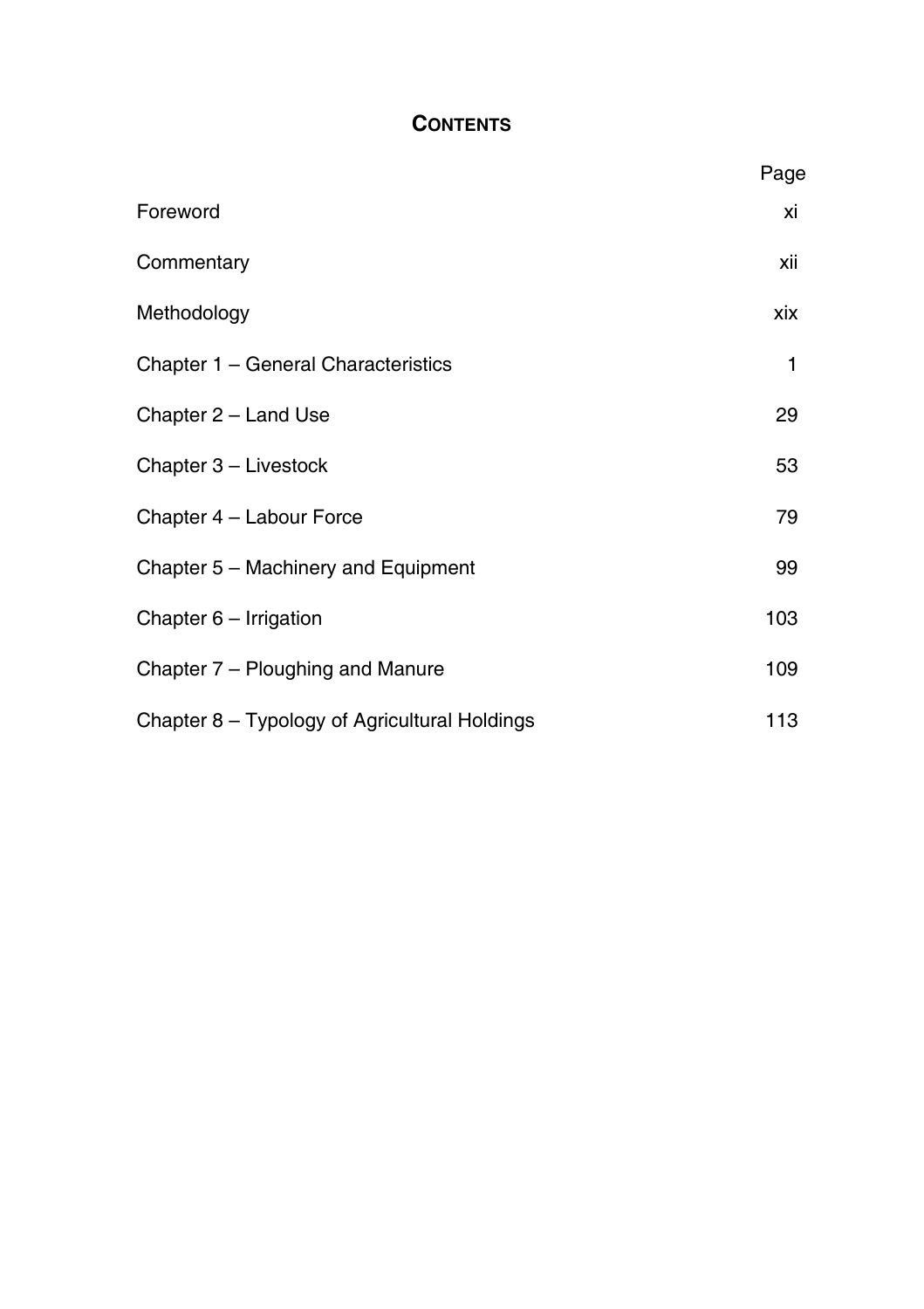**Page 2016** 2016 2017 2020 2021 2021 2022 2032 2040 205 206 207 208 209 209 200 2017 2018 2019 2019 2019 2019 20

# **Chapter 1 – General Characteristics**

| 1.1              | Distribution of area declared by farmers by type of area, by district and<br>locality | 3  |
|------------------|---------------------------------------------------------------------------------------|----|
| C1.1             | Percentage distribution of area by type                                               | 5  |
| 1.2              | Distribution of utilised agricultural area by type of tenure by locality              | 6  |
| C1.2             | Percentage distribution of UAA by type of tenure                                      | 8  |
| 1.3              | Distribution of utilised agricultural area by type and locality                       | 9  |
| C1.3             | Percentage distribution of UAA by type                                                | 11 |
| 1.4              | Distribution of arable land by type and locality                                      | 12 |
| C1.4             | Percentage distribution of arable land by type                                        | 14 |
| 1.5              | Distribution of permanent crops by type and locality                                  | 15 |
| C1.5             | Percentage distribution of permanent crops by type                                    | 17 |
| 1.6              | Distribution of kitchen gardens by type and locality                                  | 18 |
| C1.6             | Percentage distribution of kitchen gardens by type                                    | 20 |
| 1.7              | Volume of water used for irrigation by locality                                       | 21 |
| C1.7             | Distribution of volume of water used for irrigation                                   | 23 |
| 1.8              | Distribution of legal personality of agricultural holdings by district                | 24 |
| C1.8             | Percentage distribution of legal personality                                          | 24 |
| 1.9              | Distribution of managers of sole-holder holdings by district                          | 25 |
| C1.9             | Percentage distribution of manager of sole-holder holdings                            | 25 |
| 1.10             | Agricultural holdings by district and size class                                      | 26 |
| C1.10            | Distribution of holdings by district and size class of UAA                            | 26 |
| 1.11             | Agricultural holdings by district and size class of standard output                   | 27 |
|                  | <b>Chapter 2 - Land Use</b>                                                           |    |
| 2.1              | Utilised agricultural area by district and size class                                 | 31 |
| C <sub>2.1</sub> | UAA by district and size class                                                        | 31 |
| 2.2              | Area under potatoes by size class and district                                        | 32 |
| C <sub>2.2</sub> | Area under potatoes by size class and district                                        | 32 |

2.3 Distribution of potatoes by size class and district 33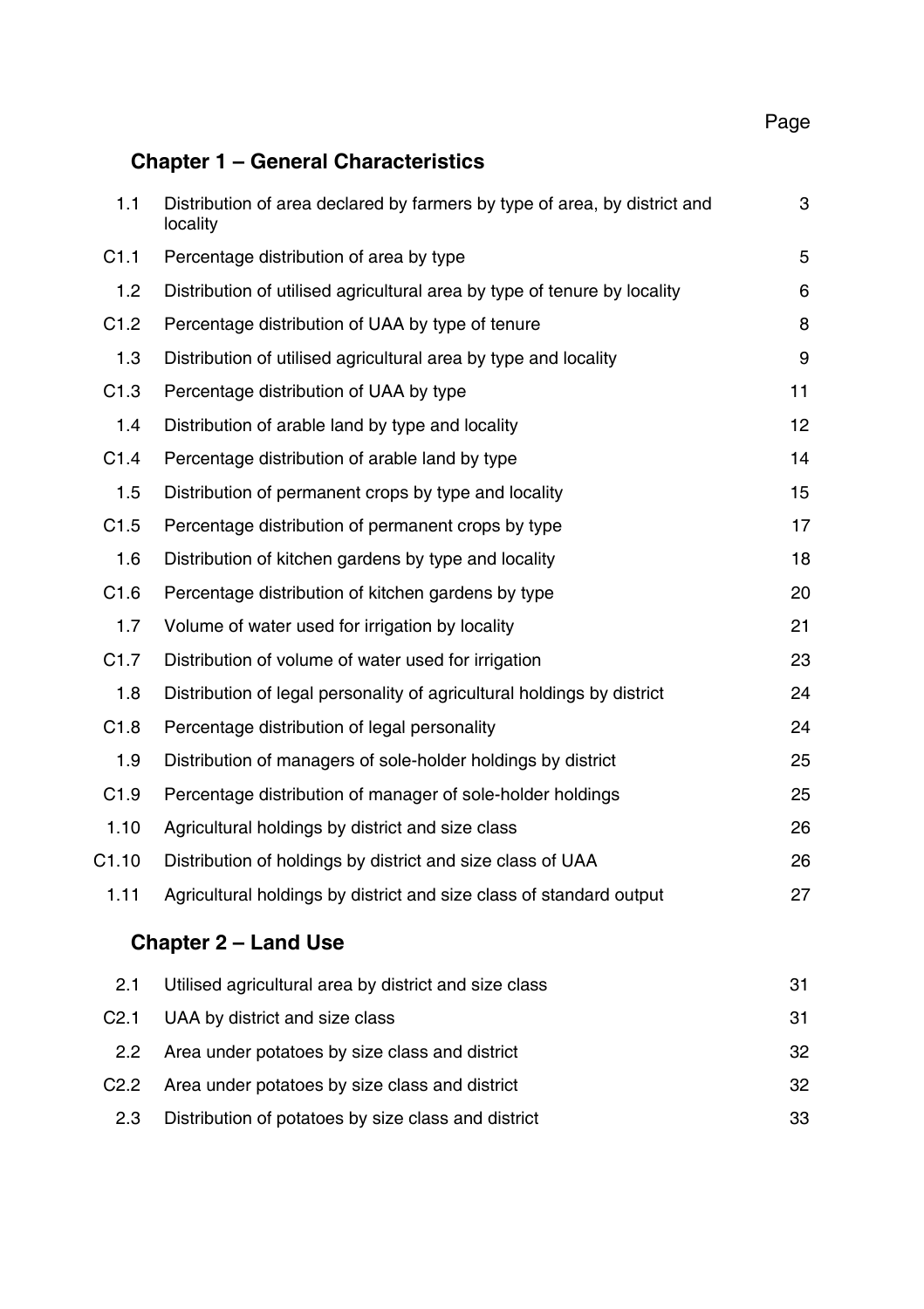#### **Page 2016** 2016 2017 2020 2021 2021 2022 2032 2040 205 206 207 208 209 209 200 2017 2018 2019 2019 2019 2019 20

# **Chapter 2 – Land Use (contd.)**

| 2.4              | Area under forage by size class and district                           | 34 |
|------------------|------------------------------------------------------------------------|----|
| C2.3             | Area under forage by size class and district                           | 34 |
| 2.5              | Distribution of forage by size class and district                      | 35 |
| 2.6              | Area under vegetables by size class and district                       | 36 |
| C2.4             | Area under vegetables by size class and district                       | 36 |
| 2.7              | Distribution of vegetables by size class and district                  | 37 |
| 2.8              | Distribution of fruit and berry plantations by type and district       | 38 |
| C2.5             | Distribution of fruit and berry plantations by type and district       | 38 |
| 2.9              | Area under fruit and berry plantations by size class and district      | 39 |
| C2.6             | Area under fruit and berry plantations by size class and district      | 39 |
| 2.10             | Distribution of fruit and berry plantations by size class and district | 40 |
| 2.11             | Distribution of citrus plantations by type and district                | 41 |
| C <sub>2.7</sub> | Distribution of citrus plantations by type and district                | 41 |
| 2.12             | Area under citrus plantations by size class and district               | 42 |
| 2.13             | Distribution of citrus plantations by size class and district          | 43 |
| 2.14             | Distribution of olive groves by type and district                      | 44 |
| C2.8             | Distribution of olive groves by type and district                      | 44 |
| 2.15             | Area under olive groves by size class and district                     | 45 |
| 2.16             | Distribution of olive groves by size class and district                | 46 |
| 2.17             | Distribution of vineyards by type and district                         | 47 |
| C2.9             | Distribution of vinevards by type and district                         | 47 |
| 2.18             | Area under vineyards by size class and district                        | 48 |
| C2.10            | Area under vineyards by size class and district                        | 48 |
| 2.19             | Distribution of vinevards by size class and district                   | 49 |
| 2.20             | Area under kitchen gardens by size class and district                  | 50 |
| C2.11            | Area under kitchen gardens by size class and district                  | 50 |
| 2.21             | Distribution of organic area by type and district                      | 51 |
| C2.12            | Percentage distribution of organic area by type                        | 51 |
| 2.22             | Distribution of organic area by type of product and district           | 52 |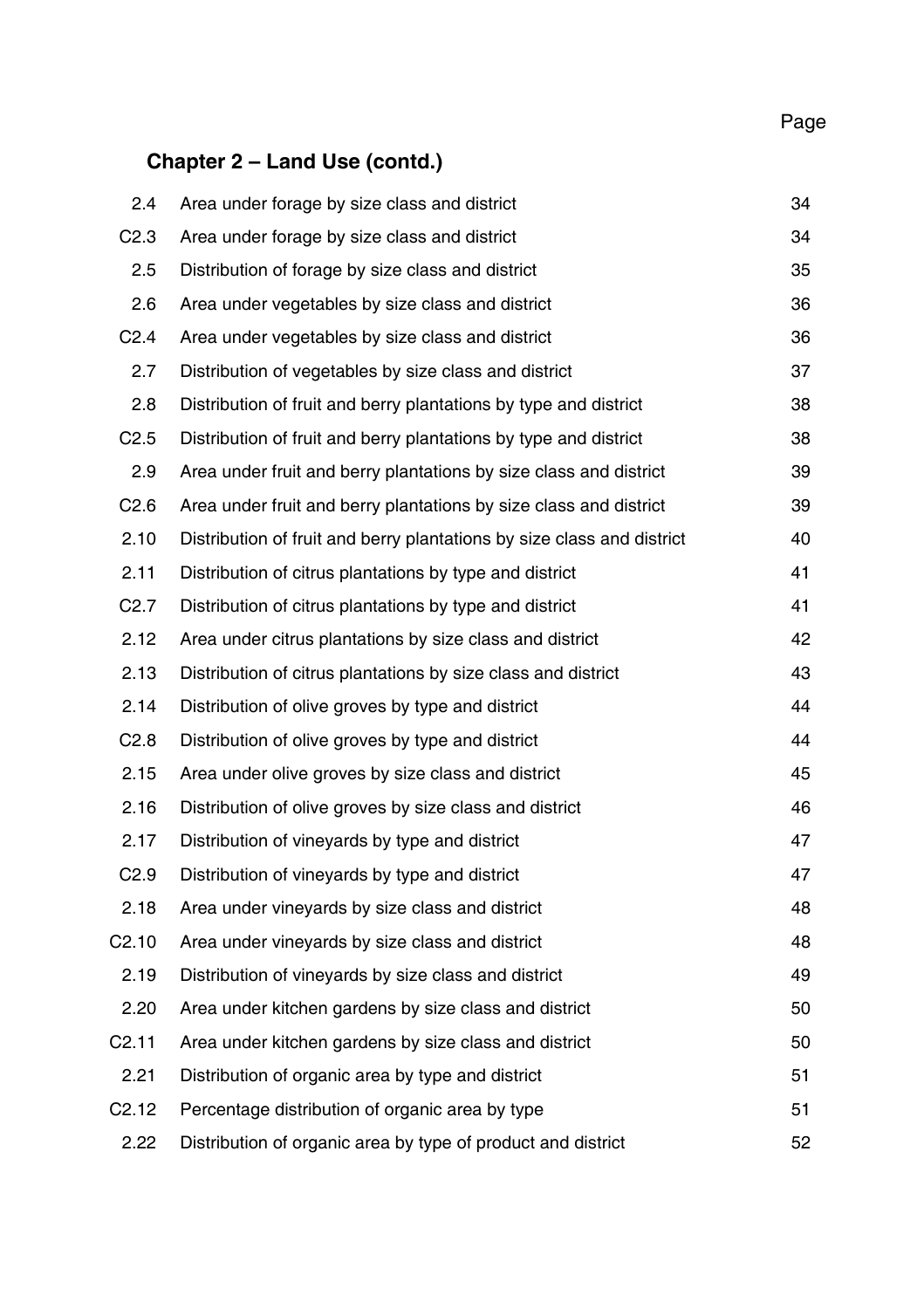# **Chapter 3 – Livestock**

| 3.1              | Cattle population by age, sex and district            | 55 |
|------------------|-------------------------------------------------------|----|
| C <sub>3.1</sub> | Distribution of cattle population by age and district | 55 |
| 3.2              | Cattle population by size class of standard output    | 56 |
| 3.3              | Cattle population by size class of UAA                | 57 |
| C3.2             | Cattle population by size class of UAA                | 57 |
| 3.4              | Distribution of cattle population by herd size        | 58 |
| 3.5              | Dairy cows by size class                              | 59 |
| 3.6              | Cattle housing by type of animal housing and district | 60 |
| C3.3             | Percentage distribution of cattle housing by type     | 60 |
| 3.7              | Pig population by type and district                   | 61 |
| C3.4             | Distribution of pig population by age and district    | 61 |
| 3.8              | Pig population by size class of standard output       | 62 |
| 3.9              | Distribution of pig population by herd size           | 63 |
| 3.10             | Breeding females by size class                        | 64 |
| C3.5             | Percentage distribution of breeding females           | 64 |
| 3.11             | Pig housing by type of animal housing and district    | 65 |
| C <sub>3.6</sub> | Percentage distribution of pig housing by type        | 65 |
| 3.12             | Sheep population by type                              | 66 |
| C3.7             | Percentage distribution of sheep by type              | 66 |
| 3.13             | Sheep population by size class of standard output     | 67 |
| 3.14             | Sheep population by herd size                         | 68 |
| C3.8             | Sheep population by herd size                         | 68 |
| 3.15             | Goat population by type                               | 69 |
| C3.9             | Percentage distribution of goats by type              | 69 |
| 3.16             | Goat population by size class of standard output      | 70 |
| 3.17             | Goat population by herd size                          | 71 |
| C3.10            | Goat population by herd size                          | 71 |
| 3.18             | Poultry by type                                       | 72 |
| C3.11            | Percentage distribution of poultry by type            | 72 |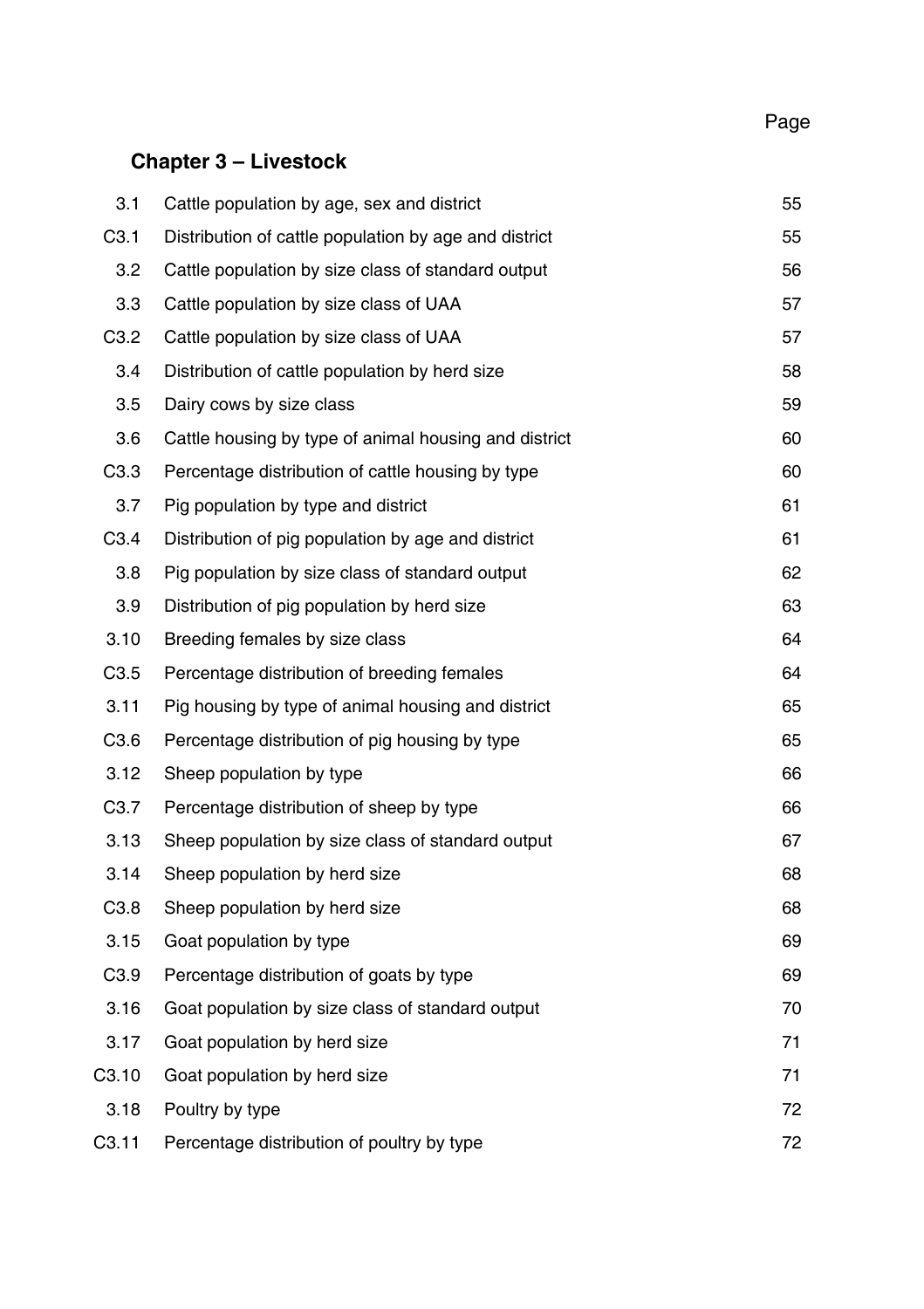#### **Page 2016** 2016 2017 2020 2021 2021 2022 2032 2040 205 206 207 208 209 209 200 2017 2018 2019 2019 2019 2019 20

# **Chapter 3 – Livestock (contd.)**

| 3.19               | Broilers by size class                                                   | 73 |
|--------------------|--------------------------------------------------------------------------|----|
| C <sub>3.12</sub>  | Percentage distribution of broilers by size class                        | 73 |
| 3.20               | Broilers population by size class of standard output                     | 74 |
| 3.21               | Distribution of layers by size class                                     | 75 |
| C3.13              | Percentage distribution of layers by size class                          | 75 |
| 3.22               | Layers population by size class of standard output                       | 76 |
| 3.23               | Layers housing by type of housing and district                           | 77 |
| C <sub>3</sub> .14 | Percentage distribution of layers housing by type                        | 77 |
|                    | <b>Chapter 4 - Labour Force</b>                                          |    |
| 4.1                | Agricultural employment by sex and district                              | 81 |
| C4.1               | Percentage distribution of total agricultural employment                 | 81 |
| C4.2               | Distribution of agricultural employment by type and district             | 81 |
| 4.2                | Total employment by size class of standard output                        | 82 |
| 4.3                | Full-time agricultural employment by sex and age group                   | 83 |
| C4.3               | Percentage distribution of full-time farmers by sex                      | 83 |
| C4.4               | Percentage distribution of full-time males by age group                  | 83 |
| C4.5               | Percentage distribution of full-time females by age group                | 83 |
| 4.4                | Full-time agricultural employment by size class of standard output       | 84 |
| 4.5                | Part-time agricultural employment by sex and age group                   | 85 |
| C4.6               | Percentage distribution of part-time farmers by sex                      | 85 |
| C4.7               | Percentage distribution of part-time males by age group                  | 85 |
| C4.8               | Percentage distribution of part-time females by age group                | 85 |
| 4.6                | Part-time agricultural employment by sex, age group and annual work unit | 86 |
| 4.7                | Part-time agricultural employment by size class of standard output       | 87 |
| 4.8                | Distribution of annual work units by type of holding                     | 88 |
| C4.9               | Percentage distribution of annual work units by type of holding          | 88 |
| 4.9                | Distribution of sole-holder managers by age group                        | 89 |
| C4.10              | Distribution of sole-holder managers by age group                        | 89 |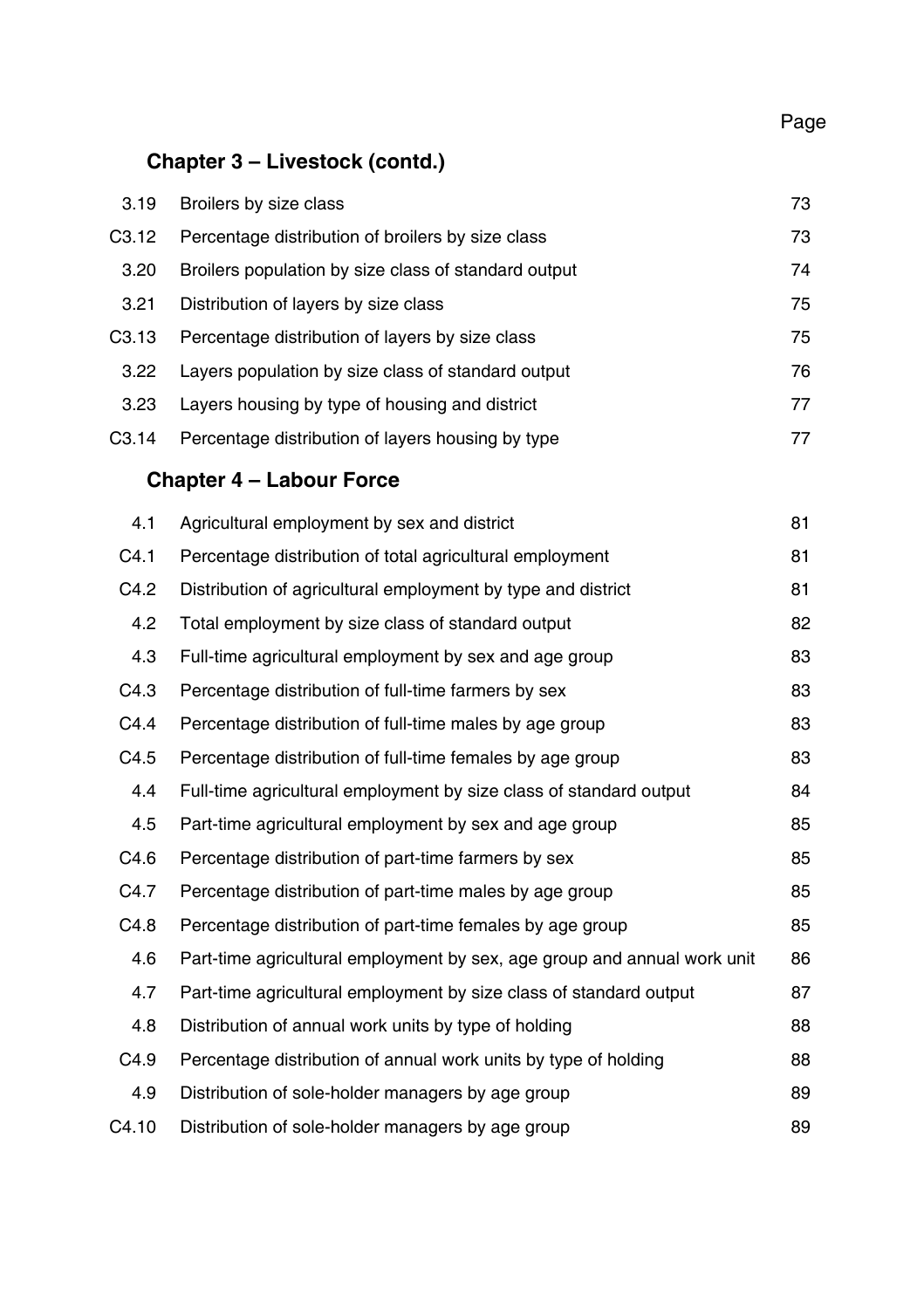# **Chapter 4 – Labour Force (contd.)**

| 4.10  | Distribution of sole-holder managers by size class                                                      | 90  |
|-------|---------------------------------------------------------------------------------------------------------|-----|
| C4.11 | Distribution of sole-holder managers by size class of working hours                                     | 90  |
| 4.11  | Distribution of sole-holder managers by other gainful activity                                          | 91  |
| C4.12 | Percentage distribution of sole-holder managers by other gainful activity                               | 91  |
| 4.12  | Distribution of sole-holder managers by age group and other major gainful<br>activity                   | 92  |
| 4.13  | Distribution of sole-holder managers by age group and subsidiary gainful<br>activity                    | 92  |
| 4.14  | Distribution of sole-holder managers by age group and no other gainful<br>activity                      | 93  |
| 4.15  | Distribution of sole-holder managers with a major gainful activity outside<br>agriculture by size class | 93  |
| 4.16  | Distribution of sole-holder managers with a subsidiary gainful activity by<br>size class                | 94  |
| 4.17  | Distribution of sole-holder managers with no other gainful activity by size<br>class                    | 94  |
| 4.18  | Sole-holder managers by type of agricultural training                                                   | 95  |
| C4.13 | Percentage distribution of sole-holder managers by type of agricultural<br>training                     | 95  |
| 4.19  | Distribution of working days of contracted work provided by third parties<br>by size class of UAA       | 96  |
| C4.14 | Percentage distribution of working days of contracted work by size class<br>of UAA                      | 96  |
| C4.15 | Distribution of working days of contracted work by district                                             | 96  |
| 4.20  | Distribution of working days of casual workers by size class of UAA                                     | 97  |
| C4.16 | Percentage distribution of working days of casual workers by size class of<br>UAA                       | 97  |
| C4.17 | Distribution of working days of casual workers by district                                              | 97  |
|       | Chapter 5 – Machinery and Equipment                                                                     |     |
| 5.1   | Machinery by type and district                                                                          | 101 |
| C5.1  | Percentage distribution of machinery by type and district                                               | 101 |
| 5.2   | Distribution of equipment used for the production of renewable energy by<br>district                    | 102 |
| C5.2  | Percentage distribution of equipment used for the production of<br>renewable energy by district         | 102 |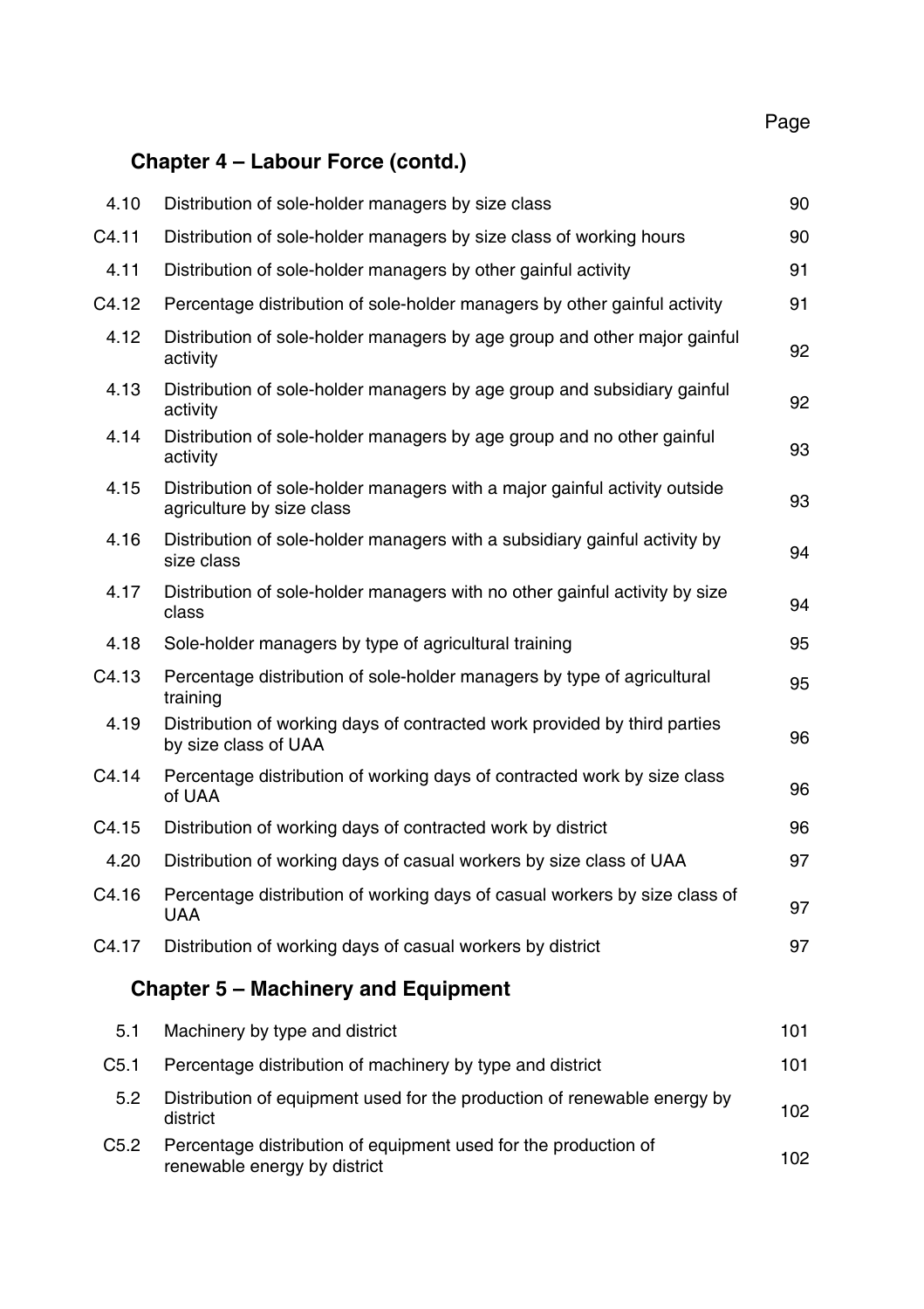#### **Page 2016** 2016 2017 2020 2021 2021 2022 2032 2040 205 206 207 208 209 209 200 2017 2018 2019 2019 2019 2019 20

# **Chapter 6 – Irrigation**

| 6.1  | Source of water by type and district                                                                 | 105 |
|------|------------------------------------------------------------------------------------------------------|-----|
|      |                                                                                                      |     |
| C6.1 | 105<br>Percentage distribution of source of water by type                                            |     |
| 6.2  | Distribution of irrigated area by type and district                                                  | 106 |
| C6.2 | Percentage distribution of irrigated area by district                                                | 106 |
| 6.3  | Volume of water used for irrigation by size class                                                    | 107 |
| C6.3 | Percentage distribution of volume of water used for irrigation by size<br>class of UAA               | 107 |
| 6.4  | Volume of water used for irrigation by size class of standard output                                 | 108 |
| C6.4 | Distribution of volume of water used for irrigation by district                                      | 108 |
|      | Chapter 7 – Ploughing and Manure                                                                     |     |
| 7.1  | Distribution of utilised agricultural area where farmyard manure was<br>applied by time and district | 111 |
| C7.1 | Percentage distribution of UAA where farmyard manure was applied by<br>time                          | 111 |
| C7.2 | Distribution of UAA where farmyard manure was applied by district                                    | 111 |
| 7.2  | Distribution of utilised agricultural area where slurry was applied by time<br>and district          | 112 |
| C7.3 | Percentage distribution of UAA where slurry was applied by time                                      | 112 |
| C7.4 | Distribution of UAA where slurry was applied by district                                             | 112 |
|      | Chapter 8 – Typology of Agricultural Holdings                                                        |     |
| 8.1  | Total number of holdings by size class of standard output                                            | 115 |

| 8.2 | Distribution of UAA by size class of standard output   | 116. |
|-----|--------------------------------------------------------|------|
| 8.3 | Total number employed by size class of standard output | 117  |
| 8.4 | Total standard output by size class of standard output | 118. |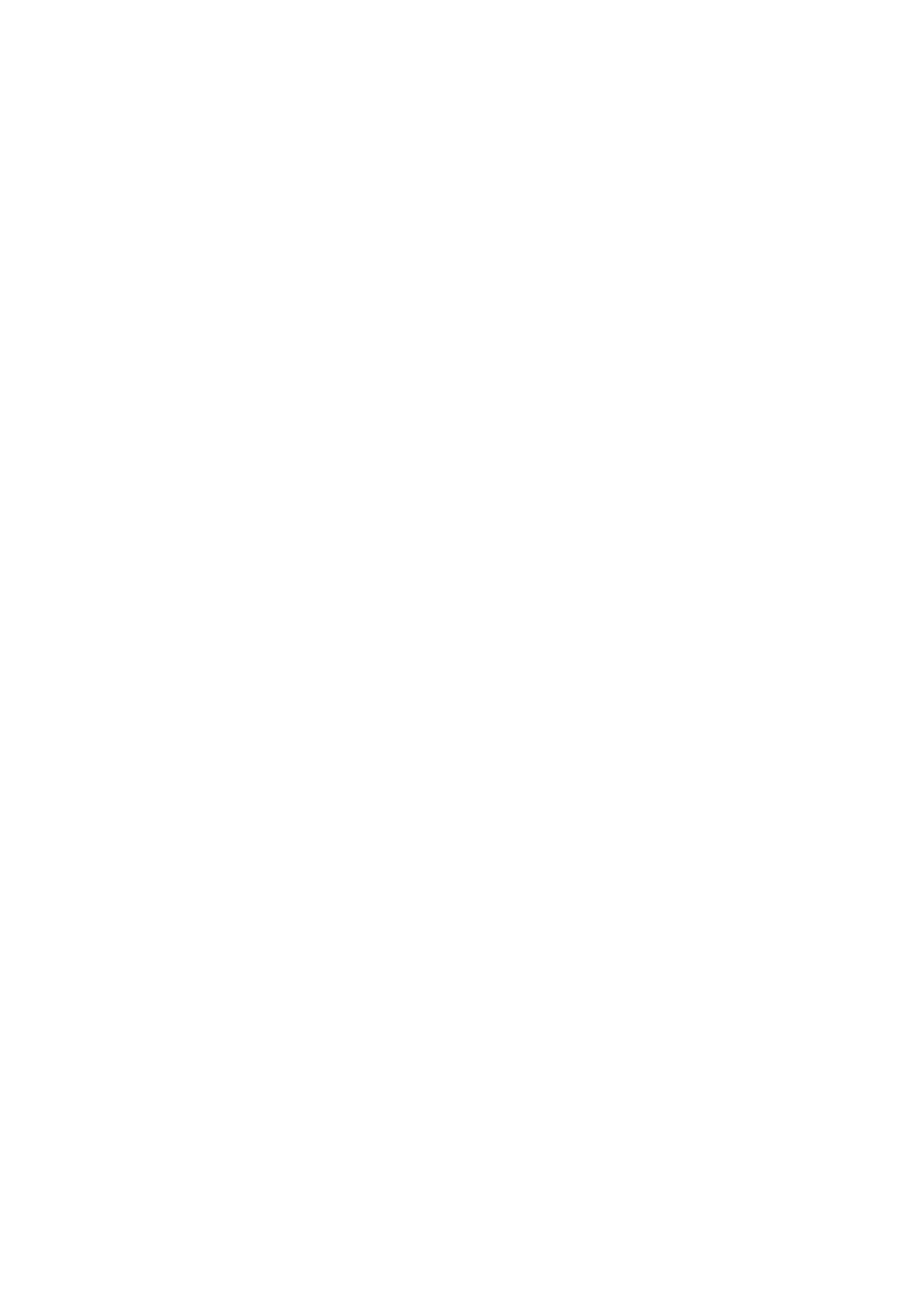## **FOREWORD**

The 2010 Census of Agriculture provides a comprehensive stock-take of land use, livestock, the agricultural labour force, produce, and machinery. Although the direct contribution of this sector to the Gross Domestic Product is modest in extent, such activities play an invaluable part in upholding the Maltese Islands' rural areas and in maintaining the line of continuity between the country's past and present, to the benefit of residents and the many tourists who visit the country.

The 2010 results highlight interesting changes, when compared to the previous Census carried out in 2001. The total land area declared by holders went up by 28 per cent in a decade. The utilised agricultural area advanced by 19 per cent to 11,452.8 hectares. This was in part due to the rehabilitation of disused quarries for agricultural purposes. Productive vineyards were up by 28 per cent, with the majority in the Northern and Western regions. An innovation in this Census was the collection of data on organic farming.

Although agricultural holdings increased slightly, noteworthy fluctuations were observed in livestock. Cattle heads declined by 15 per cent, with a larger drop recorded on the mainland. The pig population also underwent a 14-per-cent decrease. In contrast, sheep and goat heads went up by 14 and 12 per cent respectively.

The data indicate that full-time farmers are becoming an ageing breed. While full-timers declined by 15 per cent, part-timers advanced 37 per cent. From a gender perspective, the sector is marked by a predominantly male work force.

My appreciation goes to Ronald Tanti, who coordinated a team of statisticians in collecting data from farmers and holders, whom I also wish to thank for their cooperation and timely contribution.

Michael Pace Ross Director General

July 2012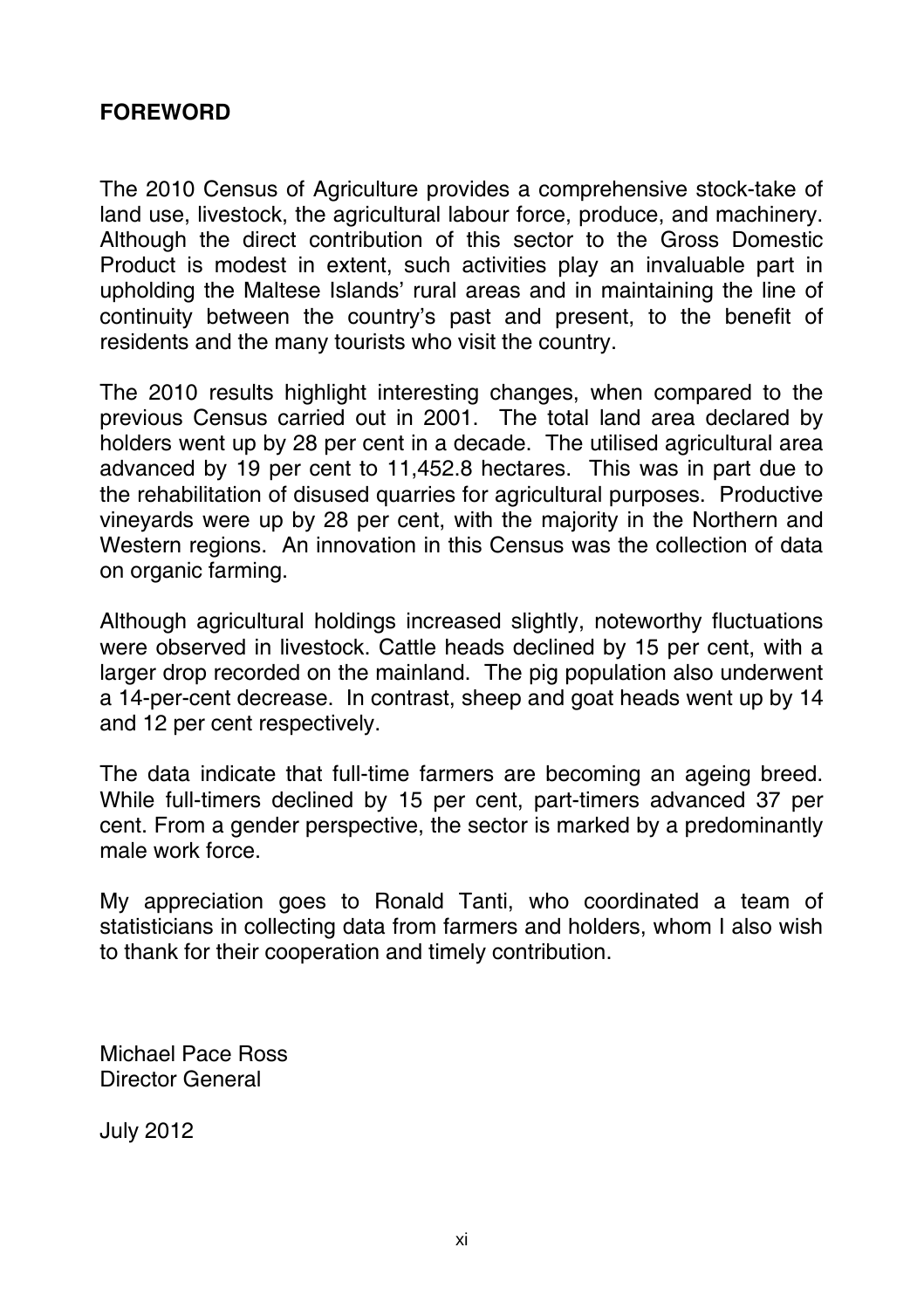# **COMMENTARY**

### **GENERAL CHARACTERISTICS**

A total of 12,940.1 ha were declared on 31 August 2010, of which utilised agricultural area (UAA) accounted for 88.5 per cent or 11,452.8 ha, while unutilised agricultural area and other areas made up the remaining 2.0 and 9.5 per cent respectively (Table 1.1). 5,670.9 ha of UAA, representing 49.5 per cent of the total UAA, was found on holdings located in the Western and Northern districts. In Malta and Gozo, the majority of the UAA, 76.2 per cent or 8,731.4 ha, was rented (Table 1.2).

Arable land accounted for 79.3 per cent of the total UAA, while permanent crops and kitchen gardens made up the remaining 10.9 and 9.8 per cent respectively (Table 1.3). The utilisation of arable land can be seen in Table 1.4. The cultivation of forage crops, covering 5,552.8 ha or 61.2 per cent, was predominant. Permanent crops amounted to 1,251.2 ha of UAA, of which 49.1 per cent was dedicated to vineyards. Fruit and berry plantations, mainly peaches, had a share of 29.7 per cent of total permanent crops, while citrus, olive and nurseries accounted for 8.9, 11.2 and 1.1 per cent respectively (Table 1.5). 1,122.9 ha were utilised for kitchen gardens (Table 1.6). This reflects the high number of small agricultural holders.

The total estimated volume of water used for irrigation between September 2009 and August 2010 amounted to 28.2 million cubic metres. The agricultural holdings situated in the Northern and Western district consumed 54.7 per cent, or 15.4 million cubic metres (Table 1.7).

During the Census, a total of 12,529 holdings were recorded. Agricultural holdings in Malta and Gozo were predominantly run by sole holders (98.0 per cent), as shown in Table 1.8. Group holdings and limited liability companies accounted for 1.7 and 0.3 per cent of all agricultural holdings respectively. Sole holders also acted as farm managers in 95.4 per cent of all sole-holder agricultural holdings (Table 1.9).

A significant feature of Maltese agriculture is that the majority of agricultural holdings in Malta and Gozo are relatively small (Table 1.10). 340 holdings, or 2.7 per cent, that do not have any land area, were engaged in other agricultural activities such as livestock rearing.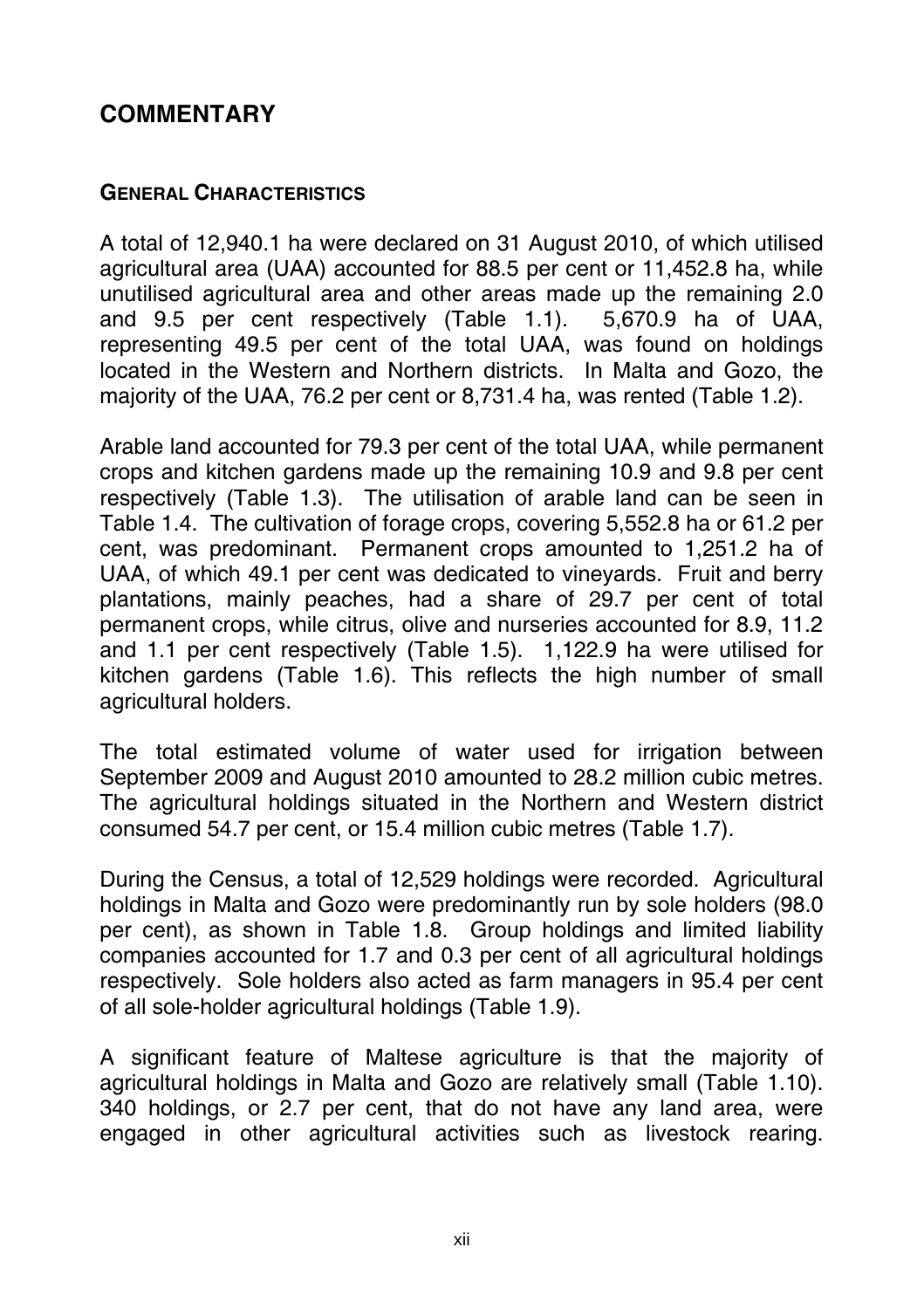Furthermore, 70.7 per cent of all the agricultural holdings worked less than 1.0 ha each. Medium-sized agricultural holdings made up 24.4 per cent of the total number of holdings, having a UAA of one to less than five hectares, while 2.1 per cent were considered large, each having a minimum of five hectares of UAA. In Malta and Gozo, 65.8 per cent of the total agricultural holdings were classified under economic size class I (Standard output of less than  $E2,000$ ), and only 5.7 per cent, or 717 holdings, had an economic size class greater than V (Standard output qreater than  $£15,000$ ) (Table 1.11).

# **LAND USE**

1,915 holdings cultivated a total of 701.1 ha with potatoes, with 19.5 per cent, or 374 holdings, having 60.5 per cent of the total area. These holdings had more than 0.5 ha under potatoes (Table 2.3).

The cultivation of forage crops, which is predominant in Malta and Gozo, accounted for 5,552.5 ha. A total of 6,678 holdings cultivated this crop, with the majority of the holdings, 26.2 per cent, being found in Gozo and Comino. More than half the total area of forage was recorded on holdings having more than 1 ha of forage (Table 2.5).

The area cultivated with vegetables amounted to 1,730.5 ha, of which 68.3 per cent was found in the Western and Northern district (Table 2.6). A total of 2,369 holdings cultivated vegetables for commercial purposes. 20.3 per cent of these holdings accounted for 58.5 per cent of the total area under vegetables. These holdings had more than 1 ha intended for vegetable growing (Table 2.7).

With an area of 227.1 ha, peaches accounted for 61.1 per cent of the total fruit and berry plantations, with 46.5 per cent found in the Western district (Table 2.8). 51.7 per cent, or 191.9 ha of fruit and berry plantations, were recorded on 182 holdings (Table 2.10). 111.3 ha were dedicated to citrus with 52.7 per cent, or 58.6 ha, cultivated in Gozo and Comino (Table 2.11). Holdings engaged in the cultivation of citrus plantations amounted to 885, of which 5.1 per cent, or 45 holdings, accounted for 38.0 per cent of all citrus planted for commercial purposes. These holdings had an area of 0.5 ha or more dedicated to such species (Table 2.13). During the Census, olive groves amounted to 140.3 ha and were cultivated by 803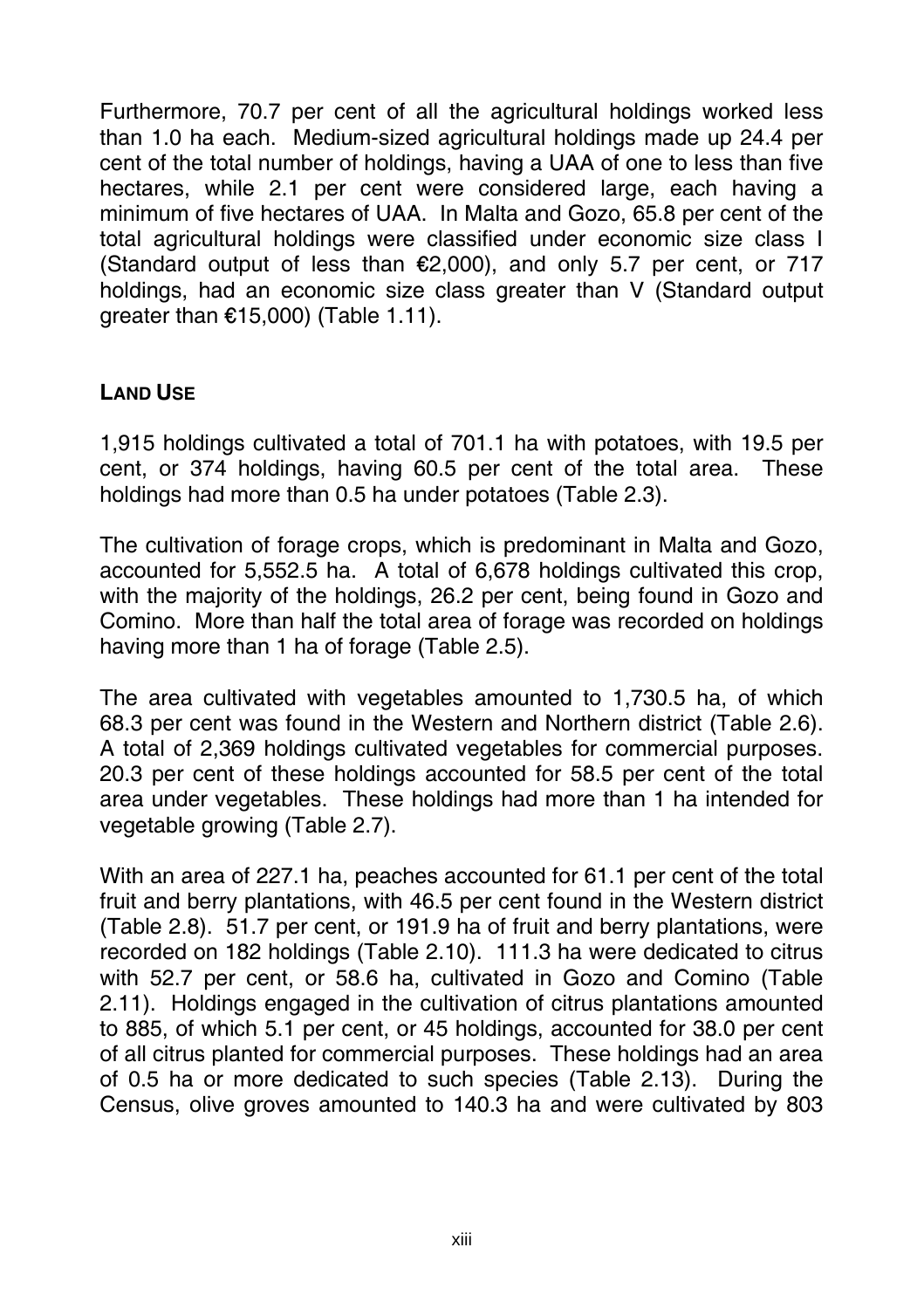holdings. The majority, 28.6 per cent, were found in the Northern district (Table 2.14).

614.1 ha of vineyards were cultivated on 1,258 holdings, of which 70.8 per cent, or 434.6 ha, were allocated to the production of grapes for quality wines, while only 76.5 ha were dedicated to table grapes (Table 2.17). The majority of vineyards were found in the Northern and Western districts with a total area of 427.9 ha, accounting for 69.7 per cent of the total area under vineyards. 360 holdings had an area dedicated to vineyards of more than 0.5 ha each. Together these accounted for 420.4 ha, or 68.5 per cent of total vineyards. (Table 2.19).

In Malta, 1,122.9 ha, or 9.8 per cent of the total UAA, were utilised as kitchen gardens (Table 2.20). The produce from these areas is mainly consumed by the agricultural holding. Holdings with less than 0.5 ha of UAA accounted for 53.1 per cent of the total area under kitchen gardens.

For the first time, information on organic farming was also collected. Areas order this type of farming made up 26.1 ha, or 0.2 per cent, of the total UAA. 18.7 ha (71.6 per cent) were in the process of conversion to organic, and only 7.4 ha (28.4 per cent) were fully certified (Table 2.21).

### **LIVESTOCK**

According to census data, 15,688 cattle were found on 291 holdings. Overall, 10,492 cattle, or 66.9 per cent, were found on Maltese farms, of which 26.3 per cent, or 4,133 heads, were located in the South Eastern district. The cattle population in Gozo and Comino amounted to 5,196 heads, or 33.1 per cent of the total cattle stock (Table 3.1). Dairy cows numbered 6,740 heads, or 43.0 per cent of all cattle. Furthermore, 4,352 cattle less than one year old and 4,057 between 1-2 years old were recorded. The majority of cattle (67.4 per cent) were found on holdings with 100 heads or more, although these holdings represented 21.0 per cent of all holdings (Table 3.4). The average number of places in animal houses during the census year was recorded. For cattle, there were 21,111 places where the passage ways are concrete, while slatted floors amounted to 4,490 places (Table 3.6).

On Census Day, the pig population amounted to 70,593 heads with 94.0 per cent, or 66,365 heads located on Maltese farms. The Western district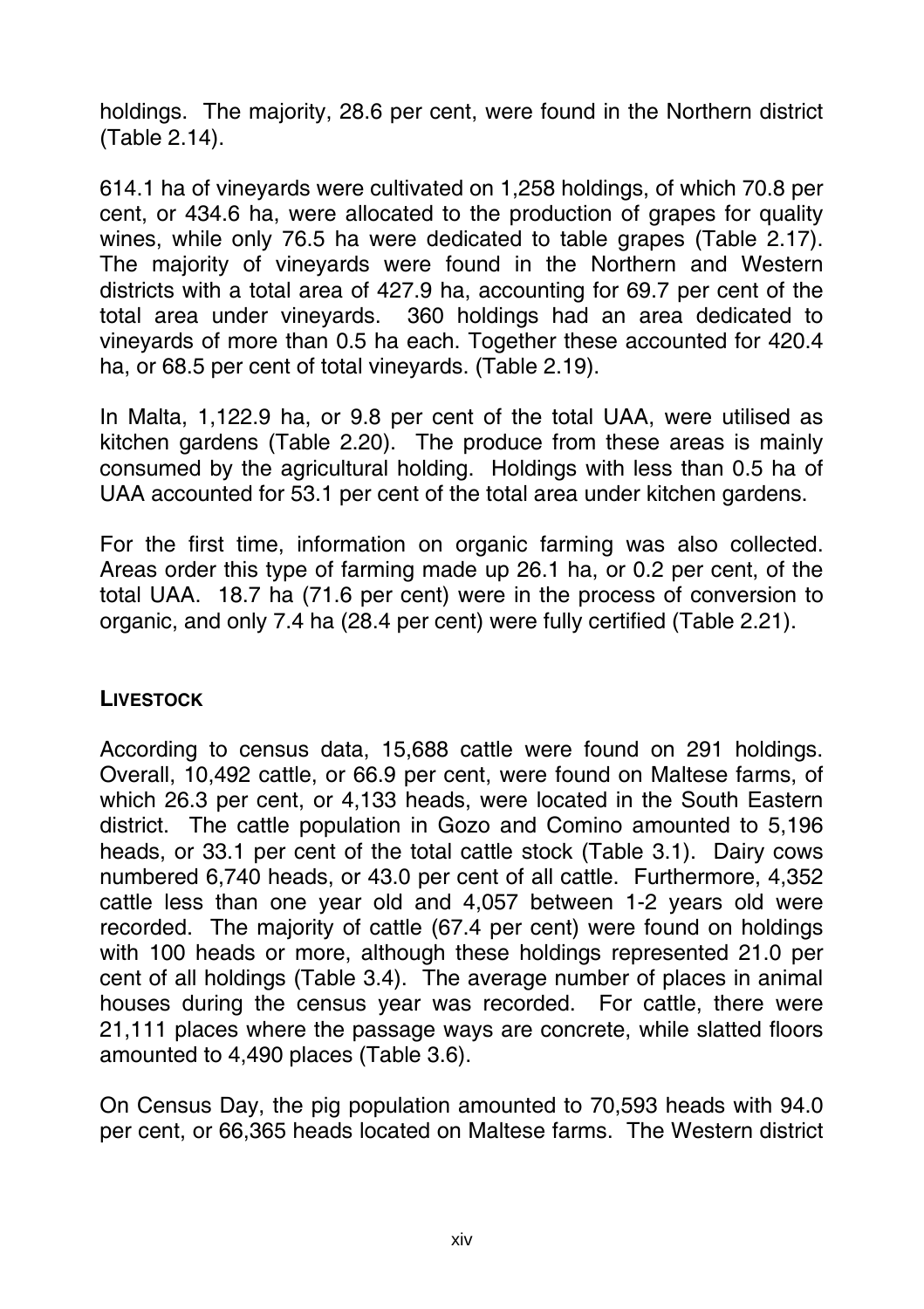accounted for 38.2 per cent. In Gozo and Comino, the pig population amounted to 4,228 heads, or 6.0 per cent of the total stock (Table 40). The majority of the pig population, 88.6 per cent, was found on holdings with economic size class VII and greater (Table 3.8).

The herd structure revealed that 80.3 per cent of the pig stock belonged to holdings having more than 400 heads (Table 3.9). The number of pig places amounted to 113,748, with 38.9 per cent, or 44,247 places, being completely slatted floors. 36.4 per cent had partially slatted floors, and 24.7 per cent had concrete floors (Table 3.11).

Whether for own consumption or for commercial purposes, sheep and goats in Malta are primarily reared for their milk. The sheep and goat industry is mainly a backyard activity and the animals are not slaughtered at slaughterhouses since they are mainly destined for own consumption. The milk is mainly used to produce traditional cheeselets (*ġbejniet*).

The total sheep population in the Maltese Islands recorded on Census Day amounted to 11,873. Ewes and ewe lambs made up 82.7 per cent of all sheep (Table 3.12). Agricultural holdings with an economic size class VI or less had a total of 79.6 per cent, or 9,455 sheep, between them (Table 3.13). The herd structure of sheep shows that 27.5 per cent belong to herd sizes ranging from 20-49 sheep, while 23.6 per cent belong to herd sizes of 1-9 sheep. Herds with over 100 sheep made up 12.2 per cent of the total stock (Table 3.14).

The total goat population in the Maltese Islands amounted to 4,384 heads (Table 3.15). 71.0 per cent of all goats were found on agricultural holdings with an economic size class VI or less (Table 3.16). The smallest herd size accounted for 36.8 per cent of all goats, while herds with more than 100 goats comprised 14.3 per cent (Table 3.17).

A total of 0.98 million poultry heads were recorded, of which 68.2 per cent were broilers. The remaining 30.8 per cent were layers (Table 3.18). The majority of broilers - 468,493 heads or 70.3 per cent - belong to holdings with 10,000 broilers or more (Table 3.19). The distribution of laying hens followed a similar pattern. 300,667 laying hens were recorded on agricultural holdings housing 10,000 laying hens or more (Table 3.21).

Holdings with at least an economic size class VIII accounted for 70.6 per cent of total broilers (Table 3.20) and 79.6 per cent of total layers (Table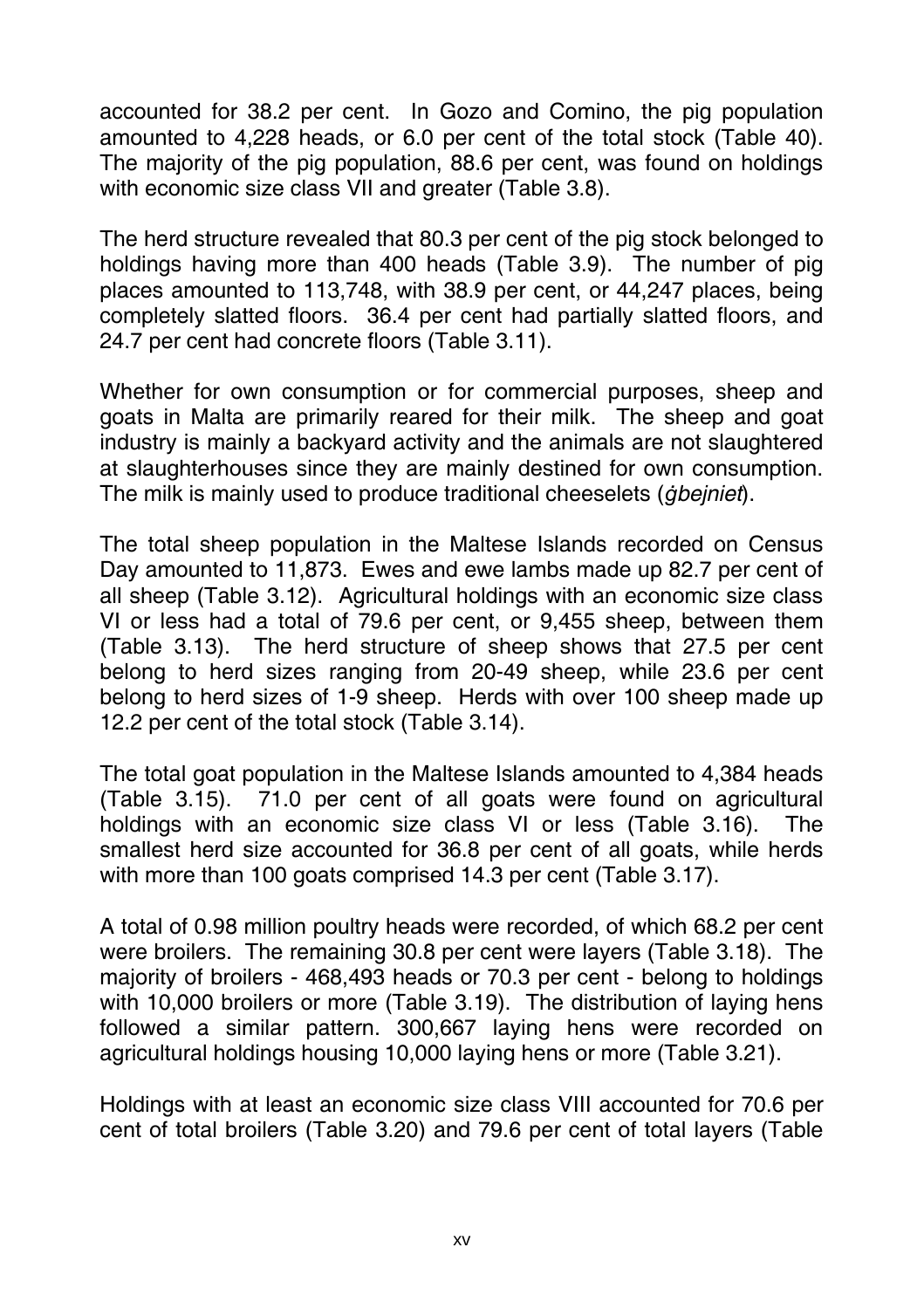3.22). In Malta and Gozo, the majority of layers are housed in battery cages as these accounted for 95.7 per cent of the total number of places for layers (Table 3.23).

### **LABOUR FORCE**

Employment refers to all those people actively engaged in agricultural production during the census year. In 2010, 18,539 persons were actively engaged in agricultural activity, of whom 1,301 were engaged full-time and 17,238 were engaged on a part-time basis. Employment in agriculture was dominated by males with 91.5 and 77.8 per cent in fulltime and part-time employment respectively. Female full-timers represented 8.5 per cent of the total. On the other hand, female participation in part-time activity amounted to 22.2 per cent of part-time employment (Table 4.1).

The majority of full-time farmers were aged 45 and over (Table 4.3). 61.7 per cent of full-time employed worked in holdings of an economic size greater than V (Table 4.4).

In the case of part-time employment, 51.2 per cent were over 55 years of age, while 23.7 per cent were less than 44 (Table 4.5). In all, part-timers worked 5.5 million hours, equivalent to 3,065 annual work units (AWU) during the census year (Table 4.6). 64.2 per cent of all part-timers, or 11,067 persons, worked in holdings with an economic size class I (Table 4.7).

Table 4.8 reveals the structure of holdings by Annual Work Units (AWUs). Sole-holder holdings made up 90.7 per cent of the total annual work units, while limited liability companies and partnerships accounted for 5.1 and 4.3 per cent respectively. 83.8 per cent of all sole-holder managers were aged 45 and over, while the majority of sole-holder managers, 64.9 per cent, worked less than 25 per cent of one annual work unit (Tables 4.9 and 4.10).

Information on the gainful, non-agricultural activities of sole-holder farm managers is given in Tables 4.11 to 4.17. Of all sole-holder managers, 44.2 per cent reported that they have a major gainful activity apart from agriculture, while 53.5 per cent stated that they have no other gainful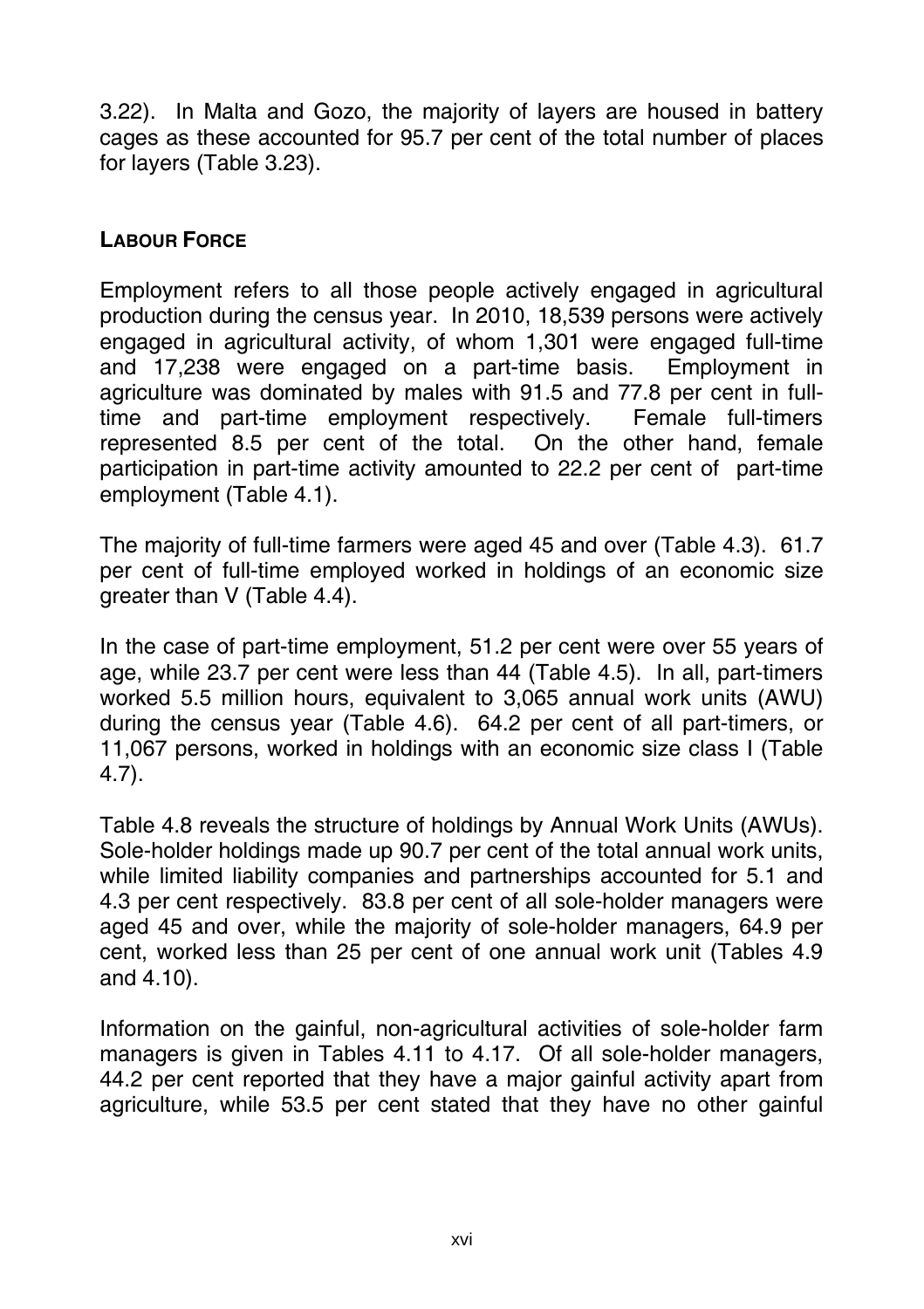activity. The majority of the latter group were either totally engaged in agriculture or were pensioners.

10,560 sole-holder managers had practical experience. Only 9.8 per cent, or 1,153 sole-holder managers, undertook basic or full agricultural training (Table 4.18).

Contract workers were mainly involved during the harvest period. These contributed a total of 6,783 full-time days (Table 4.19). Additionally, casual workers worked 10,117 full-time days during the census period (Table 4.20).

### **MACHINERY AND EQUIPMENT**

Due to the large amount of fragmented land in Malta, the majority of agricultural holdings were served by small machinery such as cultivators, which amounted to 15,570 units (Table 5.1).

In the Census, 192 agricultural holdings, or 1.5 per cent of all holdings, used equipment for renewable energy generation. While 144 holdings used equipment for the production of renewable energy by wind, only 48 agricultural holdings used solar energy as an alternative source of energy on the holding (Table 5.2).

### **IRRIGATION**

Artificial irrigation is an important aspect of Maltese agriculture. From the Census it emerged that the most common source of irrigation used was on-farm surface water. This source could either be rainwater or groundwater collected in reservoirs. Treated waste water was also used in the Southern Harbour and South Eastern districts (Table 6.1).

A total of 3,498.4 ha were irrigated during the census year, where the Western and Northern districts accounted for 57.9 per cent of the total area. Vegetables, potatoes and kitchen gardens made up 73.6 per cent of the irrigated area (Table 6.2). Following the calculations mentioned in the methodological report, the regression model yielded an estimate of 6.2 billion gallons of irrigation water used during the census year. Holdings having between two and five ha used 9.1 million cubic metres of water for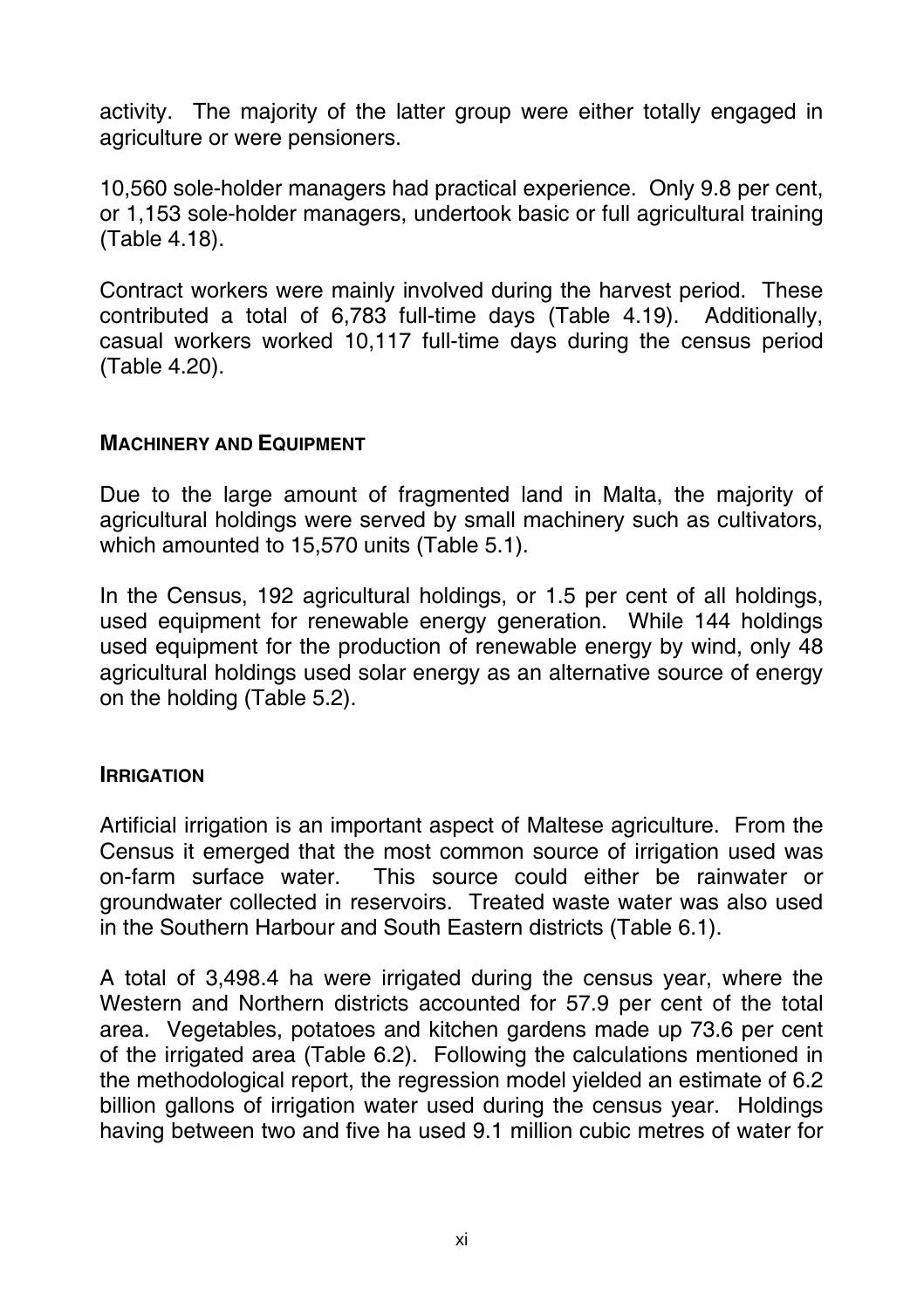irrigation. Furthermore, of all water used for irrigation, 30.1 per cent was used in the Western district (Table 6.3). Additionally, 80.7 per cent of the total estimated water (Table 6.4) is used by agricultural holdings with an economic size class VI and below.

### **PLOUGHING AND MANURE**

In the Census, information on the application of manure and slurry (manure in liquid form) was collected (Tables 7.1 and 7.2). Farmyard manure was applied on 2,971.6 ha, where on 55.7 per cent of the area, incorporation into the soil took less than four hours. Land on which slurry was applied accounted for 411.2 ha, or 3.6 per cent of the total utilised agricultural area. Incorporation into the soil took less than four hours on 63.8 per cent of areas where slurry was applied.

### **TYPOLOGY**

From the Census it emerged that 3,896, or 31.1 per cent of agricultural holdings, are involved in general field cropping. These holdings accounted for €10.5 million in terms of standard output (Table 8.1). 5,366 persons, or 28.9 per cent, were employed on these holdings (Table 8.3).

3,116 agricultural holdings, having a combined area of 814.9 ha, produced for self-consumption (Table 8.2).

€66.2 million, or 69.0 per cent of the total standard output, was produced by 5.7 per cent of all agricultural holdings. These holdings were found to have an economic size class VI or greater, with an output exceeding €25,000 (Table 8.4).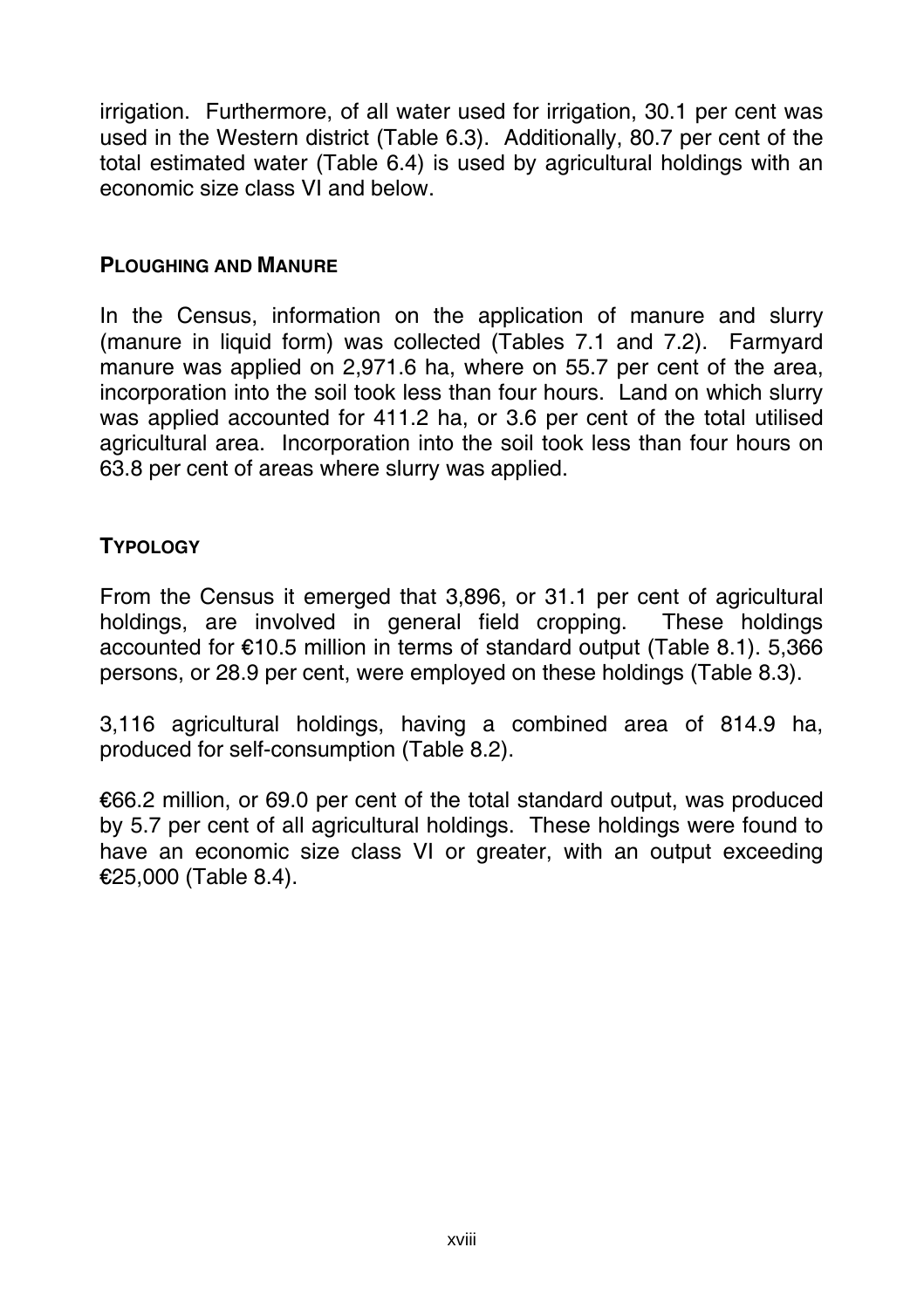# **METHODOLOGICAL NOTES**

#### **PURPOSE OF AGRICULTURAL CENSUS**

The Agricultural Census is a statistical survey of all agricultural holdings producing agricultural products, conducted on a national scale every decade. The purpose of the Census is to provide a snapshot on the stock of arable land, livestock, the work force engaged in this sector, as well as the agricultural production and machinery. The data is a useful decision-making tool especially in the drafting and promotion of related economic and environmental policies.

All definitions and classifications used are in compliance with EU legislation on agricultural statistics. The National Statistics Office was the official body responsible for undertaking the Census of Agriculture in 2010.

The information in the Census was collected according to Regulation 1166/2008 of the European Parliament and of the Council on farm structure surveys and the survey on agricultural production methods.

#### **HISTORY OF THE CENSUS**

Until 1954, agricultural censuses used to be held annually under the provisions of the Agricultural Returns Ordinance 1935 as amended by Act XIX of 1949 and fell within the remit of the Department of Agriculture. The Central Office of Statistics (COS) was set up in 1947 but had no legal basis. However in May 1955 a law was enacted in the shape of the Statistics Act XV of 1955. Consequently, the COS carried out the 1956 Census of Agriculture covering the period October 1955 to September 1956. Data collected from farmers and breeders included: land area cultivated or left fallow; crops produced; livestock; farm labour; machinery; and any other particulars related to agriculture and the rural characteristics of the Maltese Islands. A series of agricultural censuses ensued up to 1982/83, after which there was an 18-year break in the holding of the census.

The 1955 Act was superseded by the Malta Statistics Authority Act XXIV of 2000 which came into effect on 1 March 2001. The Census of Agriculture 2001 was one of the first major operations to be undertaken under the new act. As from the date of accession in the European Union, Malta has followed the legislation as laid down in Council Regulation 571/88 and has carried out a Farm Structure Survey in 2003, 2005 and 2007.

#### **OBSERVATION UNITS AND COVERAGE**

No thresholds were used in the Census and the full population in the agricultural register was taken into consideration for both the Census of Agriculture 2010 and the Survey on Agricultural Production Methods (SAPM). The agricultural register contains the details of all agricultural holdings and is maintained and updated by the NSO on a regular basis. Updates are either sent by the Ministry for Resources and Rural Affairs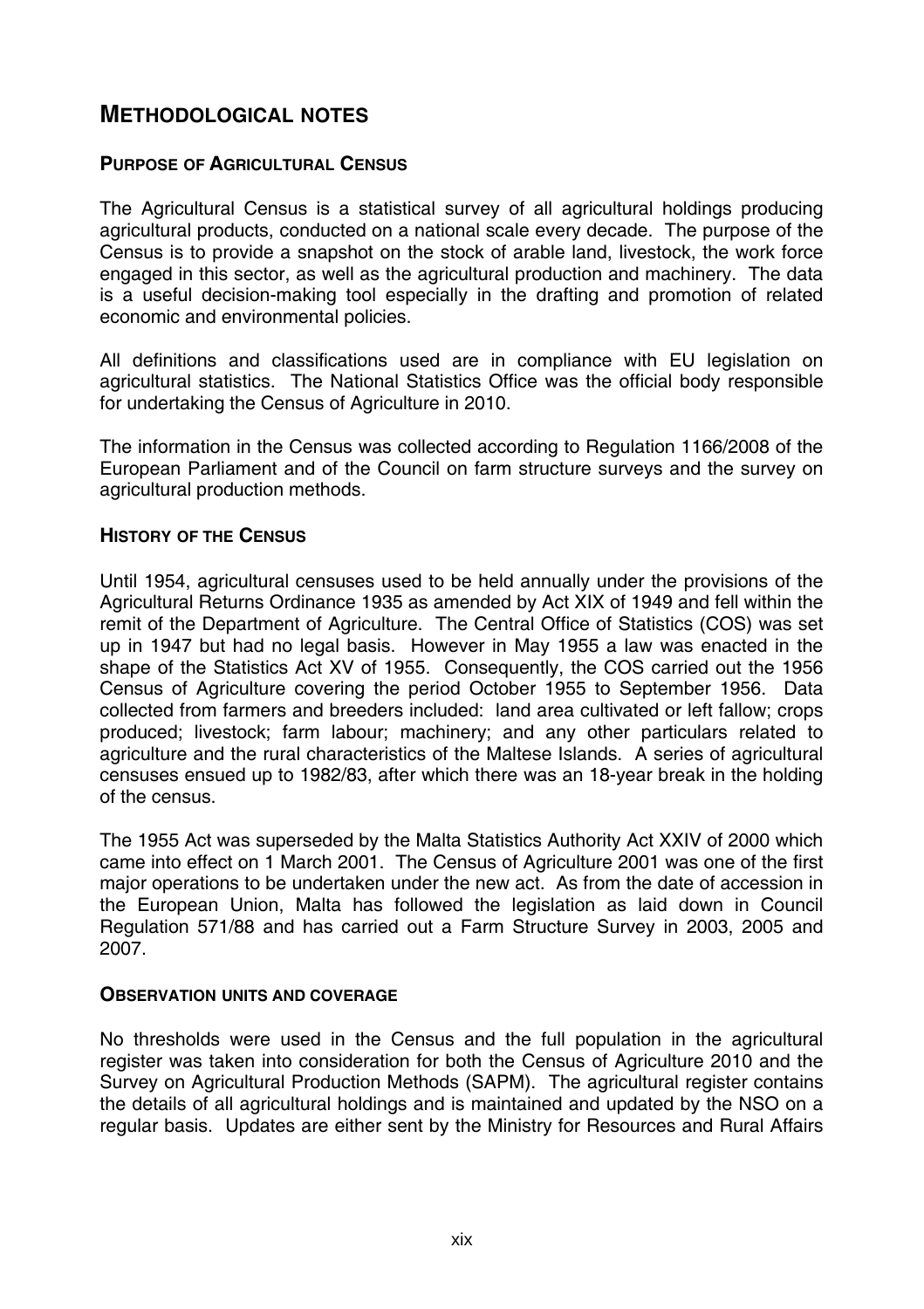or through the number of surveys undertaken by the Agricultural and Fisheries statistics unit. The data appearing in this publication is "As per holder's declarations".

#### **STATISTICAL LEGISLATION**

In Malta the legal basis for the collection of agricultural statistical data is the Malta Statistics Authority Act No XXIV, enacted in 2000. This places full responsibility on the National Statistics Office to carry out any statistical survey and to produce official statistics.

#### **CENSUS REFERENCE DATE**

The Census provides a point-in-time stocktaking of utilised agricultural area (UAA), livestock and machinery. The reference date for these sections was 31 August 2010. The reference period for permanent crops, arable land, mushrooms, organic land and vines covered the period from 1 September 2009 to 31 August 2010. This reference period is also applicable for animal housing, labour force and irrigation.

#### **QUESTIONNAIRE**

A 30-page questionnaire was used for all agricultural holdings. The questionnaire was split into 17 parts and covered all the fields required in Commission Regulation 1166/2008. The data collection spanned a five-month period beginning in September 2010. The interviewing was held in the place of preference of the holder (home or farm).

#### **PUBLICITY AND MEDIA**

A covering letter together with an information leaflet was sent to every agricultural holding to highlight the importance of the Census. The leaflet explained the process on how the Office was going to implement the Census, the obligation which the holdings had towards the Malta Statistics Authority Act, the specific data that was going to be collected and the documents which the holdings were expected to prepare for the interview. Moreover, the Agricultural and Fisheries statistics unit contributed an article regarding the Census that was published in one of the local newspapers and in a local magazine that is posted to all Maltese households. The Unit participated in a local radio and television programme to promote the census.

#### **SELECTION OF SUPERVISORS AND INTERVIEWERS**

A call for applications was made within the National Statistics Office and the government departments and public authorities in order to obtain the number of interviewers needed to carry out the Census. Preference was given to applicants with previous experience. The posts of Supervisors were strictly filled in by managers within the NSO having experience in the previous Census. In total, 130 interviewers and six supervisors were selected.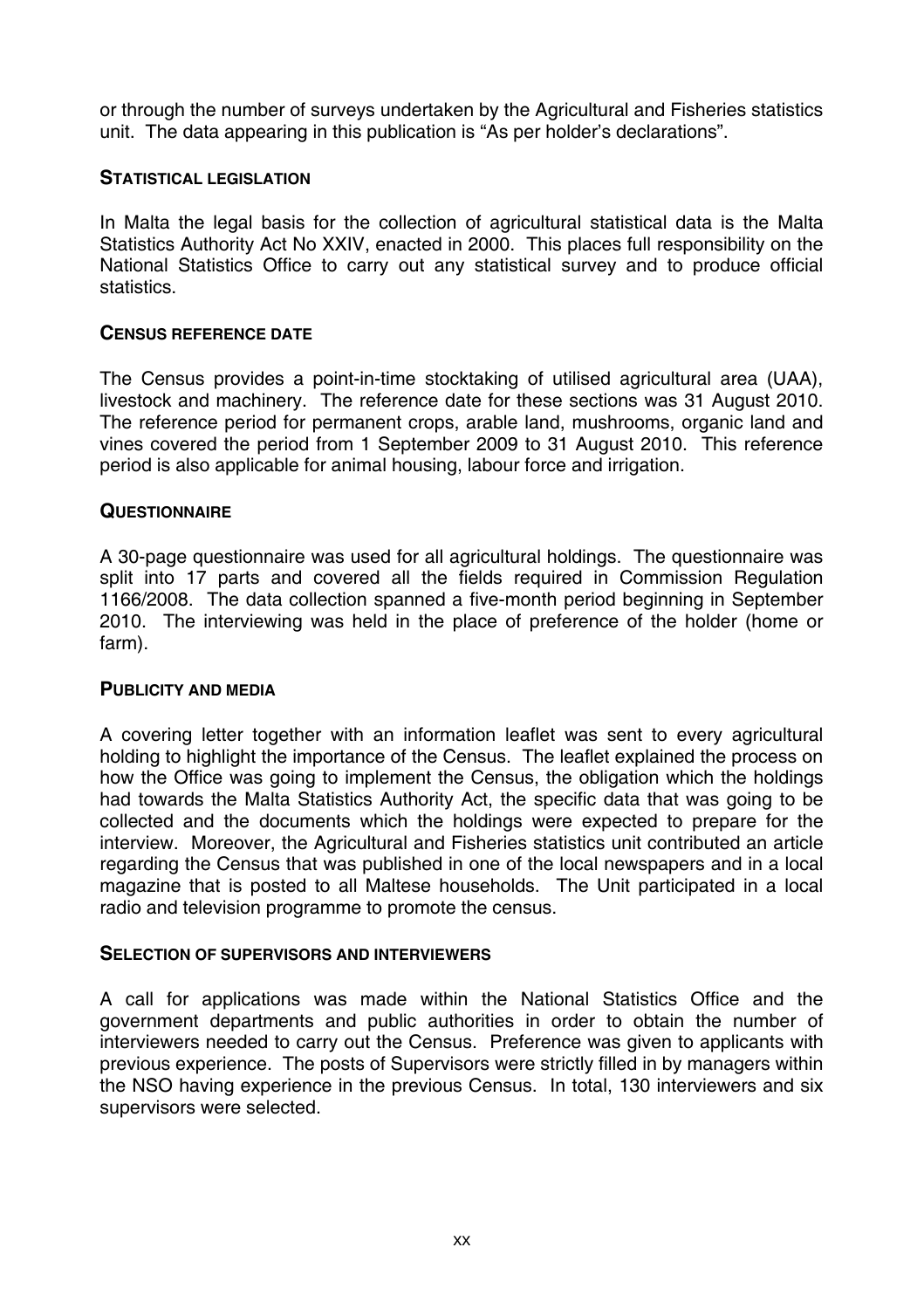#### **BRIEFING**

Five briefing sessions were held for all interviewers. During the briefing session, all the interviewers were provided with a detailed instruction manual on each characteristic of the census, a list of farmers to be interviewed, and a copy of the leaflet sent to the farmers. In order to avoid errors during the initial stages of data collection, all interviewers were instructed to interview not more than five holdings and return the booklets back to their respective supervisor for an assessment to identify any mistakes undertaken during the interviewing at an early stage. This exercise helped the interviewer to reduce the number of errors in the remaining questionnaires.

#### **APPOINTMENT WITH FARMERS**

For the first time, the interviewing was held in the place of preference of the holder (home or farm) and not in government schools as in the previous census. Face-to-face interviewing was carried out by 130 interviewers and the data was recorded manually.

#### **MEANS OF IDENTIFICATION**

All interviewers carried identification tags which included the photo and personal details of the interviewer and the signature of the Director General of the National Statistics Office.

#### **CONTROL AND MONITORING OF CENSUS**

A thorough check of completed questionnaires is an integral part of the processing system. Data control started at the collection stage. The interviewer was obliged to verify the totals for consistency during the actual filling in of the questionnaire.

Once field checks were completed, interviewers had to submit the questionnaires to their respective supervisor, where the questionnaires were subject to a manual verification for completeness. In cases where information was either missing or not clear, the holder was contacted by telephone.

This phase was then followed by the data entry stage, where computer validations of the individual data were made. This involves logic and consistency checks with previous data, checks for extreme values and reconciliation of the total declared area information to the area declaration covered by the crop. Moreover, the computer application was designed in such a way that for any error encountered, a dialog box displaying the error message popped up.

#### **NON-RESPONSE AND FOLLOW-UP**

Non-response refers to holders who refused to co-operate or who were unreachable. Great effort was made by all interviewers to minimise non-response.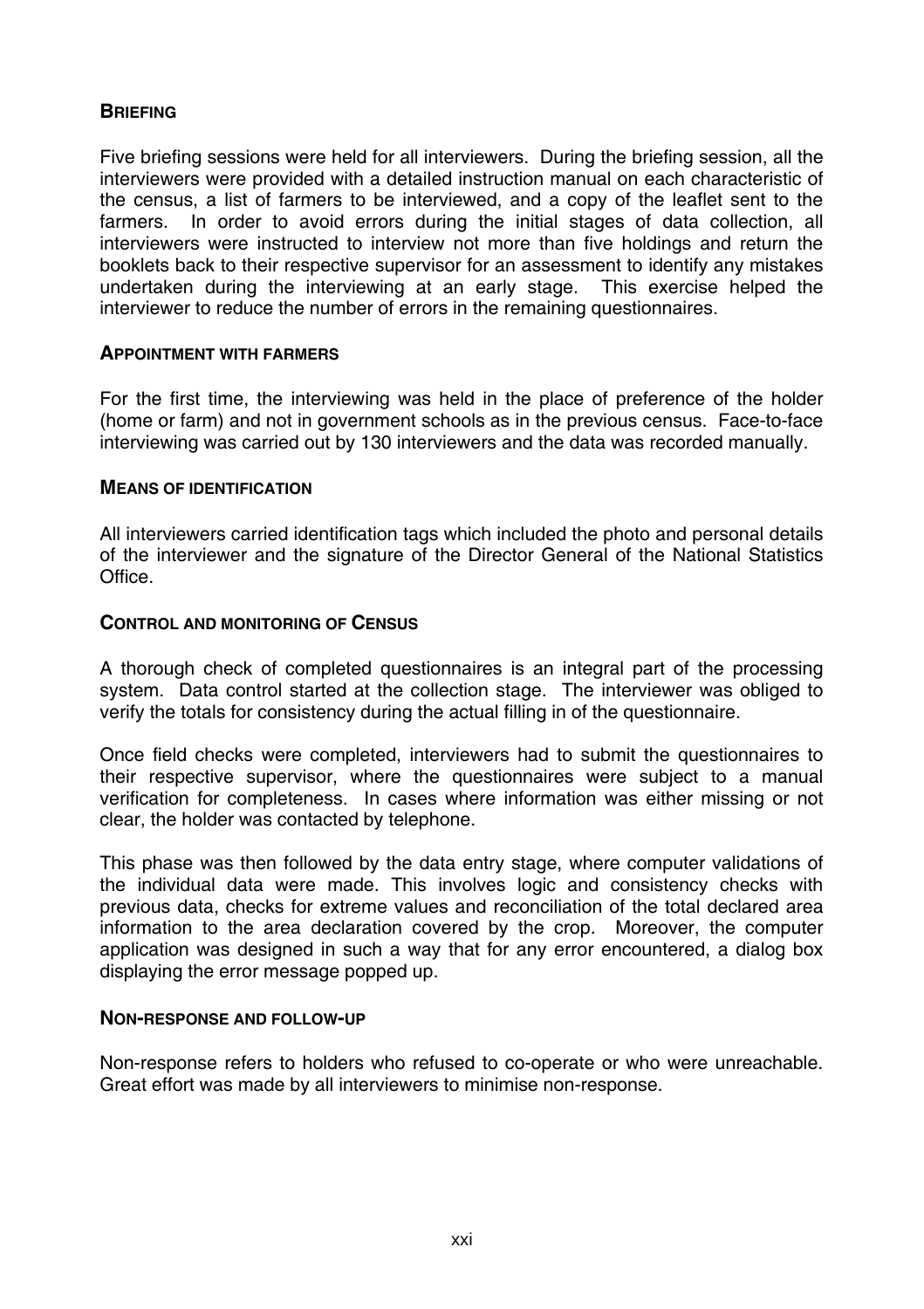Following verification and analysis, the data collected during the Census was compared to the results obtained from other surveys carried out by the Agricultural and Fisheries statistics unit. Once this procedure was completed, quality checks on the aggregated data were performed to analyse the consistency of the results. Although these checks did not indicate any abnormalities in the data collection process, they helped in confirming the results obtained.

#### **ESTIMATION OF VOLUME OF WATER USED FOR IRRIGATION**

In 2008, a survey to estimate the volume of water used for irrigation was carried out, from which an Analysis of Covariance (ANCOVA) regression model was fitted, using the Statistical Package for Social Sciences (SPSS). The model was fed with essential information related to irrigated area, type of irrigation and climatological data obtained from the Meteorological Office at the Malta International Airport on a daily basis. This enabled the model to predict the total volume of water used. Climatological data included average daily temperature, relative humidity and wind speed, and daily amount of rain in millimetres. To fit an ANCOVA regression model, dummy variables were generated to accommodate categorical variables. Table 1 displays the parameter estimates indicating the aliased terms.

| Model term                           | <b>Parameter estimates</b> |
|--------------------------------------|----------------------------|
| Intercept                            | 2,414.686                  |
| [Crop=Potatoes]                      | $-66,008.765$              |
| [Crop=Fresh Vegetables in the open]  | $-59,728.505$              |
| [Crop=Fresh Vegetables under Glass]  | -43,908.339                |
| [Crop=Flowers/Seeds in the open]     | -17,976.815                |
| [Crop=Flowers/Seeds under Glass]     | -14,075.908                |
| [Crop=Vines]                         | $-99,968.002$              |
| [Crop=Olives]                        | $-95,866.172$              |
| [Crop=Citrus]                        | -88,703.166                |
| [Crop=Other fruit trees]             | $-90,622.018$              |
| [Crop=Kitchen Garden]                | $-63,988.717$              |
| [Crop=Other]                         | Aliased                    |
| [Irrigation Type=Drip]               | 17,543.841                 |
| [Irrigation Type=Sprinkler]          | 49,213.899                 |
| [Irrigation Type=Surface Irrigation] | 8,395.647                  |
| [Irrigation Type=Rain gun]           | 12,110.809                 |
| [Irrigation Type=Other]              | Aliased                    |

#### **Table 1. Parameter estimates**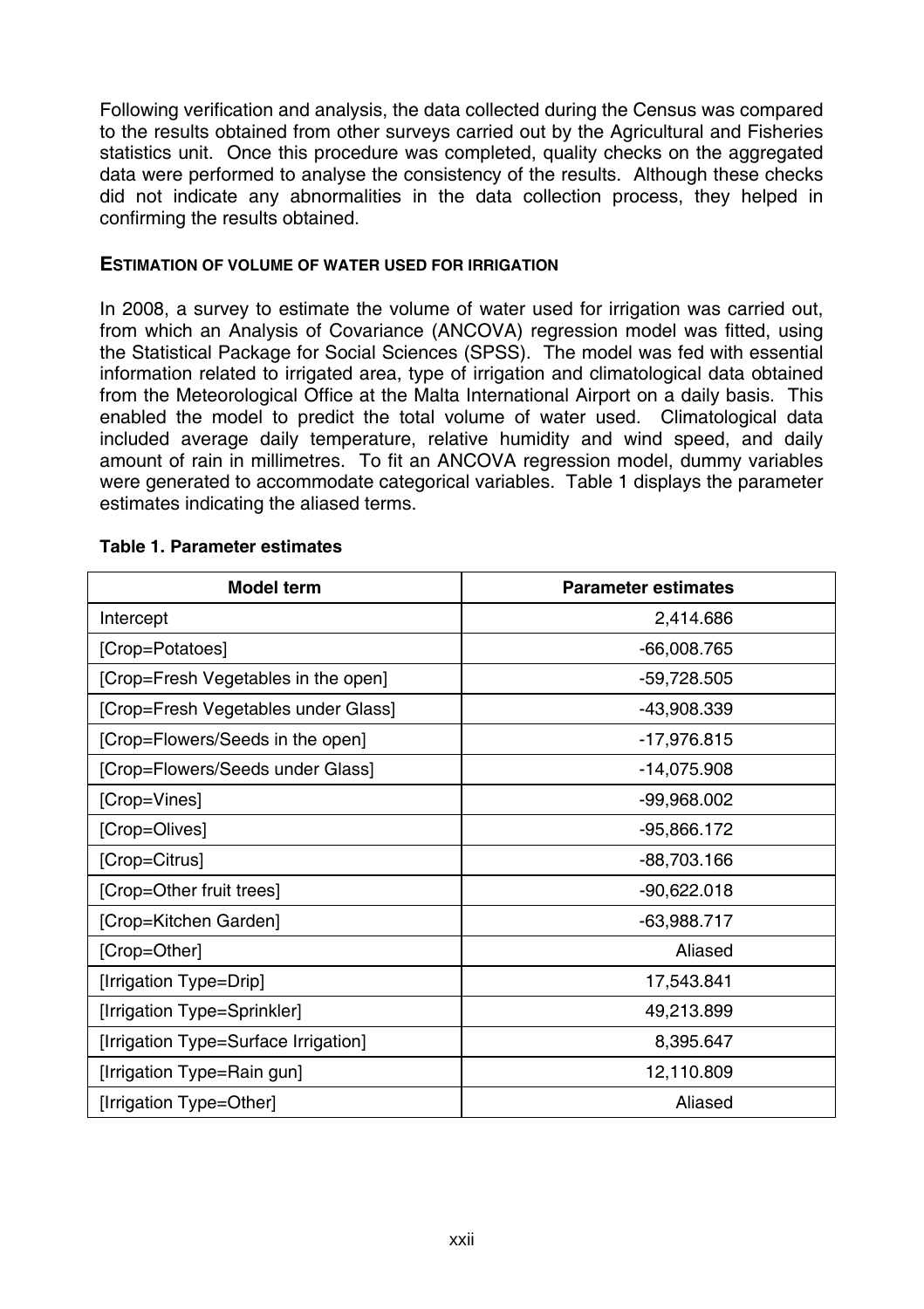| Temperature              | 3,964.294  |
|--------------------------|------------|
| Precipitation            | $-390.277$ |
| <b>Relative Humidity</b> | -177.488   |
| Wind Speed               | 1,597.646  |
| Crop Area                | 5,885.287  |

Aliased: Parameter set to 0

The parameter estimates comply to what is expected. The parameter estimates for temperature, wind speed and crop area are all positive, implying that an increase in temperature, wind speed and crop area will significantly increase the volume of water needed for irrigation. On the other hand, the parameter estimates for precipitation and humidity are negative implying that less water is required with an increase in precipitation and humidity. The relationship that estimates the volume of water used for irrigation (in gallons per hectare) using crop, area and climatological data is given by:

Estimated weekly volume of water per hectare = *Io + C + I + T (Average Temperature) + P (Weekly Precipitation + H (Average Humidity)* 

*+ W (Average Windspeed) + CA (Average Area)* 

| where: | Ι٥ | is the intercept                                     |
|--------|----|------------------------------------------------------|
|        | C  | is the parameter estimate for the type of crop       |
|        |    | is the parameter estimate for the type of irrigation |
|        | т  | is the parameter estimate for the temperature        |
|        | P  | is the parameter estimate for the precipitation      |
|        | н  | is the parameter estimate for the humidity           |
|        | w  | is the parameter estimate for the wind speed         |
|        | CA | is the parameter estimate for the crop area          |
|        |    |                                                      |

The mean temperature, mean relative humidity and mean wind speed were computed by averaging daily observations over the whole year. On the other hand, mean precipitation was computed by averaging weekly total rainfall over a whole year. These averages are displayed in Table 2.

#### **Table 2. Climatological data**

|                          | 2009/2010 |
|--------------------------|-----------|
| Temperature (°C)         | 19.316    |
| <b>Relative Humidity</b> | 71.752    |
| Wind Speed (Knots)       | 8.215     |
| Precipitation (in mm)    | 7.461     |

The climatological data, presented in Table 2, the relevant information related to irrigation methods for each crop, presented in Table 3, and the parameters estimated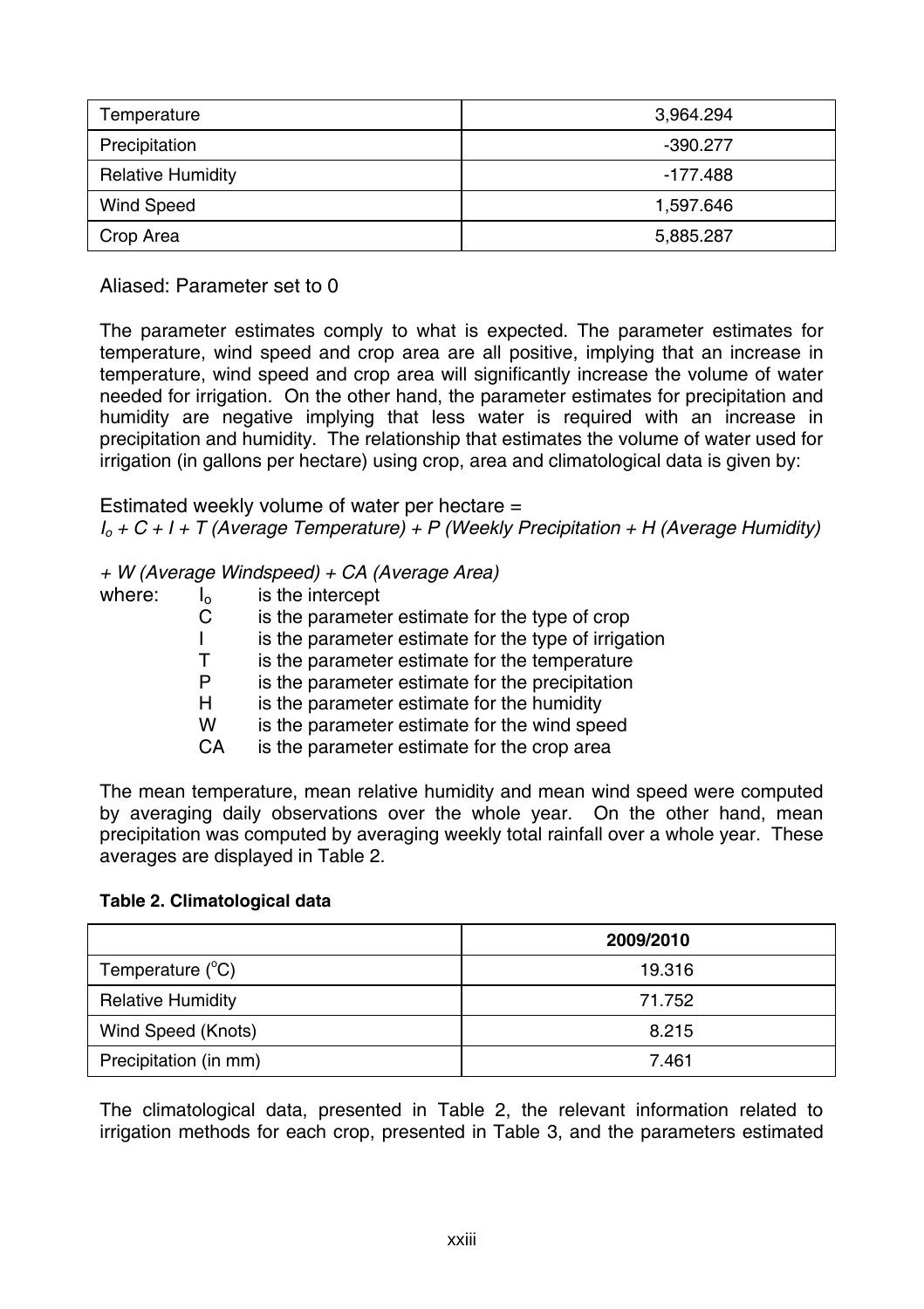by SPSS were used to estimate the weekly volume of water (in gallons) required per hectare for each combination of crop type and irrigation method.

The volume of water required for each combination of crop type and irrigation method was then multiplied by the corresponding actual irrigated area and further multiplied by 52 weeks to obtain the yearly volume of water used for irrigation. The total estimated volume of water used for the census year (September 2009 – August 2010) was computed by aggregating the volume of water for all the combinations listed below.

| Crop                            | <b>Drip</b>  | Sprinkler | <b>Surface</b><br>Irrigation | Rain<br>gun  | Other |
|---------------------------------|--------------|-----------|------------------------------|--------------|-------|
| Potatoes                        | ✓            | ✓         | ✓                            | ✓            | ✓     |
| Fresh vegetables in the<br>open | ✓            | ✓         | ✓                            | ✓            | ✓     |
| Fresh vegetables under<br>glass | ✓            | ✓         |                              |              |       |
| Flowers/Seeds in the open       | ✓            | ✓         | $\checkmark$                 | ✓            | ✓     |
| Flowers/Seeds under glass       |              |           |                              |              |       |
| Vines                           | ✓            |           | ✓                            |              |       |
| Olives                          | $\checkmark$ |           | ✓                            |              |       |
| Citrus                          | ✓            |           | ✓                            |              |       |
| Other fruit trees               | ✓            |           | ✓                            |              |       |
| Kitchen Garden                  | ✓            | ✓         | ✓                            | $\checkmark$ | ✓     |
| Other                           | ✓            |           | ✓                            |              |       |

**Table 3. Combination of crop and irrigation type** 

#### **TYPOLOGY**

Typology can be defined as a uniform classification of agricultural holdings by the economic size of the holding and by type of farming. These are based on Eurostat methodology. The economic size and type of farming criteria are based on the Standard Output of the various types of agricultural production. The classification of agricultural holdings uses the bottom-up approach, whereby agricultural holdings are classified at the 3-digit classification (Table 4). As a result, homogeneous groups of holdings can be classified to a greater or lesser degree of aggregation.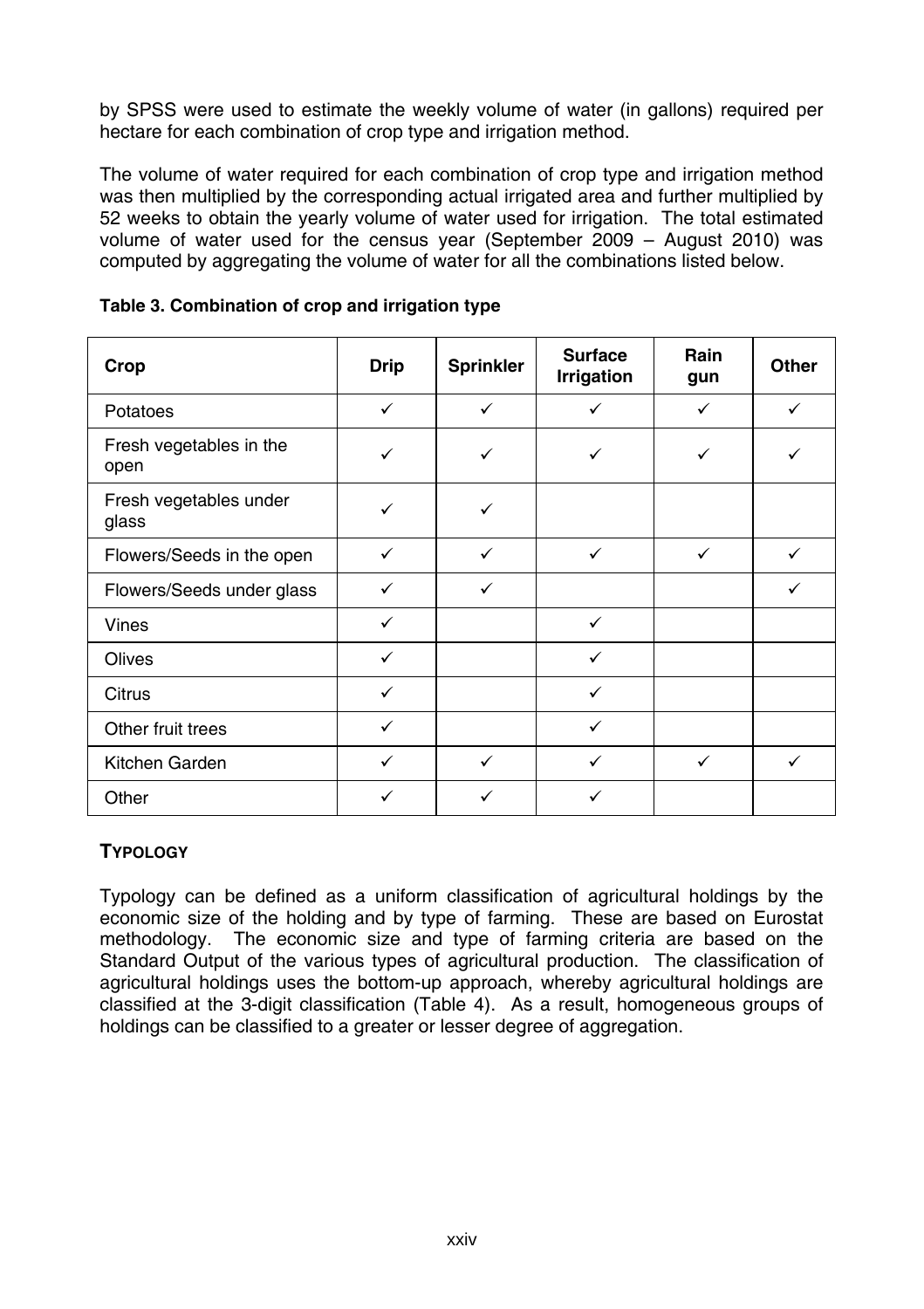| General type             | <b>Principal type</b>              | <b>Particular type</b>                     |
|--------------------------|------------------------------------|--------------------------------------------|
| 5. Specialist granivores | 51. Specialist pigs                | 511. Specialist pig rearing                |
|                          |                                    | 512. Specialist pig fattening              |
|                          |                                    | 513. Pig rearing and fattening<br>combined |
|                          | 52. Specialist poultry             | 521. Specialist layers                     |
|                          |                                    | 522. Specialist poultry-meat               |
|                          |                                    | 523. Layers and poultry-meat<br>combined   |
|                          | 53. Various granivores<br>combined | 530. Various granivores combined           |

The standard output (SO), of an agricultural product (crop or livestock) is the average monetary value of the agricultural output at farm-gate price. The SO excludes direct payments, value added tax and taxes on products.

The economic size of a holding is the value of its total SO. It is the sum of the individual SO of all the agricultural products present on the holding, expressed in euro  $(\epsilon)$ .

The type of farming of a holding is the production system of a holding which is characterised by the relative contribution of different production streams to the holding's total SO.

The economic size of a holding is measured as the total standard output of the holding expressed in Euro. Holdings are classified by size classes, the limits of which are set out below:

| Classes | Limits in Euro                       |
|---------|--------------------------------------|
|         | less than 2000 euro                  |
|         | from 2,000 to less than 4,000 euro   |
| Ш       | from 4,000 to less than 8,000 euro   |
| IV      | from 8 000 to less than 15 000 euro  |
| v       | from 15 000 to less than 25 000 euro |
| ۷ı      | from 25 000 to less than 50 000 euro |

#### **Table 5: Economic size class**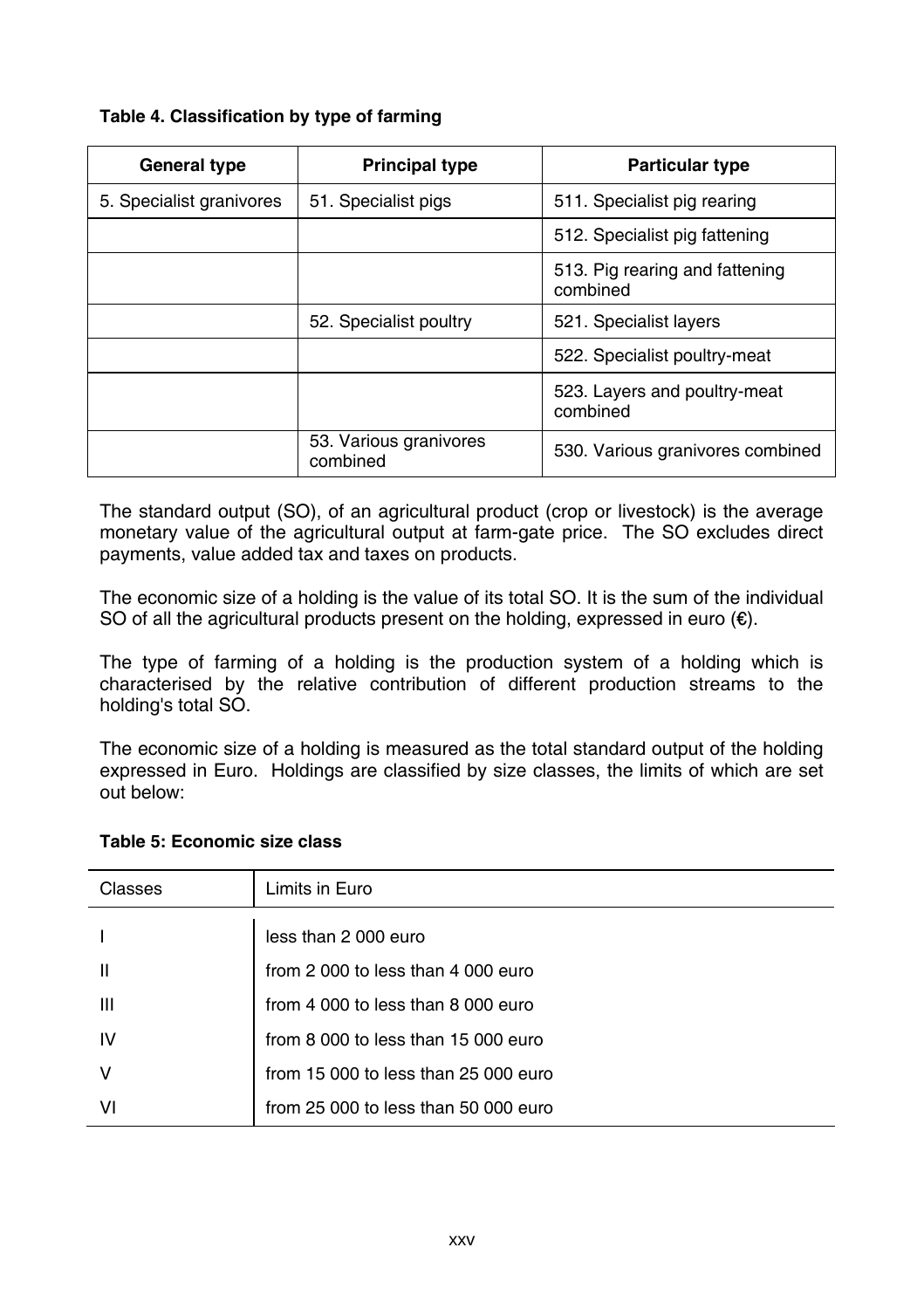| VII  | from 50 000 to less than 100 000 euro      |
|------|--------------------------------------------|
| VIII | from 100 000 to less than 250 000 euro     |
| IX   | from 250 000 to less than 500 000 euro     |
| X    | from 500 000 to less than 750 000 euro     |
| XI   | from 750 000 to less than 1 000 000 euro   |
| XII  | from 1,000,000 to less than 1,500,000 euro |
| XIII | from 1 500 000 to less than 3 000 000 euro |
| XIV  | equal to or greater than 3 000 000 euro    |

#### Notes:

- 1. **Agricultural holding** is a single unit, both technically and economically, which has a single management and which undertakes agricultural activities within the economic territory of the European Union, either as its primary or its secondary activity. An agricultural holding may have various land parcels in different localities and hence, all information relate to it is taken at the holder's residence.
- 2. **Utilised agricultural area (UAA)** is all the land used by the holding for agricultural production, irrespective if the land is owner occupied or rented. This includes arable land, permanent crops and kitchen gardens.
- 3. **Arable land** is land which is worked regularly, generally under a system of crop rotation such as potatoes, flowers, seeds, forage, vegetables and fallow land. Arable land also includes land worked under greenhouses.
- 4. **Fallow land** is all the arable land which is included in the crop rotation system but with no intention to produce a harvest for the duration of the crop year.
- 5. **Kitchen gardens** include those areas devoted to the cultivation of agricultural products mainly intended for consumption by the holder and his household.
- 6. **Permanent crops** are land cultivated with crops that occupy the land for long periods and need not be replanted after each harvest.
- 7. **Unutilised agricultural area** is all land during the reference year of the census that was no longer worked.
- 8. **Other area** is land that cannot be ploughed because of scarcity of soil and/or predominantly of a rocky feature. Other areas include land occupied by buildings.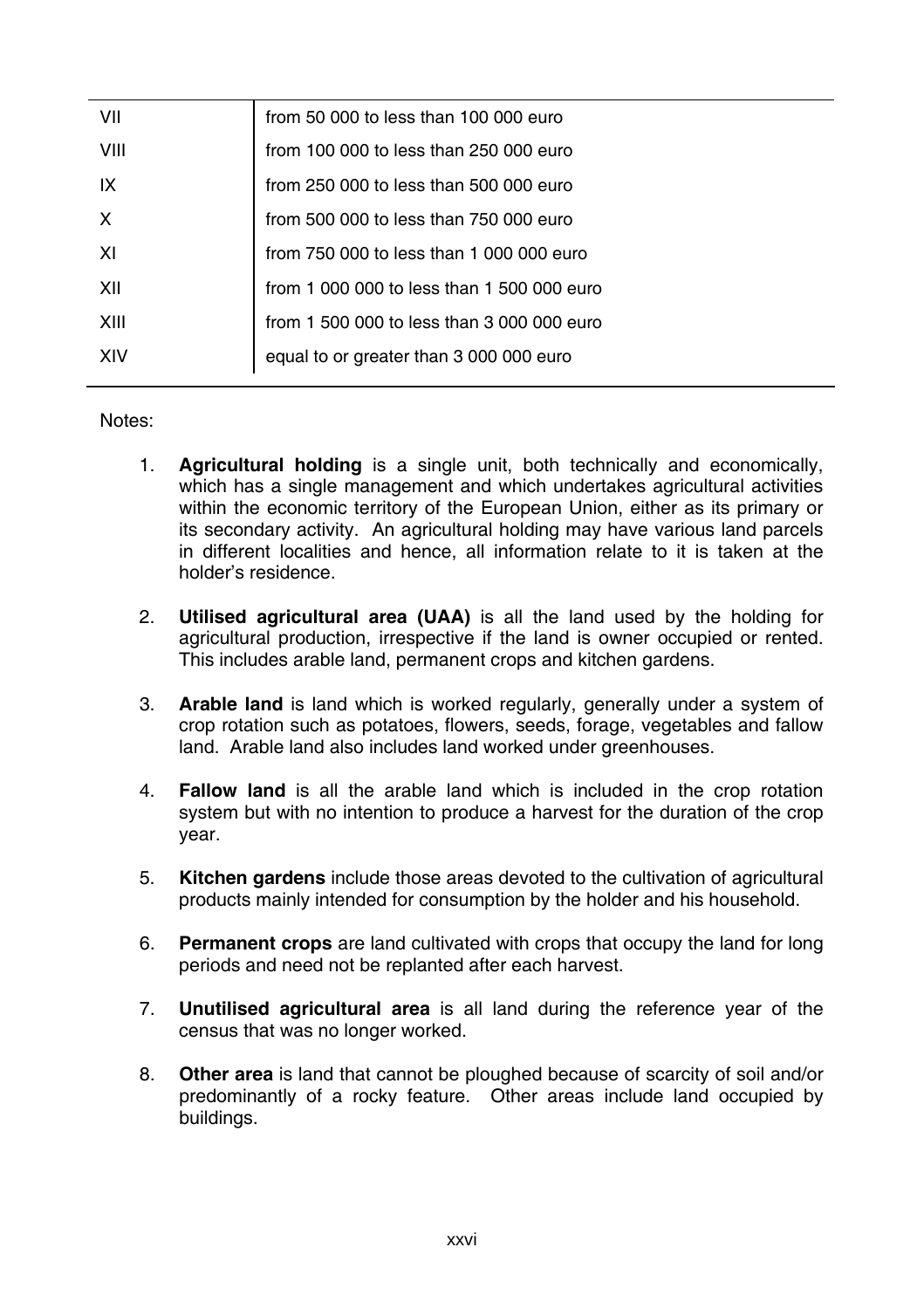- 9. **Annual work unit (AWU)** corresponds to the work performed by one person who is occupied in an agricultural holding on a full-time basis. Persons with a minimum working time of 1,800 hours annually are considered full-time workers and count as 1 AWU. Workers working more than 1800 hours are still counted as 1 AWU. The performance of part-time workers is converted into AWU pro rata.
- 10. The data appearing in this publication is 'As per holder's declaration'.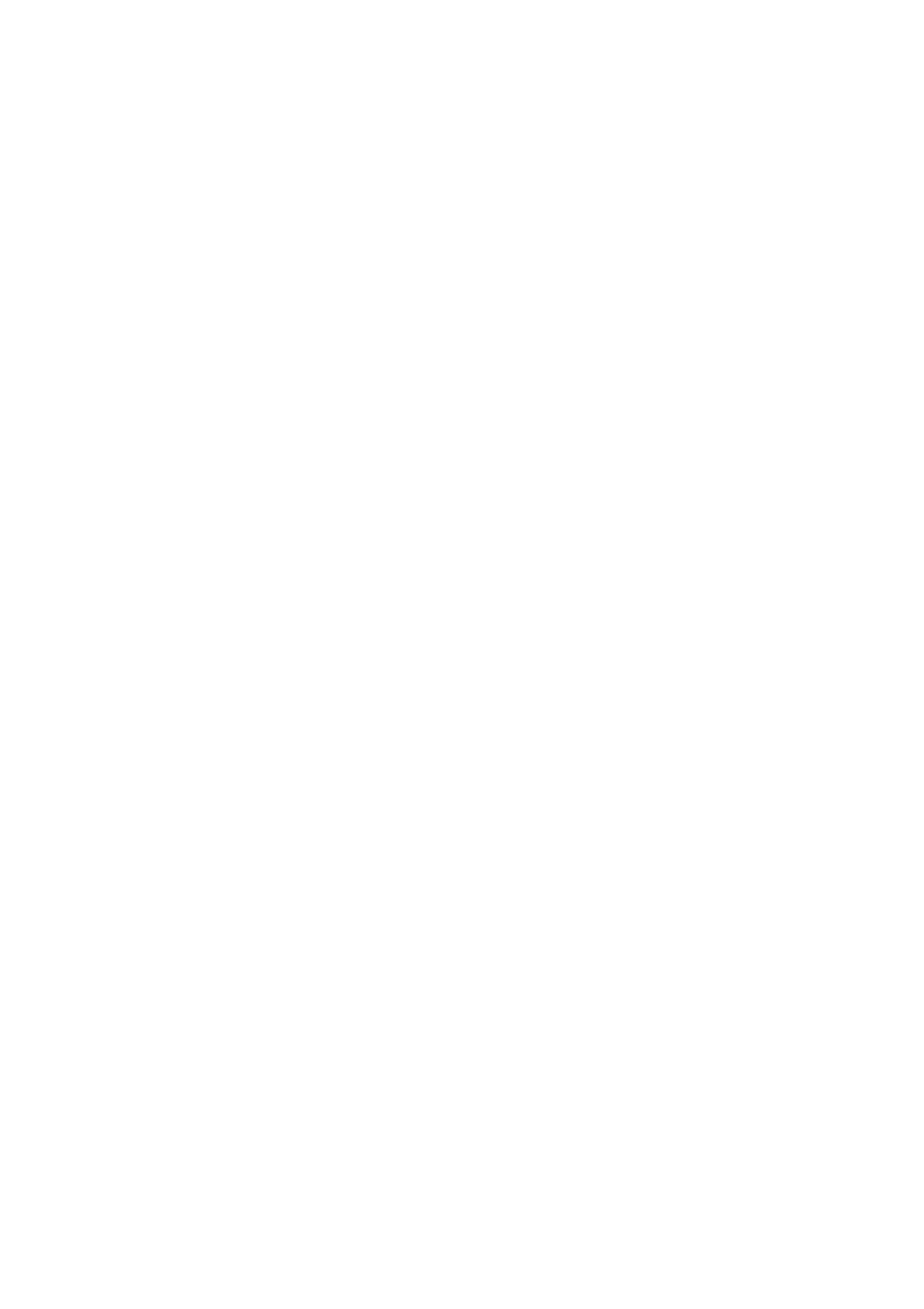1. General **Characteristics**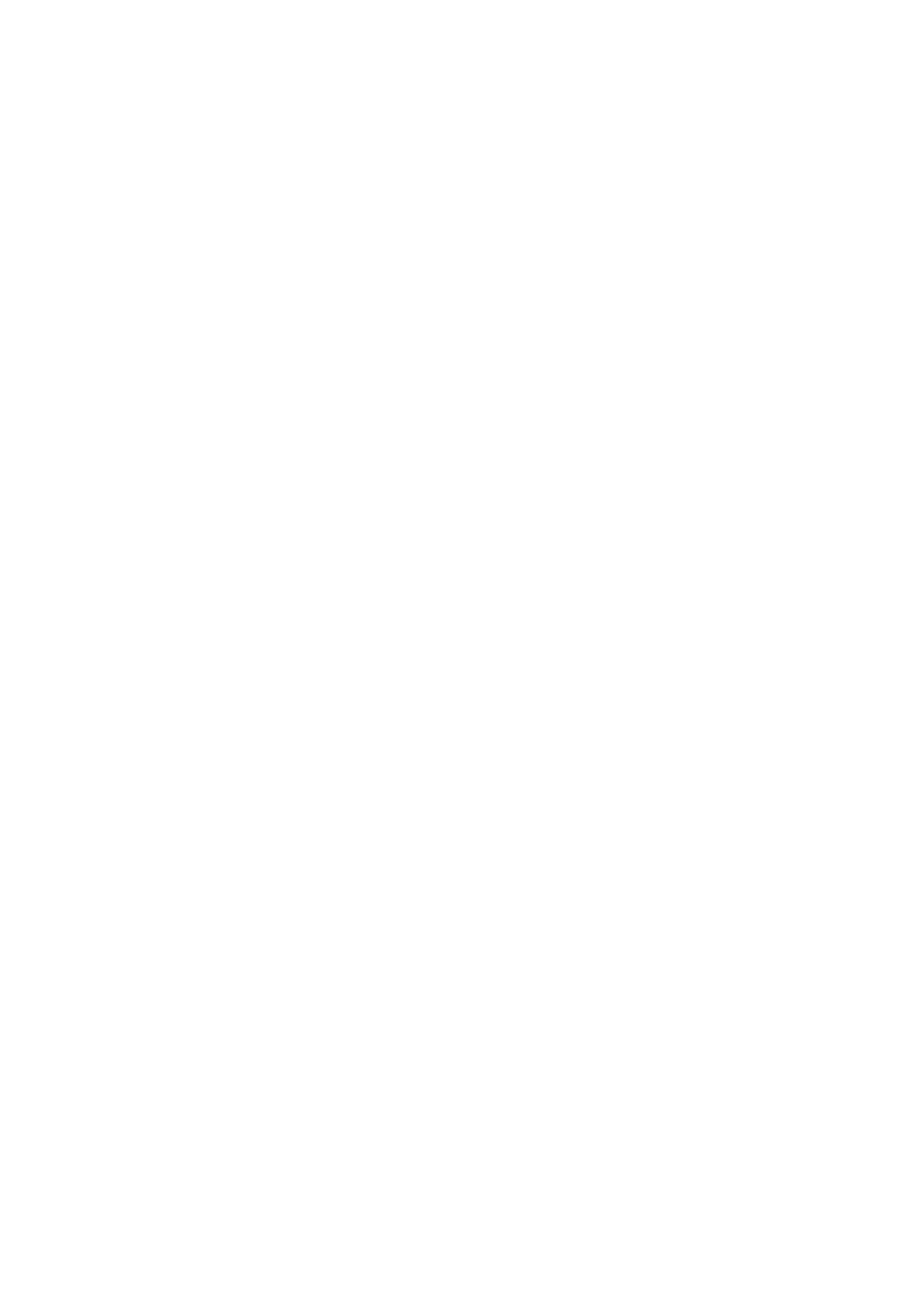# **1.1. Distribution of area (ha) declared by farmers by type of area by district and locality …**

| <b>District/locality</b> | Total    | <b>Utilised</b><br>agricultural<br>area | <b>Unutilised</b><br>agricultural<br>area | Other area |
|--------------------------|----------|-----------------------------------------|-------------------------------------------|------------|
| <b>MALTA</b>             | 12,940.1 | 11,452.8                                | 253.3                                     | 1,234.0    |
| Malta                    | 10,111.2 | 8,839.9                                 | 162.2                                     | 1,109.1    |
| Southern Harbour         | 821.1    | 724.0                                   | 13.6                                      | 83.4       |
| Cospicua                 | 11.6     | 9.1                                     | 0.2                                       | 2.3        |
| Fqura                    | 54.8     | 51.9                                    | 0.7                                       | 2.2        |
| Floriana                 | 1.0      | 1.0                                     | ä,                                        | 0.0        |
| <b>Hal Luga</b>          | 157.5    | 132.4                                   | 4.3                                       | 20.8       |
| <b>Hal Tarxien</b>       | 68.2     | 64.1                                    | 0.1                                       | 4.0        |
| Haż-Żabbar               | 385.4    | 344.8                                   | 6.0                                       | 34.7       |
| Kalkara                  | 29.8     | 23.5                                    | 0.1                                       | 6.2        |
| Marsa                    | 52.3     | 45.4                                    | 0.3                                       | 6.6        |
| Paola                    | 23.3     | 22.1                                    | 0.2                                       | 1.0        |
| Santa Lucija             | 11.9     | 10.5                                    | $\overline{a}$                            | 1.4        |
| Senglea                  | 2.4      | 1.6                                     | $\overline{\phantom{a}}$                  | 0.9        |
| Valletta                 | 9.8      | 7.9                                     | 0.8                                       | 1.1        |
| Vittoriosa               | 5.0      | 3.7                                     |                                           | 1.2        |
| Xgħajra                  | 8.1      | 6.1                                     | 1.0                                       | 0.9        |
| Northern Harbour         | 649.8    | 552.0                                   | 11.4                                      | 86.4       |
| <b>Birkirkara</b>        | 107.5    | 97.8                                    | 3.3                                       | 6.4        |
| Gżira                    | 2.9      | 2.4                                     | $\overline{a}$                            | 0.5        |
| Hal Qormi                | 239.6    | 208.7                                   | 4.3                                       | 26.6       |
| Hamrun                   | 10.6     | 8.7                                     | $\blacksquare$                            | 1.9        |
| Msida                    | 31.2     | 25.7                                    | 0.2                                       | 5.3        |
| Pembroke                 | 3.8      | 2.9                                     | $\overline{a}$                            | 0.9        |
| San Gwann                | 125.8    | 106.0                                   | 1.1                                       | 18.7       |
| Santa Venera             | 23.6     | 18.0                                    | 1.2                                       | 4.3        |
| St Julian's              | 13.4     | 12.0                                    | 0.0                                       | 1.4        |
| Swiegi                   | 37.1     | 28.0                                    | 0.8                                       | 8.3        |
| Ta' Xbiex                | 2.7      | 2.4                                     | 0.0                                       | 0.3        |
| Tal-Pieta'               | 11.3     | 7.5                                     | 0.3                                       | 3.5        |
| Tas-Sliema               | 40.3     | 32.0                                    | 0.1                                       | 8.3        |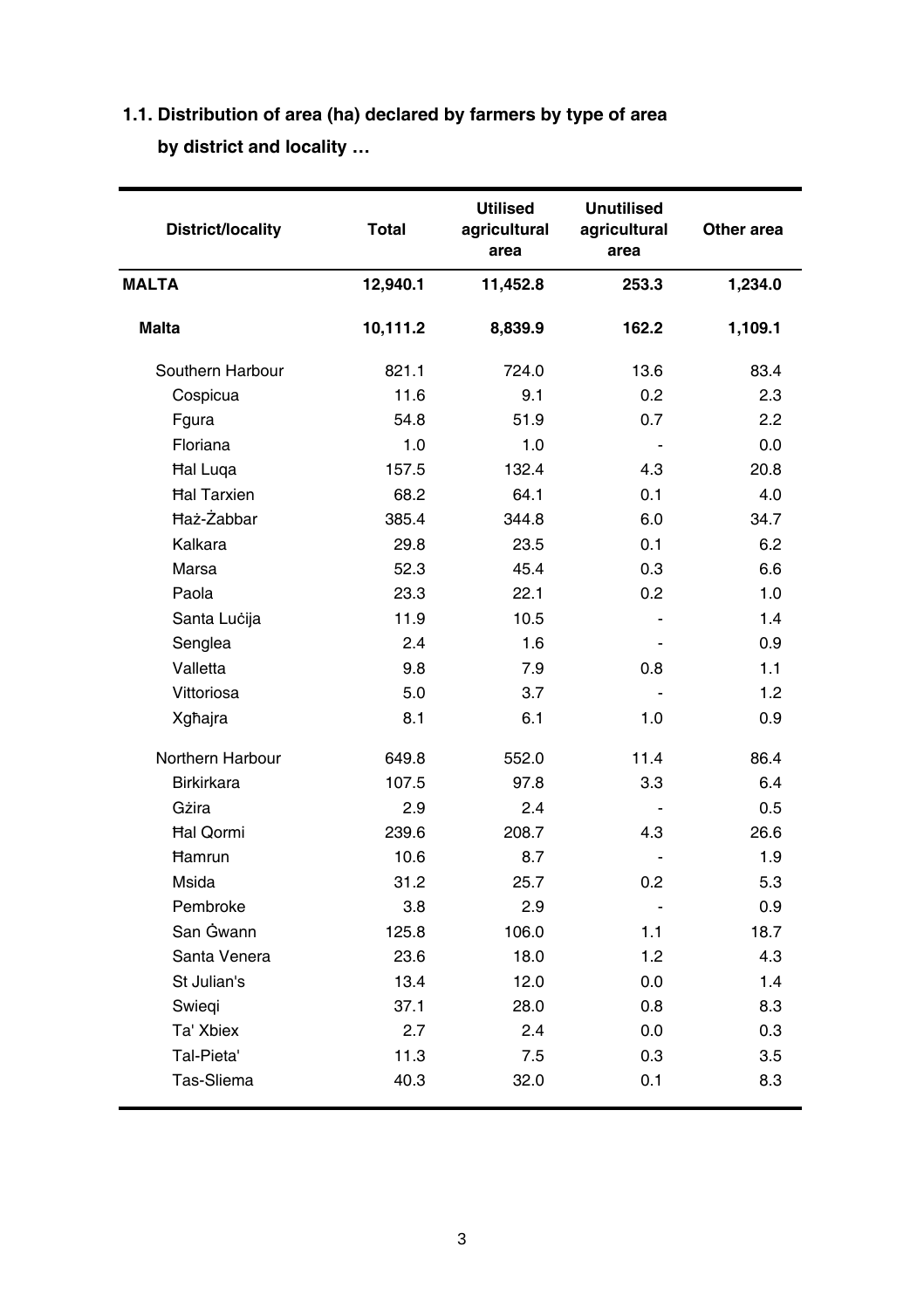# **… 1.1. Distribution of area (ha) declared by farmers by type of area by district and locality**

| <b>District/locality</b> | <b>Total</b> | <b>Utilised</b><br>agricultural<br>area | <b>Unutilised</b><br>agricultural<br>area | Other area |
|--------------------------|--------------|-----------------------------------------|-------------------------------------------|------------|
| South Eastern            | 2,142.7      | 1,892.9                                 | 18.7                                      | 231.0      |
| Birżebbuġa               | 221.7        | 188.8                                   | 2.9                                       | 30.0       |
| Gudja                    | 163.8        | 147.9                                   | 2.7                                       | 13.2       |
| Hal Ghaxaq               | 176.8        | 145.1                                   | 0.9                                       | 30.8       |
| <b>Hal Kirkop</b>        | 94.3         | 78.7                                    | 0.2                                       | 15.4       |
| <b>Hal Safi</b>          | 144.0        | 135.1                                   | 0.0                                       | 8.9        |
| Marsaskala               | 98.9         | 81.1                                    | 0.7                                       | 17.1       |
| Marsaxlokk               | 88.3         | 78.0                                    | 2.0                                       | 8.2        |
| Mqabba                   | 141.1        | 127.5                                   | 2.1                                       | 11.5       |
| Qrendi                   | 191.9        | 174.0                                   | 0.8                                       | 17.1       |
| Żejtun                   | 434.4        | 397.9                                   | 3.6                                       | 32.8       |
| Żurrieg                  | 387.4        | 338.7                                   | 2.7                                       | 45.9       |
| Western                  | 3,278.6      | 2,852.1                                 | 63.1                                      | 363.4      |
| Had-Dingli               | 323.4        | 263.1                                   | 9.7                                       | 50.6       |
| <b>Hal Balzan</b>        | 19.0         | 16.3                                    | 0.1                                       | 2.5        |
| Hal Lija                 | 60.2         | 56.2                                    |                                           | 4.0        |
| <b>H'Attard</b>          | 127.5        | 115.5                                   | 2.2                                       | 9.8        |
| Haż-Żebbug               | 571.0        | 516.9                                   | 10.8                                      | 43.4       |
| <b>Iklin</b>             | 21.4         | 20.2                                    | 0.1                                       | 1.2        |
| Mdina                    | 16.0         | 13.6                                    | 0.0                                       | 2.4        |
| <b>Mtarfa</b>            | 100.3        | 88.5                                    | 0.4                                       | 11.4       |
| Rabat                    | 1,211.5      | 981.4                                   | 38.2                                      | 191.9      |
| Siggiewi                 | 828.2        | 780.3                                   | 1.6                                       | 46.3       |
| Northern                 | 3,219.1      | 2,818.8                                 | 55.4                                      | 344.9      |
| <b>Hal Gharghur</b>      | 110.8        | 97.3                                    | 1.8                                       | 11.7       |
| Mellieħa                 | 580.7        | 493.9                                   | 9.0                                       | 77.7       |
| Mġarr                    | 929.5        | 803.0                                   | 14.9                                      | 111.5      |
| Mosta                    | 803.5        | 727.7                                   | 14.0                                      | 61.8       |
| Naxxar                   | 300.0        | 257.5                                   | 3.1                                       | 39.4       |
| St Paul's Bay            | 494.6        | 439.3                                   | 12.5                                      | 42.8       |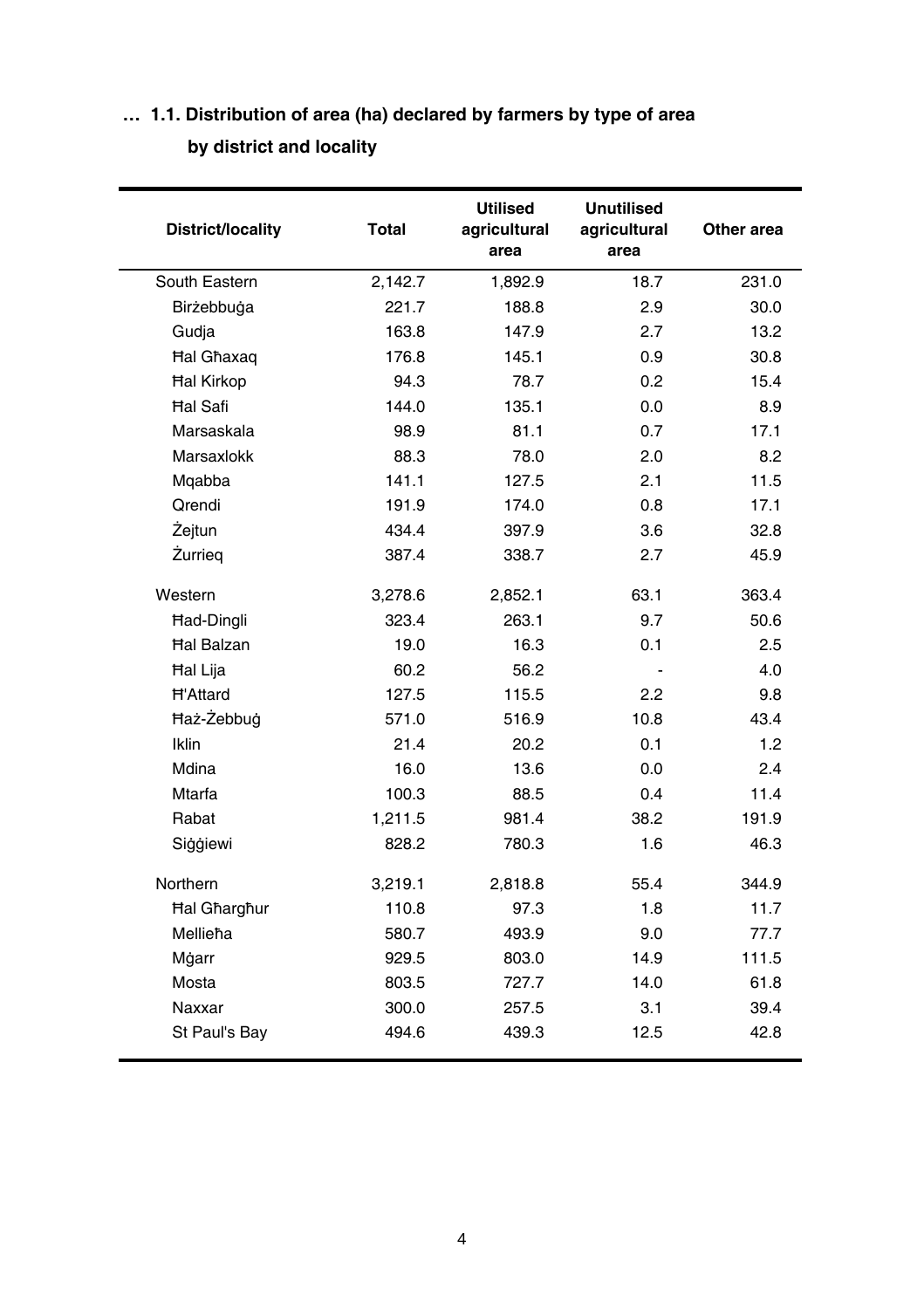# **… 1.1. Distribution of area (ha) declared by farmers by type of area by district and locality**

| Total   | <b>Utilised</b><br>agricultural<br>area | <b>Unutilised</b><br>agricultural<br>area | Other area |
|---------|-----------------------------------------|-------------------------------------------|------------|
| 2,828.9 | 2,612.9                                 | 91.1                                      | 124.9      |
| 384.5   | 350.6                                   | 13.0                                      | 20.9       |
| 31.5    | 30.9                                    |                                           | 0.6        |
| 134.4   | 121.2                                   | 3.2                                       | 10.0       |
| 257.9   | 250.2                                   | 3.6                                       | 4.1        |
| 117.6   | 112.6                                   | 4.0                                       | 0.9        |
| 71.0    | 68.8                                    | 0.3                                       | 1.9        |
| 338.3   | 298.4                                   | 26.8                                      | 13.2       |
| 98.9    | 74.2                                    | 6.7                                       | 17.9       |
| 115.6   | 109.5                                   | 1.4                                       | 4.7        |
| 308.7   | 295.4                                   | 4.5                                       | 8.8        |
| 119.5   | 110.1                                   | 2.5                                       | 7.0        |
| 372.5   | 348.5                                   | 9.7                                       | 14.3       |
| 270.0   | 251.0                                   | 4.1                                       | 15.0       |
| 208.7   | 191.6                                   | 11.2                                      | 5.8        |
|         |                                         |                                           |            |

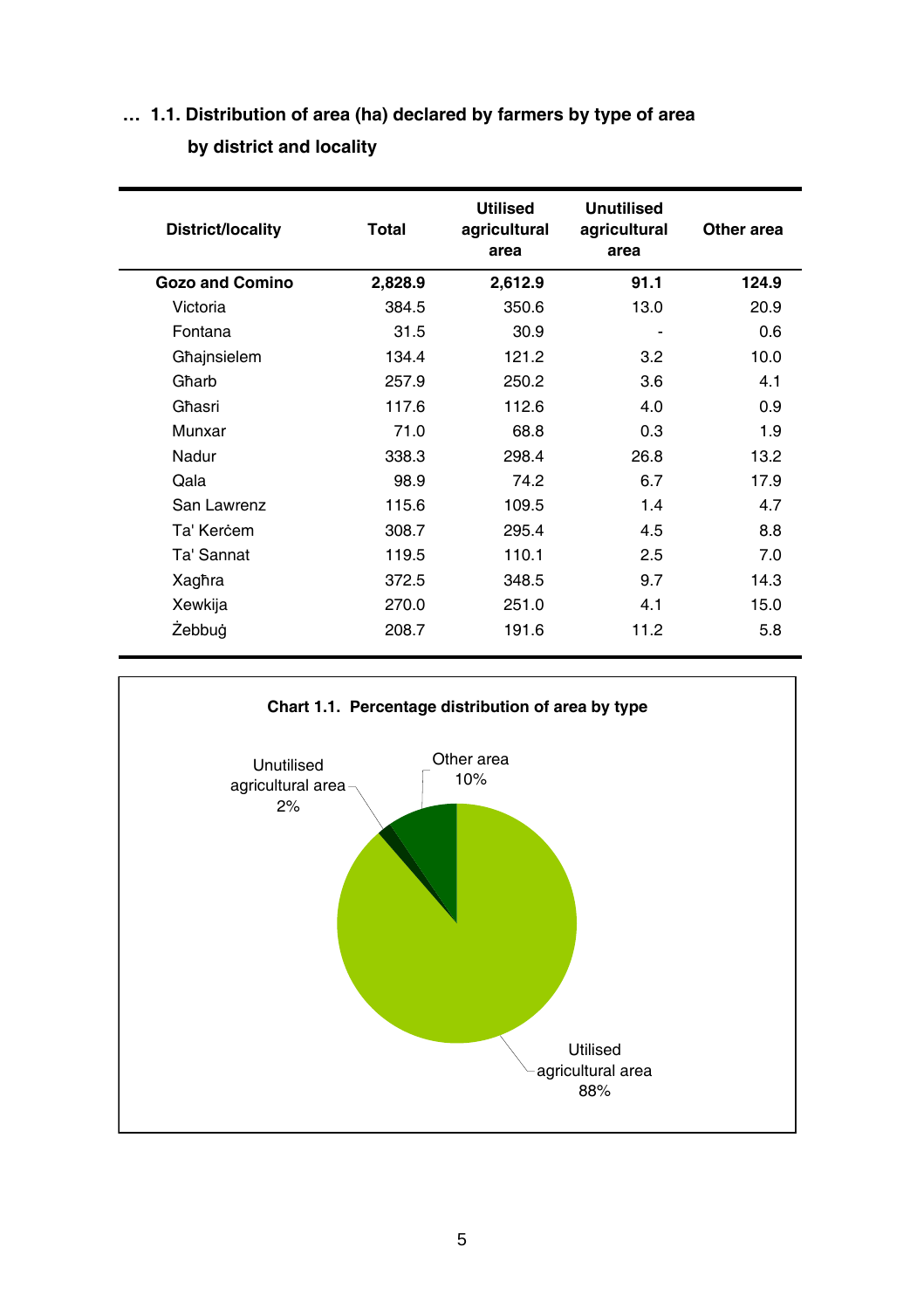| <b>District/locality</b> | <b>Total utilised</b><br>agricultural area | Owner occupied<br>utililsed agricultural<br>area | <b>Rented utilised</b><br>agricultural area |
|--------------------------|--------------------------------------------|--------------------------------------------------|---------------------------------------------|
| MALTA                    | 11,452.8                                   | 2,721.4                                          | 8,731.4                                     |
| <b>Malta</b>             | 8,839.9                                    | 2,018.2                                          | 6,821.8                                     |
| Southern Harbour         | 724.0                                      | 222.9                                            | 501.1                                       |
| Cospicua                 | 9.1                                        | 0.6                                              | 8.5                                         |
| Fgura                    | 51.9                                       | 21.2                                             | 30.8                                        |
| Floriana                 | 1.0                                        | 0.9                                              | 0.1                                         |
| <b>Hal Luga</b>          | 132.4                                      | 26.6                                             | 105.8                                       |
| <b>Hal Tarxien</b>       | 64.1                                       | 15.4                                             | 48.6                                        |
| Haż-Żabbar               | 344.8                                      | 105.7                                            | 239.1                                       |
| Kalkara                  | 23.5                                       | 5.8                                              | 17.7                                        |
| Marsa                    | 45.4                                       | 35.1                                             | 10.3                                        |
| Paola                    | 22.1                                       | 4.2                                              | 17.9                                        |
| Santa Lucija             | 10.5                                       | 0.4                                              | 10.1                                        |
| Senglea                  | 1.6                                        | ÷.                                               | 1.6                                         |
| Valletta                 | 7.9                                        | 5.8                                              | 2.2                                         |
| Vittoriosa               | 3.7                                        | 0.5                                              | 3.2                                         |
| Xgħajra                  | 6.1                                        | 0.8                                              | 5.4                                         |
| Northern Harbour         | 552.0                                      | 197.8                                            | 354.2                                       |
| <b>Birkirkara</b>        | 97.8                                       | 31.7                                             | 66.2                                        |
| Gżira                    | 2.4                                        | 1.5                                              | 0.9                                         |
| Hal Qormi                | 208.7                                      | 64.5                                             | 144.2                                       |
| Hamrun                   | 8.7                                        | 5.3                                              | 3.4                                         |
| Msida                    | 25.7                                       | 15.0                                             | 10.7                                        |
| Pembroke                 | 2.9                                        | 1.0                                              | 1.8                                         |
| San Gwann                | 106.0                                      | 23.5                                             | 82.5                                        |
| Santa Venera             | 18.0                                       | 4.7                                              | 13.3                                        |
| St Julian's              | 12.0                                       | 5.5                                              | 6.5                                         |
| Swiegi                   | 28.0                                       | 13.6                                             | 14.4                                        |
| Ta' Xbiex                | 2.4                                        | 2.4                                              | 0.0                                         |
| Tal-Pieta'               | 7.5                                        | 5.0                                              | 2.5                                         |
| Tas-Sliema               | 32.0                                       | 24.2                                             | 7.7                                         |

### **1.2. Distribution of utilised agricultural area (ha) by type of tenure by locality …**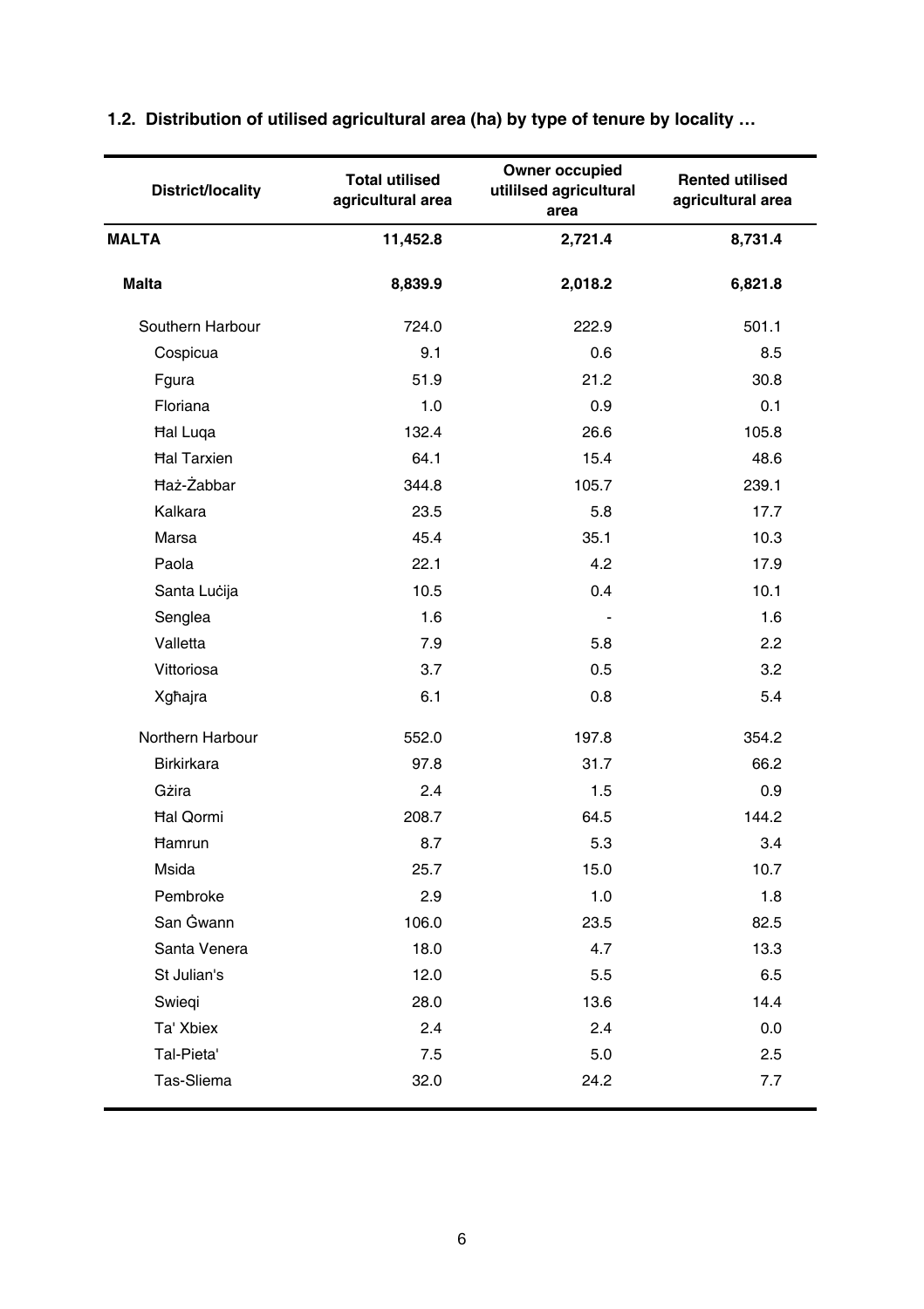| <b>District/locality</b> | <b>Total utilised</b><br>agricultural area | Owner occupied<br>utililsed agricultural<br>area | <b>Rented utilised</b><br>agricultural area |
|--------------------------|--------------------------------------------|--------------------------------------------------|---------------------------------------------|
| South Eastern            | 1,892.9                                    | 476.1                                            | 1,416.9                                     |
| Birżebbuġa               | 188.8                                      | 37.9                                             | 150.9                                       |
| Gudja                    | 147.9                                      | 27.0                                             | 120.9                                       |
| <b>Hal Ghaxaq</b>        | 145.1                                      | 42.0                                             | 103.2                                       |
| <b>Hal Kirkop</b>        | 78.7                                       | 17.6                                             | 61.1                                        |
| <b>Hal Safi</b>          | 135.1                                      | 44.1                                             | 91.0                                        |
| Marsaskala               | 81.1                                       | 28.3                                             | 52.8                                        |
| Marsaxlokk               | 78.0                                       | 16.2                                             | 61.8                                        |
| Mqabba                   | 127.5                                      | 33.6                                             | 93.8                                        |
| Qrendi                   | 174.0                                      | 56.3                                             | 117.8                                       |
| Żejtun                   | 397.9                                      | 62.9                                             | 335.0                                       |
| Żurrieg                  | 338.7                                      | 110.3                                            | 228.5                                       |
| Western                  | 2,852.1                                    | 568.7                                            | 2,283.4                                     |
| Had-Dingli               | 263.1                                      | 67.2                                             | 196.0                                       |
| <b>Hal Balzan</b>        | 16.3                                       | 5.2                                              | 11.2                                        |
| Hal Lija                 | 56.2                                       | 23.6                                             | 32.6                                        |
| <b>H'Attard</b>          | 115.5                                      | 27.3                                             | 88.2                                        |
| Haż-Żebbug               | 516.9                                      | 119.8                                            | 397.1                                       |
| <b>Iklin</b>             | 20.2                                       | 6.8                                              | 13.4                                        |
| Mdina                    | 13.6                                       | 0.4                                              | 13.2                                        |
| Mtarfa                   | 88.5                                       | 12.5                                             | 76.0                                        |
| Rabat                    | 981.4                                      | 148.6                                            | 832.8                                       |
| Siģģiewi                 | 780.3                                      | 157.2                                            | 623.1                                       |
| Northern                 | 2,818.8                                    | 552.6                                            | 2,266.2                                     |
| <b>Hal Gharghur</b>      | 97.3                                       | 28.0                                             | 69.3                                        |
| Mellieħa                 | 493.9                                      | 95.1                                             | 398.8                                       |
| Mġarr                    | 803.0                                      | 161.1                                            | 641.9                                       |
| Mosta                    | 727.7                                      | 128.5                                            | 599.3                                       |
| Naxxar                   | 257.5                                      | 53.6                                             | 203.9                                       |
| St Paul's Bay            | 439.3                                      | 86.4                                             | 352.9                                       |

### **… 1.2. Distribution of utilised agricultural area (ha) by type of tenure by locality**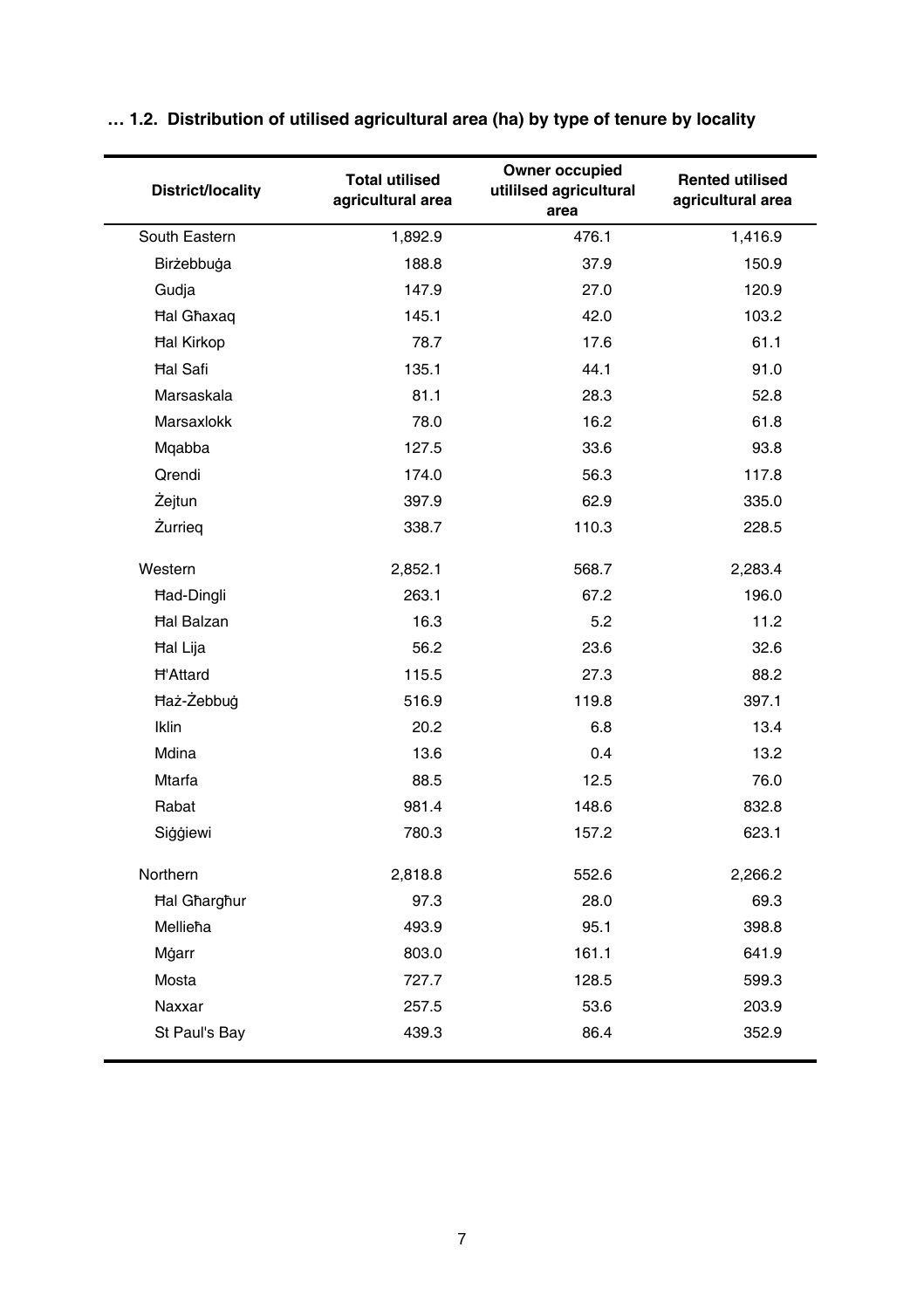| District/locality      | <b>Total utilised</b><br>agricultural area | Owner occupied<br>utililsed agricultural<br>area | <b>Rented utilised</b><br>agricultural area |
|------------------------|--------------------------------------------|--------------------------------------------------|---------------------------------------------|
| <b>Gozo and Comino</b> | 2,612.9                                    | 703.3                                            | 1,909.6                                     |
| Fontana                | 30.9                                       | 8.9                                              | 22.0                                        |
| Għajnsielem            | 121.2                                      | 38.8                                             | 82.3                                        |
| Gharb                  | 250.2                                      | 74.3                                             | 175.9                                       |
| Għasri                 | 112.6                                      | 26.0                                             | 86.6                                        |
| Munxar                 | 68.8                                       | 19.6                                             | 49.2                                        |
| Nadur                  | 298.4                                      | 80.9                                             | 217.5                                       |
| Qala                   | 74.2                                       | 32.1                                             | 42.1                                        |
| San Lawrenz            | 109.5                                      | 27.2                                             | 82.3                                        |
| Ta' Kercem             | 295.4                                      | 69.6                                             | 225.8                                       |
| Ta' Sannat             | 110.1                                      | 24.1                                             | 86.0                                        |
| Victoria               | 350.6                                      | 85.0                                             | 265.6                                       |
| Xagħra                 | 348.5                                      | 100.3                                            | 248.2                                       |
| Xewkija                | 251.0                                      | 49.2                                             | 201.7                                       |
| Żebbuġ                 | 191.6                                      | 67.3                                             | 124.3                                       |

#### **… 1.2. Distribution of utilised agricultural area (ha) by type of tenure by locality**

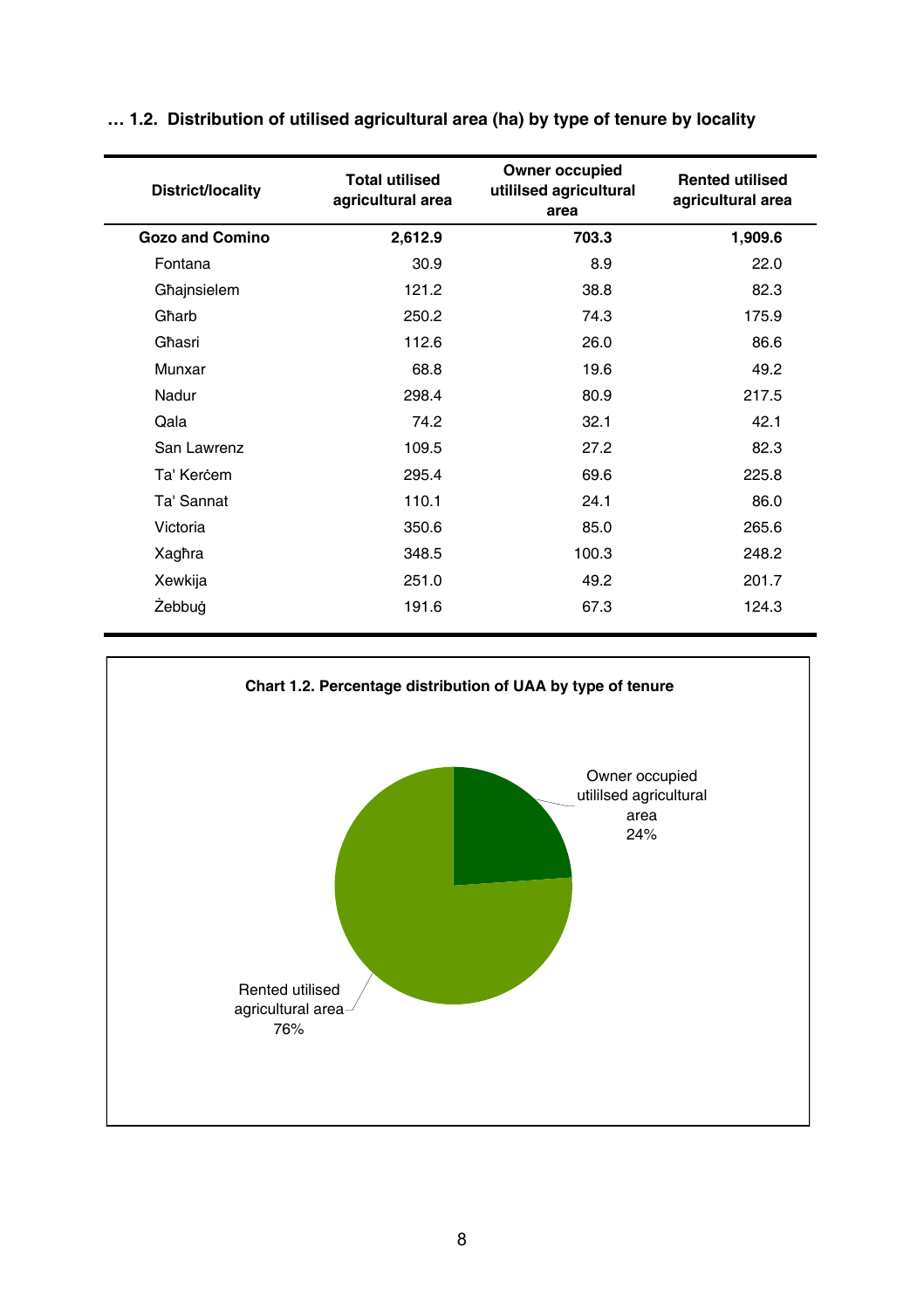| District/locality  | <b>Total</b> | <b>Arable land</b> | Permanent<br>crops       | <b>Kitchen</b><br>gardens |
|--------------------|--------------|--------------------|--------------------------|---------------------------|
| <b>MALTA</b>       | 11,452.8     | 9,078.8            | 1,251.2                  | 1,122.9                   |
| Malta              | 8,839.9      | 6,899.9            | 1,053.4                  | 886.6                     |
| Southern Harbour   | 724.0        | 570.0              | 65.3                     | 88.8                      |
| Cospicua           | 9.1          | 5.6                | 1.8                      | 1.7                       |
| Fgura              | 51.9         | 41.8               | 2.3                      | 7.9                       |
| Floriana           | 1.0          | 0.8                | $\overline{a}$           | 0.2                       |
| <b>Hal Luga</b>    | 132.4        | 97.8               | 11.2                     | 23.4                      |
| <b>Hal Tarxien</b> | 64.1         | 52.1               | 3.0                      | 9.0                       |
| Haż-Żabbar         | 344.8        | 302.6              | 11.2                     | 31.0                      |
| Kalkara            | 23.5         | 17.3               | 3.5                      | 2.8                       |
| Marsa              | 45.4         | 17.6               | 25.7                     | 2.1                       |
| Paola              | 22.1         | 15.5               | 2.2                      | 4.3                       |
| Santa Lucija       | 10.5         | 6.9                | 0.9                      | 2.7                       |
| Senglea            | 1.6          | 0.8                | $\overline{\phantom{a}}$ | 0.8                       |
| Valletta           | 7.9          | 3.8                | 3.1                      | 1.0                       |
| Vittoriosa         | 3.7          | 2.2                | 0.3                      | 1.2                       |
| Xgħajra            | 6.1          | 5.3                | 0.1                      | 0.7                       |
| Northern Harbour   | 552.0        | 431.2              | 56.3                     | 64.5                      |
| <b>Birkirkara</b>  | 97.8         | 72.6               | 9.5                      | 15.7                      |
| Gżira              | 2.4          | 1.1                | 0.4                      | 0.8                       |
| Hal Qormi          | 208.7        | 172.4              | 14.6                     | 21.7                      |
| Hamrun             | 8.7          | 7.6                | 0.5                      | 0.5                       |
| Msida              | 25.7         | 17.7               | 5.1                      | 2.9                       |
| Pembroke           | 2.9          | 2.7                | $\overline{a}$           | 0.2                       |
| San Gwann          | 106.0        | 79.5               | 15.5                     | 10.9                      |
| Santa Venera       | 18.0         | 13.6               | 1.1                      | 3.3                       |
| St Julian's        | 12.0         | 9.3                | 0.5                      | 2.3                       |
| Swiegi             | 28.0         | 20.0               | 4.9                      | 3.1                       |
| Ta' Xbiex          | 2.4          | 1.8                | 0.3                      | 0.2                       |
| Tal-Pieta'         | 7.5          | 6.6                | 0.2                      | 0.6                       |
| Tas-Sliema         | 32.0         | 26.2               | 3.6                      | 2.2                       |

# **1.3. Distribution of utilised agricultural area (ha) by type and locality ...**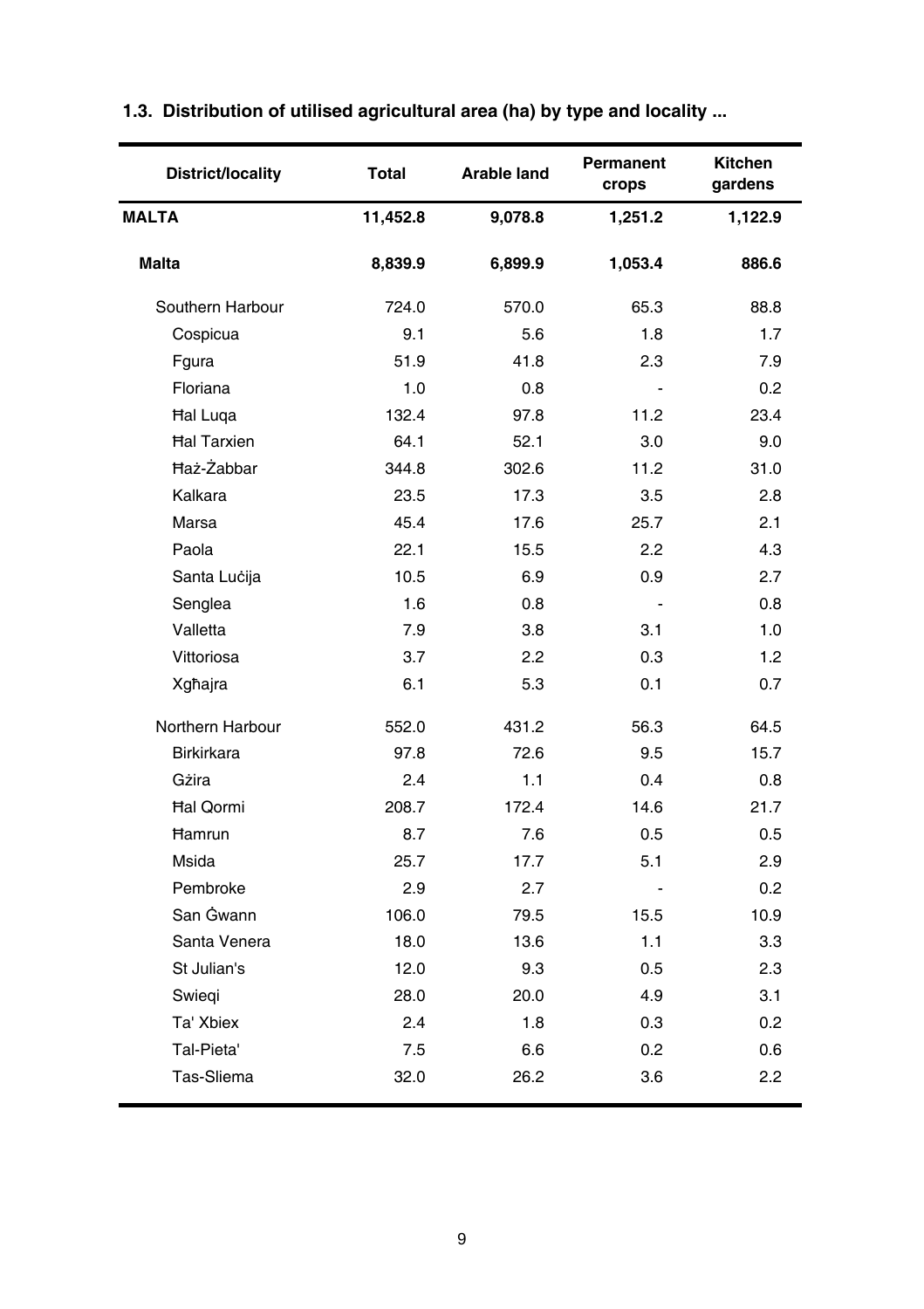| <b>District/locality</b> | Total   | <b>Arable land</b> | Permanent<br>crops | Kitchen<br>gardens |
|--------------------------|---------|--------------------|--------------------|--------------------|
| South Eastern            | 1,892.9 | 1,560.6            | 78.4               | 253.9              |
| Birżebbuġa               | 188.8   | 151.3              | 5.7                | 31.8               |
| Gudja                    | 147.9   | 125.7              | 5.3                | 16.9               |
| <b>Hal Ghaxaq</b>        | 145.1   | 117.0              | 7.9                | 20.2               |
| <b>Hal Kirkop</b>        | 78.7    | 61.6               | 1.3                | 15.8               |
| <b>Hal Safi</b>          | 135.1   | 105.3              | 18.6               | 11.3               |
| Marsaskala               | 81.1    | 71.5               | 1.9                | 7.7                |
| Marsaxlokk               | 78.0    | 68.0               | 3.2                | 6.8                |
| Mqabba                   | 127.5   | 108.8              | 4.1                | 14.5               |
| Qrendi                   | 174.0   | 142.2              | 8.1                | 23.8               |
| Żejtun                   | 397.9   | 351.7              | 10.4               | 35.8               |
| Żurrieg                  | 338.7   | 257.6              | 11.9               | 69.3               |
| Western                  | 2,852.1 | 2,155.9            | 441.2              | 255.0              |
| Had-Dingli               | 263.1   | 198.4              | 35.4               | 29.4               |
| <b>Hal Balzan</b>        | 16.3    | 11.5               | 1.5                | 3.3                |
| Hal Lija                 | 56.2    | 49.4               | 2.4                | 4.4                |
| <b>H'Attard</b>          | 115.5   | 74.9               | 25.8               | 14.8               |
| Haż-Żebbuġ               | 516.9   | 411.2              | 61.3               | 44.4               |
| Iklin                    | 20.2    | 15.0               | 2.1                | 3.1                |
| Mdina                    | 13.6    | 9.1                | 4.3                | 0.1                |
| Mtarfa                   | 88.5    | 66.4               | 11.3               | 10.8               |
| Rabat                    | 981.4   | 724.5              | 176.2              | 80.7               |
| Siggiewi                 | 780.3   | 595.5              | 120.8              | 63.9               |
| Northern                 | 2,818.8 | 2,182.2            | 412.2              | 224.4              |
| <b>Hal Gharghur</b>      | 97.3    | 80.4               | 2.4                | 14.5               |
| Mellieha                 | 493.9   | 370.9              | 52.7               | 70.3               |
| Mgarr                    | 803.0   | 596.2              | 186.8              | 20.0               |
| Mosta                    | 727.7   | 551.7              | 103.1              | 72.9               |
| Naxxar                   | 257.5   | 214.9              | 19.4               | 23.2               |
| St Paul's Bay            | 439.3   | 368.1              | 47.9               | 23.3               |

# **… 1.3. Distribution of utilised agricultural area (ha) by type and locality**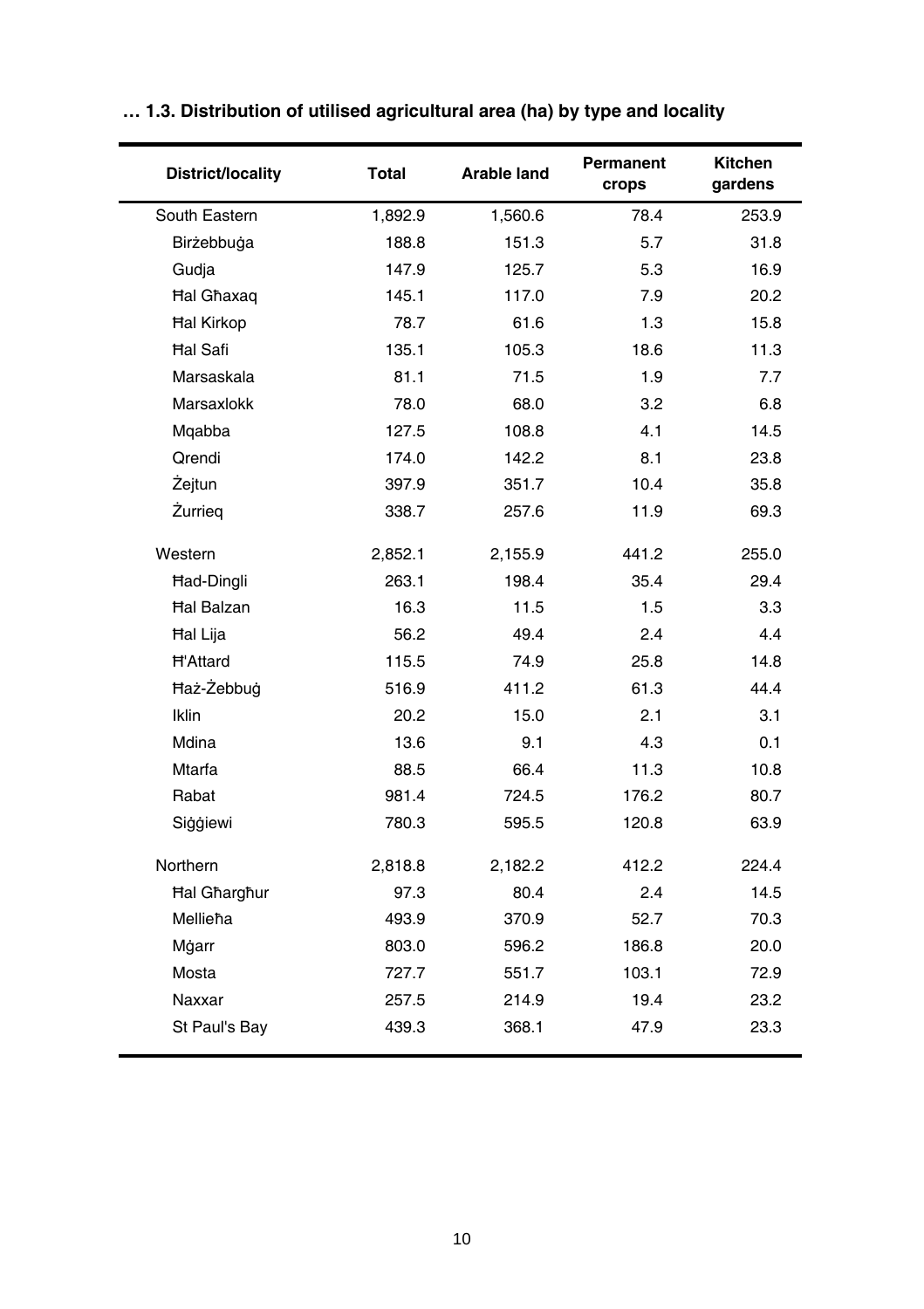| District/locality      | Total   | <b>Arable land</b> | Permanent<br>crops | <b>Kitchen</b><br>gardens |
|------------------------|---------|--------------------|--------------------|---------------------------|
| <b>Gozo and Comino</b> | 2,612.9 | 2,178.9            | 197.8              | 236.3                     |
| Fontana                | 30.9    | 26.0               | 0.8                | 4.1                       |
| Għajnsielem            | 121.2   | 96.6               | 6.6                | 17.9                      |
| Gharb                  | 250.2   | 233.1              | 4.1                | 13.0                      |
| Għasri                 | 112.6   | 108.1              | 2.9                | 1.7                       |
| Munxar                 | 68.8    | 59.3               | 2.4                | 7.1                       |
| Nadur                  | 298.4   | 199.6              | 65.2               | 33.7                      |
| Qala                   | 74.2    | 51.8               | 8.5                | 13.9                      |
| San Lawrenz            | 109.5   | 99.1               | 4.5                | 5.9                       |
| Ta' Kercem             | 295.4   | 259.6              | 19.7               | 16.1                      |
| Ta' Sannat             | 110.1   | 96.5               | 0.6                | 13.0                      |
| Victoria               | 350.6   | 301.5              | 17.3               | 31.8                      |
| Xagħra                 | 348.5   | 270.1              | 45.3               | 33.1                      |
| Xewkija                | 251.0   | 221.3              | 7.1                | 22.5                      |
| Żebbuġ                 | 191.6   | 156.2              | 12.9               | 22.6                      |
|                        |         |                    |                    |                           |

### **… 1.3. Distribution of utilised agricultural area (ha) by type and locality**

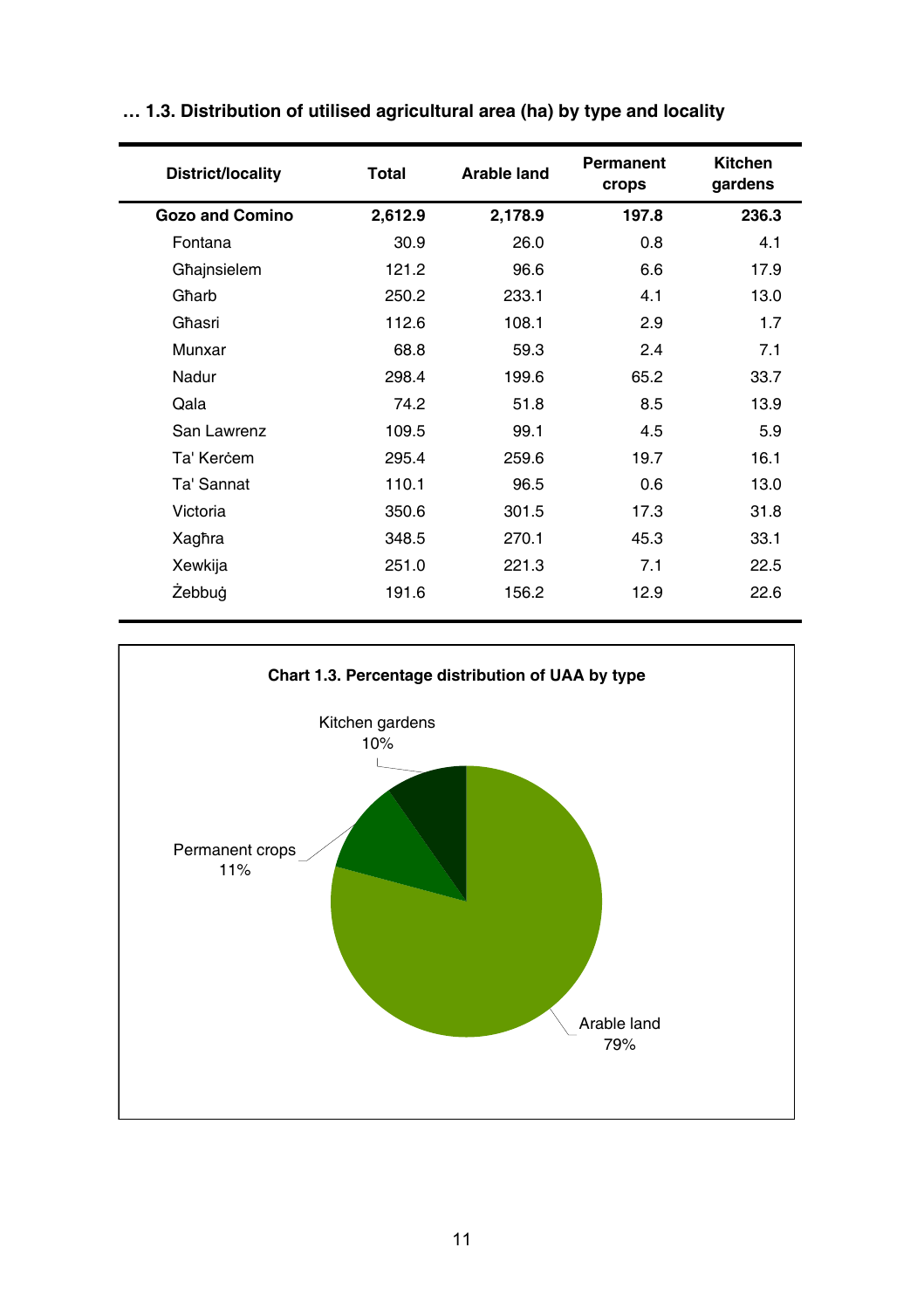|  | 1.4. Distribution of arable land (ha) by type and locality |  |  |  |  |  |  |  |  |
|--|------------------------------------------------------------|--|--|--|--|--|--|--|--|
|--|------------------------------------------------------------|--|--|--|--|--|--|--|--|

| <b>District/locality</b> | Total   | <b>Potatoes</b>          | <b>Flowers</b><br>and seeds | Forage         | Fallow land Vegetables |         |
|--------------------------|---------|--------------------------|-----------------------------|----------------|------------------------|---------|
| <b>MALTA</b>             | 9,078.8 | 701.1                    | 87.4                        | 5,552.8        | 1,006.8                | 1,730.8 |
| Malta                    | 6,899.9 | 649.7                    | 75.9                        | 3,881.7        | 872.4                  | 1,420.2 |
| Southern Harbour         | 570.0   | 133.4                    | 7.0                         | 283.3          | 78.1                   | 68.2    |
| Cospicua                 | 5.6     | 0.3                      | $\sim$                      | 5.0            | 0.3                    |         |
| Fgura                    | 41.8    | 13.0                     | 0.1                         | 18.1           | 7.9                    | 2.7     |
| Floriana                 | 0.8     | $\sim$                   | 0.8                         | $\sim$         | $\mathbf{r}$           |         |
| <b>Hal Luga</b>          | 97.8    | 9.1                      | 0.1                         | 71.2           | 9.8                    | 7.5     |
| <b>Hal Tarxien</b>       | 52.1    | 4.8                      | 0.3                         | 36.3           | 7.2                    | 3.5     |
| <b>Haż-Żabbar</b>        | 302.6   | 98.0                     | 5.3                         | 118.7          | 40.9                   | 39.7    |
| Kalkara                  | 17.3    | 3.7                      | 0.0                         | 5.2            | 4.8                    | 3.5     |
| Marsa                    | 17.6    | 0.5                      | 0.3                         | 9.5            | 0.5                    | 6.8     |
| Paola                    | 15.5    | 0.2                      | ٠                           | 9.5            | 5.1                    | 0.6     |
| Santa Lucija             | 6.9     | 0.6                      | ÷.                          | 4.0            | 1.4                    | 0.9     |
| Senglea                  | 0.8     | $\sim$                   | $\overline{a}$              | $\sim$         | $\blacksquare$         | 0.8     |
| Valletta                 | 3.8     | 0.4                      | ÷,                          | 2.9            |                        | 0.4     |
| Vittoriosa               | 2.2     | 0.2                      | ä,                          | 0.8            |                        | 1.1     |
| Xgħajra                  | 5.3     | 2.5                      |                             | 2.0            | 0.1                    | 0.7     |
| Northern Harbour         | 431.2   | 30.0                     | 15.4                        | 259.7          | 68.5                   | 57.8    |
| Birkirkara               | 72.6    | 6.6                      | 4.2                         | 35.2           | 15.6                   | 10.9    |
| Gżira                    | 1.1     | $\overline{\phantom{a}}$ | $\blacksquare$              | $\blacksquare$ | 0.8                    | 0.3     |
| Hal Qormi                | 172.4   | 13.9                     | 8.6                         | 99.3           | 19.4                   | 31.3    |
| Hamrun                   | 7.6     | 0.2                      | $\mathbf{r}$                | 4.3            | 2.6                    | 0.4     |
| Msida                    | 17.7    | 1.1                      | 0.5                         | 11.3           | 1.7                    | 3.1     |
| Pembroke                 | 2.7     | 0.3                      | $\blacksquare$              | 1.7            | 0.1                    | 0.6     |
| San Gwann                | 79.5    | 3.0                      | 0.5                         | 65.3           | 5.4                    | 5.4     |
| Santa Venera             | 13.6    | 0.7                      | 0.0                         | 9.3            | 2.1                    | 1.6     |
| St Julian's              | 9.3     | 0.7                      | $\mathbf{r}$                | 3.9            | 2.2                    | 2.5     |
| Swiegi                   | 20.0    | 1.8                      | 0.3                         | 14.2           | 2.3                    | 1.5     |
| Ta' Xbiex                | 1.8     | 0.7                      | $\blacksquare$              | 0.9            | 0.1                    | 0.2     |
| Tal-Pieta'               | 6.6     | ÷.                       | 1.4                         | 3.8            | 1.5                    |         |
| Tas-Sliema               | 26.2    | 1.0                      | ÷,                          | 10.5           | 14.7                   | 0.1     |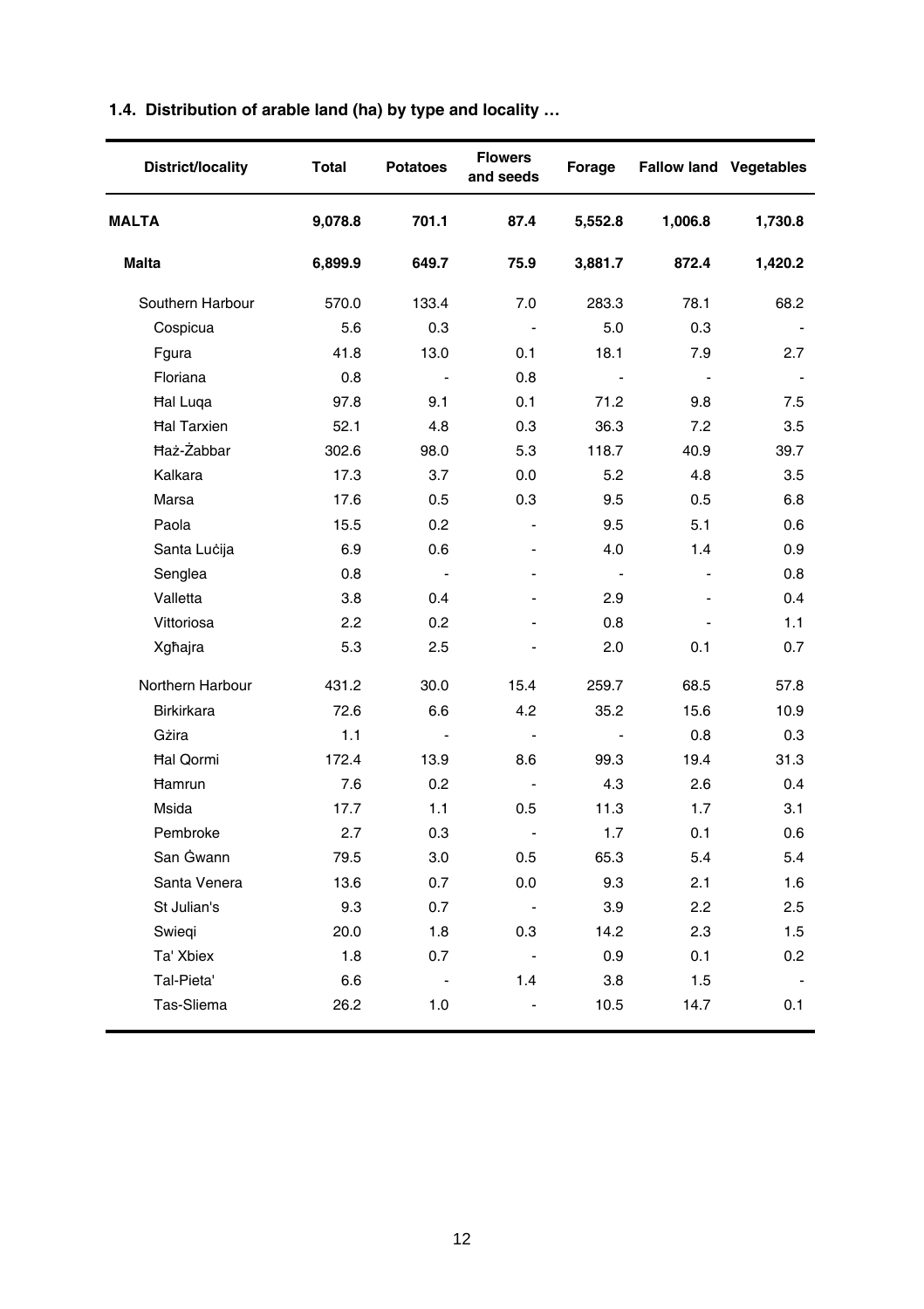| District/locality   | Total   | <b>Potatoes</b> | <b>Flowers</b><br>and seeds | Forage  |       | <b>Fallow land Vegetables</b> |
|---------------------|---------|-----------------|-----------------------------|---------|-------|-------------------------------|
| South Eastern       | 1,560.6 | 216.9           | 8.5                         | 1,081.0 | 142.4 | 111.9                         |
| Birżebbuġa          | 151.3   | 10.8            | 0.2                         | 121.6   | 10.8  | 7.9                           |
| Gudja               | 125.7   | 23.5            | $\sim$                      | 88.1    | 8.6   | 5.4                           |
| <b>Hal Ghaxaq</b>   | 117.0   | 7.9             | 1.1                         | 85.1    | 12.8  | 10.1                          |
| <b>Hal Kirkop</b>   | 61.6    | 11.8            | 0.0                         | 43.3    | 2.6   | 3.9                           |
| <b>Hal Safi</b>     | 105.3   | 26.6            | 0.8                         | 61.2    | 12.3  | 4.3                           |
| Marsaskala          | 71.5    | 8.4             | 0.0                         | 44.1    | 14.1  | 4.9                           |
| Marsaxlokk          | 68.0    | 5.0             | 0.1                         | 46.4    | 7.2   | 9.3                           |
| Mgabba              | 108.8   | 10.7            | 0.1                         | 74.8    | 11.8  | 11.4                          |
| Qrendi              | 142.2   | 34.4            | 1.5                         | 73.7    | 11.0  | 21.5                          |
| Żejtun              | 351.7   | 32.3            | 3.9                         | 268.8   | 26.3  | 20.4                          |
| Żurrieg             | 257.6   | 45.5            | 0.6                         | 173.8   | 24.9  | 12.8                          |
| Western             | 2,155.9 | 163.6           | 24.8                        | 1,150.3 | 316.0 | 501.2                         |
| <b>Had-Dingli</b>   | 198.4   | 20.9            | 1.0                         | 59.2    | 51.1  | 66.2                          |
| <b>Hal Balzan</b>   | 11.5    | 0.6             | 0.3                         | 7.4     | 2.6   | 0.7                           |
| Hal Lija            | 49.4    | 5.2             | 3.8                         | 32.7    | 3.3   | 4.4                           |
| <b>H'Attard</b>     | 74.9    | 1.3             | 1.5                         | 51.8    | 13.8  | 6.6                           |
| Haż-Żebbug          | 411.2   | 34.2            | 5.9                         | 244.9   | 48.9  | 77.3                          |
| <b>Iklin</b>        | 15.0    |                 | $\overline{a}$              | 12.5    | 2.2   | 0.3                           |
| Mdina               | 9.1     | 0.1             | ä,                          | 6.3     | 0.7   | 2.0                           |
| <b>Mtarfa</b>       | 66.4    | 3.0             | ä,                          | 35.1    | 8.2   | 20.2                          |
| Rabat               | 724.5   | 43.9            | 9.2                         | 335.9   | 115.4 | 220.3                         |
| Siggiewi            | 595.5   | 54.5            | 3.2                         | 364.6   | 69.9  | 103.4                         |
| Northern            | 2,182.2 | 105.9           | 20.3                        | 1,107.5 | 267.4 | 681.1                         |
| <b>Hal Gharghur</b> | 80.4    | 6.6             | 1.2                         | 52.0    | 10.9  | 9.6                           |
| Mellieħa            | 370.9   | 20.7            | 12.0                        | 92.5    | 110.1 | 135.6                         |
| Mġarr               | 596.2   | 22.9            | 1.6                         | 240.2   | 39.6  | 291.9                         |
| Mosta               | 551.7   | 19.0            | 2.6                         | 397.8   | 38.1  | 94.2                          |
| Naxxar              | 214.9   | 10.8            | 1.6                         | 153.7   | 19.8  | 29.1                          |
| St Paul's Bay       | 368.1   | 26.0            | 1.3                         | 171.3   | 48.8  | 120.6                         |

# **… 1.4. Distribution of arable land (ha) by type and locality**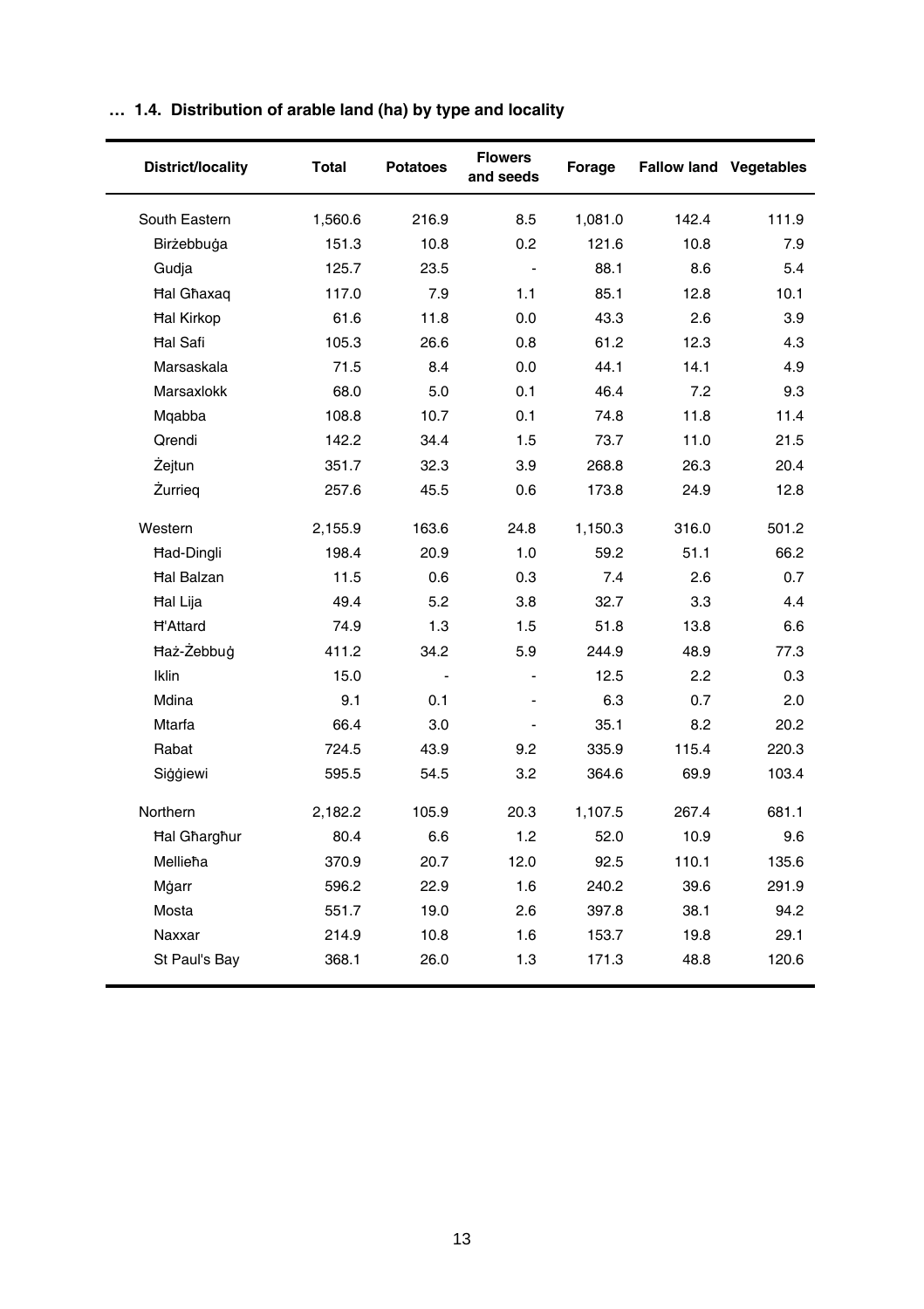| District/locality      | Total   | <b>Potatoes</b> | <b>Flowers</b><br>and seeds | Forage  | <b>Fallow land Vegetables</b> |       |
|------------------------|---------|-----------------|-----------------------------|---------|-------------------------------|-------|
| <b>Gozo and Comino</b> | 2,178.9 | 51.3            | 11.4                        | 1,671.1 | 134.4                         | 310.6 |
| Fontana                | 26.0    | 0.7             | ۰                           | 23.0    | 0.0                           | 2.3   |
| Għajnsielem            | 96.6    | 3.0             | ۰                           | 66.3    | 7.4                           | 19.9  |
| Għarb                  | 233.1   | 12.8            | 0.6                         | 192.4   | 3.7                           | 23.6  |
| Għasri                 | 108.1   | 1.2             | 2.1                         | 79.4    | 4.6                           | 20.8  |
| Munxar                 | 59.3    | 0.7             | ۰                           | 49.3    | 0.5                           | 8.8   |
| Nadur                  | 199.6   | 10.5            | -                           | 145.5   | 13.4                          | 30.1  |
| Qala                   | 51.8    | 2.5             | ۰                           | 38.2    | 3.2                           | 7.8   |
| San Lawrenz            | 99.1    | 0.4             | 3.8                         | 77.2    | 1.2                           | 16.5  |
| Ta' Kercem             | 259.6   | 3.0             | 0.8                         | 197.3   | 6.5                           | 52.0  |
| Ta' Sannat             | 96.5    | 0.1             | 0.1                         | 92.4    | 1.2                           | 2.6   |
| Victoria               | 301.5   | 1.6             | 0.6                         | 243.2   | 20.4                          | 35.7  |
| Xagħra                 | 270.1   | 11.5            | 0.6                         | 159.4   | 47.1                          | 51.6  |
| Xewkija                | 221.3   | 2.1             | 0.2                         | 197.0   | 5.2                           | 16.7  |
| Żebbuġ                 | 156.2   | 1.3             | 2.6                         | 110.5   | 19.8                          | 22.1  |

#### **… 1.4. Distribution of arable land (ha) by type and locality**

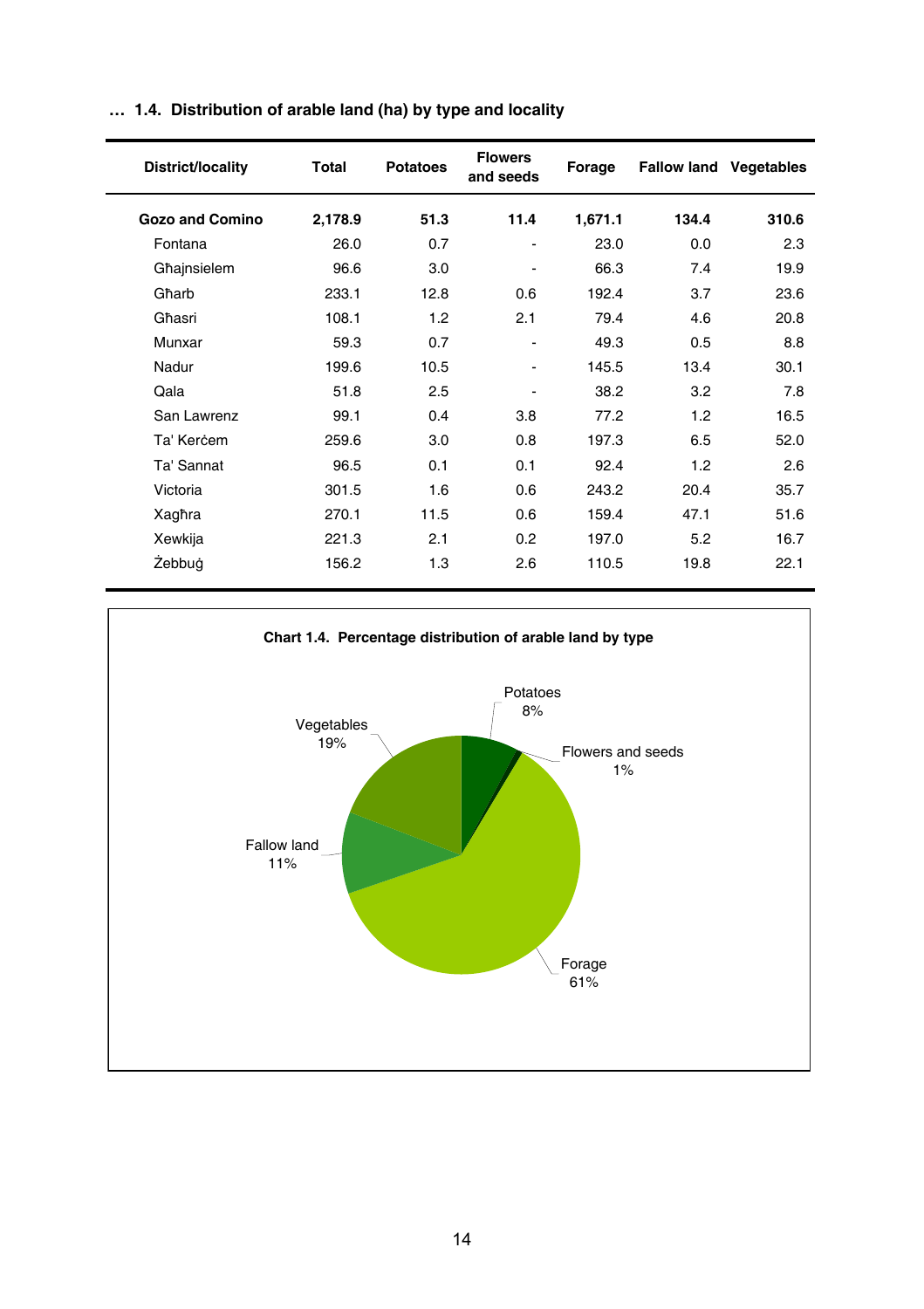|  |  |  |  |  | 1.5. Distribution of permanent crops (ha) by type and locality |
|--|--|--|--|--|----------------------------------------------------------------|
|--|--|--|--|--|----------------------------------------------------------------|

| District/locality  | Total          | <b>Fruit and</b><br>berry<br>plantations | Citrus<br>plantations    | Olive groves Vineyards   |                          | <b>Nurseries</b>         |
|--------------------|----------------|------------------------------------------|--------------------------|--------------------------|--------------------------|--------------------------|
| <b>MALTA</b>       | 1,251.2        | 371.5                                    | 111.3                    | 140.3                    | 614.1                    | 14.0                     |
| Malta              | 1,053.4        | 332.8                                    | 52.7                     | 114.5                    | 540.0                    | 13.5                     |
| Southern Harbour   | 65.3           | 9.5                                      | 5.1                      | 7.5                      | 41.8                     | 1.4                      |
| Cospicua           | 1.8            | 0.6                                      | 0.1                      | $\overline{\phantom{a}}$ | 1.1                      | $\blacksquare$           |
| Fgura              | 2.3            | 0.1                                      | 0.7                      | 0.8                      | 0.7                      |                          |
| Floriana           | $\blacksquare$ | $\blacksquare$                           | $\blacksquare$           | $\sim$ $-$               | $\overline{\phantom{a}}$ |                          |
| <b>Hal Luga</b>    | 11.2           | 2.1                                      | 1.3                      | 2.6                      | 5.2                      | 0.1                      |
| <b>Hal Tarxien</b> | 3.0            | 1.3                                      | $\mathbf{r}$             | 0.0                      | 1.6                      | 0.0                      |
| Haż-Żabbar         | 11.2           | 1.6                                      | 1.1                      | 2.3                      | 6.3                      | $0.0\,$                  |
| Kalkara            | 3.5            | 0.4                                      | 1.1                      | 0.3                      | 1.7                      | $\sim$                   |
| Marsa              | 25.7           | 2.8                                      | 0.7                      | 0.7                      | 20.1                     | 1.3                      |
| Paola              | 2.2            | 0.1                                      | 0.0                      | 0.0                      | 2.1                      | $\mathbf{r}$             |
| Santa Lucija       | 0.9            | $\overline{a}$                           | $\overline{\phantom{0}}$ | 0.0                      | 0.9                      | $\blacksquare$           |
| Senglea            | $\sim$         | L.                                       | ÷.                       | $\sim$                   | $\sim$                   | $\overline{a}$           |
| Valletta           | 3.1            | 0.4                                      | ÷.                       | 0.7                      | 2.0                      | $\overline{a}$           |
| Vittoriosa         | 0.3            |                                          | 0.1                      | 0.2                      | $\sim$                   |                          |
| Xgħajra            | 0.1            |                                          | $\overline{\phantom{a}}$ | $\blacksquare$           | 0.1                      |                          |
| Northern Harbour   | 56.3           | 13.4                                     | 5.8                      | 18.6                     | 17.7                     | 0.7                      |
| <b>Birkirkara</b>  | 9.5            | 2.0                                      | 1.0                      | 1.7                      | 4.8                      | $\blacksquare$           |
| Gżira              | 0.4            | 0.1                                      | ä,                       | $\sim$                   | 0.4                      | $\overline{a}$           |
| Hal Qormi          | 14.6           | 5.5                                      | 1.6                      | 2.8                      | 4.4                      | 0.3                      |
| Hamrun             | 0.5            | 0.2                                      | $\blacksquare$           | 0.3                      | $\blacksquare$           | $\blacksquare$           |
| Msida              | 5.1            | 1.9                                      | 0.9                      | 0.4                      | 1.9                      |                          |
| Pembroke           | $\mathbf{r}$   | $\sim$                                   | $\mathbf{r}$             | $\sim$                   | $\sim$                   |                          |
| San Gwann          | 15.5           | 2.1                                      | 1.0                      | 9.4                      | 3.0                      | 0.0                      |
| Santa Venera       | 1.1            | 0.6                                      | $\blacksquare$           | $\sim$                   | $\blacksquare$           | 0.4                      |
| St Julian's        | 0.5            | 0.0                                      | 0.0                      | 0.4                      | $\blacksquare$           | $\blacksquare$           |
| Swiegi             | 4.9            | 0.2                                      | 1.1                      | 2.3                      | 1.2                      | $\overline{\phantom{a}}$ |
| Ta' Xbiex          | 0.3            | $\overline{a}$                           | $\overline{\phantom{0}}$ | 0.3                      | $\mathbf{r}$             |                          |
| Tal-Pieta'         | 0.2            | $\blacksquare$                           | $\overline{\phantom{a}}$ | $\sim$                   | 0.2                      |                          |
| Tas-Sliema         | 3.6            | 0.9                                      | 0.1                      | 0.8                      | 1.7                      | $\blacksquare$           |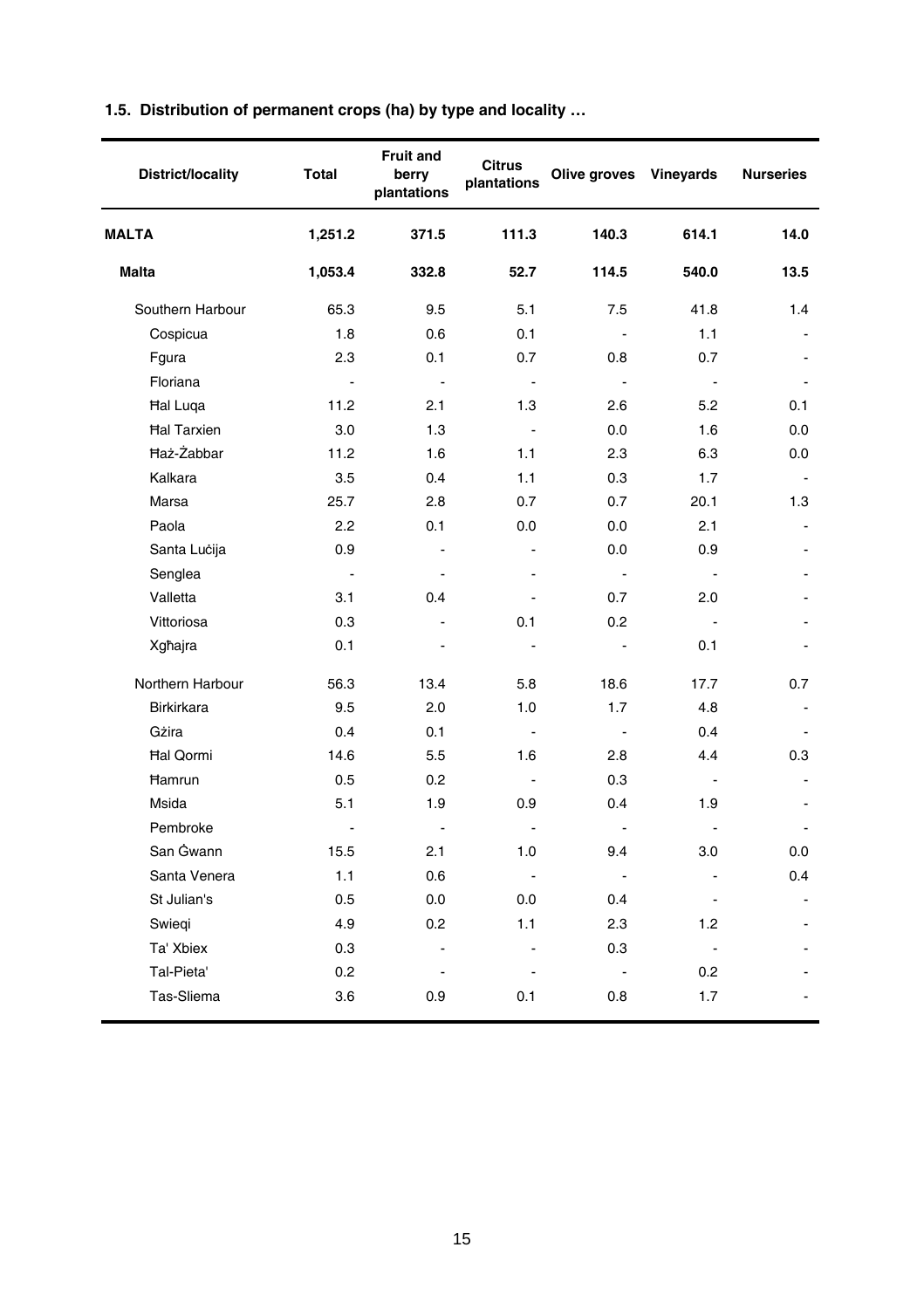|  |  |  |  | 1.5. Distribution of permanent crops (ha) by type and locality |
|--|--|--|--|----------------------------------------------------------------|
|--|--|--|--|----------------------------------------------------------------|

| District/locality   | Total | <b>Fruit and</b><br>berry<br>plantations | Citrus<br>plantations | Olive groves | Vineyards | <b>Nurseries</b> |
|---------------------|-------|------------------------------------------|-----------------------|--------------|-----------|------------------|
| South Eastern       | 78.4  | 9.6                                      | 2.8                   | 13.2         | 52.6      | 0.3              |
| Birżebbuġa          | 5.7   | 1.1                                      | 0.0                   | 0.3          | 4.3       |                  |
| Gudja               | 5.3   | 0.5                                      | 0.5                   | 0.0          | 4.3       | $\blacksquare$   |
| <b>Hal Ghaxaq</b>   | 7.9   | 0.7                                      | 0.3                   | 1.0          | 5.7       | 0.2              |
| <b>Hal Kirkop</b>   | 1.3   | 0.3                                      | 0.2                   | 0.1          | 0.7       |                  |
| <b>Hal Safi</b>     | 18.6  | 0.9                                      | 0.2                   | 3.4          | 14.1      | 0.0              |
| Marsaskala          | 1.9   | 0.0                                      | 0.0                   | 0.1          | 1.8       |                  |
| Marsaxlokk          | 3.2   | 0.1                                      | 0.2                   | 0.9          | 1.9       |                  |
| Mgabba              | 4.1   | 0.8                                      | 0.0                   | 1.8          | 1.6       | 0.0              |
| Qrendi              | 8.1   | 2.3                                      | 0.2                   | 0.7          | 4.9       |                  |
| Żejtun              | 10.4  | 0.9                                      | 0.2                   | 2.5          | 6.8       |                  |
| Żurrieg             | 11.9  | 1.9                                      | 0.9                   | 2.5          | 6.6       |                  |
| Western             | 441.2 | 170.8                                    | 32.2                  | 35.0         | 197.1     | 6.2              |
| Had-Dingli          | 35.4  | 14.2                                     | 2.1                   | 3.8          | 14.7      | 0.6              |
| <b>Hal Balzan</b>   | 1.5   | 0.3                                      | 0.0                   | 0.1          | 0.6       | 0.5              |
| Hal Lija            | 2.4   | 1.5                                      | 0.3                   | 0.0          | 0.5       |                  |
| <b>H'Attard</b>     | 25.8  | 3.4                                      | 1.4                   | 1.7          | 19.3      | 0.1              |
| Haż-Żebbuġ          | 61.3  | 23.9                                     | 1.9                   | 2.8          | 32.6      | 0.2              |
| <b>Iklin</b>        | 2.1   | 0.0                                      | 0.0                   | 0.1          | 1.7       | 0.3              |
| Mdina               | 4.3   | 1.5                                      | 0.1                   | 0.2          | 2.5       | $\overline{a}$   |
| Mtarfa              | 11.3  | 5.9                                      | 0.6                   | 0.3          | 4.5       |                  |
| Rabat               | 176.2 | 83.7                                     | 12.0                  | 11.7         | 64.3      | 4.4              |
| Siggiewi            | 120.8 | 36.4                                     | 13.8                  | 14.2         | 56.3      | 0.1              |
| Northern            | 412.2 | 129.6                                    | 6.8                   | 40.2         | 230.8     | 4.8              |
| <b>Hal Gharghur</b> | 2.4   | 1.0                                      | 0.1                   | 0.3          | 1.0       | $\blacksquare$   |
| Mellieħa            | 52.7  | 20.3                                     | 0.9                   | 18.2         | 12.9      | 0.5              |
| Mġarr               | 186.8 | 69.8                                     | 1.3                   | 3.3          | 110.6     | 1.7              |
| Mosta               | 103.1 | 27.9                                     | 1.0                   | 7.0          | 65.2      | 1.9              |
| Naxxar              | 19.4  | 4.1                                      | 2.0                   | 3.3          | 9.8       | 0.1              |
| St Paul's Bay       | 47.9  | 6.5                                      | 1.5                   | 8.1          | 31.2      | 0.6              |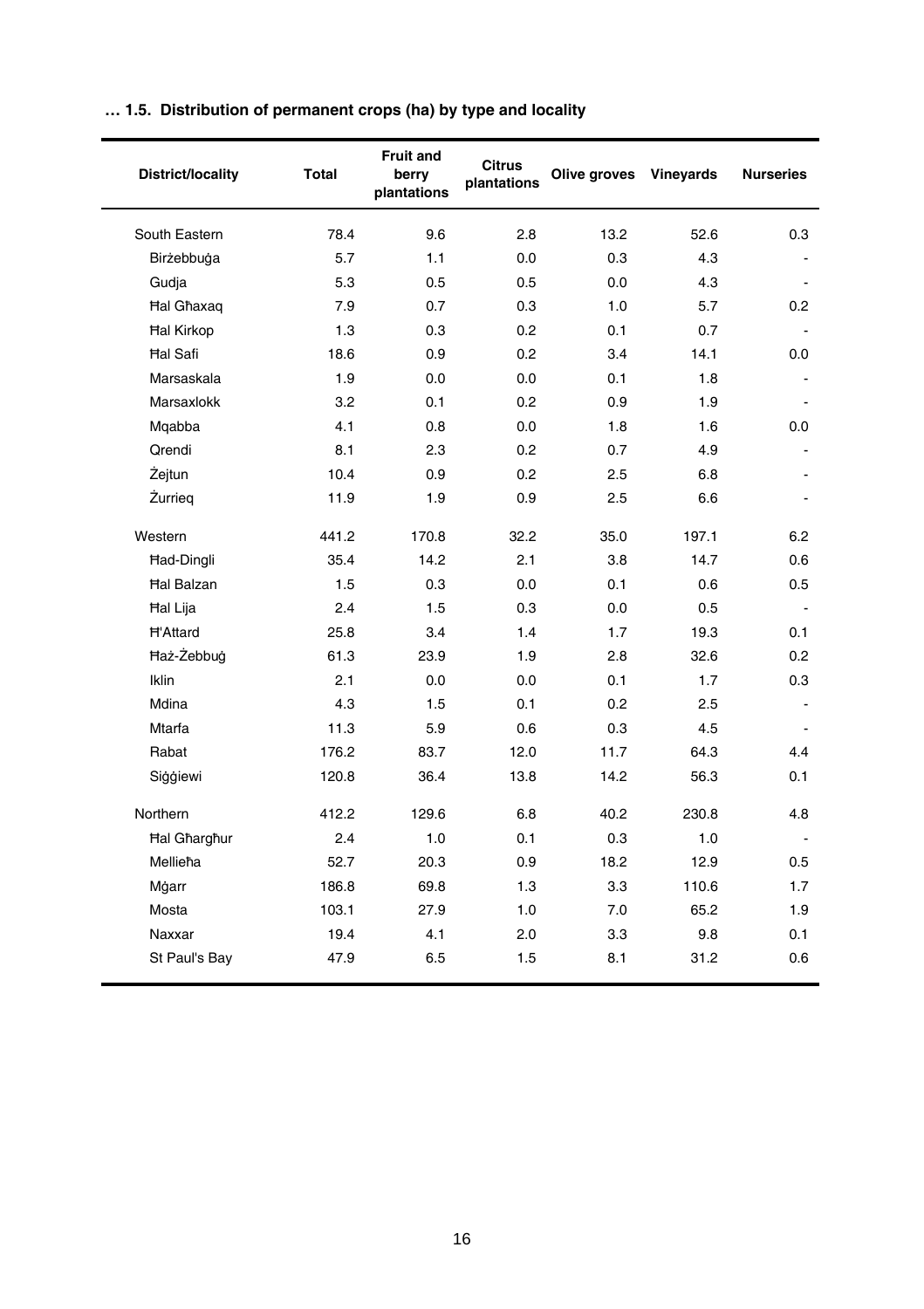| District/locality      | Total | Fruit and<br>berry<br>plantations | <b>Citrus</b><br>plantations | Olive groves | Vineyards | <b>Nurseries</b>         |
|------------------------|-------|-----------------------------------|------------------------------|--------------|-----------|--------------------------|
| <b>Gozo and Comino</b> | 197.8 | 38.7                              | 58.6                         | 25.8         | 74.0      | 0.5                      |
| Fontana                | 0.8   | 0.1                               | 0.2                          | 0.2          | 0.3       | $\overline{\phantom{a}}$ |
| Għajnsielem            | 6.6   | 3.1                               | 0.6                          | 0.4          | 2.6       | $\blacksquare$           |
| Għarb                  | 4.1   | 1.7                               | $\blacksquare$               | 1.6          | 0.8       | ٠                        |
| Għasri                 | 2.9   | 0.8                               | 0.2                          | 0.6          | 1.3       | $\blacksquare$           |
| Munxar                 | 2.4   | 0.1                               | 0.1                          | 0.4          | 1.7       |                          |
| Nadur                  | 65.2  | 11.8                              | 43.4                         | 4.4          | 5.5       | 0.0                      |
| Qala                   | 8.5   | 1.7                               | 2.5                          | 3.1          | 1.2       | $\blacksquare$           |
| San Lawrenz            | 4.5   | 0.3                               | 0.0                          | 2.1          | 2.0       | $\blacksquare$           |
| Ta' Kercem             | 19.7  | 1.5                               | 1.0                          | 3.7          | 13.6      | ۰                        |
| Ta' Sannat             | 0.6   | 0.1                               | 0.1                          | 0.2          | 0.2       | ٠                        |
| Victoria               | 17.3  | 5.2                               | 0.9                          | 1.8          | 9.4       | $\blacksquare$           |
| Xagħra                 | 45.3  | 7.9                               | 8.2                          | 4.9          | 24.2      | 0.1                      |
| Xewkija                | 7.1   | 1.9                               | 1.3                          | 0.1          | 3.5       | 0.4                      |
| Żebbuġ                 | 12.9  | 2.4                               | 0.3                          | 2.4          | 7.7       | ٠                        |

#### **… 1.5. Distribution of permanent crops (ha) by type and locality**

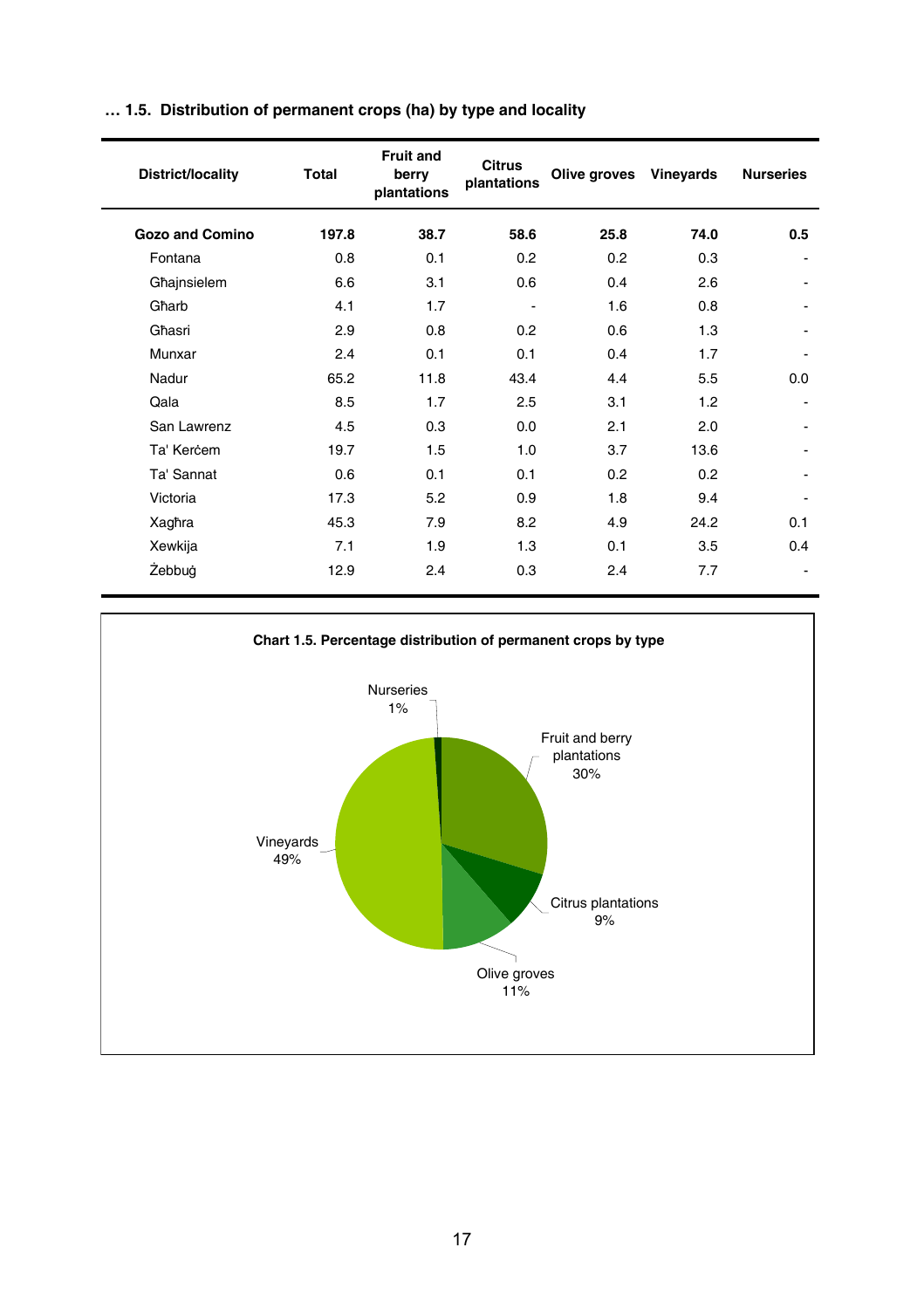|  | 1.6. Distribution of kitchen gardens (ha) by type and locality |  |  |  |  |  |  |
|--|----------------------------------------------------------------|--|--|--|--|--|--|
|--|----------------------------------------------------------------|--|--|--|--|--|--|

| <b>District/locality</b> | Total   | <b>Potatoes</b> | Vegetables Vineyards |                          | Olive<br>groves          | Other trees              | <b>Flowers</b>           |
|--------------------------|---------|-----------------|----------------------|--------------------------|--------------------------|--------------------------|--------------------------|
| <b>MALTA</b>             | 1,122.9 | 256.2           | 566.6                | 120.9                    | 54.3                     | 124.6                    | 0.2                      |
| <b>Malta</b>             | 886.6   | 201.9           | 429.3                | 108.7                    | 45.9                     | 100.7                    | 0.2                      |
| Southern Harbour         | 88.8    | 29.3            | 43.7                 | 4.4                      | 3.5                      | 7.8                      | 0.0                      |
| Cospicua                 | 1.7     | 0.7             | 1.0                  | $\overline{\phantom{a}}$ | $\overline{a}$           | $\sim$                   |                          |
| Fgura                    | 7.9     | 2.6             | 3.4                  | 0.7                      | 0.4                      | 0.8                      | 0.0                      |
| Floriana                 | 0.2     | 0.0             | 0.0                  | $\overline{\phantom{a}}$ | $\overline{\phantom{a}}$ | 0.1                      |                          |
| Hal Luga                 | 23.4    | 7.3             | 11.5                 | 1.6                      | 0.9                      | 2.1                      |                          |
| <b>Hal Tarxien</b>       | 9.0     | 2.5             | 5.1                  | 0.1                      | 0.3                      | 1.0                      |                          |
| Haż-Żabbar               | 31.0    | 11.7            | 14.4                 | 1.1                      | 1.3                      | 2.6                      |                          |
| Kalkara                  | 2.8     | 1.2             | 1.5                  | 0.2                      | $\overline{a}$           | $\mathbf{r}$             | $\overline{a}$           |
| Marsa                    | 2.1     | 0.4             | 0.6                  | 0.4                      | 0.4                      | 0.3                      | $\overline{\phantom{a}}$ |
| Paola                    | 4.3     | 1.2             | 2.9                  | 0.0                      | 0.0                      | 0.3                      | $\overline{\phantom{a}}$ |
| Santa Lucija             | 2.7     | 0.7             | 1.5                  | 0.3                      | 0.1                      | 0.1                      | $\overline{a}$           |
| Senglea                  | 0.8     | 0.3             | 0.5                  | $\overline{\phantom{0}}$ | 0.1                      | $\overline{\phantom{a}}$ |                          |
| Valletta                 | 1.0     | 0.1             | 0.3                  | $\overline{\phantom{0}}$ | 0.1                      | 0.4                      | $\blacksquare$           |
| Vittoriosa               | 1.2     | 0.3             | 0.8                  | ÷.                       | 0.1                      | 0.1                      | ٠                        |
| Xgħajra                  | 0.7     | 0.3             | 0.3                  | $\overline{\phantom{a}}$ | $\centerdot$             | 0.1                      |                          |
| Northern Harbour         | 64.5    | 15.2            | 30.5                 | 5.1                      | 4.2                      | 9.6                      | 0.0                      |
| <b>Hal Qormi</b>         | 21.7    | 5.8             | 11.5                 | 1.3                      | 0.9                      | 2.2                      | 0.0                      |
| <b>Birkirkara</b>        | 15.7    | 3.6             | 7.2                  | 1.4                      | 1.0                      | 2.7                      | $\overline{\phantom{a}}$ |
| Gżira                    | 0.8     | 0.2             | 0.1                  | $\overline{a}$           | 0.2                      | 0.4                      | $\overline{a}$           |
| Hamrun                   | 0.5     | 0.1             | 0.1                  | 0.1                      | 0.0                      | 0.2                      |                          |
| Msida                    | 2.9     | 0.5             | 1.1                  | 0.1                      | 0.5                      | 0.7                      |                          |
| Pembroke                 | 0.2     | 0.1             | 0.1                  | $\overline{\phantom{a}}$ | $\overline{\phantom{a}}$ | $\sim$                   | ٠                        |
| San Ġwann                | 10.9    | 2.0             | 5.3                  | 1.5                      | 0.9                      | 1.3                      | 0.0                      |
| Santa Venera             | 3.3     | 1.0             | 1.8                  | 0.1                      | 0.2                      | 0.2                      | ÷.                       |
| St Julian's              | 2.3     | 0.7             | 0.6                  | 0.2                      | 0.2                      | 0.6                      |                          |
| Swiegi                   | 3.1     | 0.8             | 1.3                  | 0.2                      | 0.3                      | 0.4                      |                          |
| Ta' Xbiex                | 0.2     | $\sim$          | 0.2                  | $\blacksquare$           | 0.0                      | 0.0                      |                          |
| Tal-Pieta'               | 0.6     | 0.1             | 0.2                  | 0.0                      | 0.0                      | 0.3                      |                          |
| Tas-Sliema               | 2.2     | 0.3             | 1.0                  | 0.2                      | 0.0                      | 0.7                      |                          |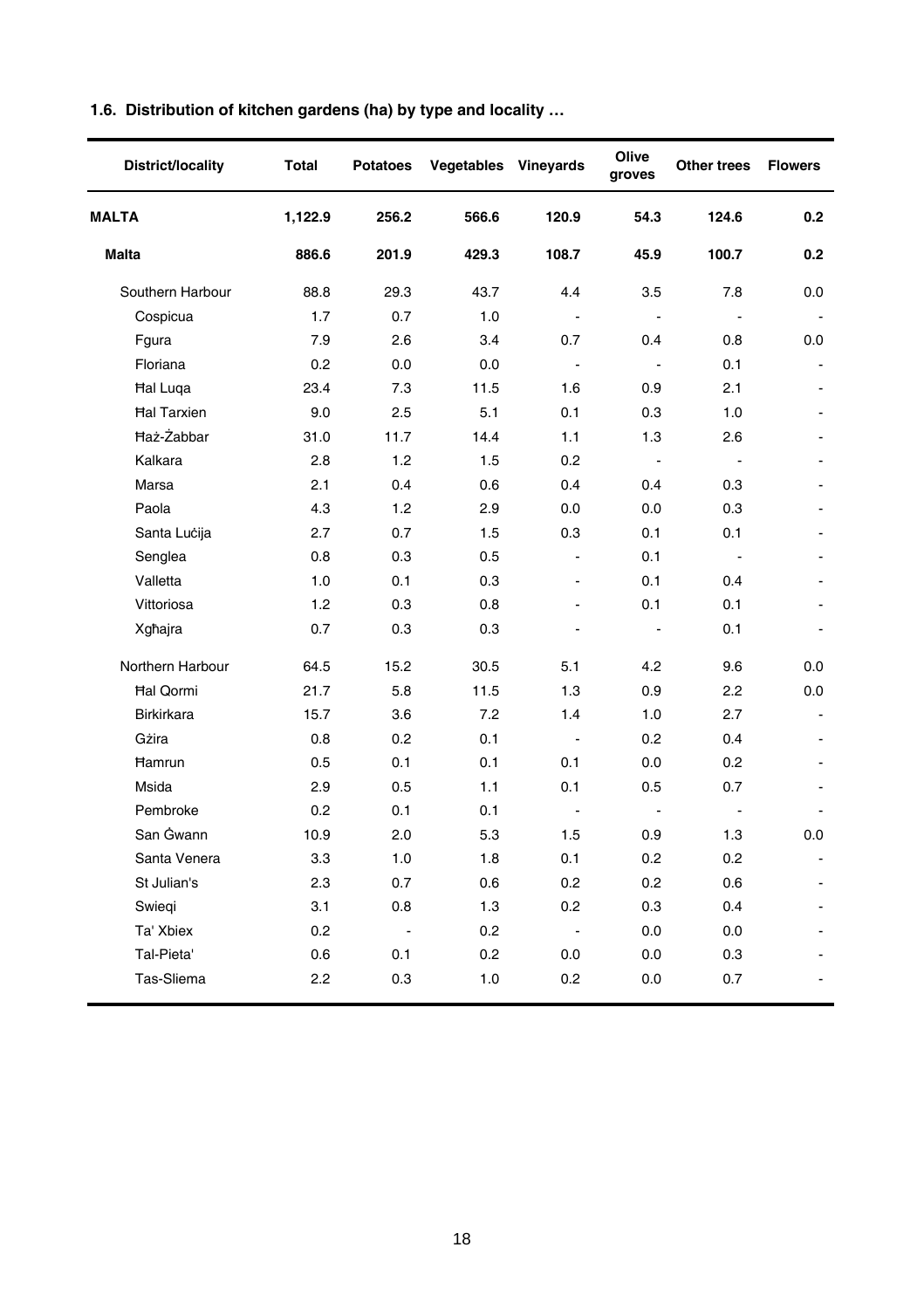| District/locality   | Total | <b>Potatoes</b> |       | Vegetables Vineyards     |      | Other trees    | <b>Flowers</b>           |
|---------------------|-------|-----------------|-------|--------------------------|------|----------------|--------------------------|
| South Eastern       | 253.9 | 68.3            | 141.7 | 13.6                     | 9.8  | 20.6           | 0.1                      |
| Birżebbuġa          | 31.8  | 7.7             | 18.3  | 1.6                      | 1.6  | 2.6            | 0.0                      |
| Gudja               | 16.9  | 6.0             | 7.7   | 0.9                      | 0.5  | 1.8            |                          |
| <b>Hal Ghaxaq</b>   | 20.2  | 5.7             | 11.5  | 0.8                      | 0.6  | 1.7            | $\overline{a}$           |
| <b>Hal Kirkop</b>   | 15.8  | 5.4             | 7.4   | 1.2                      | 0.8  | 1.0            |                          |
| Hal Safi            | 11.3  | 3.2             | 5.7   | 0.7                      | 0.5  | 1.2            | 0.0                      |
| Marsaskala          | 7.7   | 1.7             | 3.9   | 0.5                      | 0.5  | 1.0            |                          |
| Marsaxlokk          | 6.8   | 3.3             | 3.1   | 0.2                      | 0.0  | 0.2            |                          |
| Mgabba              | 14.5  | 4.7             | 7.2   | 1.1                      | 0.3  | 1.2            | 0.0                      |
| Qrendi              | 23.8  | 4.4             | 14.4  | 2.2                      | 0.7  | 2.0            | $\overline{\phantom{a}}$ |
| Żejtun              | 35.8  | 8.2             | 21.8  | 1.1                      | 1.8  | 2.8            | 0.0                      |
| Żurrieg             | 69.3  | 17.9            | 40.7  | 3.3                      | 2.3  | 5.0            |                          |
| Western             | 255.0 | 50.2            | 117.0 | 45.8                     | 13.4 | 28.6           | 0.0                      |
| Mdina               | 0.1   | 0.0             | 0.1   | $\overline{\phantom{a}}$ | 0.0  | $\overline{a}$ |                          |
| Had-Dingli          | 29.4  | 7.6             | 13.6  | 5.4                      | 0.5  | 2.4            |                          |
| <b>Hal Balzan</b>   | 3.3   | 0.5             | 1.8   | 0.4                      | 0.2  | 0.4            |                          |
| Hal Lija            | 4.4   | 0.6             | 1.6   | 0.9                      | 0.5  | 0.9            |                          |
| <b>H'Attard</b>     | 14.8  | 2.8             | 5.1   | 2.5                      | 1.9  | 2.5            |                          |
| Haż-Żebbuġ          | 44.4  | 8.2             | 21.2  | 5.6                      | 2.8  | 6.6            | 0.0                      |
| <b>Iklin</b>        | 3.1   | 0.6             | 1.8   | 0.3                      | 0.1  | 0.3            |                          |
| Mtarfa              | 10.8  | 0.8             | 4.0   | 3.7                      | 0.6  | 1.7            |                          |
| Rabat               | 80.7  | 10.9            | 33.9  | 22.0                     | 4.3  | 9.7            | 0.0                      |
| Siggiewi            | 63.9  | 18.3            | 33.9  | 5.1                      | 2.5  | 4.3            |                          |
| Northern            | 224.4 | 38.9            | 96.4  | 39.8                     | 15.1 | 34.1           | 0.1                      |
| <b>Hal Gharghur</b> | 14.5  | 3.4             | 6.6   | 1.2                      | 1.2  | 2.2            | $0.0\,$                  |
| Mellieħa            | 70.3  | 11.6            | 32.9  | 13.2                     | 5.1  | 7.5            | 0.0                      |
| Mġarr               | 20.0  | 2.7             | 8.2   | 5.6                      | 1.1  | 2.5            | $\overline{\phantom{a}}$ |
| Mosta               | 72.9  | 13.0            | 28.5  | 12.8                     | 4.3  | 14.4           | $\blacksquare$           |
| Naxxar              | 23.2  | 4.7             | 10.3  | 2.4                      | 1.9  | 3.9            |                          |
| St Paul's Bay       | 23.3  | 3.6             | 10.0  | 4.6                      | 1.6  | 3.6            |                          |

## **… 1.6. Distribution of kitchen gardens (ha) by type and locality**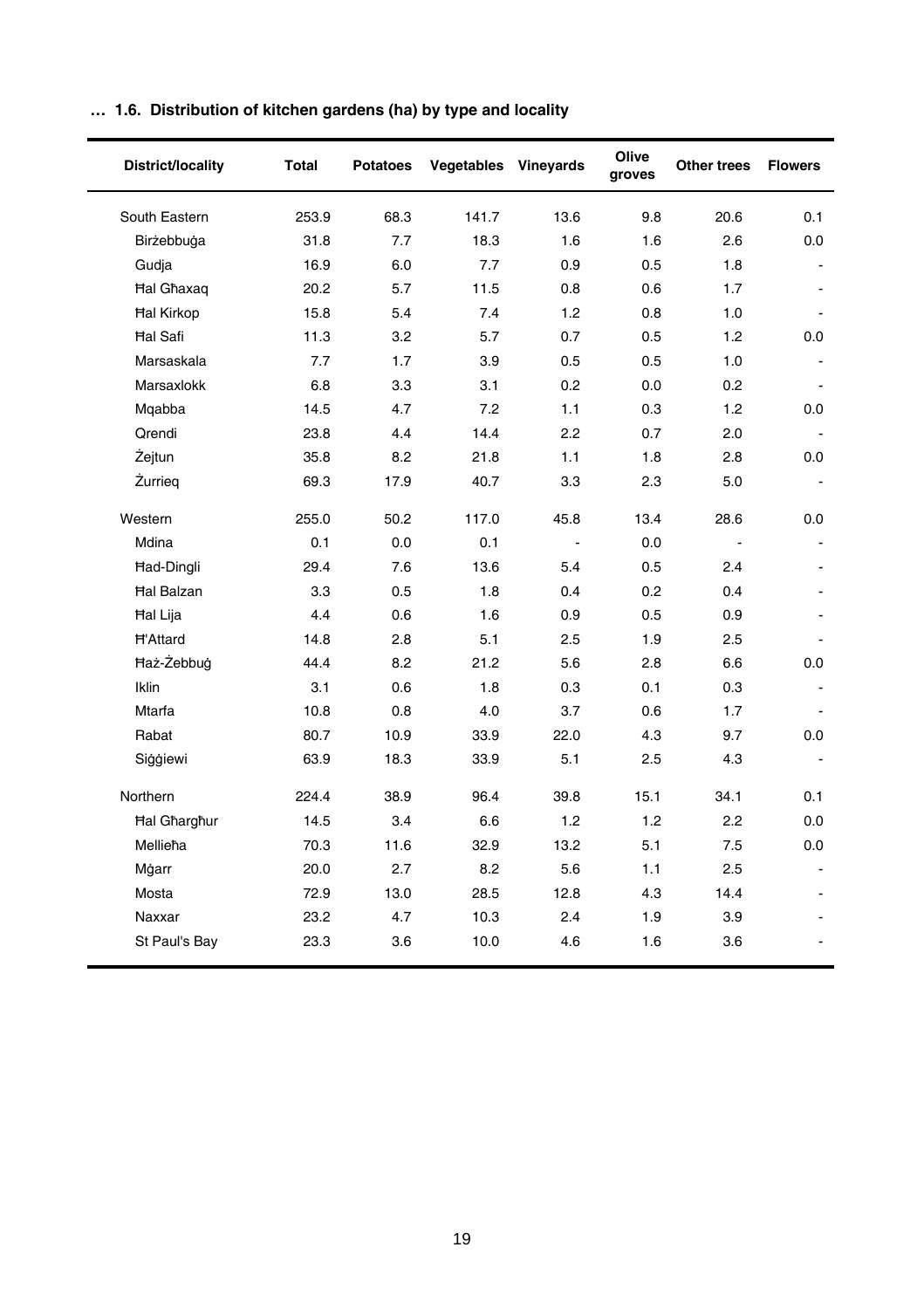| District/locality      | Total | Potatoes | Vegetables Vineyards |                          | Olive<br>groves | Other trees | <b>Flowers</b> |
|------------------------|-------|----------|----------------------|--------------------------|-----------------|-------------|----------------|
| <b>Gozo and Comino</b> | 236.3 | 54.3     | 137.3                | 12.2                     | 8.4             | 24.0        | ۰              |
| Fontana                | 4.1   | 0.4      | 3.0                  | 0.1                      | 0.2             | 0.4         |                |
| Għajnsielem            | 17.9  | 5.5      | 10.0                 | 0.6                      | 0.5             | 1.3         | ٠              |
| Gharb                  | 13.0  | 3.1      | 8.8                  | 0.4                      | 0.3             | 0.4         | ٠              |
| Għasri                 | 1.7   | 0.4      | 0.9                  | ٠                        | 0.1             | 0.4         | ۰              |
| Munxar                 | 7.1   | 1.0      | 5.8                  | 0.0                      | 0.1             | 0.2         | ٠              |
| Nadur                  | 33.7  | 8.7      | 20.0                 | 1.3                      | 0.6             | 3.0         | ٠              |
| Qala                   | 13.9  | 3.6      | 8.9                  | 0.5                      | 0.2             | 0.7         | ٠              |
| San Lawrenz            | 5.9   | 0.7      | 5.1                  | $\overline{\phantom{0}}$ | 0.0             | 0.1         | ٠              |
| Ta' Kercem             | 16.1  | 3.5      | 8.7                  | 0.9                      | 1.2             | 1.7         | ٠              |
| Ta' Sannat             | 13.0  | 4.2      | 7.2                  | 0.1                      | 0.4             | 1.1         | ٠              |
| Victoria               | 31.8  | 4.7      | 17.3                 | 3.1                      | 1.7             | 5.1         | ٠              |
| Xagħra                 | 33.1  | 9.2      | 16.3                 | 1.9                      | 1.5             | 4.1         | ٠              |
| Xewkija                | 22.5  | 5.4      | 14.4                 | 0.8                      | 0.6             | 1.4         | ۰              |
| Żebbuġ                 | 22.6  | 4.0      | 10.8                 | 2.6                      | 1.1             | 4.2         | ٠              |

#### **… 1.6. Distribution of kitchen gardens (ha) by type and locality**

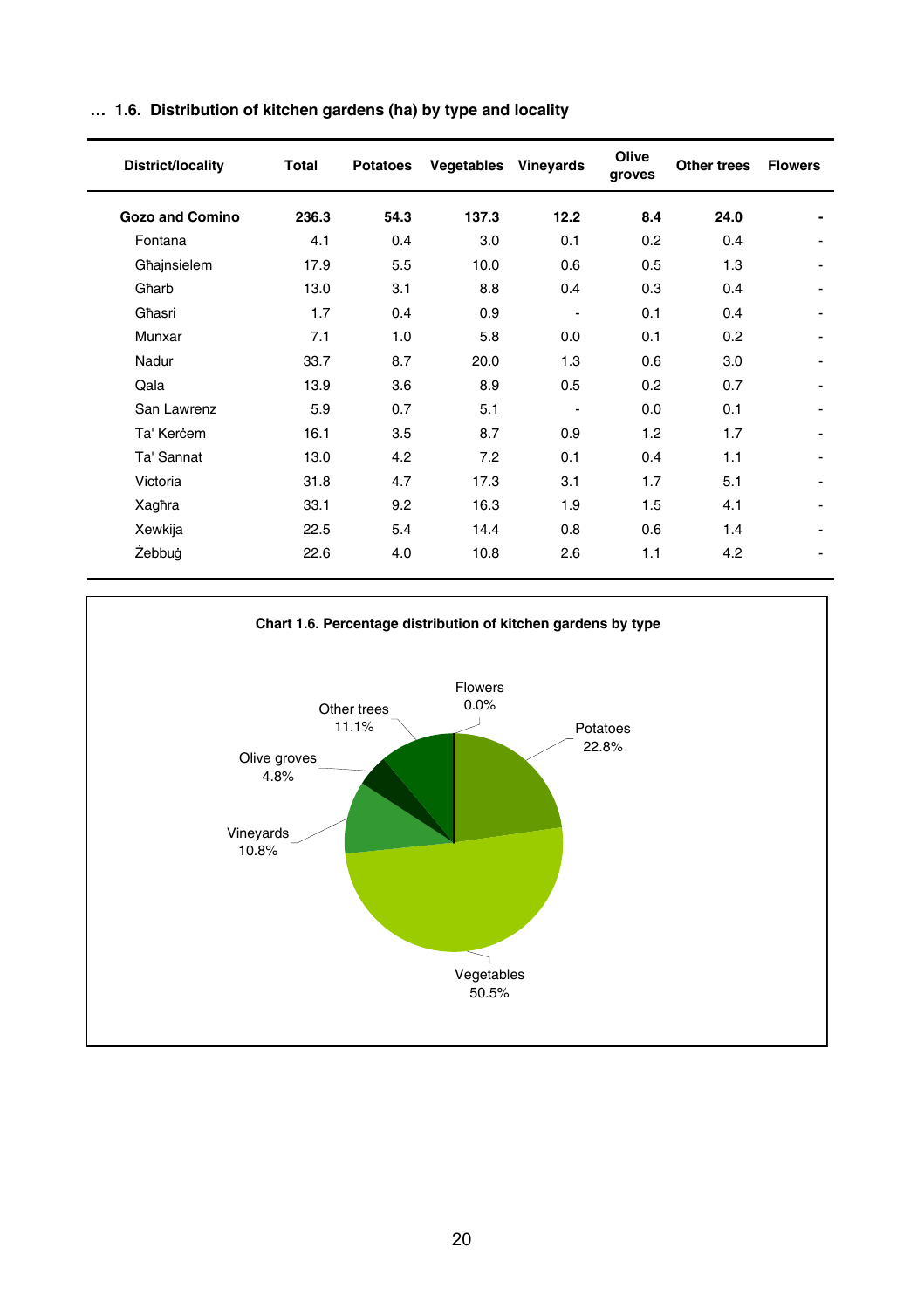| <b>District/locality</b> | Volume of water used for irrigation |
|--------------------------|-------------------------------------|
| <b>MALTA</b>             | 28,176,059                          |
| <b>Malta</b>             | 25,113,235                          |
| Southern Harbour         | 3,143,162                           |
| Cospicua                 | 14,766                              |
| Fgura                    | 234,273                             |
| Floriana                 | 13,989                              |
| <b>Hal Luga</b>          | 297,717                             |
| <b>Hal Tarxien</b>       | 132,184                             |
| Haż-Żabbar               | 2,066,362                           |
| Kalkara                  | 116,812                             |
| Marsa                    | 124,076                             |
| Paola                    | 23,669                              |
| Santa Lucija             | 26,826                              |
| Senglea                  | 8,885                               |
| Valletta                 | 4,289                               |
| Vittoriosa               | 31,357                              |
| Xgħajra                  | 47,955                              |
| Northern Harbour         | 1,578,968                           |
| <b>Birkirkara</b>        | 326,125                             |
| Gżira                    | 5,004                               |
| <b>Hal Qormi</b>         | 864,016                             |
| Hamrun                   | 9,313                               |
| Msida                    | 26,667                              |
| Pembroke                 | 5,741                               |
| San Gwann                | 154,697                             |
| Santa Venera             | 58,811                              |
| St Julian's              | 31,261                              |
| Swiegi                   | 69,012                              |
| Ta' Xbiex                | 5,784                               |
| Tal-Pieta'               | 1,599                               |
| Tas-Sliema               | 20,938                              |
|                          |                                     |

### **1.7. Volume of water (m<sup>3</sup> ) used for irrigation by locality …**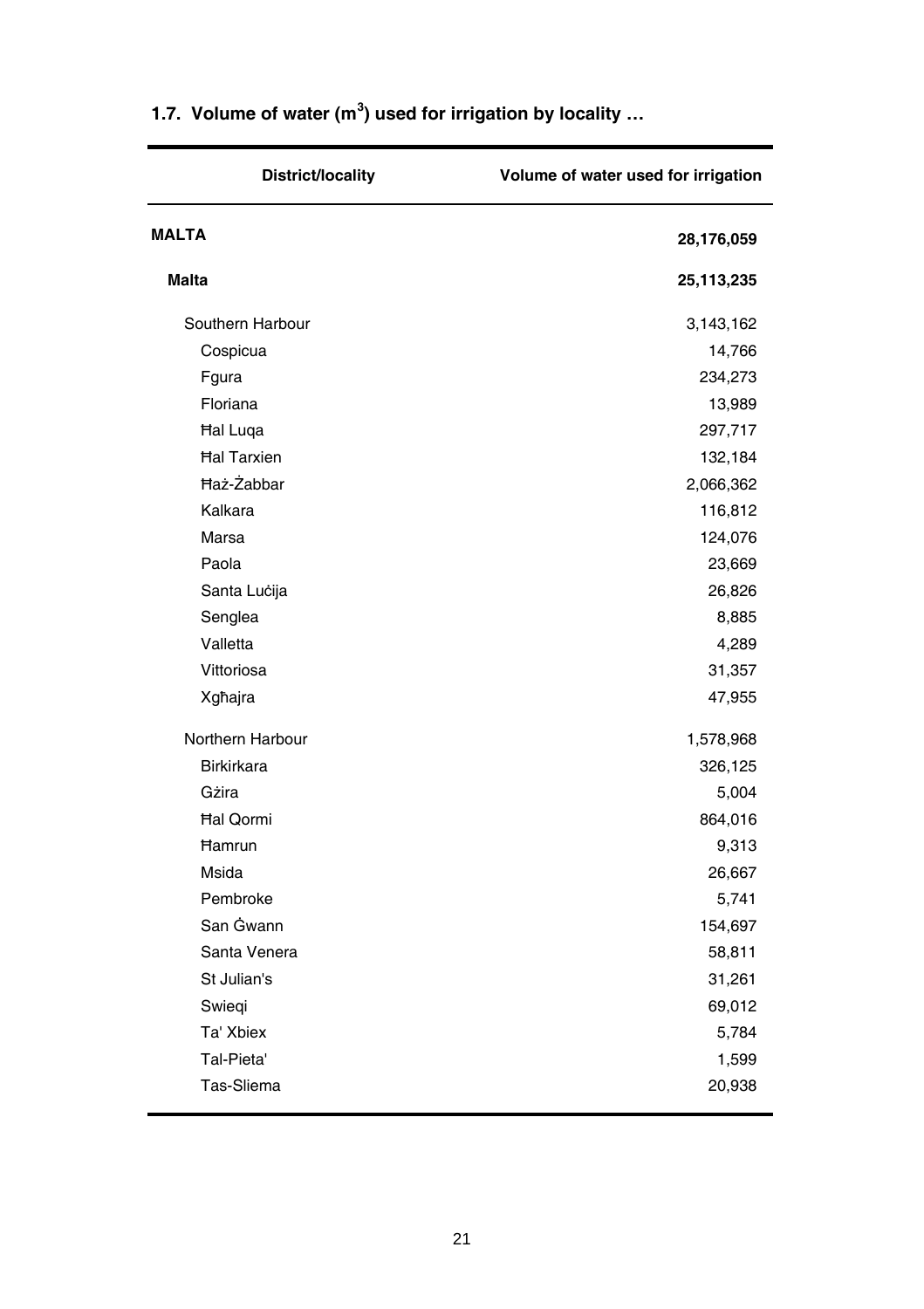| Volume of water used for irrigation |
|-------------------------------------|
| 4,973,913                           |
| 302,453                             |
| 377,031                             |
| 231,836                             |
| 264,517                             |
| 514,126                             |
| 228,461                             |
| 198,846                             |
| 307,073                             |
| 716,687                             |
| 845,005                             |
| 987,878                             |
| 7,578,663                           |
| 1,079,627                           |
| 35,821                              |
| 182,075                             |
| 169,098                             |
| 1,352,203                           |
| 19,975                              |
| 7,377                               |
| 287,968                             |
| 2,794,505                           |
| 1,650,015                           |
| 7,838,529                           |
| 198,962                             |
| 1,846,201                           |
| 2,559,334                           |
| 1,221,022                           |
| 470,058                             |
| 1,542,952                           |
|                                     |

#### **… 1.7. Volume of water (m<sup>3</sup> ) used for irrigation by locality**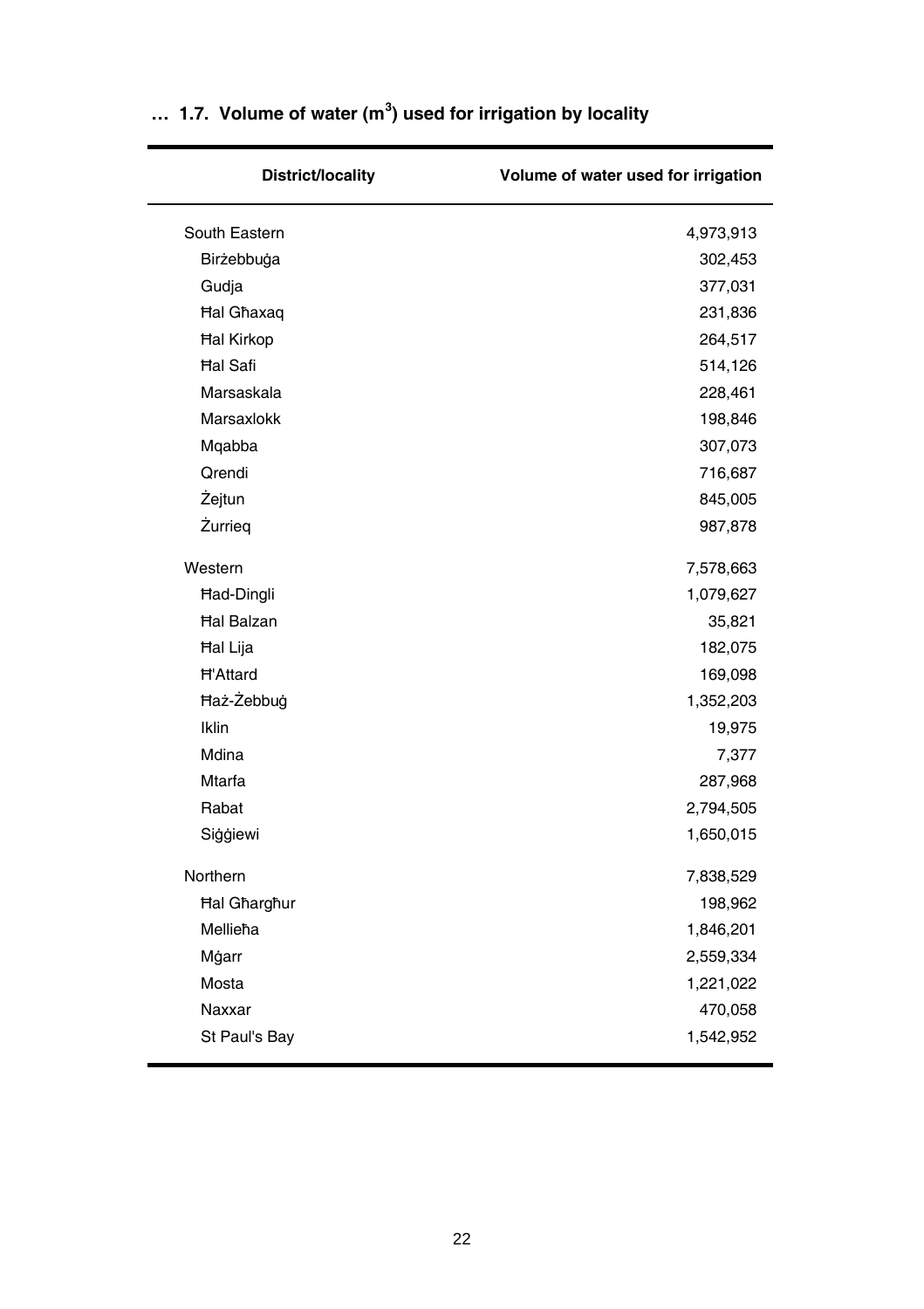| District/locality      | Volume of water used for irrigation |
|------------------------|-------------------------------------|
| <b>Gozo and Comino</b> | 3,062,824                           |
| Fontana                | 10,158                              |
| Għajnsielem            | 236,116                             |
| Għarb                  | 244,466                             |
| Għasri                 | 144,868                             |
| Munxar                 | 82,594                              |
| Nadur                  | 443,914                             |
| Qala                   | 115,377                             |
| San Lawrenz            | 88,754                              |
| Ta' Kercem             | 458,646                             |
| Ta' Sannat             | 17,532                              |
| Victoria               | 322,825                             |
| Xaghra                 | 617,895                             |
| Xewkija                | 126,411                             |
| Żebbuġ                 | 153,268                             |
|                        |                                     |

#### **… 1.7. Volume of water (m<sup>3</sup> ) used for irrigation by locality**

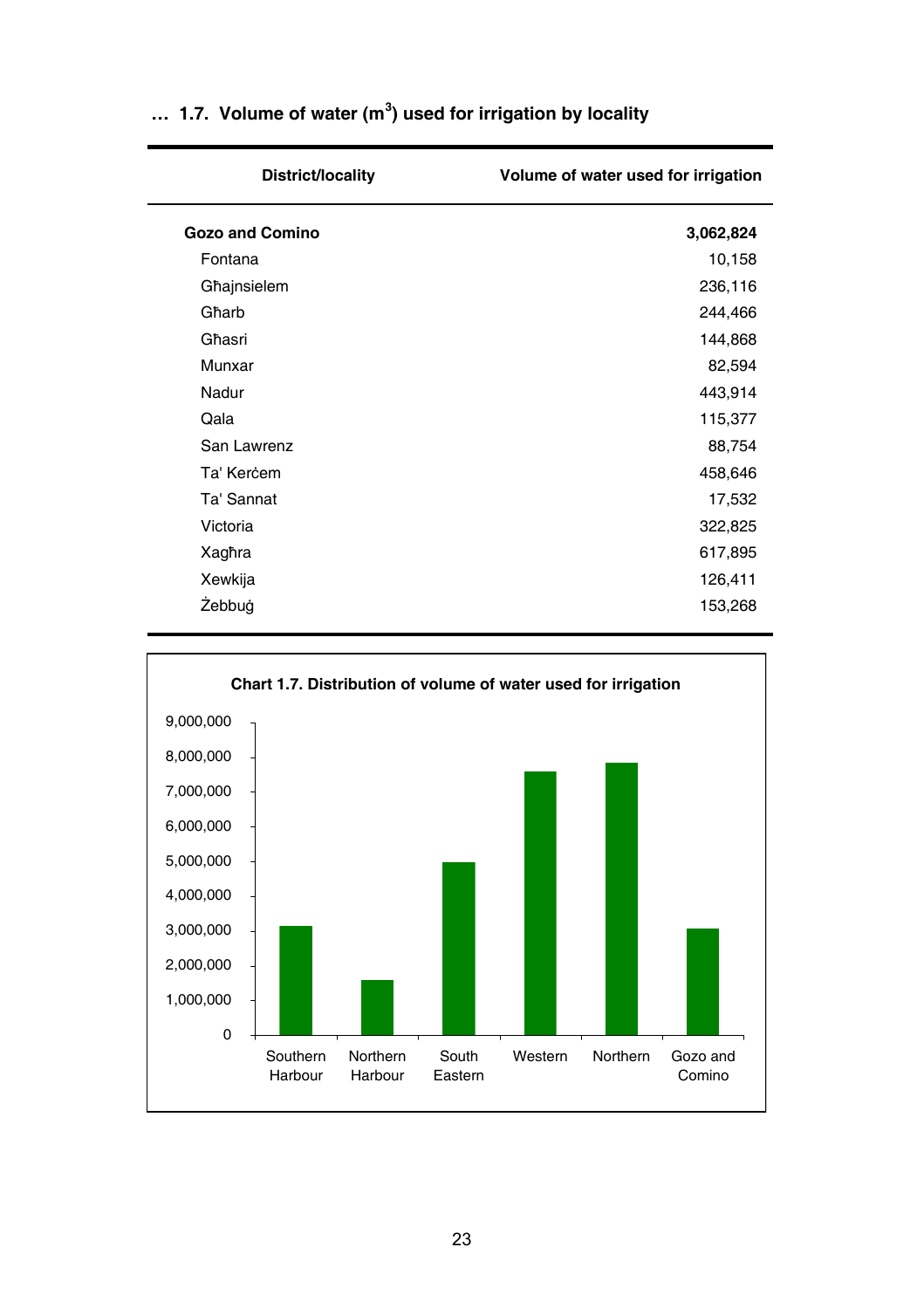|                  |        | Legal personality |                         |                                     |  |  |  |  |
|------------------|--------|-------------------|-------------------------|-------------------------------------|--|--|--|--|
| <b>District</b>  | Total  | Sole-holder       | Group or<br>Partnership | <b>Limited liability</b><br>company |  |  |  |  |
| <b>MALTA</b>     | 12,529 | 12,276            | 216                     | 37                                  |  |  |  |  |
| Malta            | 9,737  | 9,521             | 183                     | 33                                  |  |  |  |  |
| Southern Harbour | 1,022  | 998               | 19                      | 5                                   |  |  |  |  |
| Northern Harbour | 817    | 797               | 15                      | 5                                   |  |  |  |  |
| South Eastern    | 2,623  | 2,578             | 44                      | 1                                   |  |  |  |  |
| Western          | 2,975  | 2,912             | 52                      | 11                                  |  |  |  |  |
| Northern         | 2,300  | 2,236             | 53                      | 11                                  |  |  |  |  |
| Gozo and Comino  | 2,792  | 2,755             | 33                      | 4                                   |  |  |  |  |

#### **1.8. Distribution of legal personality of agricultural holdings by district**

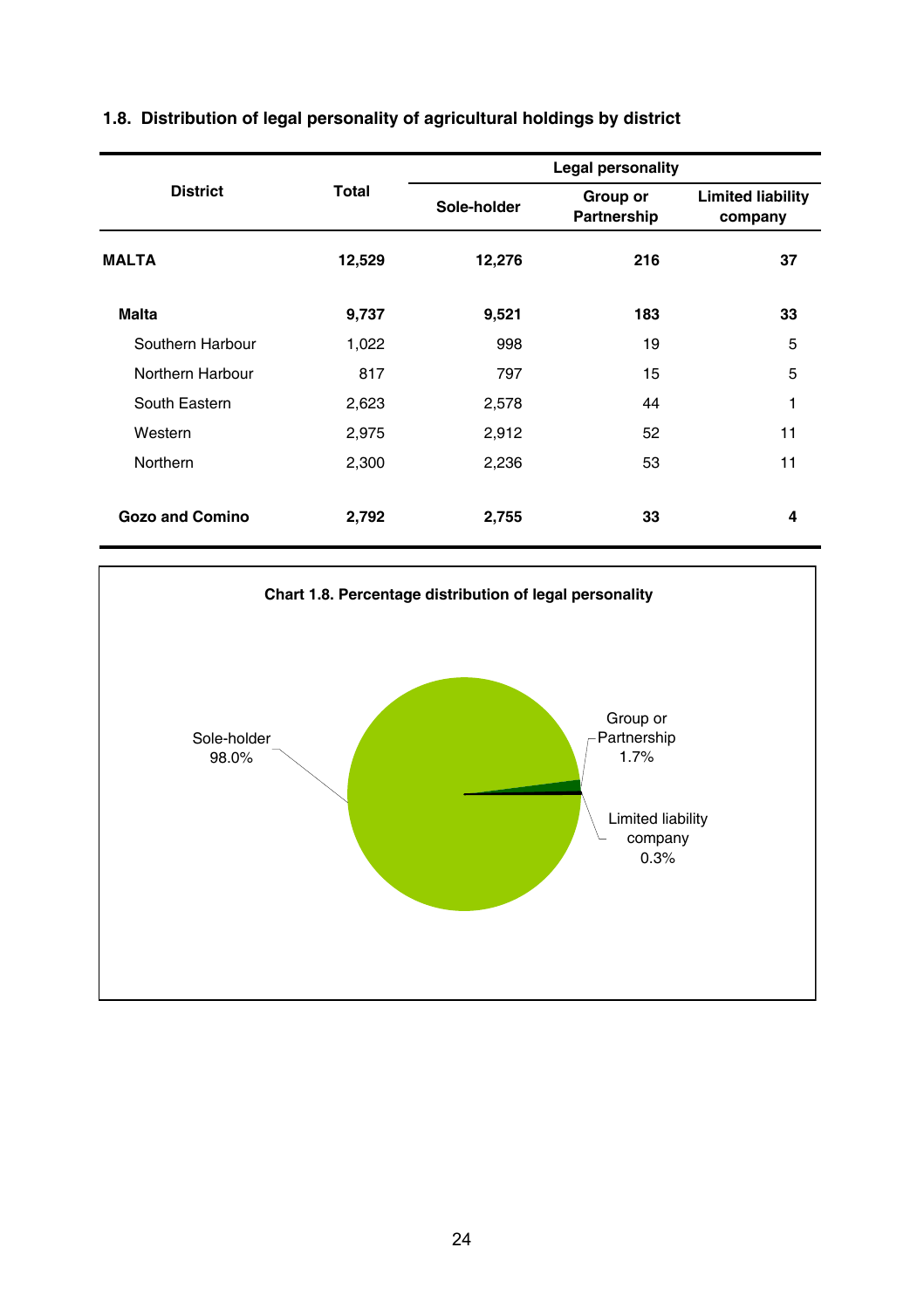## **1.9. Distribution of managers of sole-holder holdings by district**

| <b>District</b>  | Total  | Sole-holder<br>is also the<br>manager | Manager not the<br>holder but a<br>member of the<br>family | Manager not the<br>holder and not a<br>member of the<br>family |
|------------------|--------|---------------------------------------|------------------------------------------------------------|----------------------------------------------------------------|
| <b>MALTA</b>     | 12,276 | 11,713                                | 540                                                        | 23                                                             |
| Malta            | 9,521  | 9,105                                 | 394                                                        | 22                                                             |
| Southern Harbour | 998    | 954                                   | 42                                                         | 2                                                              |
| Northern Harbour | 797    | 753                                   | 41                                                         | 3                                                              |
| South Eastern    | 2,578  | 2,478                                 | 98                                                         | 2                                                              |
| Western          | 2,912  | 2,759                                 | 147                                                        | 6                                                              |
| Northern         | 2,236  | 2,161                                 | 66                                                         | 9                                                              |
| Gozo and Comino  | 2,755  | 2,608                                 | 146                                                        | 1                                                              |

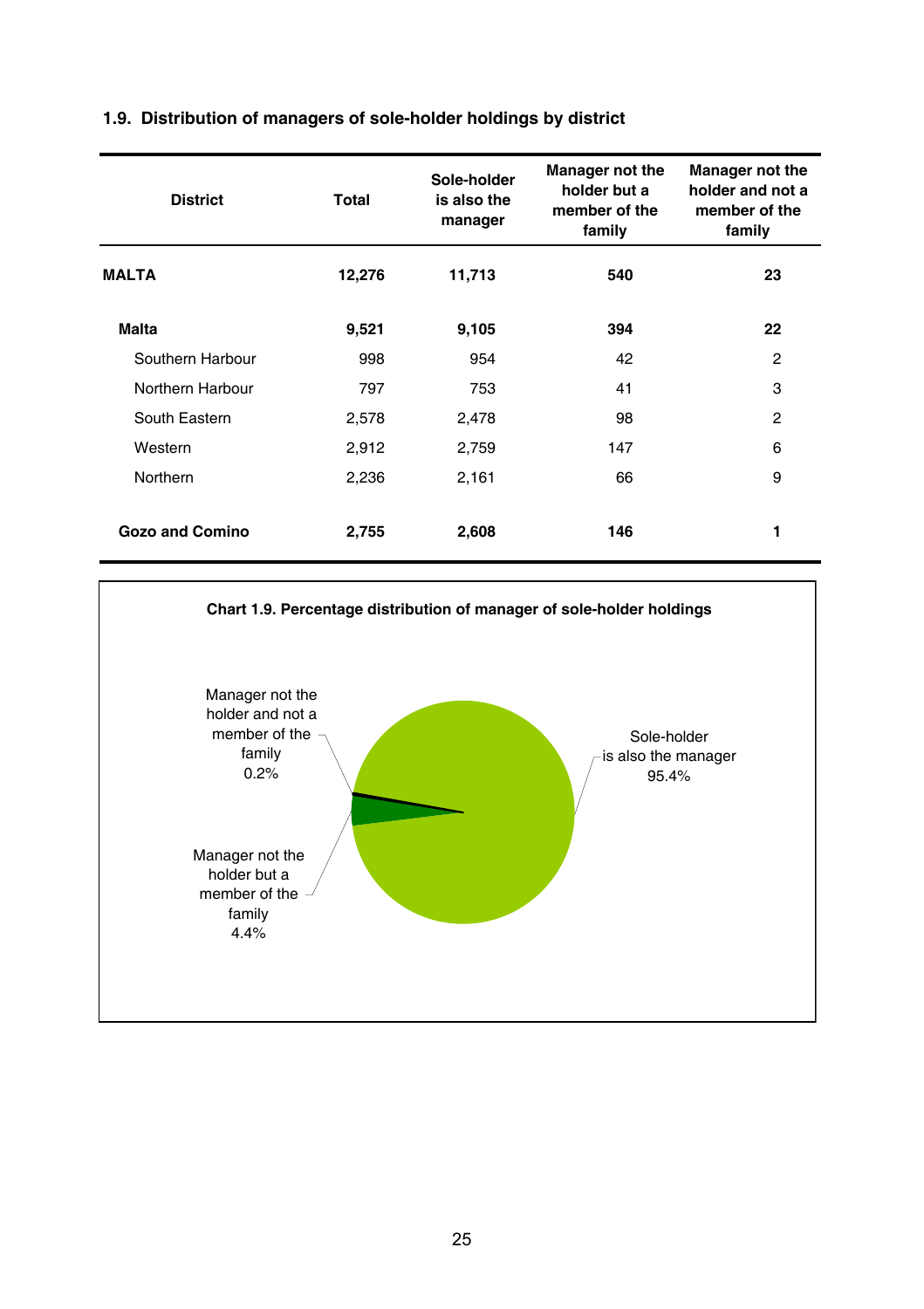| <b>District</b>  | Total  | Size class of UAA (ha) |           |           |         |         |          |                |
|------------------|--------|------------------------|-----------|-----------|---------|---------|----------|----------------|
|                  |        | 0                      | $0 - 0.5$ | $0.5 - 1$ | $1 - 2$ | $2 - 5$ | $5 - 10$ | $\geq 10$      |
| <b>MALTA</b>     | 12,529 | 340                    | 6,291     | 2,572     | 1,931   | 1,120   | 232      | 43             |
| <b>Malta</b>     | 9,737  | 295                    | 4,785     | 2,045     | 1,519   | 896     | 172      | 25             |
| Southern Harbour | 1,022  | 52                     | 553       | 207       | 135     | 68      | 5        | $\overline{2}$ |
| Northern Harbour | 817    | 64                     | 433       | 169       | 99      | 45      | 5        | $\overline{2}$ |
| South Eastern    | 2,623  | 78                     | 1,424     | 583       | 347     | 165     | 23       | 3              |
| Western          | 2,975  | 62                     | 1,390     | 643       | 510     | 315     | 47       | 8              |
| Northern         | 2.300  | 39                     | 985       | 443       | 428     | 303     | 92       | 10             |
| Gozo and Comino  | 2,792  | 45                     | 1,506     | 527       | 412     | 224     | 60       | 18             |

### **1.10. Agricultural holdings by district and size class**

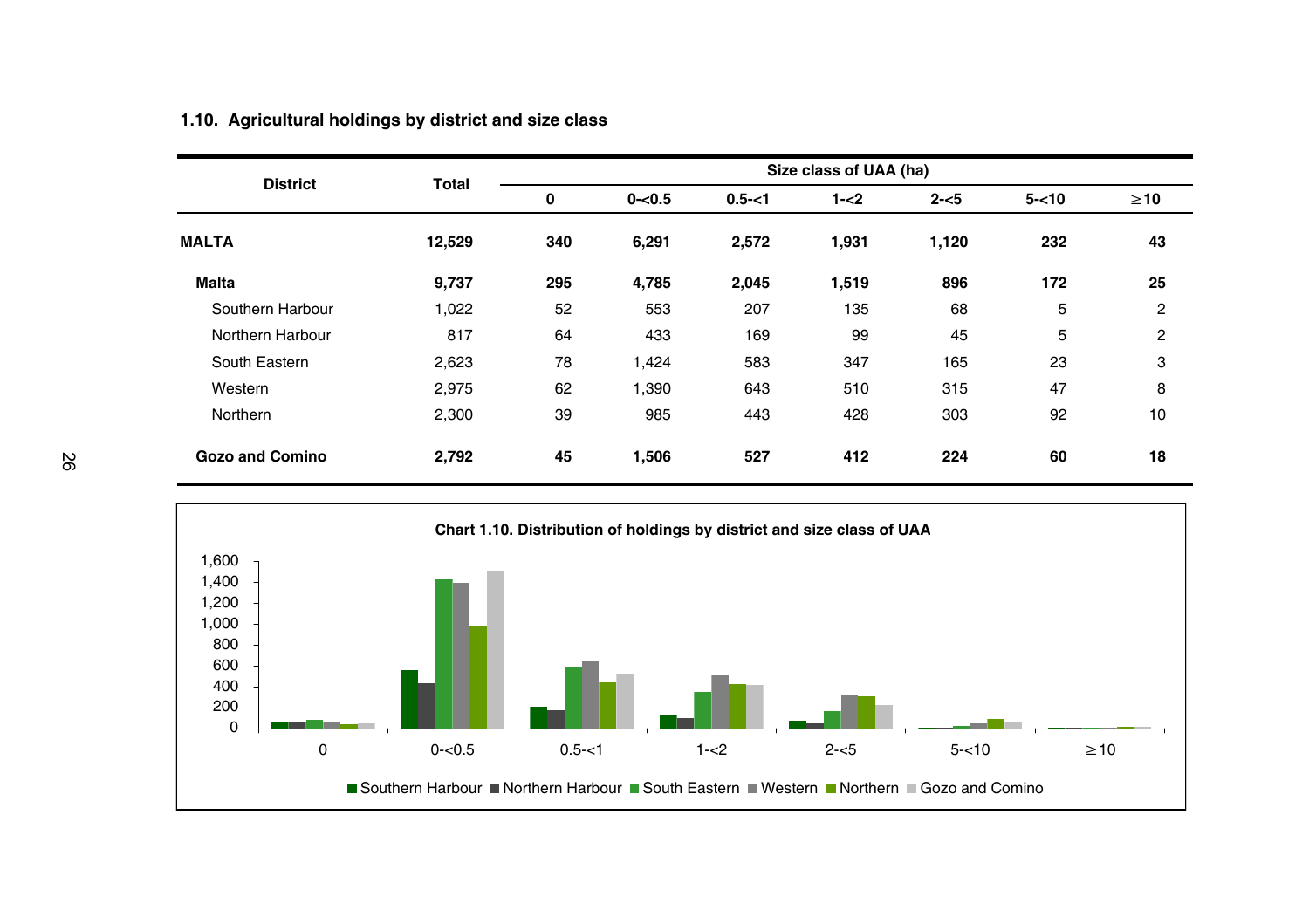| <b>District</b>        |        |       |       |       |     |     |     |     | Size class of standard output $(\epsilon)$ |                |                |                |                |      |
|------------------------|--------|-------|-------|-------|-----|-----|-----|-----|--------------------------------------------|----------------|----------------|----------------|----------------|------|
|                        | Total  |       | Ш     | Ш     | IV  | ٧   | VI  | VII | VIII                                       | IX             | X              | XI             | XII            | XIII |
| <b>MALTA</b>           | 12,529 | 8,247 | 1,209 | 1,199 | 744 | 413 | 345 | 182 | 139                                        | 45             | 3              | $\overline{2}$ | $\blacksquare$ | 1    |
| Malta                  | 9,737  | 6,340 | 936   | 936   | 603 | 346 | 276 | 153 | 109                                        | 33             | 3              | $\mathbf{2}$   | $\blacksquare$ |      |
| Southern Harbour       | 1,022  | 707   | 90    | 88    | 59  | 25  | 19  | 19  | 11                                         | 4              |                |                |                |      |
| Northern Harbour       | 817    | 544   | 71    | 80    | 39  | 19  | 22  | 17  | 22                                         | $\overline{c}$ | 1              |                |                |      |
| South Eastern          | 2,623  | 1,877 | 255   | 223   | 105 | 60  | 45  | 30  | 22                                         | 5              | 1              |                | ÷              |      |
| Western                | 2,975  | 1,841 | 291   | 313   | 219 | 133 | 90  | 44  | 30                                         | 13             | $\blacksquare$ |                | ٠              |      |
| Northern               | 2,300  | 1,371 | 229   | 232   | 181 | 109 | 100 | 43  | 24                                         | 9              | 1              |                | $\sim$         |      |
| <b>Gozo and Comino</b> | 2,792  | 1,907 | 273   | 263   | 141 | 67  | 69  | 29  | 30                                         | 12             |                |                | $\blacksquare$ | 1    |

## **1.11. Agricultural holdings by district and size class of standard output (€)**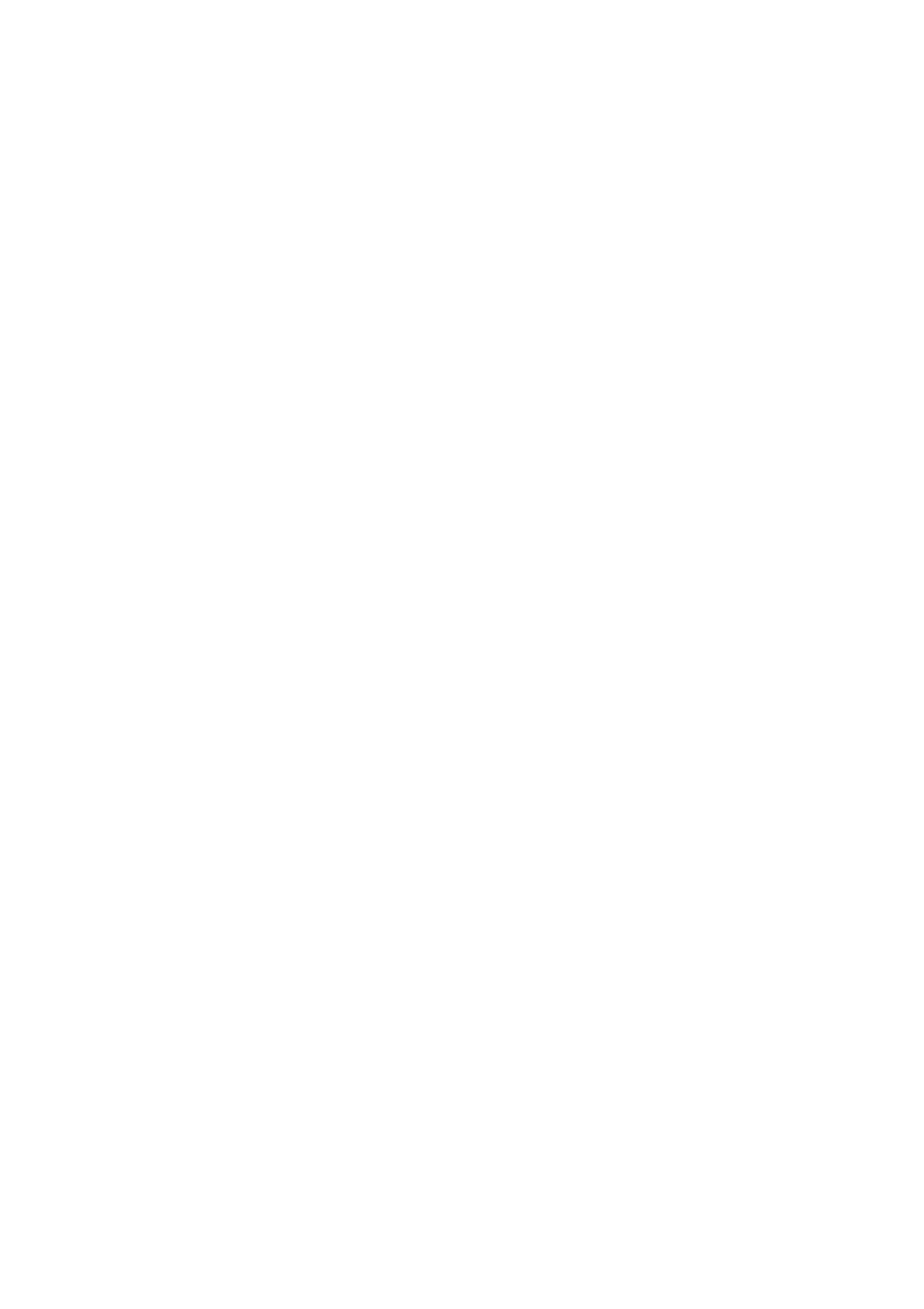# 2. Land Use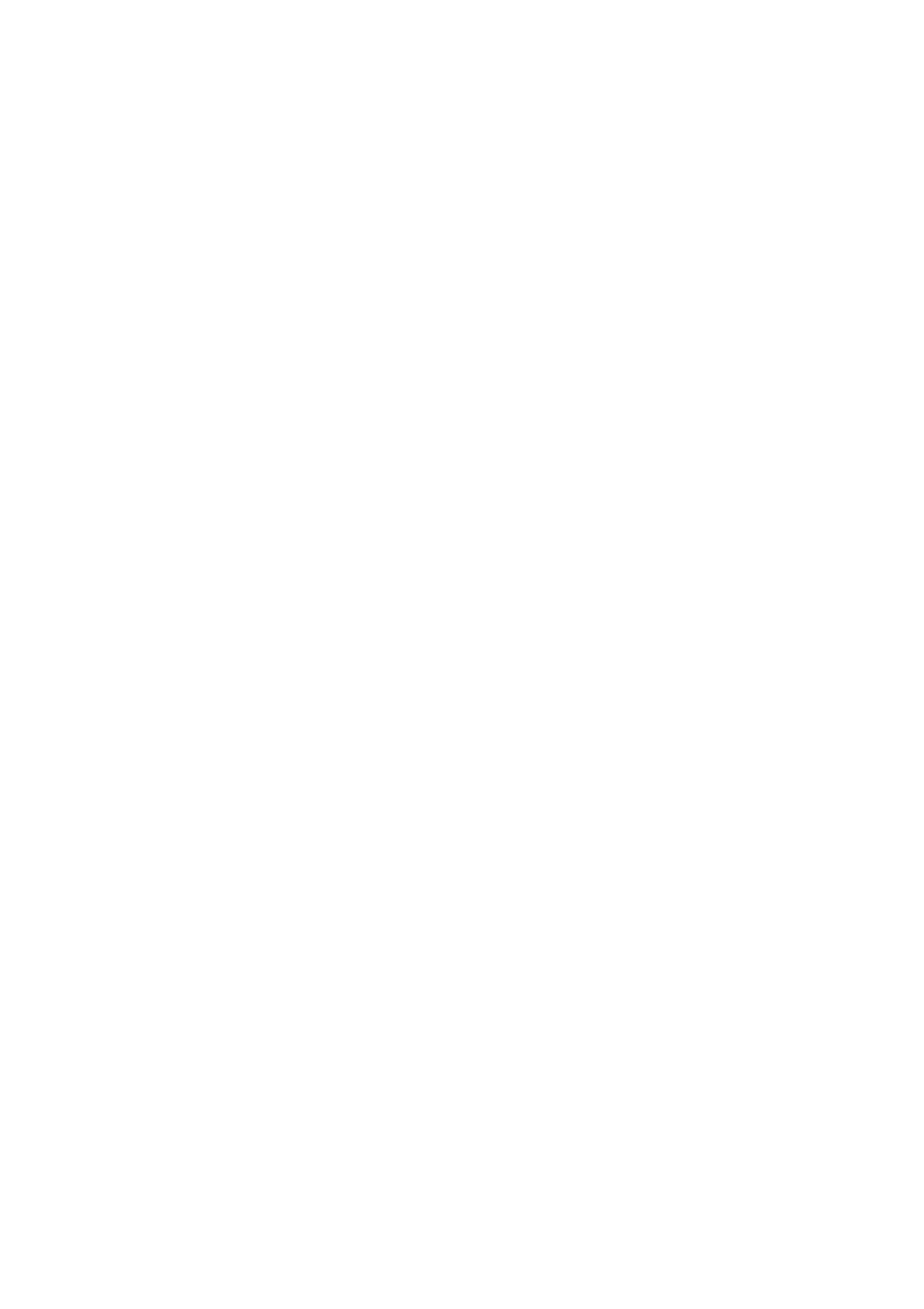| <b>District</b>  | Total    |           |           |         |                                                                                                                                                                                                     |           |       |
|------------------|----------|-----------|-----------|---------|-----------------------------------------------------------------------------------------------------------------------------------------------------------------------------------------------------|-----------|-------|
|                  |          | $0 - 0.5$ | $0.5 - 1$ | $1 - 2$ | Size class of UAA (ha)<br>$5 - 10$<br>$2 - 5$<br>3.286.6<br>1.540.2<br>1,136.7<br>2,635.6<br>36.4<br>190.2<br>123.2<br>33.7<br>481.1<br>137.0<br>935.2<br>299.6<br>905.9<br>629.9<br>651.0<br>403.5 | $\geq 10$ |       |
| <b>MALTA</b>     | 11.452.8 | 1.491.9   | 1.813.6   | 2.666.8 |                                                                                                                                                                                                     |           | 653.7 |
| Malta            | 8,839.9  | 1,163.9   | 1.441.2   | 2,100.6 |                                                                                                                                                                                                     |           | 362.0 |
| Southern Harbour | 724.0    | 128.0     | 145.0     | 184.8   |                                                                                                                                                                                                     |           | 39.6  |
| Northern Harbour | 552.0    | 103.4     | 118.7     | 131.2   |                                                                                                                                                                                                     |           | 41.8  |
| South Eastern    | 1,892.9  | 352.4     | 406.9     | 477.0   |                                                                                                                                                                                                     |           | 38.5  |
| Western          | 2,852.1  | 335.6     | 454.6     | 717.1   |                                                                                                                                                                                                     |           | 110.0 |
| Northern         | 2.818.8  | 244.4     | 316.0     | 590.5   |                                                                                                                                                                                                     |           | 132.1 |
| Gozo and Comino  | 2.612.9  | 328.1     | 372.5     | 566.3   |                                                                                                                                                                                                     |           | 291.7 |



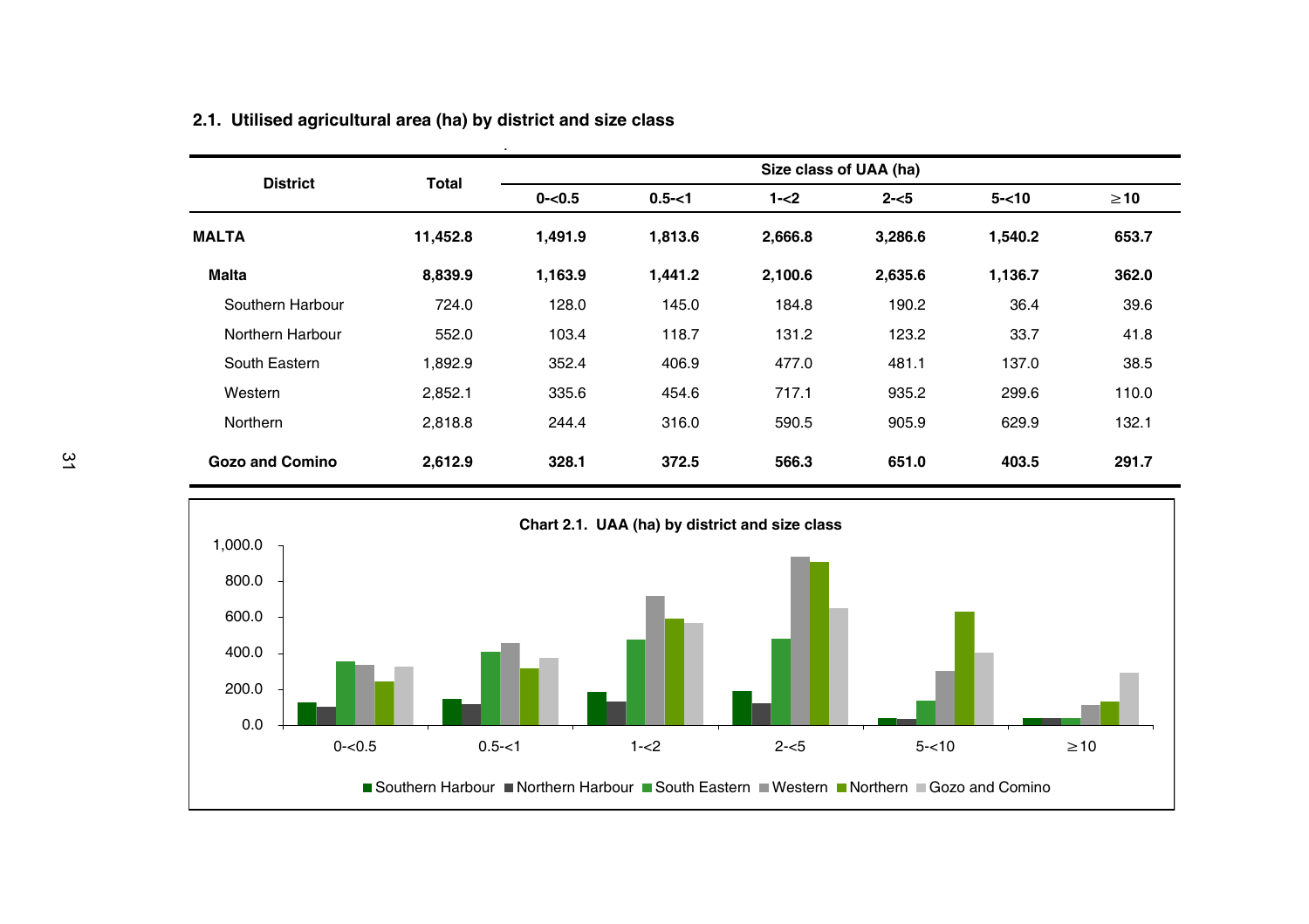| <b>District</b>        | Total |           | Size class of UAA (ha) |         |         |          |                |
|------------------------|-------|-----------|------------------------|---------|---------|----------|----------------|
|                        |       | $0 - 0.5$ | $0.5 - 1$              | $1 - 2$ | $2 - 5$ | $5 - 10$ | $\geq 10$      |
| <b>MALTA</b>           | 701.1 | 40.0      | 108.9                  | 194.8   | 247.2   | 85.2     | 24.9           |
| <b>Malta</b>           | 649.7 | 36.4      | 98.6                   | 180.4   | 237.3   | 83.5     | 13.5           |
| Southern Harbour       | 133.4 | 8.8       | 18.9                   | 36.7    | 50.0    | 18.5     | 0.5            |
| Northern Harbour       | 30.0  | 2.6       | 5.2                    | 10.2    | 12.0    | ٠        | $\blacksquare$ |
| South Eastern          | 216.9 | 16.8      | 44.9                   | 62.6    | 69.9    | 22.3     | 0.4            |
| Western                | 163.6 | 5.4       | 18.2                   | 42.5    | 68.2    | 22.9     | 6.3            |
| Northern               | 105.9 | 2.8       | 11.3                   | 28.4    | 37.2    | 19.8     | 6.3            |
| <b>Gozo and Comino</b> | 51.3  | 3.6       | 10.4                   | 14.4    | 10.0    | 1.7      | 11.4           |

#### **2.2. Area under potatoes (ha) by size class and district**

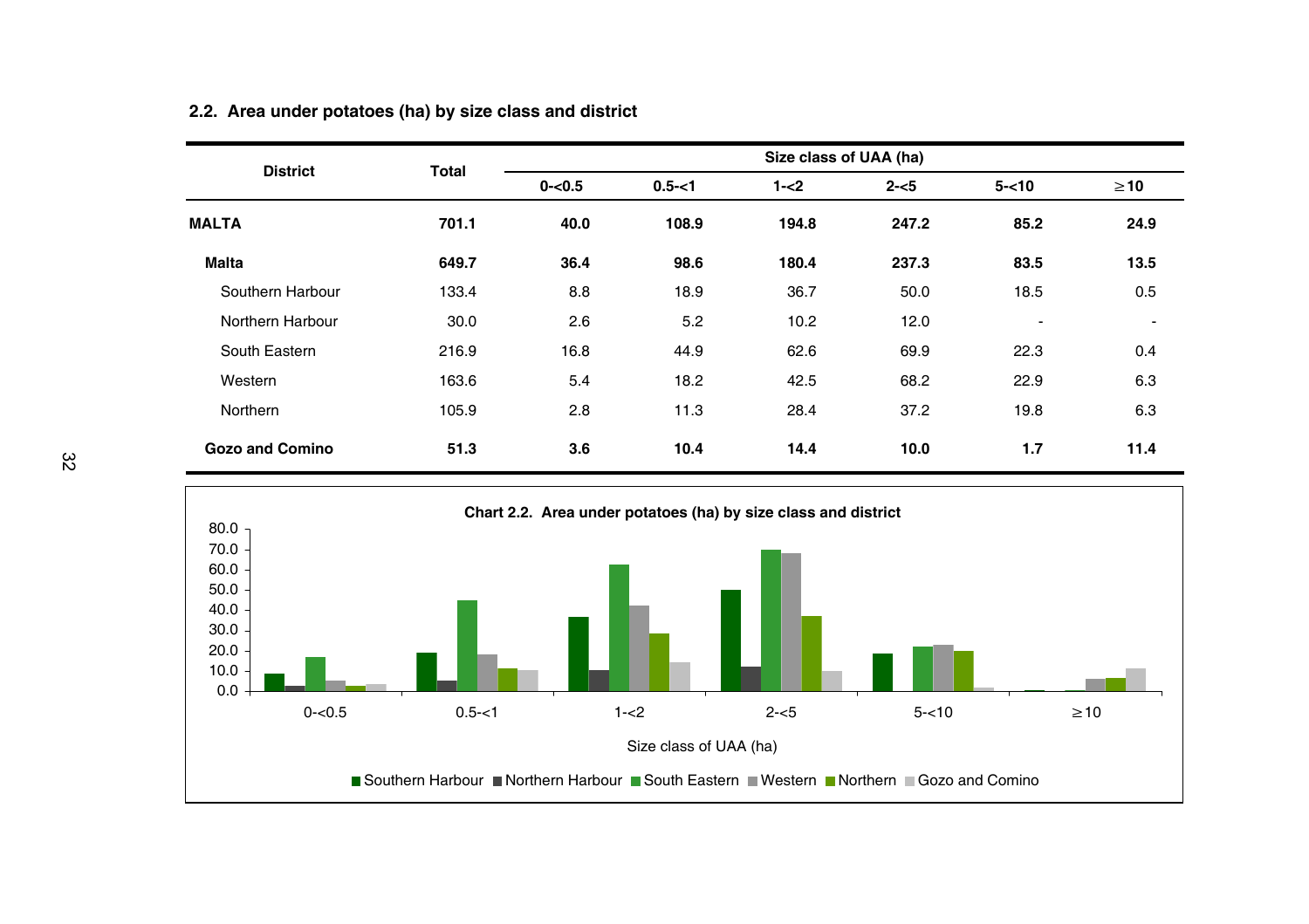| <b>District</b>           | Total |           | Size class of potatoes (ha) |           |              |
|---------------------------|-------|-----------|-----------------------------|-----------|--------------|
|                           |       | $0 - 0.2$ | $0.2 - 0.5$                 | $0.5 - 1$ | $\geq$ 1     |
| <b>MALTA</b>              |       |           |                             |           |              |
| <b>Number of holdings</b> | 1,915 | 937       | 604                         | 232       | 142          |
| Area (ha)                 | 701.1 | 87.8      | 189.2                       | 159.8     | 264.3        |
|                           |       |           |                             |           |              |
| Malta                     |       |           |                             |           |              |
| <b>Number of holdings</b> | 1,630 | 711       | 554                         | 225       | 140          |
| Area (ha)                 | 649.7 | 68.1      | 173.6                       | 154.9     | 253.1        |
| Southern Harbour          |       |           |                             |           |              |
| Number of holdings        | 206   | 57        | 70                          | 41        | 38           |
| Area (ha)                 | 133.4 | 6.7       | 23.0                        | 28.7      | 75.1         |
| Northern Harbour          |       |           |                             |           |              |
| Number of holdings        | 83    | 36        | 30                          | 12        | 5            |
| Area (ha)                 | 30.0  | 3.4       | 9.8                         | 8.2       | 8.5          |
| South Eastern             |       |           |                             |           |              |
| Number of holdings        | 404   | 92        | 181                         | 79        | 52           |
| Area (ha)                 | 216.9 | 11.1      | 57.8                        | 54.9      | 93.1         |
| Western                   |       |           |                             |           |              |
| Number of holdings        | 555   | 320       | 150                         | 54        | 31           |
| Area (ha)                 | 163.6 | 26.8      | 46.0                        | 36.4      | 54.3         |
| Northern                  |       |           |                             |           |              |
| Number of holdings        | 382   | 206       | 123                         | 39        | 14           |
| Area (ha)                 | 105.9 | 20.2      | 36.9                        | 26.7      | 22.1         |
| <b>Gozo and Comino</b>    |       |           |                             |           |              |
| <b>Number of holdings</b> | 285   | 226       | 50                          | 7         | $\mathbf{2}$ |
| Area (ha)                 | 51.3  | 19.7      | 15.6                        | 4.9       | 11.2         |

# **2.3. Distribution of potatoes (ha) by size class and district**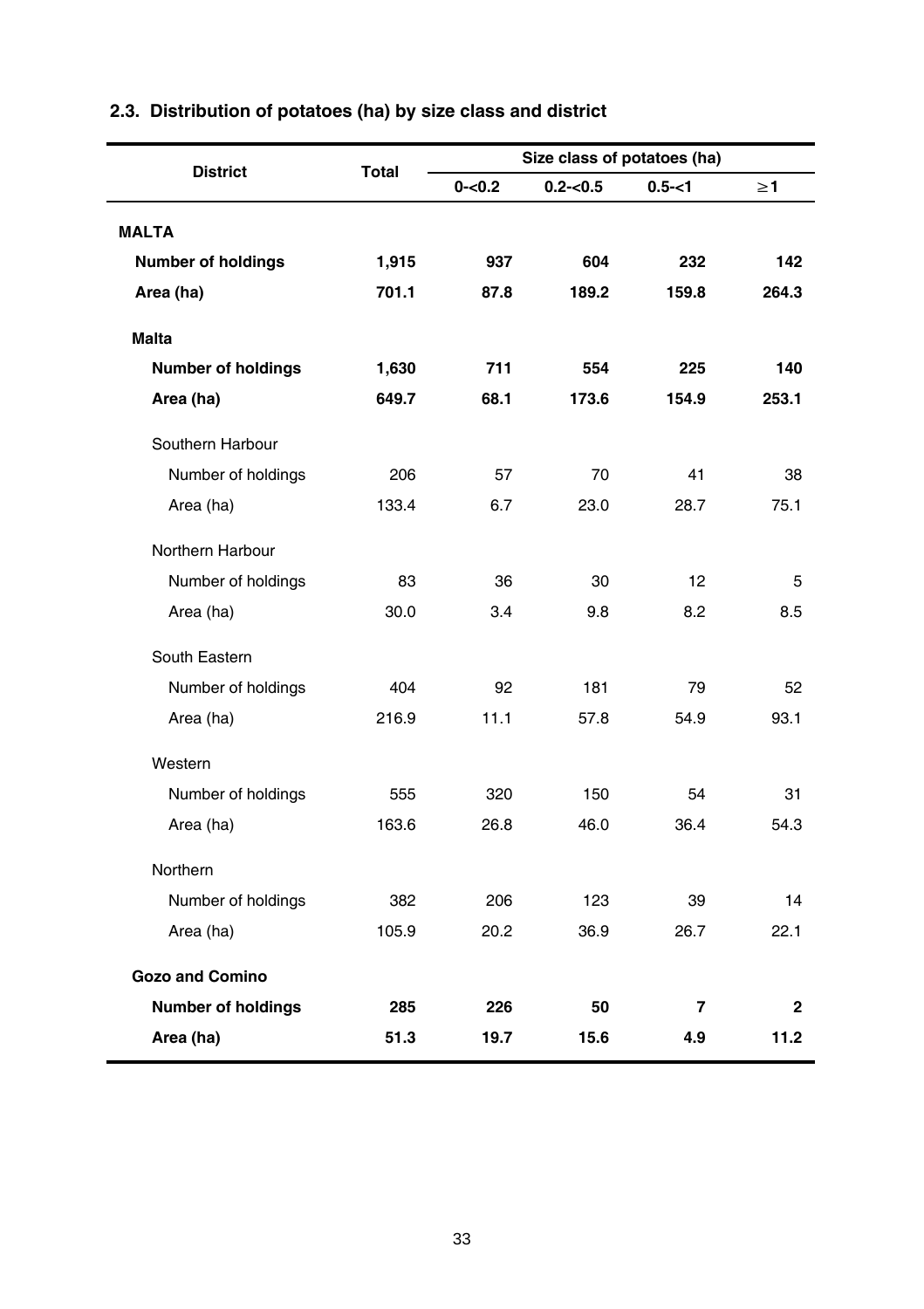| <b>District</b>  | Total   |           |           | Size class of UAA (ha) |         |          |           |
|------------------|---------|-----------|-----------|------------------------|---------|----------|-----------|
|                  |         | $0 - 0.5$ | $0.5 - 1$ | $1 - 2$                | $2 - 5$ | $5 - 10$ | $\geq 10$ |
| <b>MALTA</b>     | 5,552.8 | 473.8     | 842.4     | 1.373.3                | 1.710.7 | 770.7    | 382.0     |
| Malta            | 3.881.7 | 346.9     | 636.8     | 1,013.3                | 1.269.8 | 482.4    | 132.5     |
| Southern Harbour | 283.3   | 31.3      | 68.7      | 79.4                   | 82.8    | 14.3     | 6.7       |
| Northern Harbour | 259.7   | 32.9      | 46.4      | 68.0                   | 63.6    | 19.6     | 29.1      |
| South Eastern    | 1.081.0 | 126.6     | 228.9     | 310.3                  | 307.5   | 80.4     | 27.1      |
| Western          | 1.150.3 | 96.2      | 181.6     | 302.3                  | 423.6   | 122.9    | 23.7      |
| Northern         | 1.107.5 | 59.9      | 111.2     | 253.3                  | 392.1   | 245.2    | 45.8      |
| Gozo and Comino  | 1.671.1 | 126.9     | 205.5     | 360.0                  | 440.9   | 288.3    | 249.5     |

#### **2.4. Area under forage (ha) by size class and district**

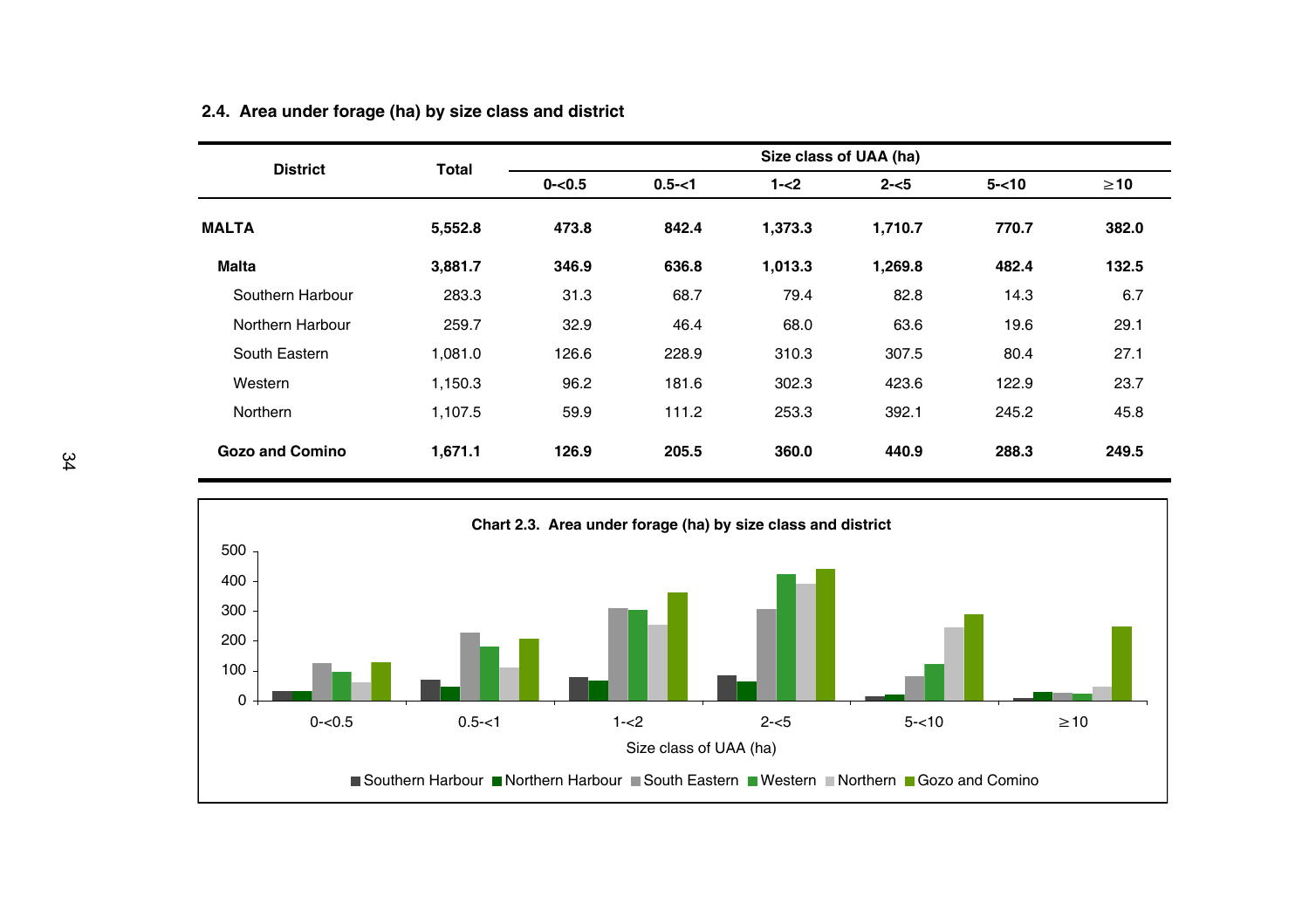| <b>District</b>           | <b>Total</b> |           |             | Size class of forage (ha) |         |          |
|---------------------------|--------------|-----------|-------------|---------------------------|---------|----------|
|                           |              | $0 - 0.2$ | $0.2 - 0.5$ | $0.5 - 1$                 | $1 - 2$ | $\geq$ 2 |
| <b>MALTA</b>              |              |           |             |                           |         |          |
| Number of holdings        | 6,678        | 1,415     | 2,163       | 1,462                     | 1,046   | 592      |
| Area (ha)                 | 5,552.5      | 164.0     | 702.6       | 1,019.3                   | 1,436.7 | 2,229.8  |
|                           |              |           |             |                           |         |          |
| Malta                     |              |           |             |                           |         |          |
| <b>Number of holdings</b> | 4,928        | 1,001     | 1,614       | 1,110                     | 796     | 407      |
| Area (ha)                 | 3,881.5      | 118.9     | 525.2       | 767.3                     | 1,092.7 | 1,377.3  |
| Southern Harbour          |              |           |             |                           |         |          |
| Number of holdings        | 430          | 107       | 136         | 109                       | 56      | 22       |
| Area (ha)                 | 283.3        | 12.8      | 44.1        | 76.1                      | 77.4    | 72.9     |
| Northern Harbour          |              |           |             |                           |         |          |
| Number of holdings        | 361          | 96        | 119         | 72                        | 54      | 20       |
| Area (ha)                 | 259.7        | 10.0      | 38.5        | 50.3                      | 72.1    | 88.9     |
| South Eastern             |              |           |             |                           |         |          |
| Number of holdings        | 1,482        | 295       | 505         | 359                       | 227     | 96       |
| Area (ha)                 | 1,080.7      | 35.8      | 166.0       | 245.1                     | 310.6   | 323.1    |
| Western                   |              |           |             |                           |         |          |
| Number of holdings        | 1,466        | 270       | 502         | 325                       | 238     | 131      |
| Area (ha)                 | 1,150.3      | 33.0      | 164.1       | 224.4                     | 327.1   | 401.8    |
| Northern                  |              |           |             |                           |         |          |
| Number of holdings        | 1,189        | 233       | 352         | 245                       | 221     | 138      |
| Area (ha)                 | 1,107.5      | 27.4      | 112.5       | 171.4                     | 305.5   | 490.7    |
| <b>Gozo and Comino</b>    |              |           |             |                           |         |          |
| <b>Number of holdings</b> | 1,750        | 414       | 549         | 352                       | 250     | 185      |
| Area (ha)                 | 1,671.1      | 45.1      | 177.4       | 252.0                     | 344.0   | 852.6    |

# **2.5. Distribution of forage (ha) by size class and district**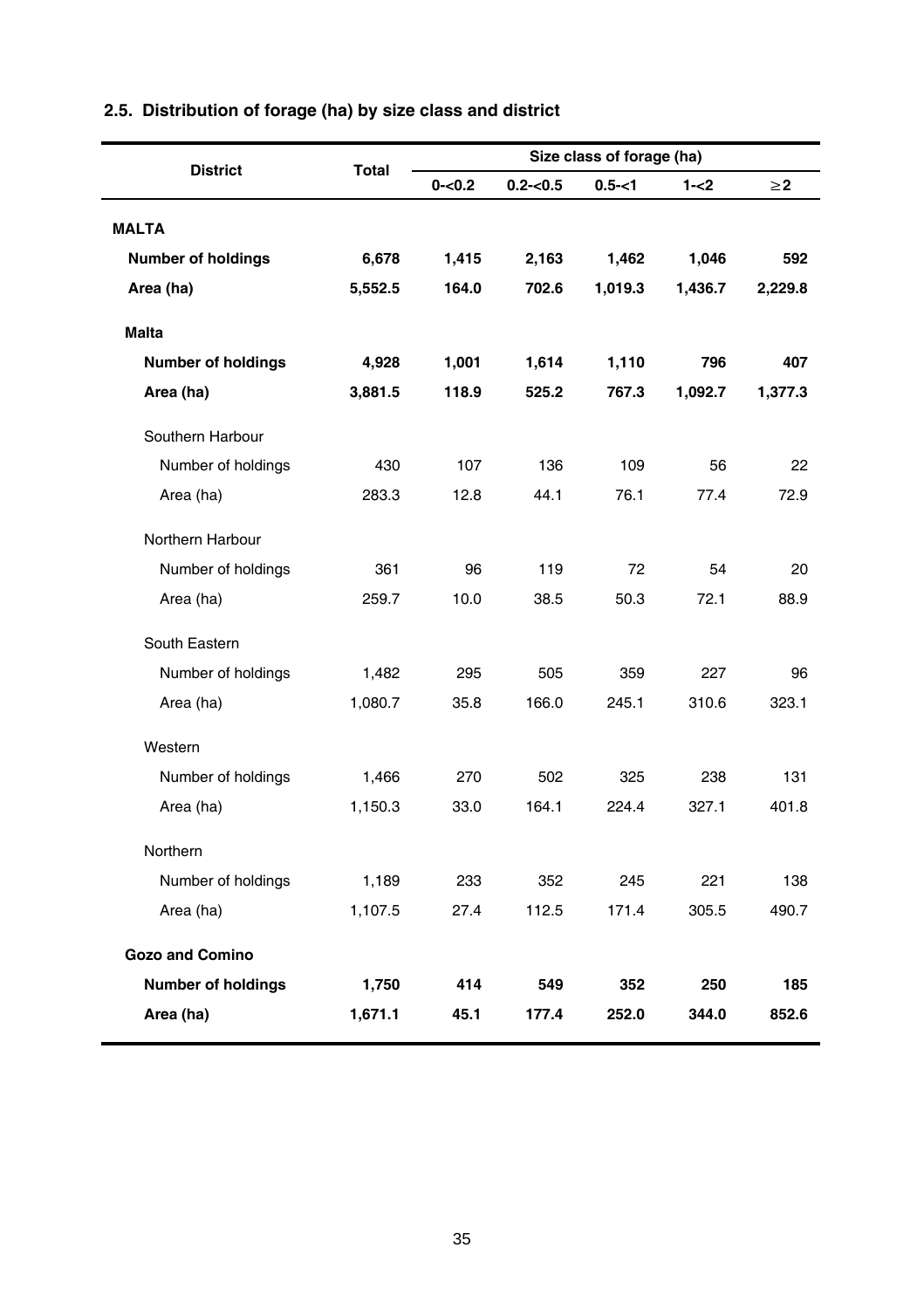| <b>District</b>        | <b>Total</b> |           |           |         | Size class of UAA (ha) |          |           |  |
|------------------------|--------------|-----------|-----------|---------|------------------------|----------|-----------|--|
|                        |              | $0 - 0.5$ | $0.5 - 1$ | $1 - 2$ | $2 - 5$                | $5 - 10$ | $\geq 10$ |  |
| <b>MALTA</b>           | 1,730.8      | 96.2      | 206.0     | 372.6   | 595.4                  | 360.5    | 100.2     |  |
| <b>Malta</b>           | 1,420.2      | 73.8      | 159.8     | 302.8   | 499.7                  | 302.2    | 81.8      |  |
| Southern Harbour       | 68.2         | 5.6       | 11.2      | 20.3    | 22.9                   | 1.5      | 6.8       |  |
| Northern Harbour       | 57.8         | 7.4       | 16.0      | 14.1    | 15.2                   | 5.1      | ٠         |  |
| South Eastern          | 111.9        | 16.0      | 28.5      | 28.1    | 24.1                   | 15.3     |           |  |
| Western                | 501.2        | 24.6      | 64.9      | 127.4   | 183.3                  | 66.9     | 34.1      |  |
| Northern               | 681.1        | 20.3      | 39.3      | 113.0   | 254.2                  | 213.4    | 40.9      |  |
| <b>Gozo and Comino</b> | 310.6        | 22.4      | 46.1      | 69.9    | 95.6                   | 58.3     | 18.3      |  |

**2.6. Area under vegetables (ha) by size class and district**

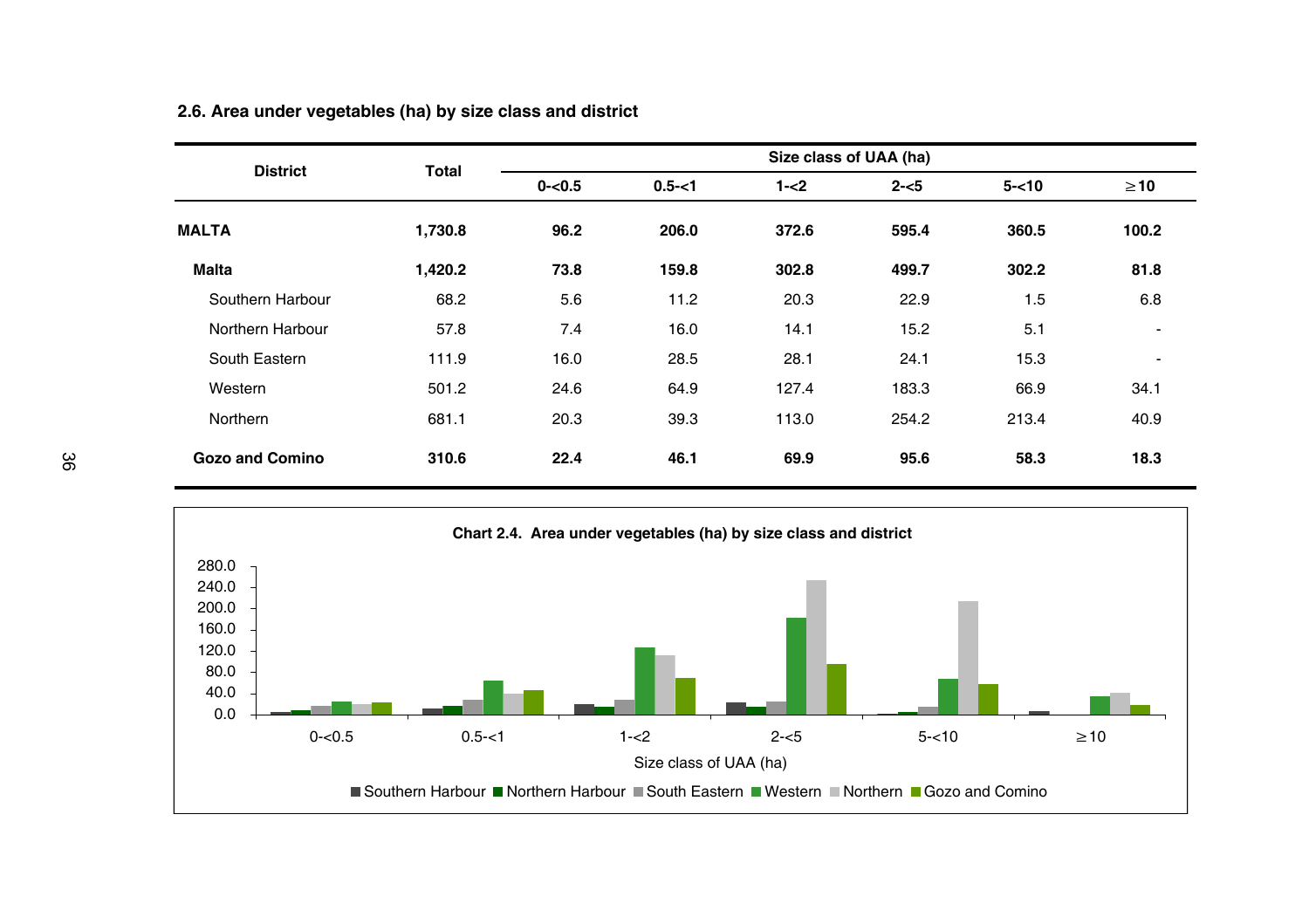| <b>District</b>           | <b>Total</b> |           |              | Size class of forage (ha) |         |             |
|---------------------------|--------------|-----------|--------------|---------------------------|---------|-------------|
|                           |              | $0 - 0.2$ | $0.2 - 0.5$  | $0.5 - 1$                 | $1 - 2$ | $\geq$ 2    |
| <b>MALTA</b>              |              |           |              |                           |         |             |
| <b>Number of holdings</b> | 2,369        | 381       | 1,007        | 501                       | 309     | 171         |
| Area (ha)                 | 1,730.5      | 43.9      | 333.9        | 341.1                     | 419.1   | 592.6       |
|                           |              |           |              |                           |         |             |
| Malta                     |              |           |              |                           |         |             |
| <b>Number of holdings</b> | 1,859        | 299       | 756          | 400                       | 260     | 144         |
| Area (ha)                 | 1,419.9      | 34.3      | 252.9        | 273.2                     | 351.2   | 508.2       |
| Southern Harbour          |              |           |              |                           |         |             |
| Number of holdings        | 138          | 39        | 59           | 26                        | 11      | 3           |
| Area (ha)                 | 67.9         | 4.0       | 19.9         | 18.1                      | 14.1    | 11.8        |
| Northern Harbour          |              |           |              |                           |         |             |
|                           |              |           |              | 22                        | 11      |             |
| Number of holdings        | 112          | 26        | 50           |                           |         | 3           |
| Area (ha)                 | 57.8         | 2.8       | 17.2         | 15.1                      | 12.7    | 10.0        |
| South Eastern             |              |           |              |                           |         |             |
| Number of holdings        | 249          | 45        | 135          | 48                        | 19      | 2           |
| Area (ha)                 | 111.9        | 5.1       | 45.5         | 31.2                      | 24.2    | 5.9         |
| Western                   |              |           |              |                           |         |             |
|                           |              |           |              |                           |         |             |
| Number of holdings        | 731          | 118       | 302<br>100.2 | 169                       | 106     | 36<br>126.4 |
| Area (ha)                 | 501.2        | 13.3      |              | 115.7                     | 145.7   |             |
| Northern                  |              |           |              |                           |         |             |
| Number of holdings        | 629          | 71        | 210          | 135                       | 113     | 100         |
| Area (ha)                 | 681.1        | 9.2       | 70.2         | 93.2                      | 154.4   | 354.1       |
| <b>Gozo and Comino</b>    |              |           |              |                           |         |             |
| <b>Number of holdings</b> | 510          | 82        | 251          | 101                       | 49      | 27          |
| Area (ha)                 | 310.6        | 9.5       | 80.9         | 67.9                      | 67.9    | 84.4        |
|                           |              |           |              |                           |         |             |

# **2.7. Distribution of vegetables (ha) by size class and district**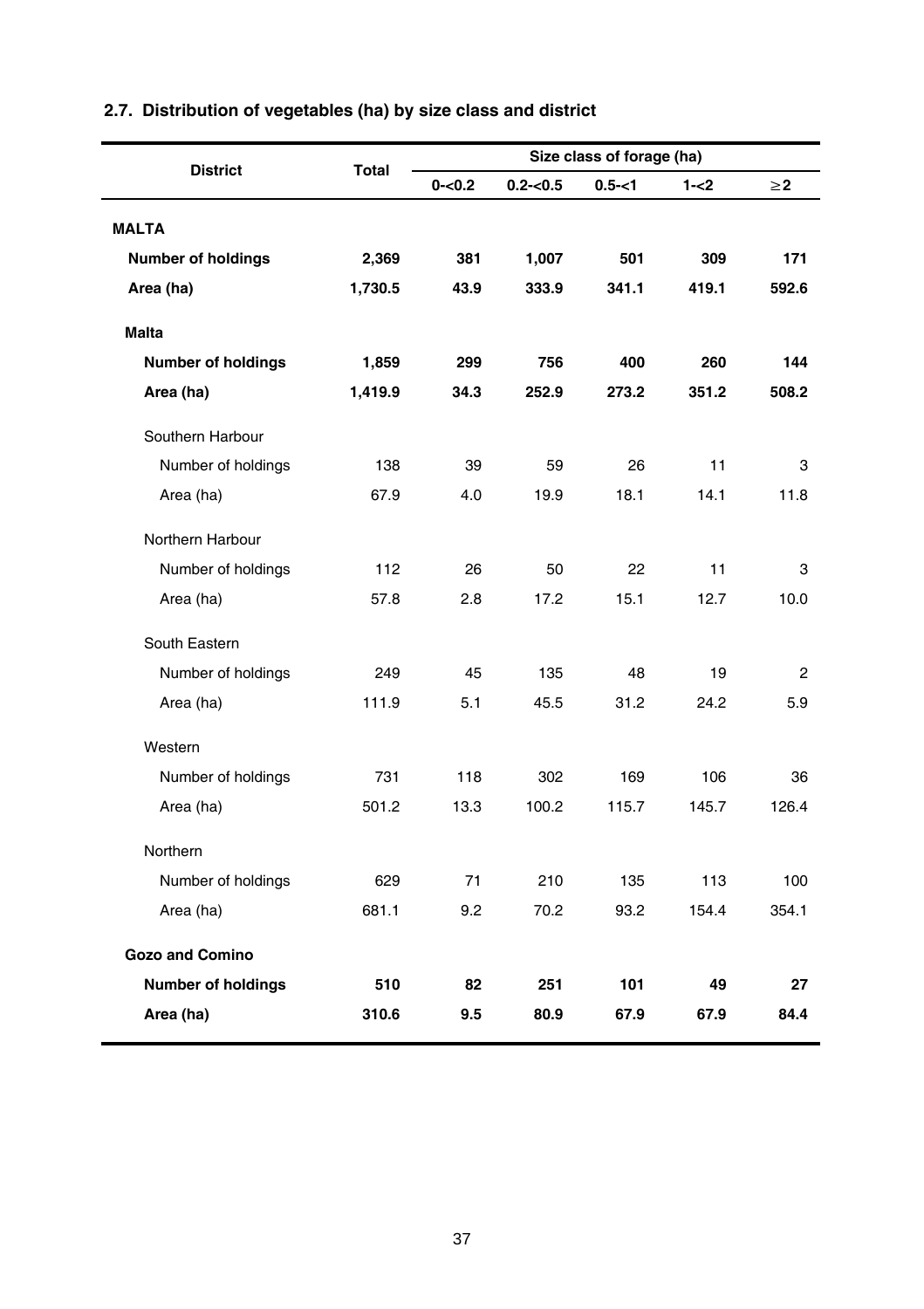| <b>District</b>        | Total | <b>Peaches</b> | Other fruit trees |
|------------------------|-------|----------------|-------------------|
| <b>MALTA</b>           | 371.5 | 227.1          | 144.4             |
| <b>Malta</b>           | 332.8 | 211.3          | 121.5             |
| Southern Harbour       | 9.5   | 4.8            | 4.6               |
| Northern Harbour       | 13.4  | 5.9            | 7.4               |
| South Eastern          | 9.6   | 5.1            | 4.5               |
| Western                | 170.8 | 105.6          | 65.2              |
| Northern               | 129.6 | 89.9           | 39.7              |
| <b>Gozo and Comino</b> | 38.7  | 15.8           | 23.0              |

## **2.8. Distribution of fruit and berry plantations (ha) by type and district**

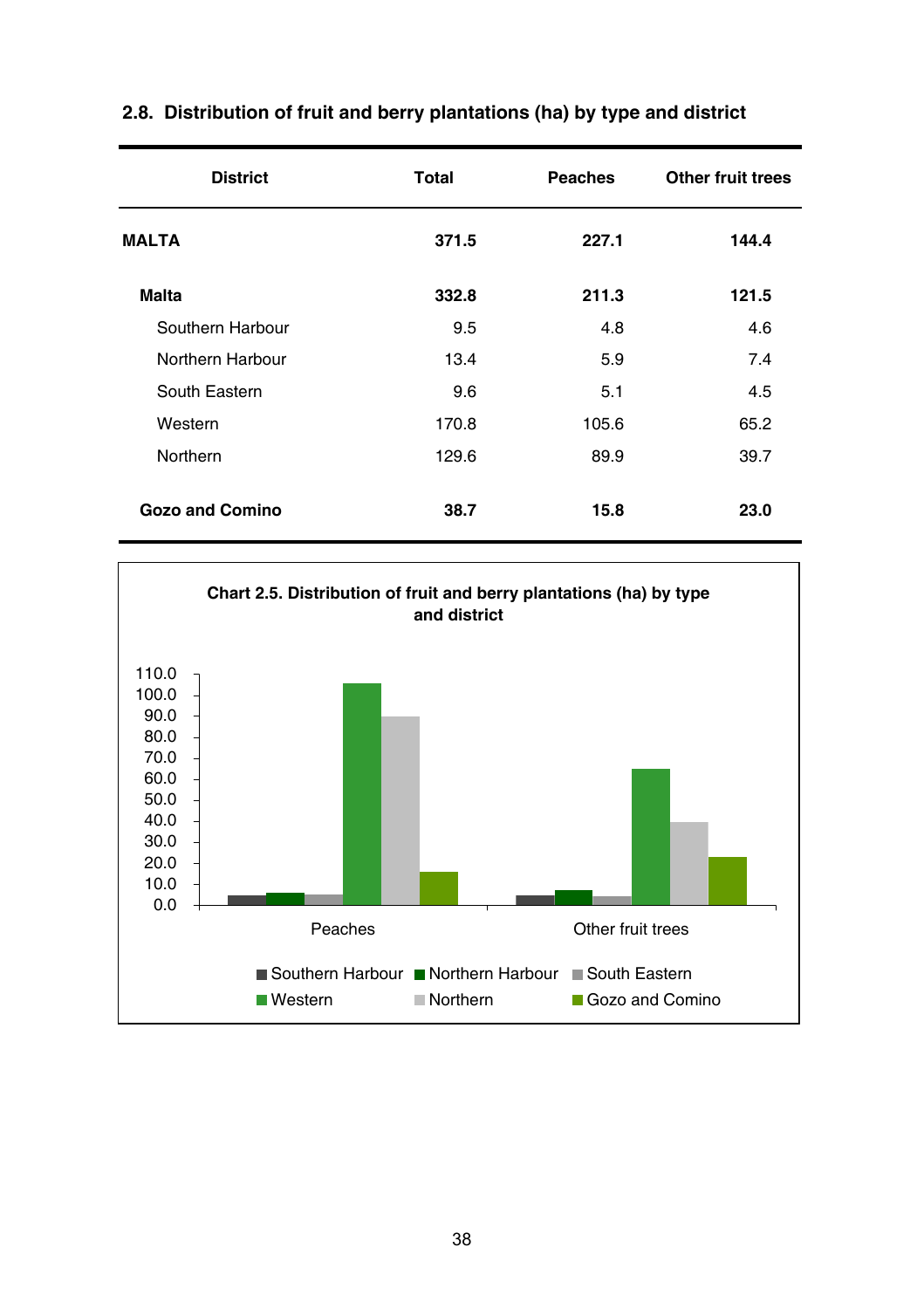| <b>District</b>        |              |           |           | Size class of UAA (ha) |         |                          |                                                                                               |  |  |
|------------------------|--------------|-----------|-----------|------------------------|---------|--------------------------|-----------------------------------------------------------------------------------------------|--|--|
|                        | <b>Total</b> | $0 - 0.5$ | $0.5 - 1$ | $1 - 2$                | $2 - 5$ | $5 - 10$                 | $\geq 10$<br>21.2<br>20.9<br>2.8<br>$\overline{\phantom{a}}$<br>$\blacksquare$<br>6.5<br>11.7 |  |  |
| <b>MALTA</b>           | 371.5        | 28.3      | 48.2      | 86.8                   | 109.0   | 78.1                     |                                                                                               |  |  |
| <b>Malta</b>           | 332.8        | 20.9      | 40.7      | 74.9                   | 100.4   | 75.0                     |                                                                                               |  |  |
| Southern Harbour       | 9.5          | 1.4       | 1.0       | 2.1                    | 2.0     | 0.1                      |                                                                                               |  |  |
| Northern Harbour       | 13.4         | 2.2       | 4.7       | 2.8                    | 3.7     | $\overline{\phantom{a}}$ |                                                                                               |  |  |
| South Eastern          | 9.6          | 2.2       | 2.3       | 2.7                    | 2.0     | 0.4                      |                                                                                               |  |  |
| Western                | 170.8        | 8.6       | 21.0      | 43.5                   | 56.6    | 34.6                     |                                                                                               |  |  |
| Northern               | 129.6        | 6.4       | 11.7      | 23.7                   | 36.1    | 39.9                     |                                                                                               |  |  |
| <b>Gozo and Comino</b> | 38.7         | 7.4       | 7.5       | 12.0                   | 8.5     | 3.0                      | 0.3                                                                                           |  |  |



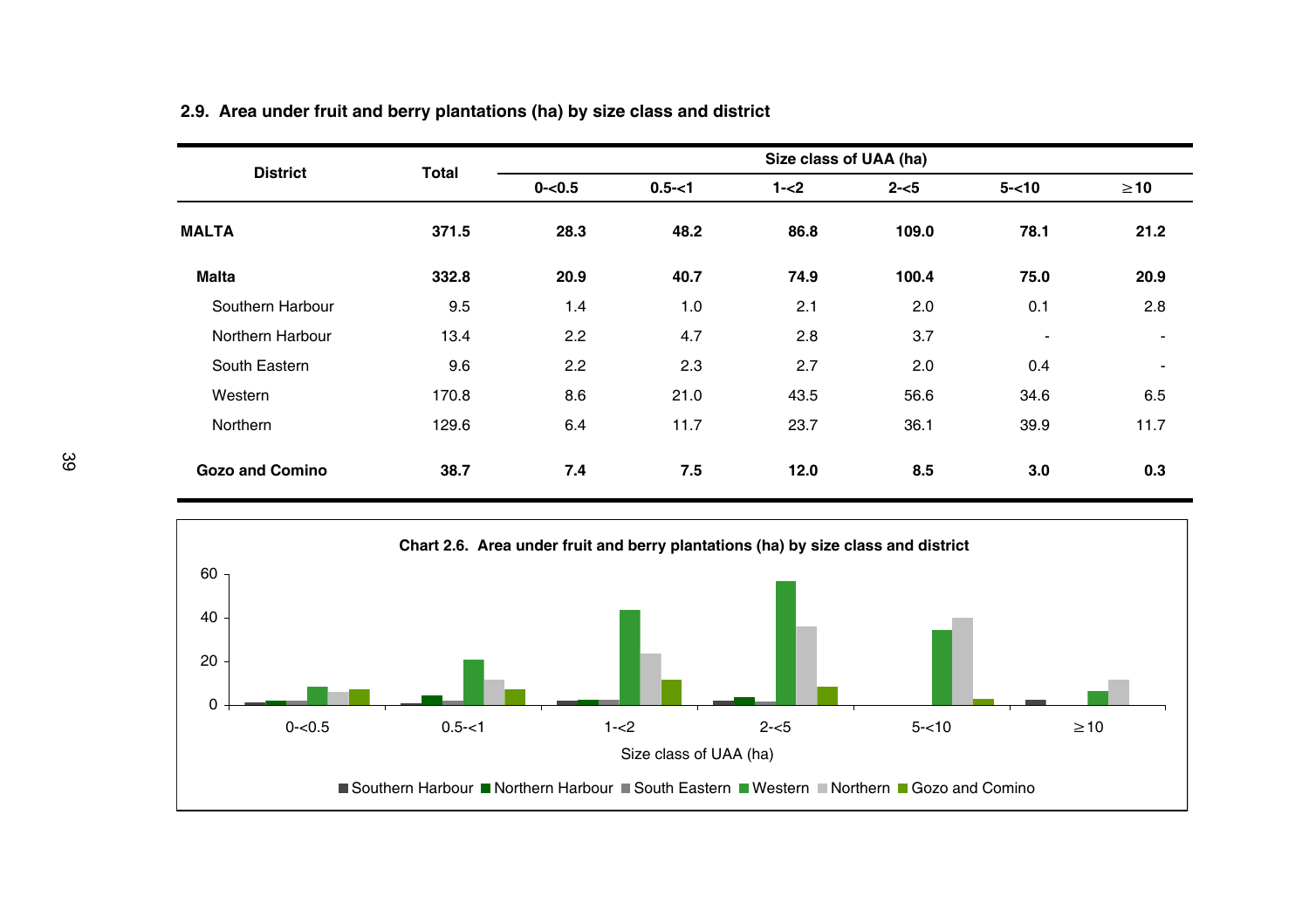| <b>District</b>           | Total |           |              | Size class of fruit and berry plantations (ha) |            |  |
|---------------------------|-------|-----------|--------------|------------------------------------------------|------------|--|
|                           |       | $0 - 0.1$ | $0.1 - 0.25$ | $0.25 - 0.5$                                   | $\geq 0.5$ |  |
| <b>MALTA</b>              |       |           |              |                                                |            |  |
| <b>Number of holdings</b> | 1,571 | 726       | 392          | 271                                            | 182        |  |
| Area (ha)                 | 371.5 | 22.5      | 61.2         | 95.9                                           | 191.9      |  |
| <b>Malta</b>              |       |           |              |                                                |            |  |
| <b>Number of holdings</b> | 1,248 | 523       | 318          | 236                                            | 171        |  |
| Area (ha)                 | 332.8 | 15.5      | 49.1         | 83.7                                           | 184.5      |  |
| Southern Harbour          |       |           |              |                                                |            |  |
| Number of holdings        | 69    | 46        | 15           | 4                                              | 4          |  |
| Area (ha)                 | 9.5   | 1.1       | 2.2          | 1.5                                            | 4.6        |  |
| Northern Harbour          |       |           |              |                                                |            |  |
| Number of holdings        | 62    | 24        | 16           | 15                                             | 7          |  |
| Area (ha)                 | 13.4  | 0.6       | 2.4          | 5.2                                            | 5.2        |  |
| South Eastern             |       |           |              |                                                |            |  |
| Number of holdings        | 72    | 40        | 19           | 9                                              | 4          |  |
| Area (ha)                 | 9.6   | 0.9       | 3.0          | 2.9                                            | 2.8        |  |
| Western                   |       |           |              |                                                |            |  |
| Number of holdings        | 612   | 256       | 152          | 120                                            | 84         |  |
| Area (ha)                 | 170.8 | 7.3       | 23.6         | 43.5                                           | 96.3       |  |
| Northern                  |       |           |              |                                                |            |  |
| Number of holdings        | 433   | 157       | 116          | 88                                             | 72         |  |
| Area (ha)                 | 129.6 | 5.6       | 17.8         | 30.6                                           | 75.6       |  |
| <b>Gozo and Comino</b>    |       |           |              |                                                |            |  |
| <b>Number of holdings</b> | 323   | 203       | 74           | 35                                             | 11         |  |
| Area (ha)                 | 38.7  | 6.9       | 12.1         | 12.2                                           | 7.5        |  |

# **2.10. Distribution of fruit and berry plantations (ha) by size class and district**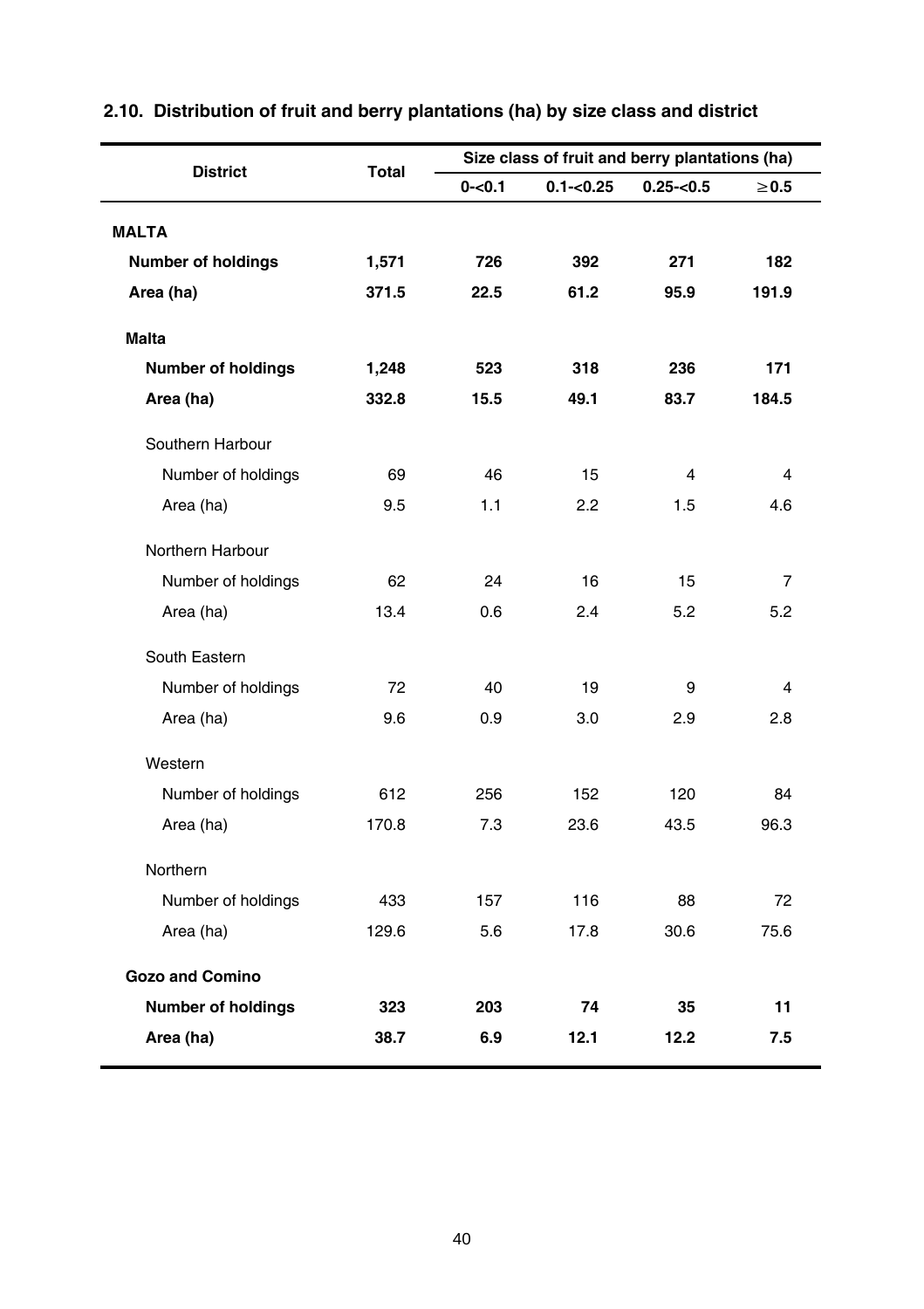| <b>District</b>        | <b>Total</b> | Oranges | <b>Lemons</b>    | Other citrus |
|------------------------|--------------|---------|------------------|--------------|
| <b>MALTA</b>           | 111.3        | 75.5    | 26.8             | 9.0          |
| <b>Malta</b>           | 52.7         | 33.7    | 12.2             | 6.8          |
| Southern Harbour       | 5.1          | 2.5     | 0.7              | 1.8          |
| Northern Harbour       | 5.8          | 4.4     | 1.2 <sub>2</sub> | 0.2          |
| South Eastern          | 2.8          | 1.5     | 1.0              | 0.3          |
| Western                | 32.2         | 19.5    | 8.4              | 4.3          |
| Northern               | 6.8          | 5.8     | 0.8              | 0.2          |
| <b>Gozo and Comino</b> | 58.6         | 41.7    | 14.6             | 2.2          |

## **2.11. Distribution of citrus plantations (ha) by type and district**

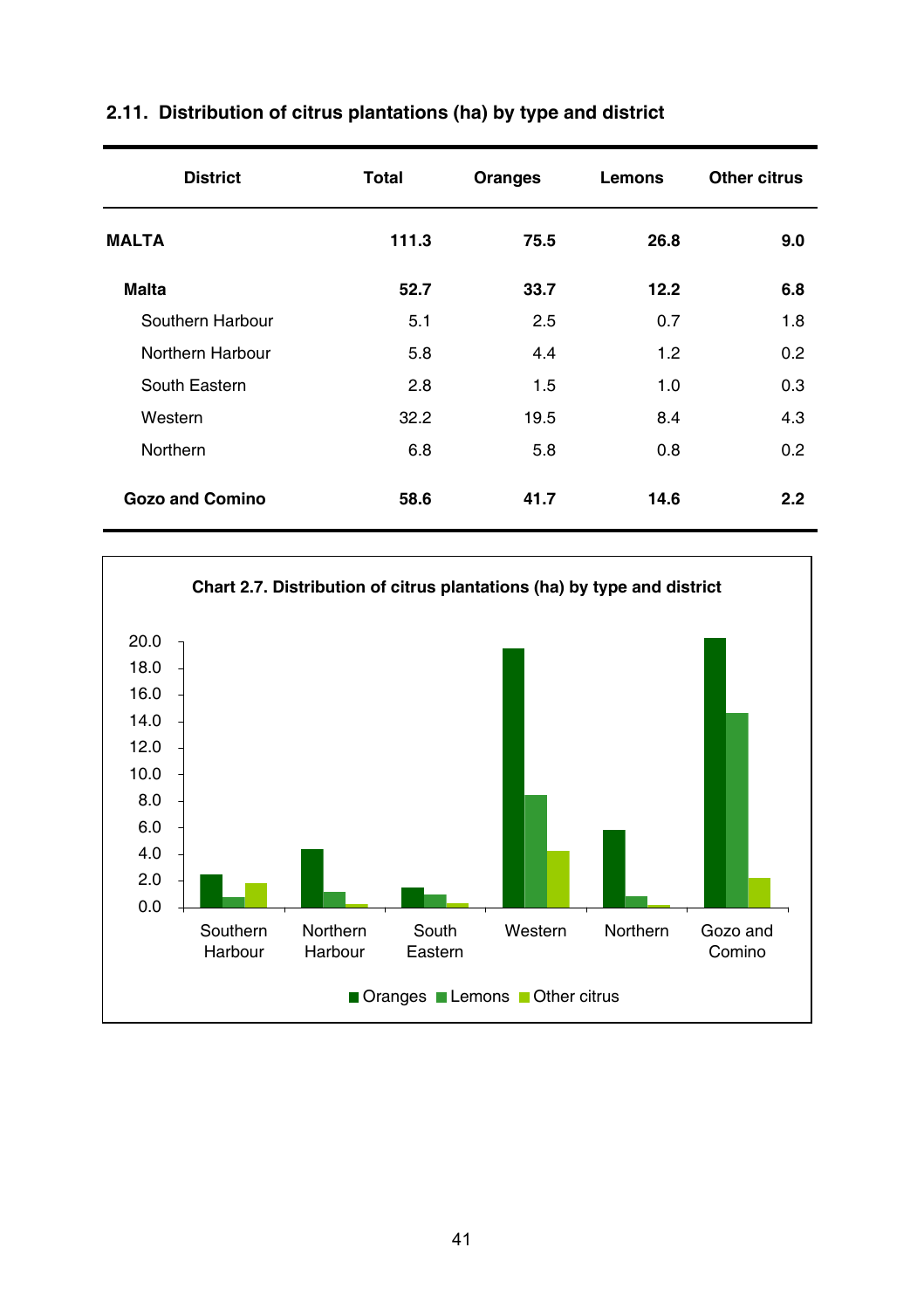| <b>District</b>        | <b>Total</b> |           |           | Size class of UAA (ha) |         |          |                          |
|------------------------|--------------|-----------|-----------|------------------------|---------|----------|--------------------------|
|                        |              | $0 - 0.5$ | $0.5 - 1$ | $1 - 2$                | $2 - 5$ | $5 - 10$ | $\geq 10$                |
| <b>MALTA</b>           | 111.3        | 16.0      | 18.8      | 27.9                   | 37.7    | 8.4      | 2.5                      |
| <b>Malta</b>           | 52.7         | 6.0       | 7.8       | 14.2                   | 17.1    | 5.1      | 2.5                      |
| Southern Harbour       | 5.1          | 0.9       | 0.8       | 2.0                    | 0.6     | 0.1      | 0.7                      |
| Northern Harbour       | 5.8          | 1.4       | 1.4       | 1.6                    | 1.4     | 0.0      | $\blacksquare$           |
| South Eastern          | 2.8          | 0.5       | 0.1       | 0.8                    | 0.7     | 0.6      | $\overline{\phantom{a}}$ |
| Western                | 32.2         | 2.4       | 4.3       | 8.3                    | 12.2    | 3.4      | 1.6                      |
| Northern               | 6.8          | 0.8       | 1.2       | 1.5                    | 2.2     | 1.0      | 0.1                      |
| <b>Gozo and Comino</b> | 58.6         | 10.0      | 11.0      | 13.8                   | 20.6    | 3.3      | ٠                        |

# **2.12. Area under citrus plantations (ha) by size class and district**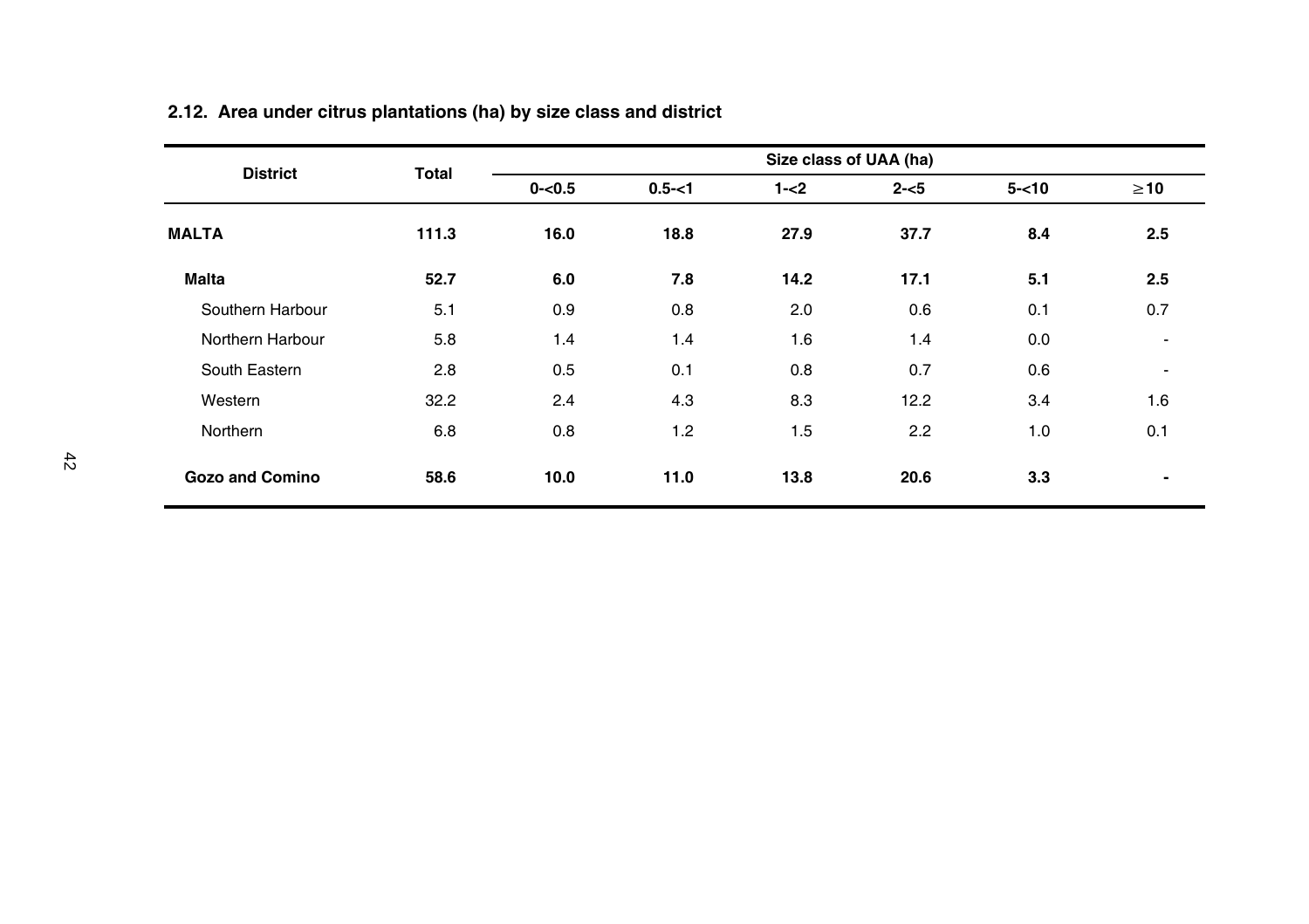| <b>District</b>           | Total |           |                | Size class of citrus plantations (ha) |                |
|---------------------------|-------|-----------|----------------|---------------------------------------|----------------|
|                           |       | $0 - 0.1$ | $0.1 - 0.25$   | $0.25 - 0.5$                          | $\geq 0.5$     |
| <b>MALTA</b>              |       |           |                |                                       |                |
| <b>Number of holdings</b> | 885   | 585       | 182            | 73                                    | 45             |
| Area (ha)                 | 111.3 | 15.0      | 27.4           | 26.6                                  | 42.3           |
| <b>Malta</b>              |       |           |                |                                       |                |
| <b>Number of holdings</b> | 563   | 411       | 99             | 33                                    | 20             |
| Area (ha)                 | 52.7  | 8.9       | 14.5           | 11.6                                  | 17.7           |
|                           |       |           |                |                                       |                |
| Southern Harbour          |       |           |                |                                       |                |
| Number of holdings        | 56    | 44        | $\overline{7}$ | $\mathbf{1}$                          | $\overline{4}$ |
| Area (ha)                 | 5.1   | 1.0       | 1.0            | 0.3                                   | 2.8            |
| Northern Harbour          |       |           |                |                                       |                |
| Number of holdings        | 41    | 20        | 14             | 5                                     | 2              |
| Area (ha)                 | 5.8   | 0.5       | 2.4            | 1.7                                   | 1.2            |
| South Eastern             |       |           |                |                                       |                |
| Number of holdings        | 47    | 38        | 6              | 3                                     | 0              |
| Area (ha)                 | 2.8   | 0.8       | 1.0            | 1.0                                   | 0.0            |
| Western                   |       |           |                |                                       |                |
| Number of holdings        | 316   | 228       | 55             | 21                                    | 12             |
| Area (ha)                 | 32.2  | 4.8       | 7.8            | 7.5                                   | 12.2           |
| Northern                  |       |           |                |                                       |                |
| Number of holdings        | 103   | 81        | 17             | 3                                     | 2              |
| Area (ha)                 | 6.8   | 1.9       | 2.4            | 1.1                                   | 1.5            |
| <b>Gozo and Comino</b>    |       |           |                |                                       |                |
| <b>Number of holdings</b> | 322   | 174       | 83             | 40                                    | 25             |
| Area (ha)                 | 58.6  | 6.1       | 12.9           | 15.0                                  | 24.6           |

# **2.13. Distribution of citrus plantations (ha) by size class and district**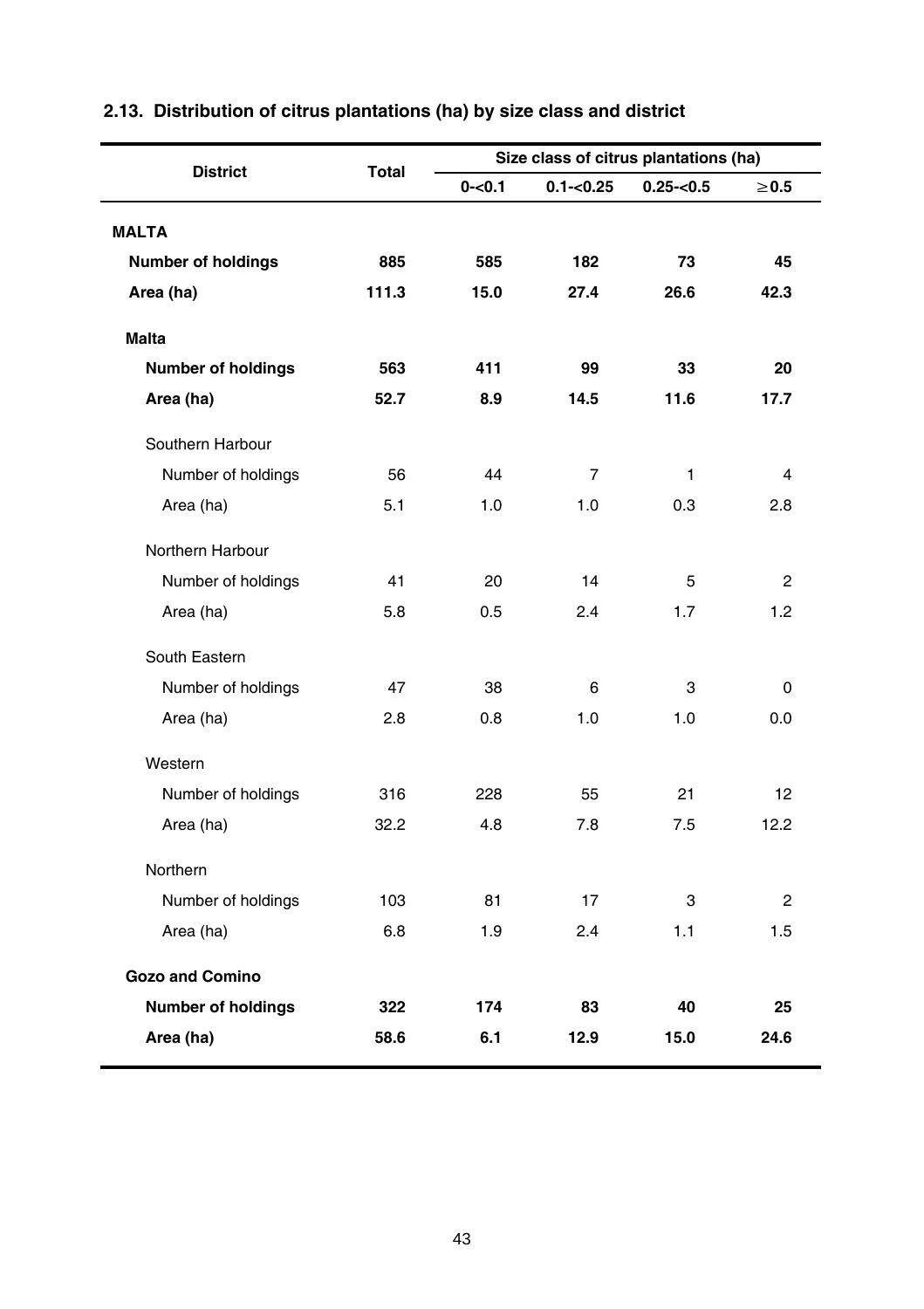| <b>District</b>        | Total | <b>Table olives</b> | Olives for<br>olive oil |
|------------------------|-------|---------------------|-------------------------|
| <b>MALTA</b>           | 140.3 | 67.7                | 72.6                    |
| <b>Malta</b>           | 114.5 | 58.1                | 56.4                    |
| Southern Harbour       | 7.5   | 5.0                 | 2.5                     |
| Northern Harbour       | 18.6  | 7.0                 | 11.6                    |
| South Eastern          | 13.2  | 6.8                 | 6.5                     |
| Western                | 35.0  | 19.4                | 15.5                    |
| Northern               | 40.2  | 19.8                | 20.3                    |
| <b>Gozo and Comino</b> | 25.8  | 9.6                 | 16.2                    |

# **2.14. Distribution of olive groves (ha) by type and district**

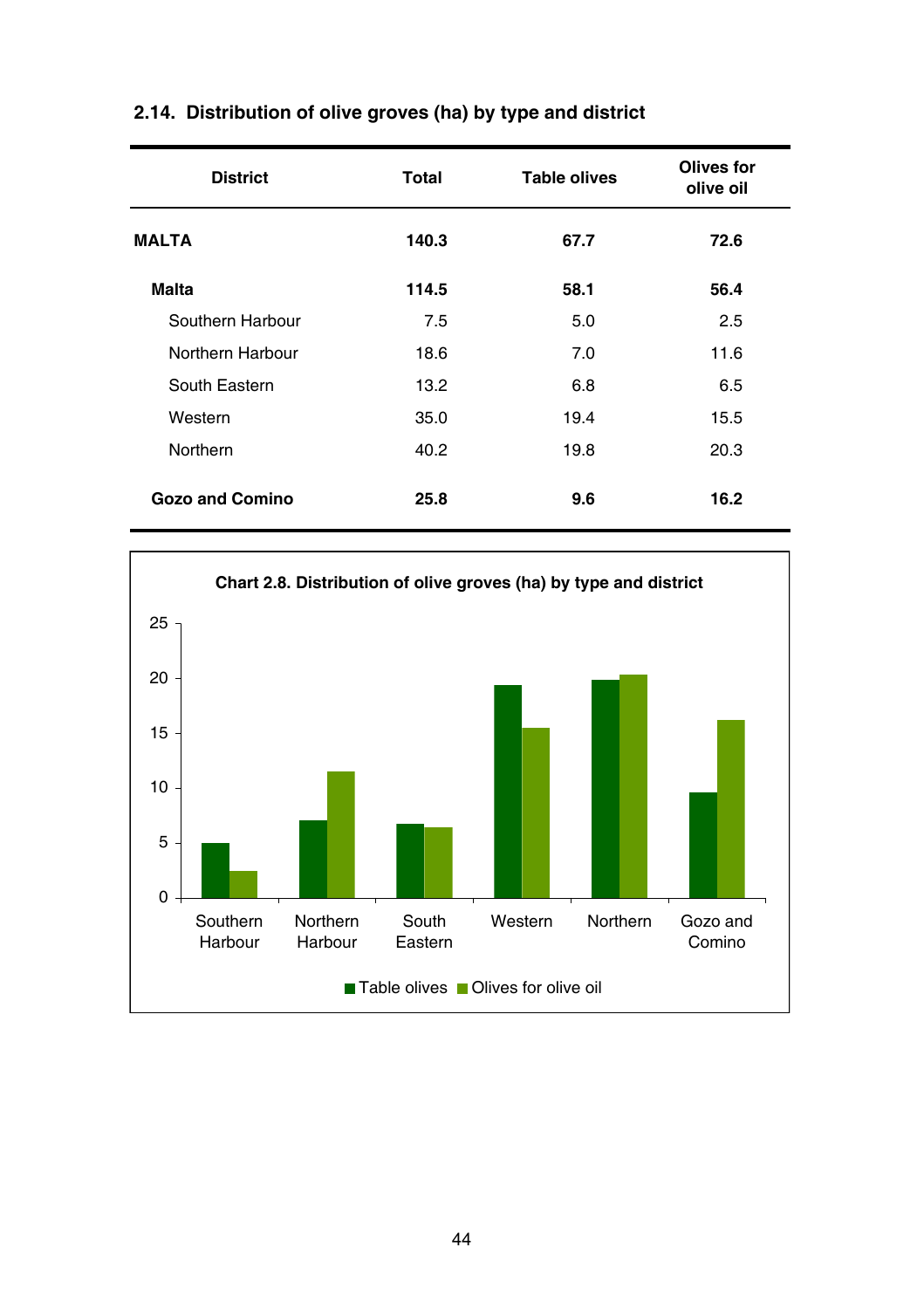| <b>District</b>        | Total |           |           |         | Size class of UAA (ha) |          |                          |
|------------------------|-------|-----------|-----------|---------|------------------------|----------|--------------------------|
|                        |       | $0 - 0.5$ | $0.5 - 1$ | $1 - 2$ | $2 - 5$                | $5 - 10$ | $\geq 10$                |
| <b>MALTA</b>           | 140.3 | 11.9      | 21.2      | 35.9    | 38.5                   | 31.7     | 1.2                      |
| <b>Malta</b>           | 114.5 | 9.7       | 18.3      | 29.4    | 31.9                   | 24.1     | 1.1                      |
| Southern Harbour       | 7.5   | 1.1       | 2.1       | 1.5     | 1.8                    | 0.3      | 0.7                      |
| Northern Harbour       | 18.6  | 1.4       | 3.3       | 5.7     | 1.8                    | 6.3      | $\blacksquare$           |
| South Eastern          | 13.2  | 1.6       | 2.2       | 3.9     | 5.2                    | 0.4      | $\overline{\phantom{a}}$ |
| Western                | 35.0  | 3.3       | 5.6       | 11.4    | 11.4                   | 2.9      | 0.4                      |
| Northern               | 40.2  | 2.4       | 5.1       | 6.9     | 11.7                   | 14.0     | 0.1                      |
| <b>Gozo and Comino</b> | 25.8  | 2.2       | 2.9       | 6.5     | 6.6                    | 7.6      | 0.1                      |

# **2.15. Area under olive groves (ha) by size class and district**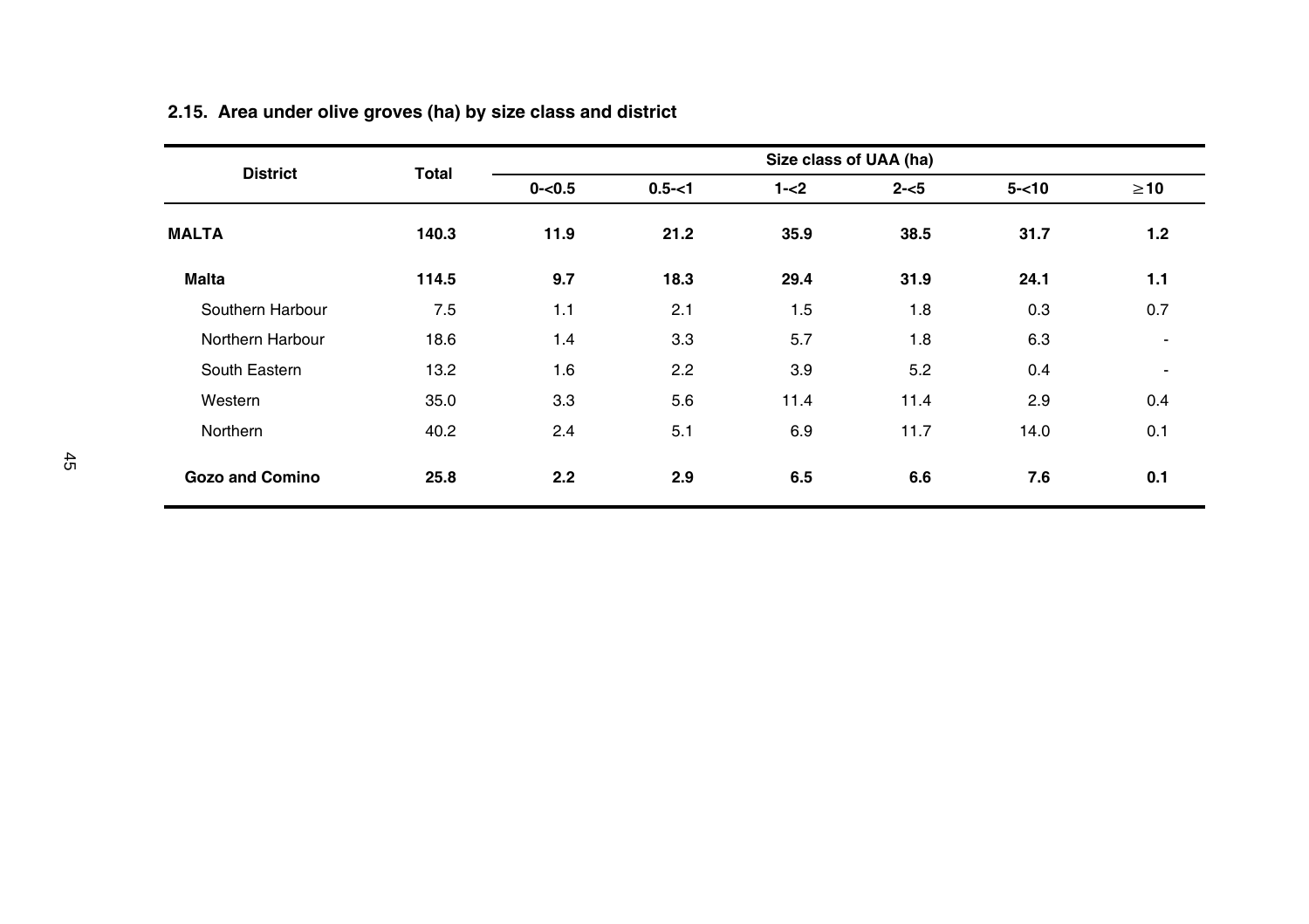| <b>District</b>           | Total |           |              | Size class of olive groves (ha) |            |
|---------------------------|-------|-----------|--------------|---------------------------------|------------|
|                           |       | $0 - 0.1$ | $0.1 - 0.25$ | $0.25 - 0.5$                    | $\geq 0.5$ |
| <b>MALTA</b>              |       |           |              |                                 |            |
| <b>Number of holdings</b> | 803   | 504       | 148          | 81                              | 70         |
| Area (ha)                 | 140.3 | 13.0      | 22.5         | 29.4                            | 75.5       |
| <b>Malta</b>              |       |           |              |                                 |            |
| <b>Number of holdings</b> | 629   | 391       | 112          | 66                              | 60         |
|                           | 114.5 | 9.5       | 16.7         | 24.1                            | 64.1       |
| Area (ha)                 |       |           |              |                                 |            |
| Southern Harbour          |       |           |              |                                 |            |
| Number of holdings        | 63    | 45        | 9            | 3                               | 6          |
| Area (ha)                 | 7.5   | 1.1       | 1.2          | 1.1                             | 4.1        |
| Northern Harbour          |       |           |              |                                 |            |
| Number of holdings        | 51    | 20        | 9            | 13                              | 9          |
| Area (ha)                 | 18.6  | 0.4       | 1.4          | 4.9                             | 11.9       |
| South Eastern             |       |           |              |                                 |            |
| Number of holdings        | 73    | 46        | 15           | 6                               | 6          |
| Area (ha)                 | 13.2  | 1.4       | 2.3          | 2.3                             | 7.3        |
| Western                   |       |           |              |                                 |            |
| Number of holdings        | 277   | 187       | 52           | 20                              | 18         |
| Area (ha)                 | 35.0  | 4.2       | 7.6          | 7.4                             | 15.8       |
| Northern                  |       |           |              |                                 |            |
| Number of holdings        | 165   | 93        | 27           | 24                              | 21         |
| Area (ha)                 | 40.2  | 2.5       | 4.2          | 8.4                             | 25.1       |
| <b>Gozo and Comino</b>    |       |           |              |                                 |            |
| <b>Number of holdings</b> | 174   | 113       | 36           | 15                              | 10         |
| Area (ha)                 | 25.8  | 3.4       | 5.7          | 5.3                             | 11.4       |

# **2.16. Distribution of olive groves (ha) by size class and district**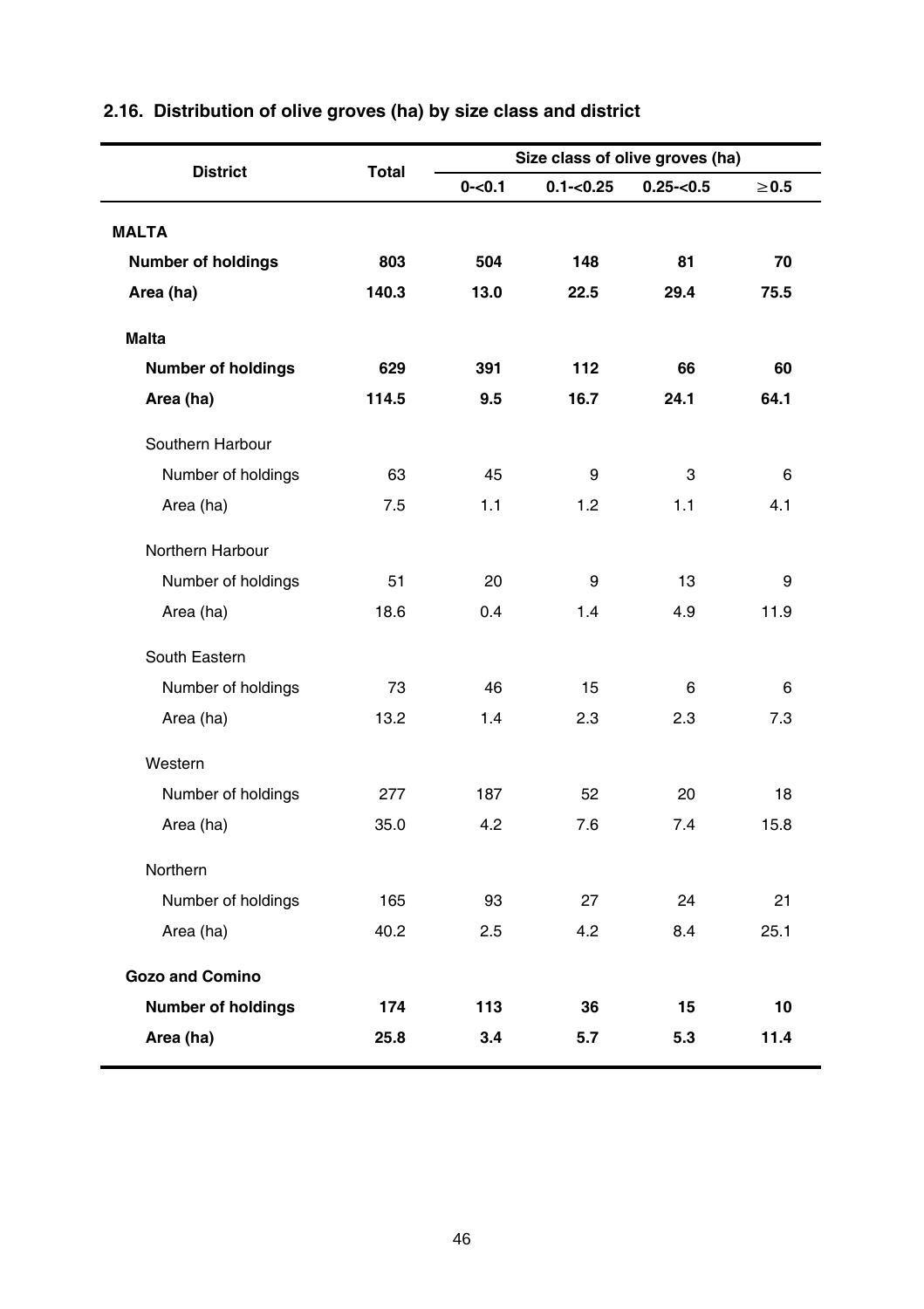| <b>District</b>  | Total | <b>Grapes for</b><br>quality wine | <b>Grapes for</b><br>other wine | Table<br>grapes |
|------------------|-------|-----------------------------------|---------------------------------|-----------------|
| <b>MALTA</b>     | 614.1 | 434.6                             | 103.0                           | 76.5            |
| Malta            | 540.0 | 371.8                             | 94.4                            | 73.8            |
| Southern Harbour | 41.8  | 37.0                              | 3.5                             | 1.3             |
| Northern Harbour | 17.7  | 13.5                              | 1.0                             | 3.2             |
| South Eastern    | 52.6  | 46.4                              | 4.1                             | 2.1             |
| Western          | 197.1 | 131.4                             | 37.8                            | 27.9            |
| Northern         | 230.8 | 143.4                             | 48.1                            | 39.3            |
| Gozo and Comino  | 74.0  | 62.7                              | 8.6                             | 2.7             |

## **2.17. Distribution of vineyards (ha) by type and district**

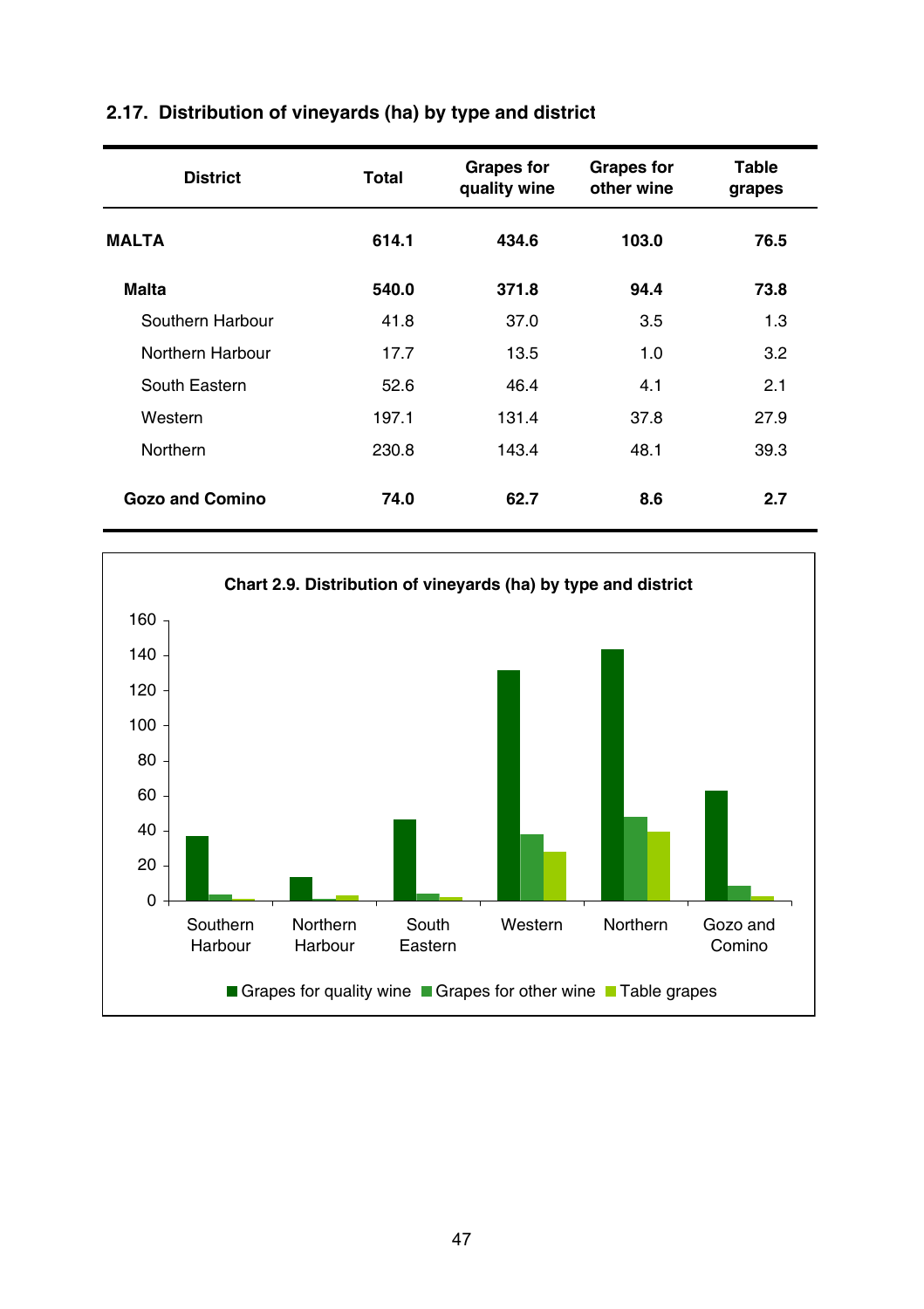|                  | <b>Total</b> |           |           |         | Size class of UAA (ha) |          |                |
|------------------|--------------|-----------|-----------|---------|------------------------|----------|----------------|
| <b>District</b>  |              | $0 - 0.5$ | $0.5 - 1$ | $1 - 2$ | $2 - 5$                | $5 - 10$ | $\geq 10$      |
| <b>MALTA</b>     | 614.1        | 31.3      | 71.0      | 140.1   | 185.8                  | 104.0    | 81.8           |
| <b>Malta</b>     | 540.0        | 28.1      | 62.3      | 120.9   | 162.6                  | 90.5     | 75.6           |
| Southern Harbour | 41.8         | 2.6       | 5.5       | 5.7     | 7.6                    | 0.3      | 20.1           |
| Northern Harbour | 17.7         | 1.5       | 3.5       | 1.4     | 9.3                    | 2.0      | $\blacksquare$ |
| South Eastern    | 52.6         | 4.8       | 8.6       | 13.4    | 13.4                   | 1.7      | 10.7           |
| Western          | 197.1        | 10.5      | 21.1      | 53.5    | 65.1                   | 27.0     | 19.8           |
| Northern         | 230.8        | 8.7       | 23.6      | 46.9    | 67.1                   | 59.5     | 25.0           |
| Gozo and Comino  | 74.0         | 3.3       | 8.8       | 19.2    | 23.1                   | 13.5     | 6.2            |

### **2.18. Area under vineyards (ha) by size class and district**

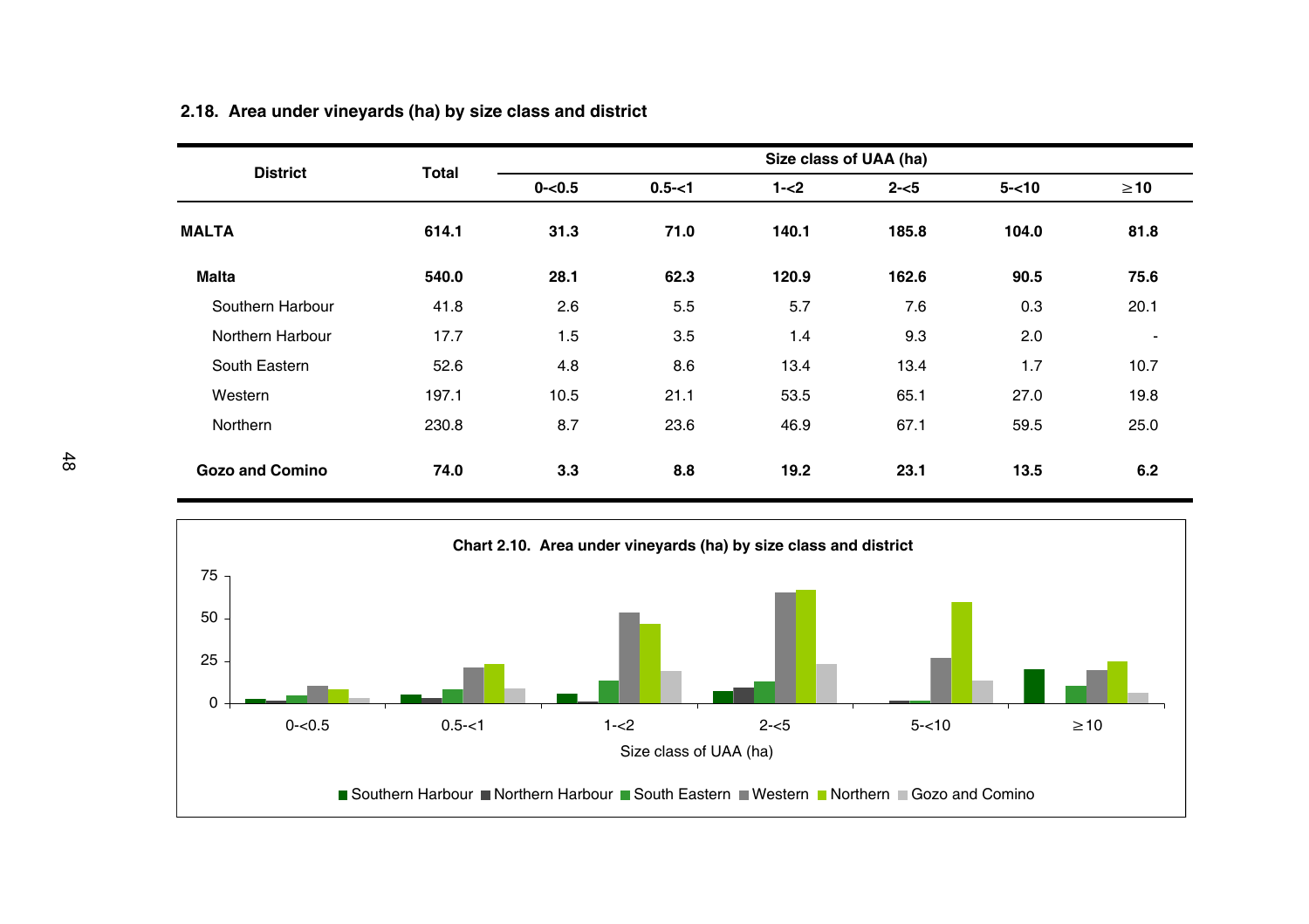| <b>District</b>           | <b>Total</b> |           |             | Size class of vineyards (ha) |                |          |
|---------------------------|--------------|-----------|-------------|------------------------------|----------------|----------|
|                           |              | $0 - 0.2$ | $0.2 - 0.5$ | $0.5 - 1$                    | $1 - 2$        | $\geq$ 2 |
| <b>MALTA</b>              |              |           |             |                              |                |          |
| Number of holdings        | 1,258        | 437       | 461         | 227                          | 99             | 34       |
| Area (ha)                 | 614.1        | 43.7      | 149.9       | 153.7                        | 130.8          | 136.0    |
|                           |              |           |             |                              |                |          |
| <b>Malta</b>              |              |           |             |                              |                |          |
| <b>Number of holdings</b> | 1,096        | 374       | 408         | 200                          | 85             | 29       |
| Area (ha)                 | 540.0        | 39.0      | 132.9       | 134.1                        | 112.7          | 121.3    |
| Southern Harbour          |              |           |             |                              |                |          |
| Number of holdings        | 63           | 29        | 16          | 11                           | 5              | 2        |
| Area (ha)                 | 41.8         | 2.6       | 4.9         | 7.0                          | 6.1            | 21.3     |
| Northern Harbour          |              |           |             |                              |                |          |
|                           | 35           | 16        | 12          | $\overline{2}$               | $\overline{2}$ | 3        |
| Area (ha)                 | 17.7         | 1.8       | 3.3         | 1.3                          | 3.6            | 7.7      |
| South Eastern             |              |           |             |                              |                |          |
| Number of holdings        | 107          | 32        | 44          | 24                           | 6              | 1        |
| Area (ha)                 | 52.6         | 3.2       | 14.6        | 16.6                         | 7.6            | 10.7     |
| Western                   |              |           |             |                              |                |          |
| Number of holdings        | 435          | 164       | 153         | 78                           | 30             | 10       |
| Area (ha)                 | 197.1        | 15.8      | 49.5        | 52.4                         | 39.4           | 39.8     |
| Northern                  |              |           |             |                              |                |          |
| Number of holdings        | 456          | 133       | 183         | 85                           | 42             | 13       |
| Area (ha)                 | 230.8        | 15.7      | 60.5        | 56.9                         | 55.9           | 41.8     |
| <b>Gozo and Comino</b>    |              |           |             |                              |                |          |
| <b>Number of holdings</b> | 162          | 63        | 53          | 27                           | 14             | 5        |
| Area (ha)                 | 74.0         | 4.7       | 17.1        | 19.6                         | 18.1           | 14.7     |
| Number of holdings        |              |           |             |                              |                |          |

## **2.19. Distribution of vineyards (ha) by size class and district**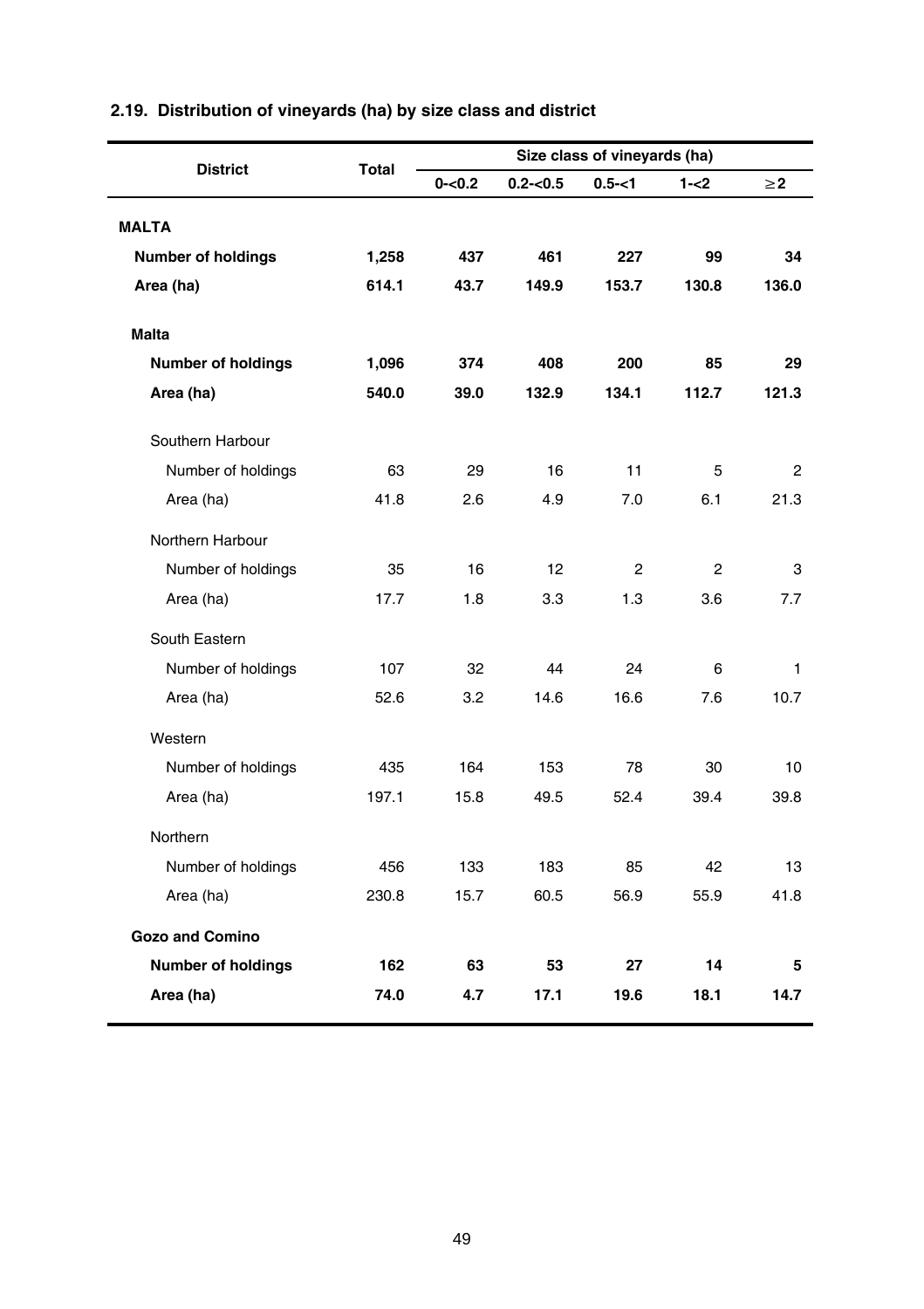| <b>District</b>        | <b>Total</b> |           |           | Size class of UAA (ha) |         |          |           |  |
|------------------------|--------------|-----------|-----------|------------------------|---------|----------|-----------|--|
|                        |              | $0 - 0.5$ | $0.5 - 1$ | $1 - 2$                | $2 - 5$ | $5 - 10$ | $\geq 10$ |  |
| <b>MALTA</b>           | 1122.9       | 596.3     | 259.5     | 173.2                  | 77.7    | 13.5     | 2.8       |  |
| <b>Malta</b>           | 886.6        | 476.5     | 207.1     | 133.6                  | 59.0    | 7.9      | 2.5       |  |
| Southern Harbour       | 88.8         | 59.0      | 16.6      | 10.2                   | 2.7     | 0.3      |           |  |
| Northern Harbour       | 64.5         | 37.4      | 15.2      | 8.7                    | 2.6     | 0.6      |           |  |
| South Eastern          | 253.9        | 147.3     | 57.7      | 33.1                   | 14.4    | 1.2      | 0.2       |  |
| Western                | 255.0        | 132.9     | 62.2      | 35.9                   | 20.7    | 1.4      | 2.0       |  |
| Northern               | 224.4        | 99.8      | 55.4      | 45.7                   | 18.7    | 4.4      | 0.3       |  |
| <b>Gozo and Comino</b> | 236.3        | 119.7     | 52.3      | 39.6                   | 18.7    | 5.6      | 0.3       |  |



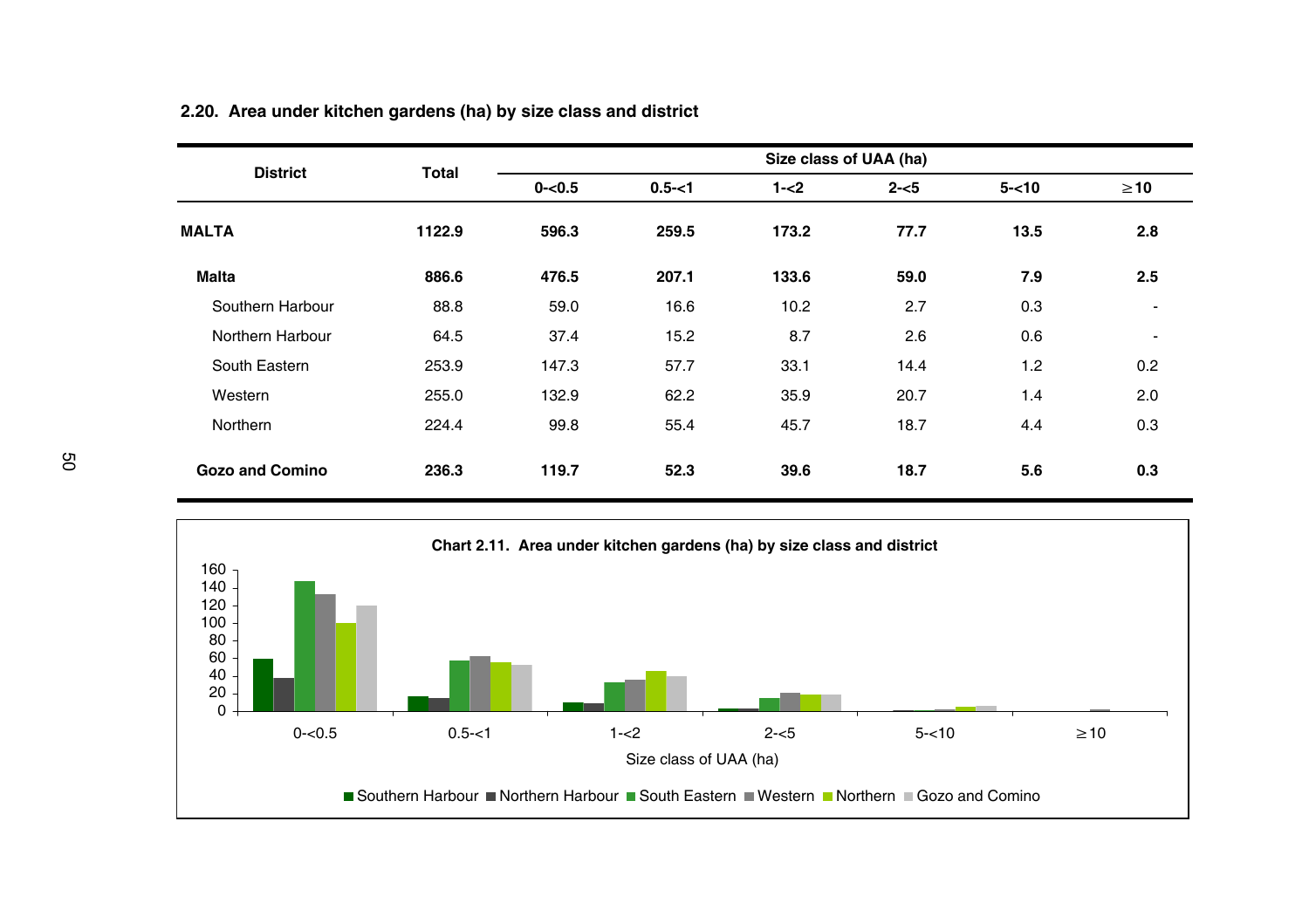| <b>District</b>        | Total | <b>Organic farming</b><br>certified | Organic farming in<br>conversion |
|------------------------|-------|-------------------------------------|----------------------------------|
| <b>MALTA</b>           | 26.1  | 7.4                                 | 18.7                             |
| <b>Malta</b>           | 19.9  | 2.4                                 | 17.5                             |
| Southern Harbour       | 4.9   |                                     | 4.9                              |
| Northern Harbour       | 5.6   | ٠                                   | 5.6                              |
| South Eastern          | 1.9   | 0.3                                 | 1.6                              |
| Western                | 0.6   | 0.6                                 | -                                |
| Northern               | 6.9   | 1.5                                 | 5.4                              |
| <b>Gozo and Comino</b> | 6.2   | 5.0                                 | 1.2                              |

## **2.21. Distribution of organic area (ha) by type and district**

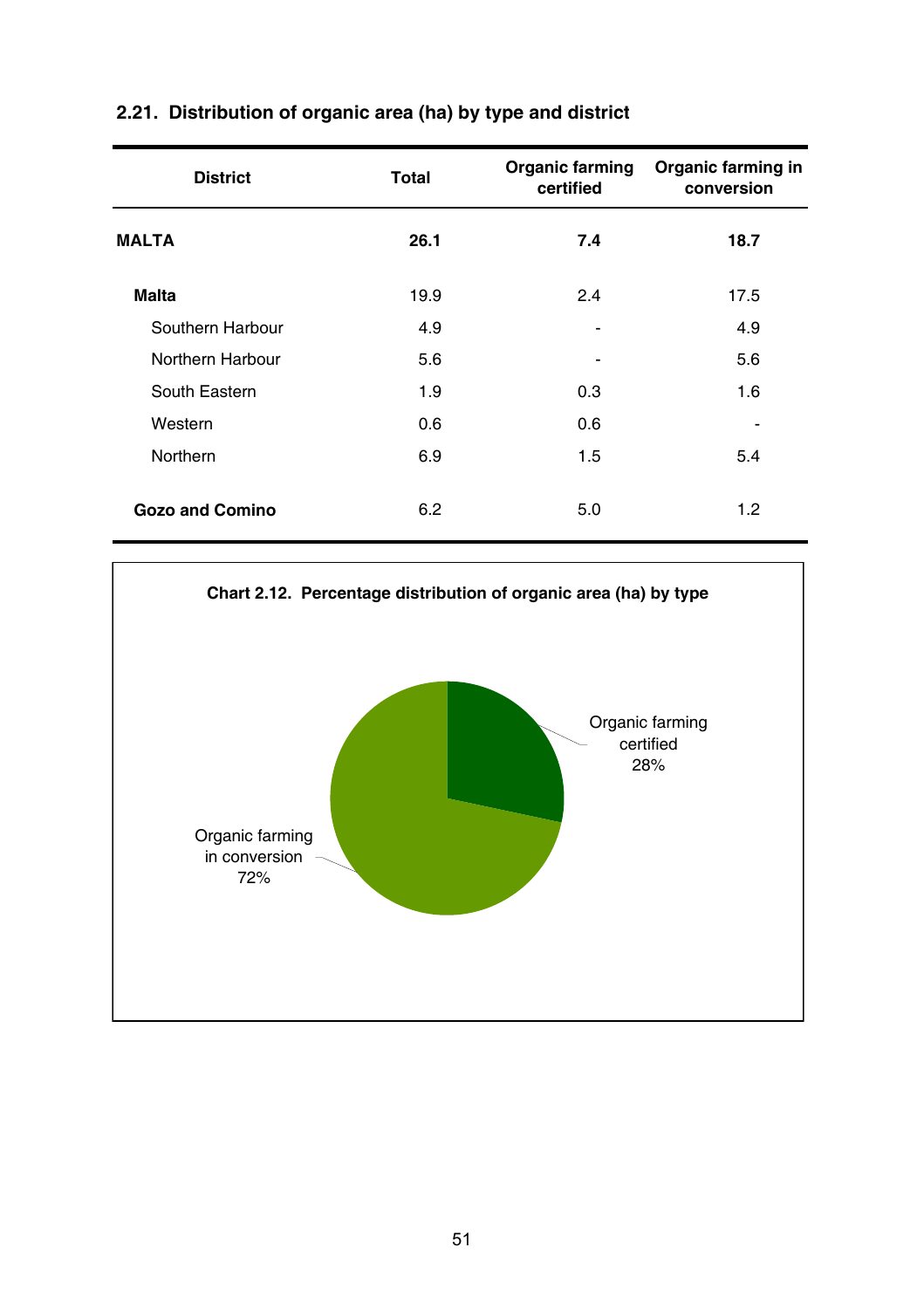| <b>District</b>        | <b>Total</b> | <b>Potatoes</b>          | Vegetables               | <b>Fruit and</b><br><b>Berry</b> | <b>Citrus</b>            | <b>Olives</b> | Vineyards                | <b>Other Crops</b>       |
|------------------------|--------------|--------------------------|--------------------------|----------------------------------|--------------------------|---------------|--------------------------|--------------------------|
| <b>MALTA</b>           | 26.1         | 0.2                      | 4.1                      | 2.2                              | 0.8                      | 9.4           | 5.3                      | 4.1                      |
| <b>Malta</b>           | 19.9         | 0.1                      | 3.0                      | 2.2                              | 0.8                      | 7.5           | 5.3                      | 1.1                      |
| Southern Harbour       | 4.9          | $\overline{\phantom{a}}$ | 1.2                      | 1.3                              | 0.7                      | 0.7           | $\overline{\phantom{a}}$ | 1.1                      |
| Northern Harbour       | 5.6          | $\overline{\phantom{a}}$ | $\overline{\phantom{a}}$ | $\blacksquare$                   | $\blacksquare$           | 2.4           | 3.2                      | $\blacksquare$           |
| South Eastern          | 1.9          | $\overline{\phantom{a}}$ | $\overline{\phantom{a}}$ | 0.1                              | $\blacksquare$           | 0.8           | 1.0                      | $\overline{\phantom{a}}$ |
| Western                | 0.6          | 0.0                      | $\blacksquare$           | 0.3                              | $\overline{\phantom{a}}$ | 0.3           | $\overline{\phantom{a}}$ | $\blacksquare$           |
| <b>Northern</b>        | 6.9          | 0.1                      | 1.8                      | 0.5                              | 0.1                      | 3.4           | 1.0                      | $\overline{\phantom{a}}$ |
| <b>Gozo and Comino</b> | 6.2          | 0.0                      | 1.2                      | ٠                                |                          | 1.9           | ٠                        | 3.1                      |

# **2.22. Distribution of organic area (ha) by type of product and district**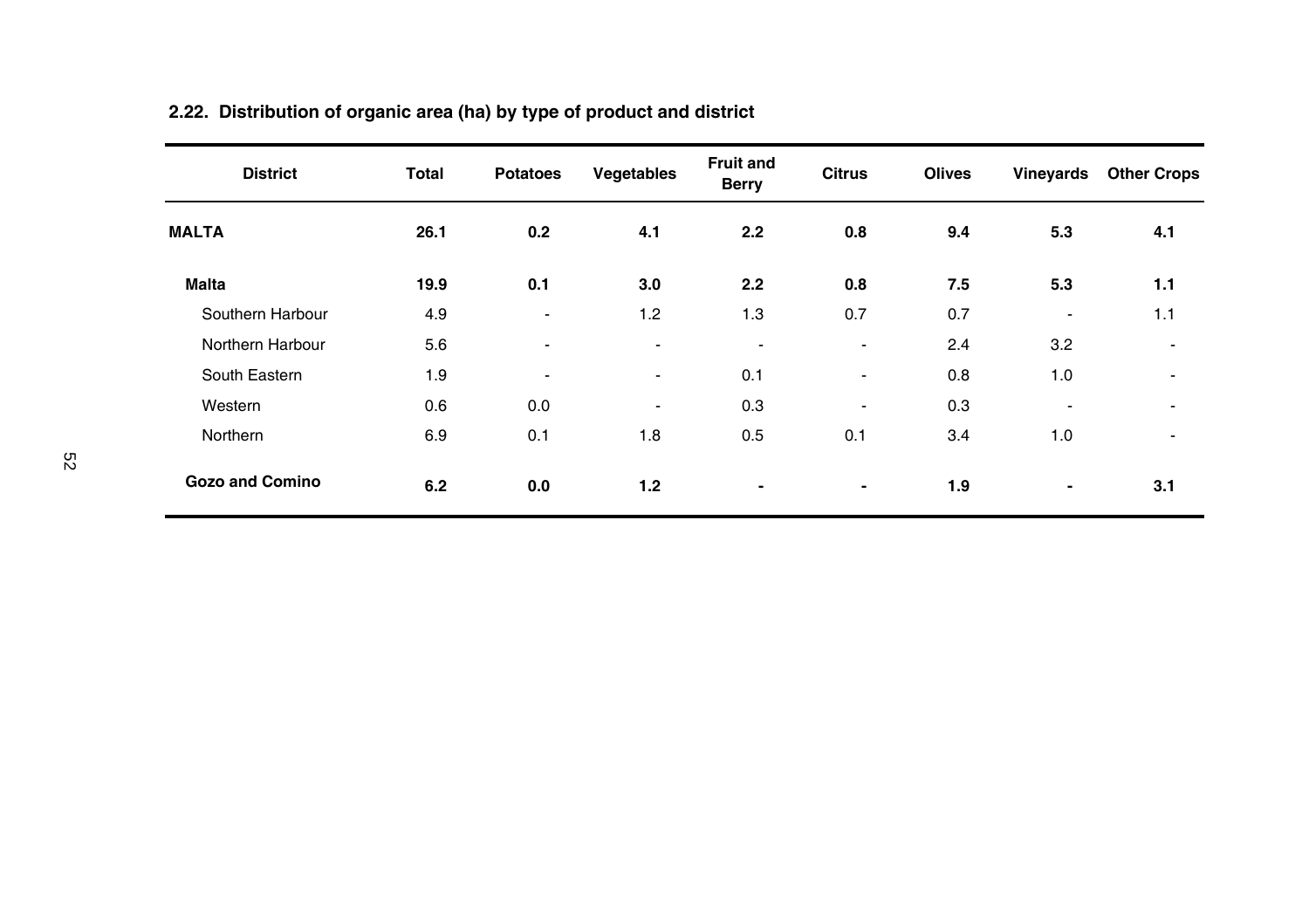# 3. Livestock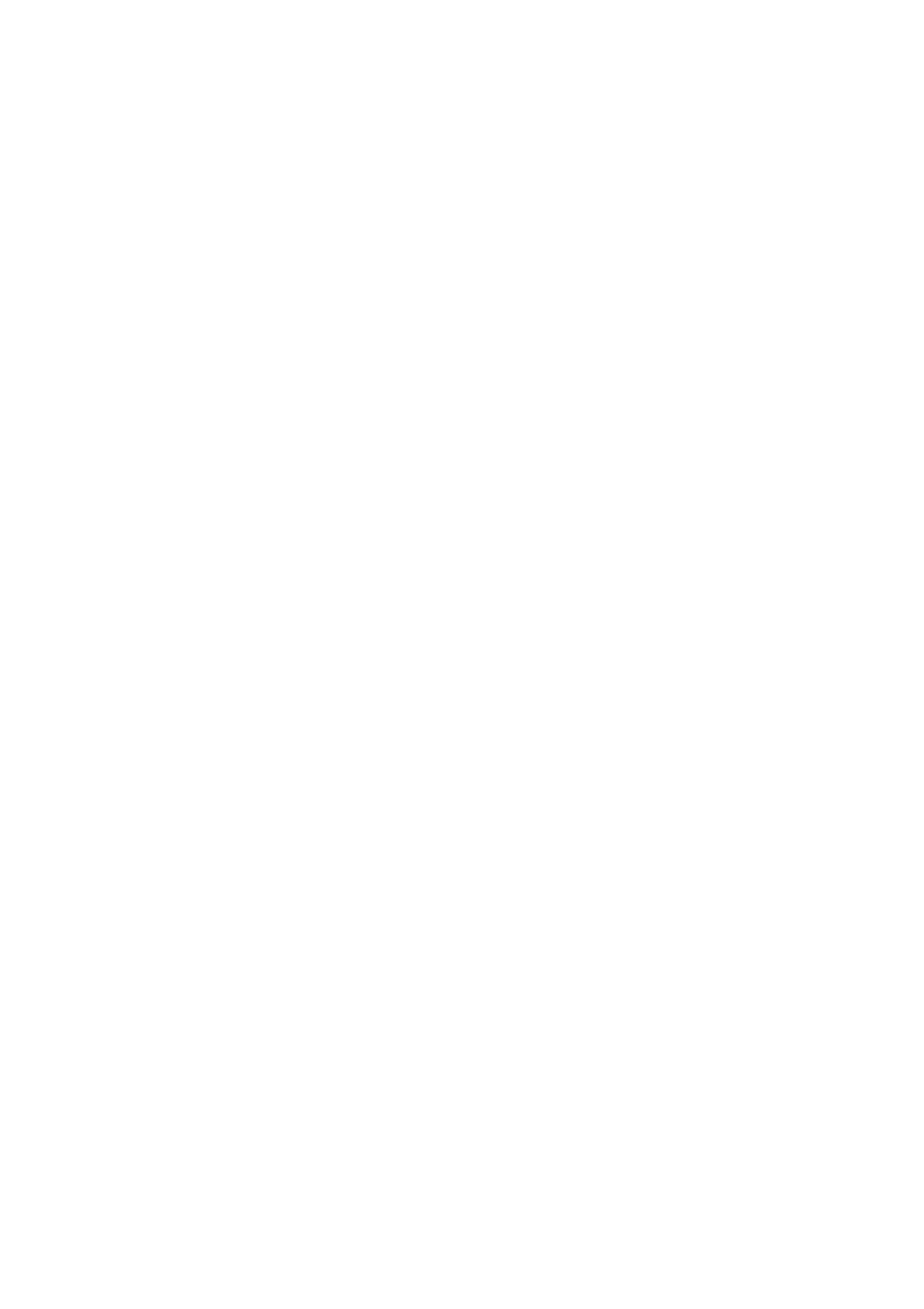#### **3.1. Cattle population by age, sex and district**

|                        |        |              | Cattle aged less<br>than 1 |              | Cattle between 1 and 2 years of age |                                    |                  |              | Cattle over 2 years of age         |                  |               |               |
|------------------------|--------|--------------|----------------------------|--------------|-------------------------------------|------------------------------------|------------------|--------------|------------------------------------|------------------|---------------|---------------|
| <b>District</b>        | Total  | <b>Males</b> | <b>Females</b>             | <b>Males</b> | <b>Females</b><br>not yet<br>mated  | <b>Heifers</b><br>for<br>slaughter | Other<br>heifers | <b>Males</b> | <b>Heifers</b><br>for<br>slaughter | Other<br>heifers | Dairy<br>cows | Other<br>cows |
| <b>MALTA</b>           | 15,688 | 1,925        | 2,427                      | 1,378        | 1,179                               | 114                                | 1,386            | 137          | 34                                 | 181              | 6,740         | 187           |
| <b>Malta</b>           | 10,492 | 1,364        | 1,615                      | 1,067        | 761                                 | 96                                 | 829              | 86           | 20                                 | 95               | 4,376         | 183           |
| Southern Harbour       | 1,402  | 143          | 135                        | 175          | 138                                 | 16                                 | 102              | 31           | 3                                  | 36               | 571           | 52            |
| Northern Harbour       | 1,331  | 110          | 229                        | 109          | 103                                 | 3                                  | 79               | 9            | 4                                  | 25               | 616           | 44            |
| South Eastern          | 4,133  | 622          | 648                        | 477          | 278                                 | 43                                 | 354              | 30           | 6                                  | 27               | 1,616         | 32            |
| Western                | 2.061  | 238          | 338                        | 221          | 138                                 | $\overline{7}$                     | 180              | 9            |                                    | 5                | 910           | 14            |
| Northern               | 1,565  | 251          | 265                        | 85           | 104                                 | 27                                 | 114              | 7            | 6                                  | $\overline{2}$   | 663           | 41            |
| <b>Gozo and Comino</b> | 5,196  | 561          | 812                        | 311          | 418                                 | 18                                 | 557              | 51           | 14                                 | 86               | 2,364         | 4             |

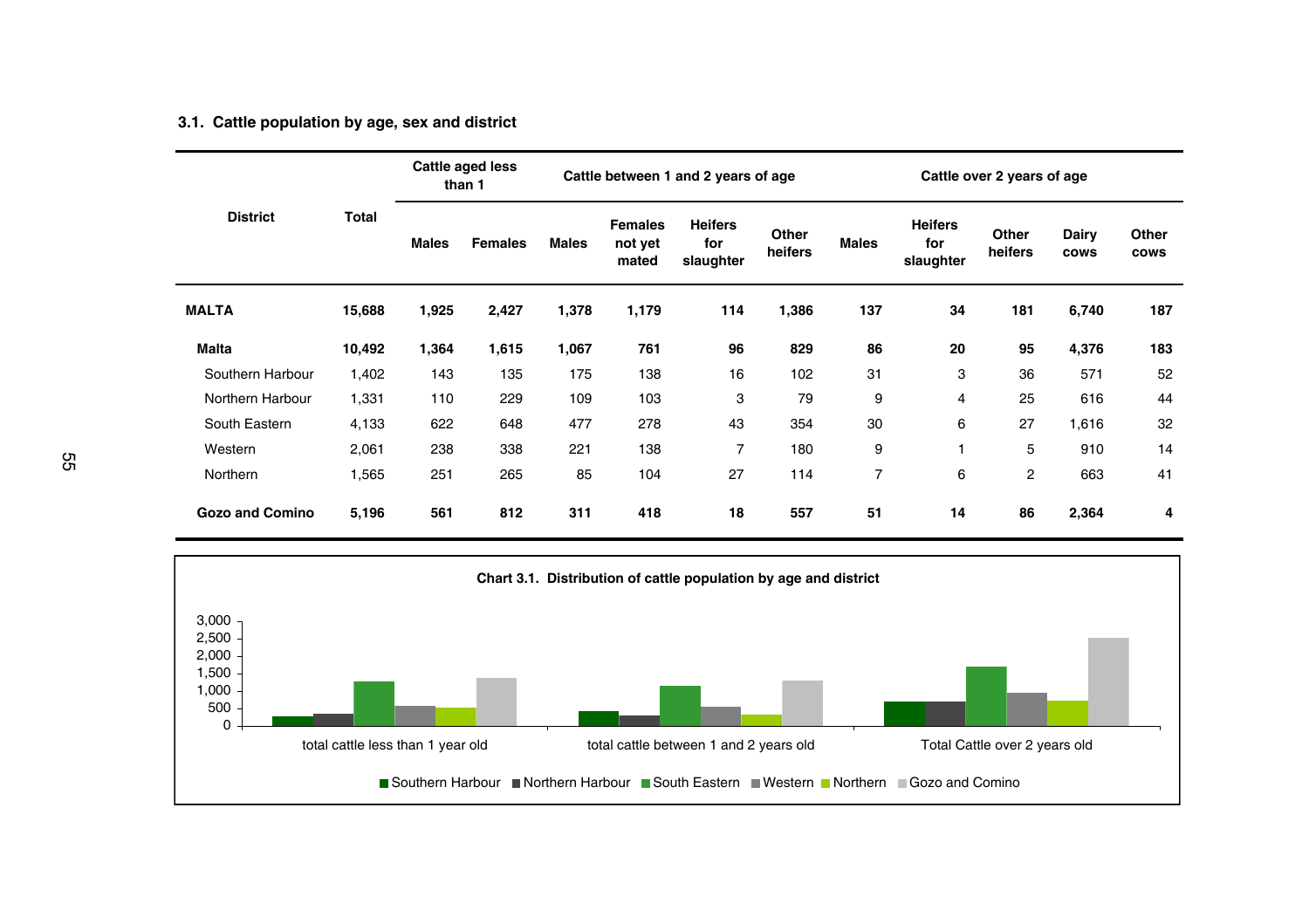| <b>District</b>        | Total  | Size class of standard output $(E)$ |                |     |     |        |     |       |       |                          |                          |                          |     |      |
|------------------------|--------|-------------------------------------|----------------|-----|-----|--------|-----|-------|-------|--------------------------|--------------------------|--------------------------|-----|------|
|                        |        |                                     | $\mathbf{u}$   | Ш   | IV  | v      | VI  | VII   | VIII  | IX                       | x                        | XI                       | XII | XIII |
| <b>MALTA</b>           | 15,688 | 10                                  | 66             | 214 | 308 | 286    | 991 | 2,245 | 6,526 | 4,611                    | 425                      | 6                        |     |      |
| <b>Malta</b>           | 10,492 | 10                                  | 66             | 210 | 283 | 286    | 787 | 1,815 | 4,342 | 2,262                    | 425                      | 6                        |     |      |
| Southern Harbour       | 1,402  | $\overline{\phantom{a}}$            | ٠.             | 10  | 10  | $\sim$ | 106 | 170   | 509   | 597                      | $\overline{\phantom{a}}$ |                          |     |      |
| Northern Harbour       | 1,331  | 3                                   | 16             | 12  | 18  | 41     | 136 | 319   | 684   | $\overline{\phantom{a}}$ | 102                      | $\overline{\phantom{a}}$ |     | ۰    |
| South Eastern          | 4,133  | 6                                   | 41             | 102 | 203 | 174    | 359 | 792   | 1,271 | 862                      | 323                      | $\overline{\phantom{a}}$ |     |      |
| Western                | 2,061  | ٠                                   | 7              | 33  | 25  | 16     | 86  | 286   | 799   | 803                      | $\overline{\phantom{a}}$ | 6                        |     |      |
| Northern               | 1,565  |                                     | $\overline{2}$ | 53  | 27  | 55     | 100 | 248   | 1,079 | $\blacksquare$           |                          |                          |     |      |
| <b>Gozo and Comino</b> | 5,196  | $\blacksquare$                      | ٠              | 4   | 25  | ٠      | 204 | 430   | 2,184 | 2,349                    | $\overline{\phantom{0}}$ | $\overline{\phantom{a}}$ |     |      |

### **3.2. Cattle population by size class of standard output (€)**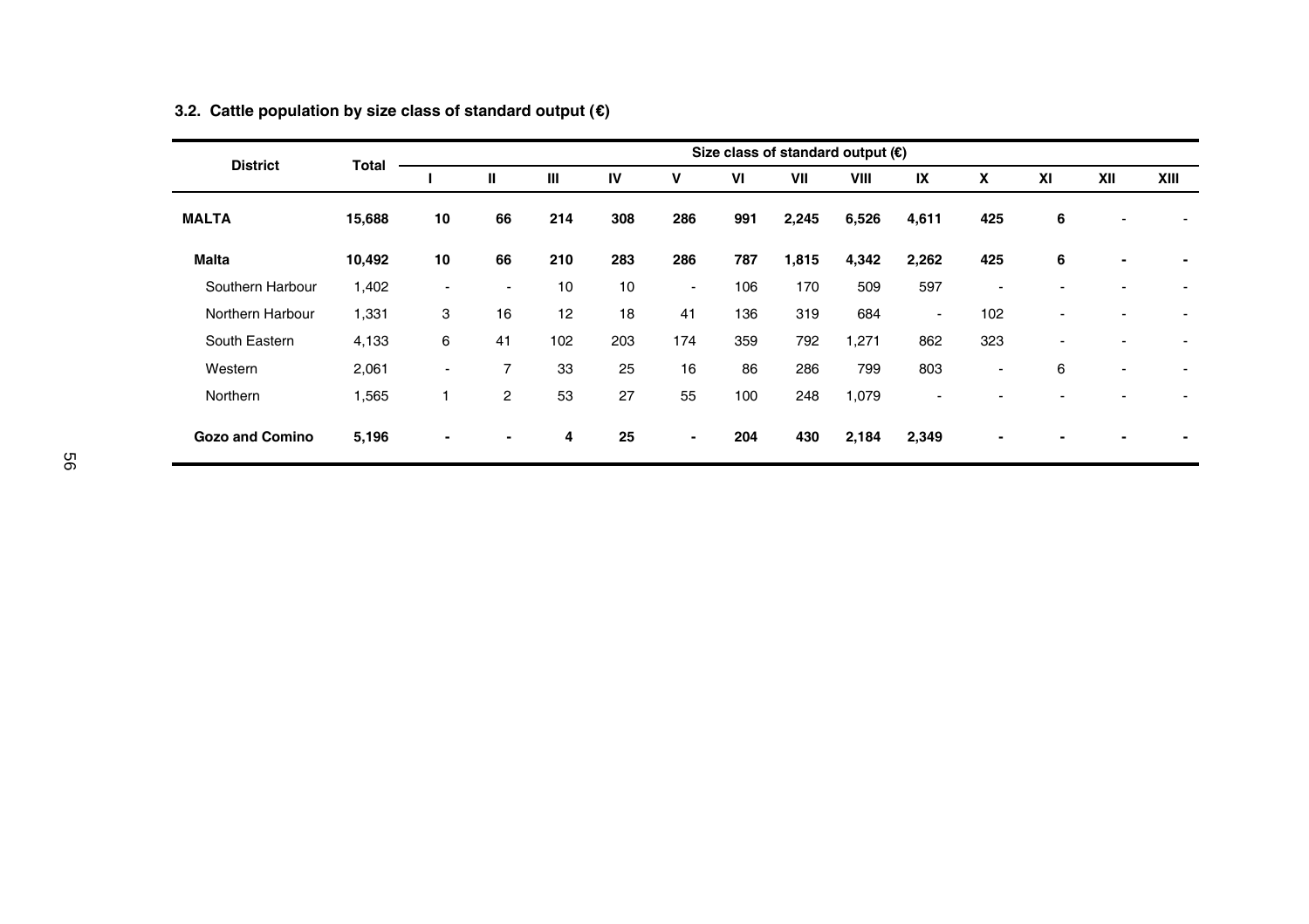| <b>District</b>  | <b>Total</b> |           |           | Size class of UAA (ha) |         |                          |                          |
|------------------|--------------|-----------|-----------|------------------------|---------|--------------------------|--------------------------|
|                  |              | $0 - 0.5$ | $0.5 - 1$ | $1 - 2$                | $2 - 5$ | $5 - 10$                 | $\geq 10$                |
| <b>MALTA</b>     | 15,688       | 5,640     | 1,157     | 1,245                  | 3,020   | 2,585                    | 2,041                    |
| <b>Malta</b>     | 10,492       | 5,632     | 855       | 1,005                  | 1,780   | 949                      | 271                      |
| Southern Harbour | 1,402        | 916       | 63        | 181                    | 182     | $\overline{\phantom{a}}$ | 60                       |
| Northern Harbour | 1,331        | 947       | 168       | 107                    | 109     | ٠                        | $\overline{\phantom{a}}$ |
| South Eastern    | 4,133        | 1,562     | 327       | 408                    | 1,059   | 566                      | 211                      |
| Western          | 2,061        | 1,042     | 183       | 301                    | 379     | 156                      | $\blacksquare$           |
| Northern         | 1,565        | 1,165     | 114       | 8                      | 51      | 227                      | $\overline{\phantom{a}}$ |
| Gozo and Comino  | 5,196        | 8         | 302       | 240                    | 1,240   | 1,636                    | 1,770                    |

## **3.3. Cattle population by size class of UAA (ha)**

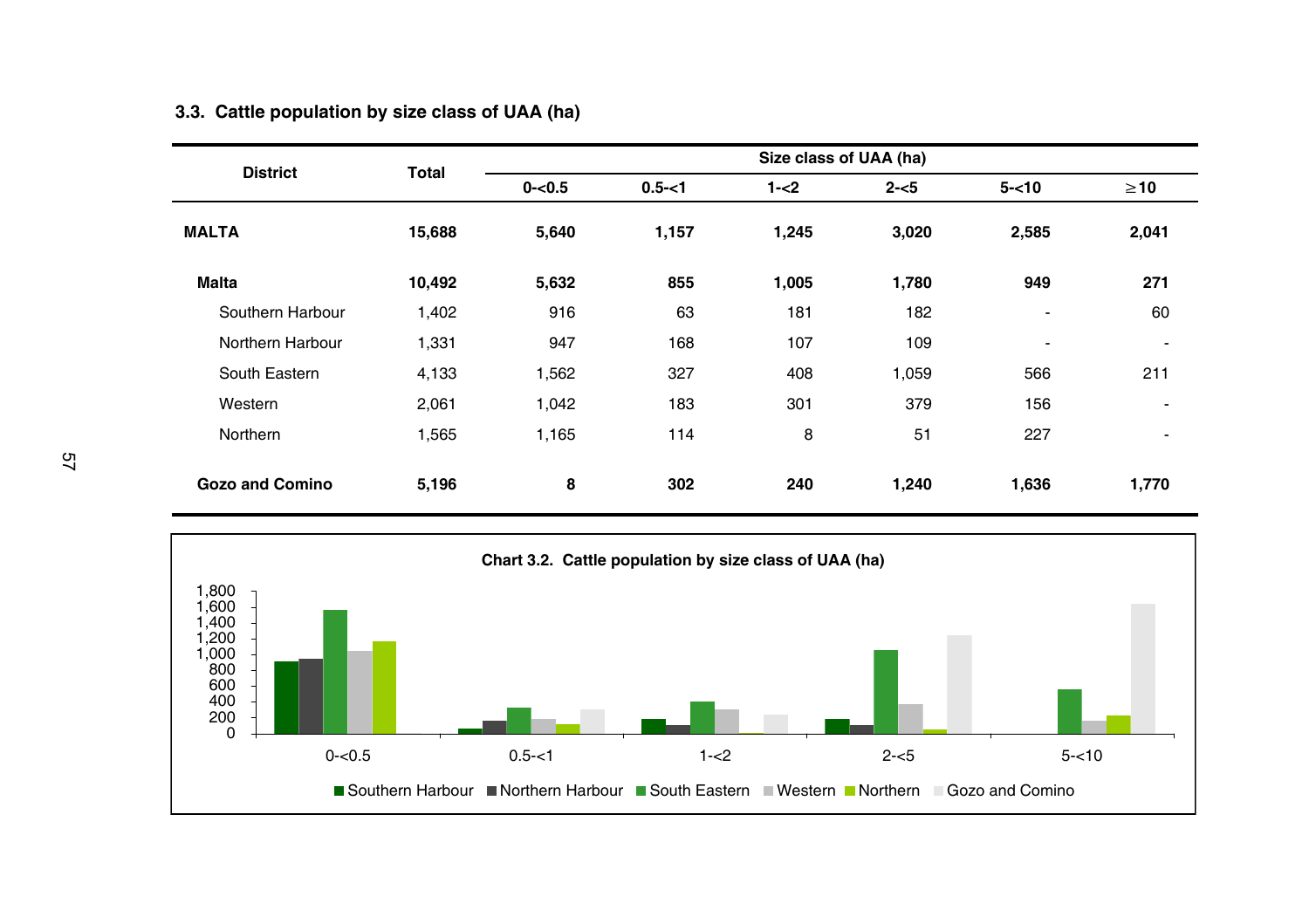| <b>District</b>           | Total  |       |                |                | Herd size: Number of cattle |                |                |            |
|---------------------------|--------|-------|----------------|----------------|-----------------------------|----------------|----------------|------------|
|                           |        | $1-2$ | $3-9$          | $10 - 19$      | 20-29                       | 30-49          | 50-99          | $\geq 100$ |
| <b>MALTA</b>              |        |       |                |                |                             |                |                |            |
| <b>Number of cattle</b>   | 15,688 | 67    | 400            | 390            | 494                         | 897            | 2,860          | 10,580     |
| Number of holdings        | 291    | 38    | 76             | 30             | 20                          | 24             | 42             | 61         |
| <b>Malta</b>              |        |       |                |                |                             |                |                |            |
| <b>Number of cattle</b>   | 10,492 | 65    | 363            | 359            | 494                         | 837            | 1,885          | 6,489      |
| Number of holdings        | 243    | 37    | 69             | 28             | 20                          | 22             | 29             | 38         |
|                           |        |       |                |                |                             |                |                |            |
| Southern Harbour          |        |       |                |                |                             |                |                |            |
| Number of cattle          | 1,402  | 2     | 24             | 10             | 74                          | 139            | 188            | 965        |
| Number of holdings        | 21     | 1     | 4              | 1              | 3                           | 4              | 3              | 5          |
| Northern Harbour          |        |       |                |                |                             |                |                |            |
| Number of cattle          | 1,331  | 8     | 64             | 38             | 50                          | 45             | 391            | 735        |
| Number of holdings        | 34     | 5     | 11             | 3              | $\overline{2}$              | 1              | 6              | 6          |
| South Eastern             |        |       |                |                |                             |                |                |            |
| Number of cattle          | 4,133  | 30    | 173            | 234            | 266                         | 379            | 654            | 2,397      |
| Number of holdings        | 110    | 16    | 32             | 18             | 11                          | 10             | 10             | 13         |
| Western                   |        |       |                |                |                             |                |                |            |
| Number of cattle          | 2,061  | 20    | 71             | 38             | 50                          | 44             | 396            | 1,442      |
| Number of holdings        | 46     | 11    | 15             | 3              | $\overline{2}$              | 1              | 6              | 8          |
| Northern                  |        |       |                |                |                             |                |                |            |
| Number of cattle          | 1,565  | 5     | 31             | 39             | 54                          | 230            | 256            | 950        |
| Number of holdings        | 32     | 4     | $\overline{7}$ | 3              | $\overline{2}$              | 6              | $\overline{4}$ | 6          |
| <b>Gozo and Comino</b>    |        |       |                |                |                             |                |                |            |
| <b>Number of cattle</b>   | 5,196  | 2     | 37             | 31             | 0                           | 60             | 975            | 4,091      |
| <b>Number of holdings</b> | 48     | 1     | 7              | $\overline{2}$ | 0                           | $\overline{2}$ | 13             | 23         |

### **3.4. Distribution of cattle population by herd size**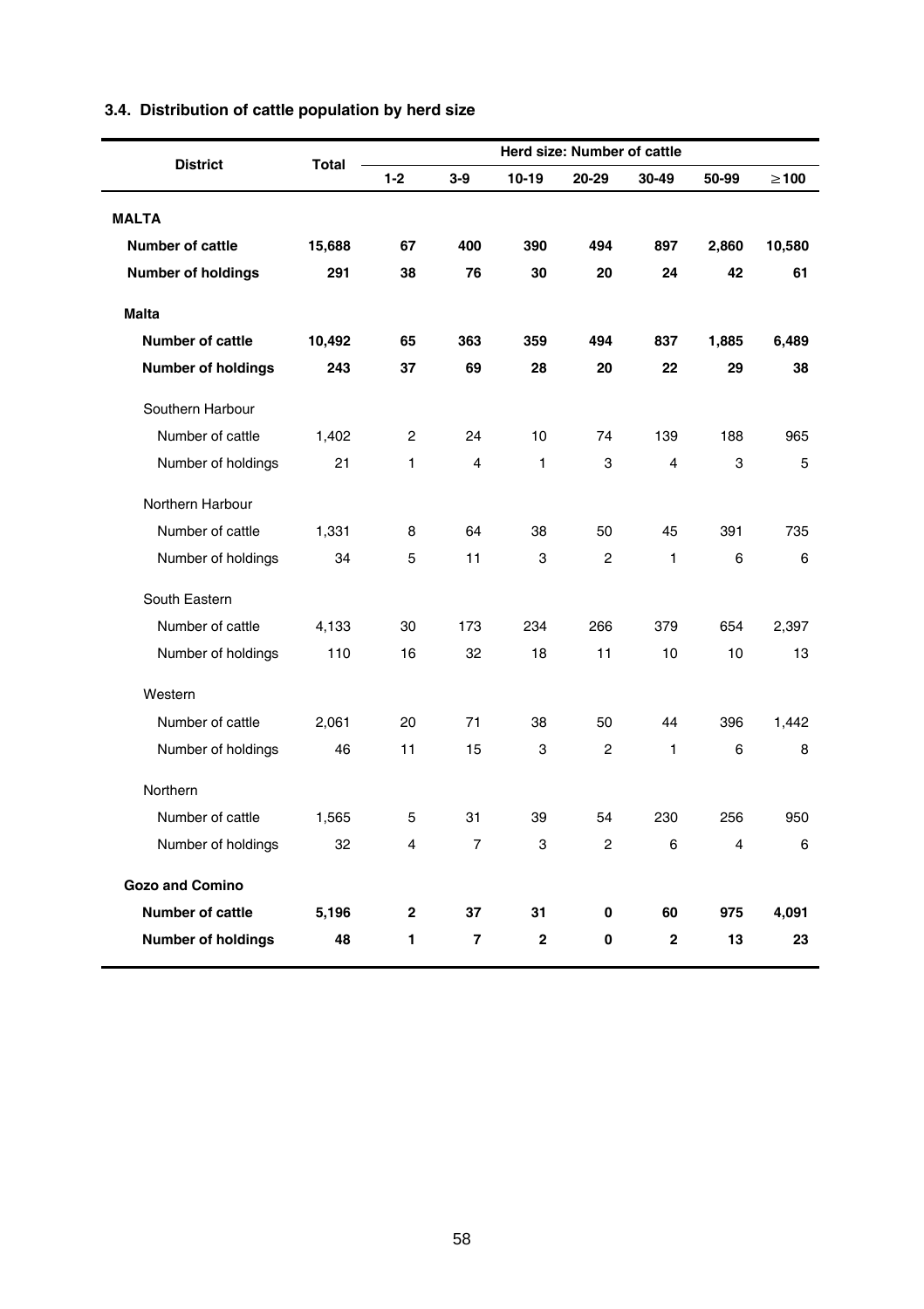# **3.5. Dairy cows by size class**

| <b>District</b>        | <b>Total</b> |         |                |         | Size class: Number of dairy cows |       |       |            |
|------------------------|--------------|---------|----------------|---------|----------------------------------|-------|-------|------------|
|                        |              | $1 - 2$ | $3-9$          | $10-19$ | 20-29                            | 30-49 | 50-99 | $\geq 100$ |
| <b>MALTA</b>           | 6,740        | 19      | 60             | 164     | 464                              | 1,142 | 2,582 | 2,309      |
| <b>Malta</b>           | 4,376        | 15      | 56             | 109     | 415                              | 656   | 1,775 | 1,350      |
| Southern Harbour       | 571          | ۰       | 10             | 37      | 94                               | 32    | 198   | 200        |
| Northern Harbour       | 616          | 5       | 10             | 26      | ٠                                | 175   | 400   | ٠          |
| South Eastern          | 1,616        | 6       | 26             | 10      | 189                              | 265   | 434   | 686        |
| Western                | 910          | 1       | 6              | 18      | 42                               | 72    | 409   | 362        |
| Northern               | 663          | 3       | $\overline{4}$ | 18      | 90                               | 112   | 334   | 102        |
| <b>Gozo and Comino</b> | 2,364        | 4       | 4              | 55      | 49                               | 486   | 807   | 959        |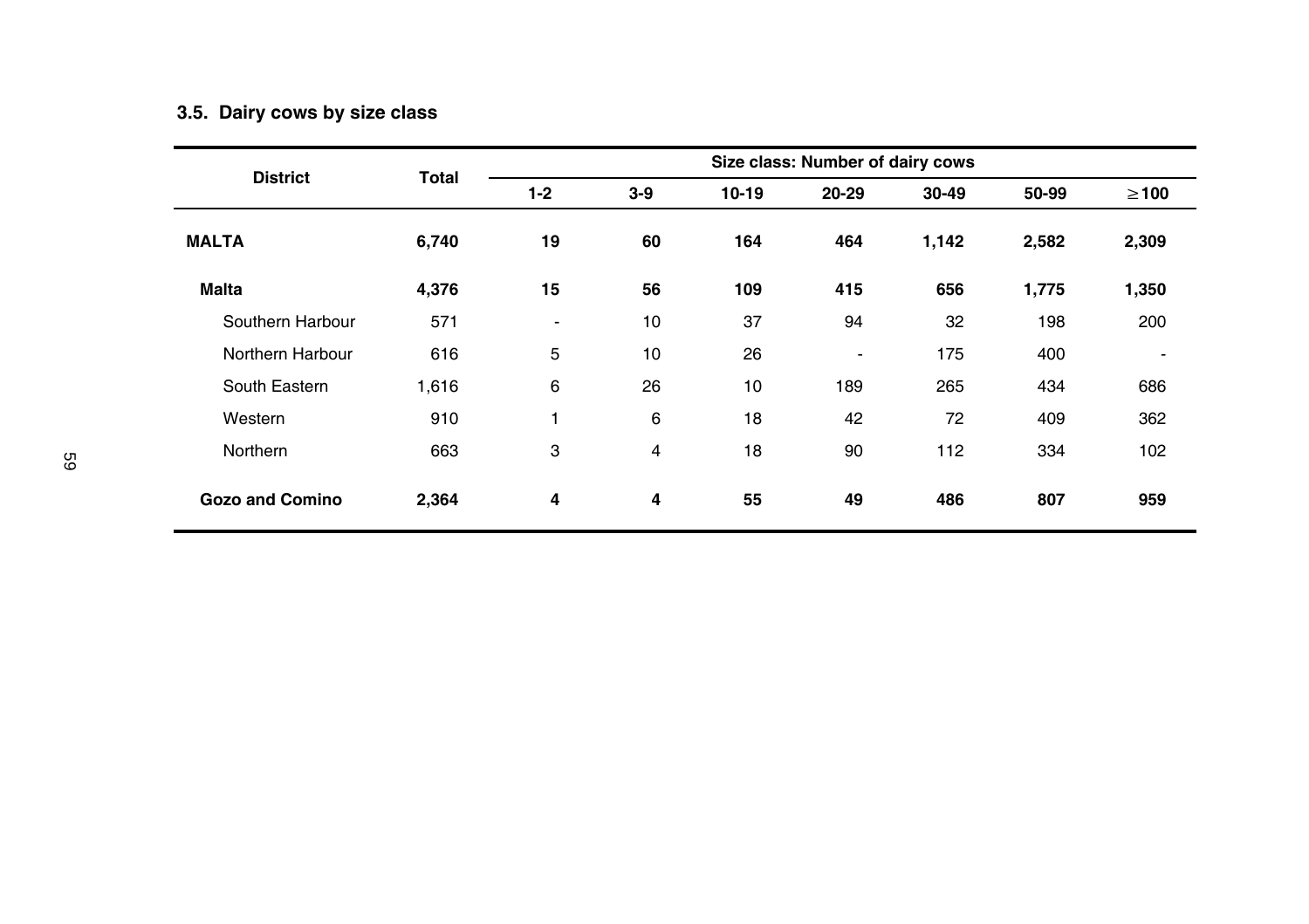| <b>District</b>        | Total  | Loose housing<br>with solid dung<br>(concrete) | Loose housing<br>and liquid manure with slurry - slatted |
|------------------------|--------|------------------------------------------------|----------------------------------------------------------|
| <b>MALTA</b>           | 25,601 | 21,111                                         | 4,490                                                    |
| <b>Malta</b>           | 17,607 | 16,457                                         | 1,150                                                    |
| Southern Harbour       | 2,058  | 2,043                                          | 15                                                       |
| Northern Harbour       | 2,479  | 2,263                                          | 216                                                      |
| South Eastern          | 6,692  | 6,185                                          | 507                                                      |
| Western                | 3,673  | 3,542                                          | 131                                                      |
| Northern               | 2,705  | 2,424                                          | 281                                                      |
| <b>Gozo and Comino</b> | 7,994  | 4,654                                          | 3,340                                                    |

## **3.6. Cattle housing by type of animal housing and district**

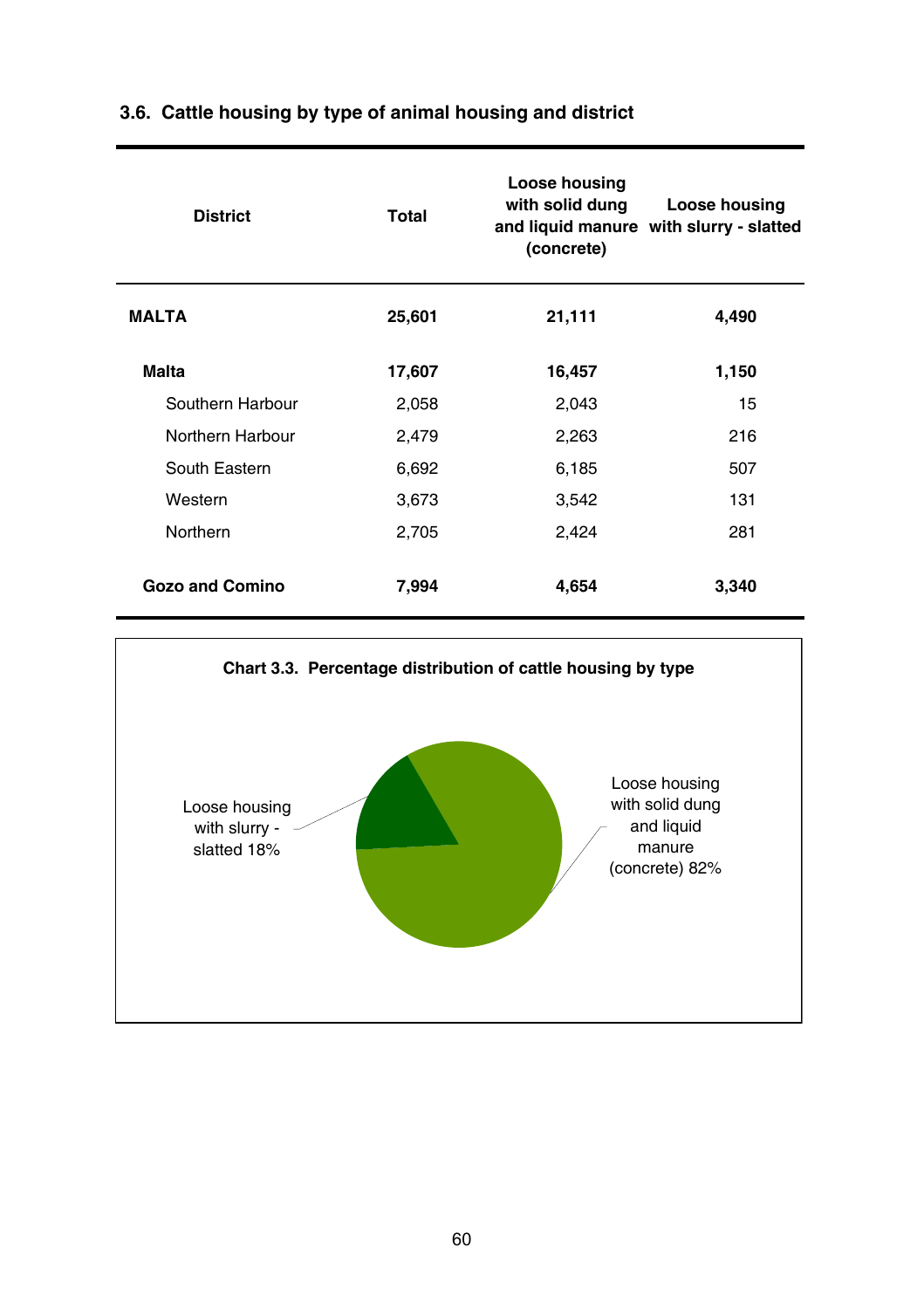### **3.7. Pig population by type and district**

|                        |        |                              | Young pigs                      |        | <b>Fattening pigs</b>  |                |                          |                              | <b>Breeding pigs</b>                                      |                          |
|------------------------|--------|------------------------------|---------------------------------|--------|------------------------|----------------|--------------------------|------------------------------|-----------------------------------------------------------|--------------------------|
| <b>District</b>        | Total  | <b>Piglets</b><br>$<$ 20 kgs | <b>Young Pigs</b><br>20-<50 kgs |        | 50-<80 kgs 80-<110 kgs | $\geq$ 110 kgs | <b>Breeding</b><br>boars | Covered<br>more than<br>once | Covered<br>sows mated sows mated<br>for the first<br>time | Other<br>sows<br>(gilts) |
| <b>MALTA</b>           | 70,593 | 18,413                       | 17,649                          | 16,805 | 7,775                  | 3,061          | 409                      | 5,293                        | 630                                                       | 558                      |
| Malta                  | 66,365 | 17,072                       | 16,807                          | 15,720 | 7,440                  | 2,869          | 370                      | 4,998                        | 571                                                       | 518                      |
| Southern Harbour       | 5,742  | 1,499                        | 1,242                           | 1,349  | 719                    | 133            | 57                       | 492                          | 92                                                        | 159                      |
| Northern Harbour       | 5,892  | 1,124                        | 1,337                           | 1,911  | 820                    | 27             | 38                       | 531                          | 79                                                        | 25                       |
| South Eastern          | 14,215 | 4,154                        | 3,805                           | 3,185  | 1,396                  | 380            | 85                       | 1,021                        | 113                                                       | 76                       |
| Western                | 25,334 | 6,393                        | 6,972                           | 5,577  | 2,830                  | 1,096          | 127                      | 1,939                        | 228                                                       | 172                      |
| Northern               | 15,182 | 3,902                        | 3,451                           | 3,698  | 1,675                  | 1,233          | 63                       | 1,015                        | 59                                                        | 86                       |
| <b>Gozo and Comino</b> | 4,228  | 1,341                        | 842                             | 1,085  | 335                    | 192            | 39                       | 295                          | 59                                                        | 40                       |

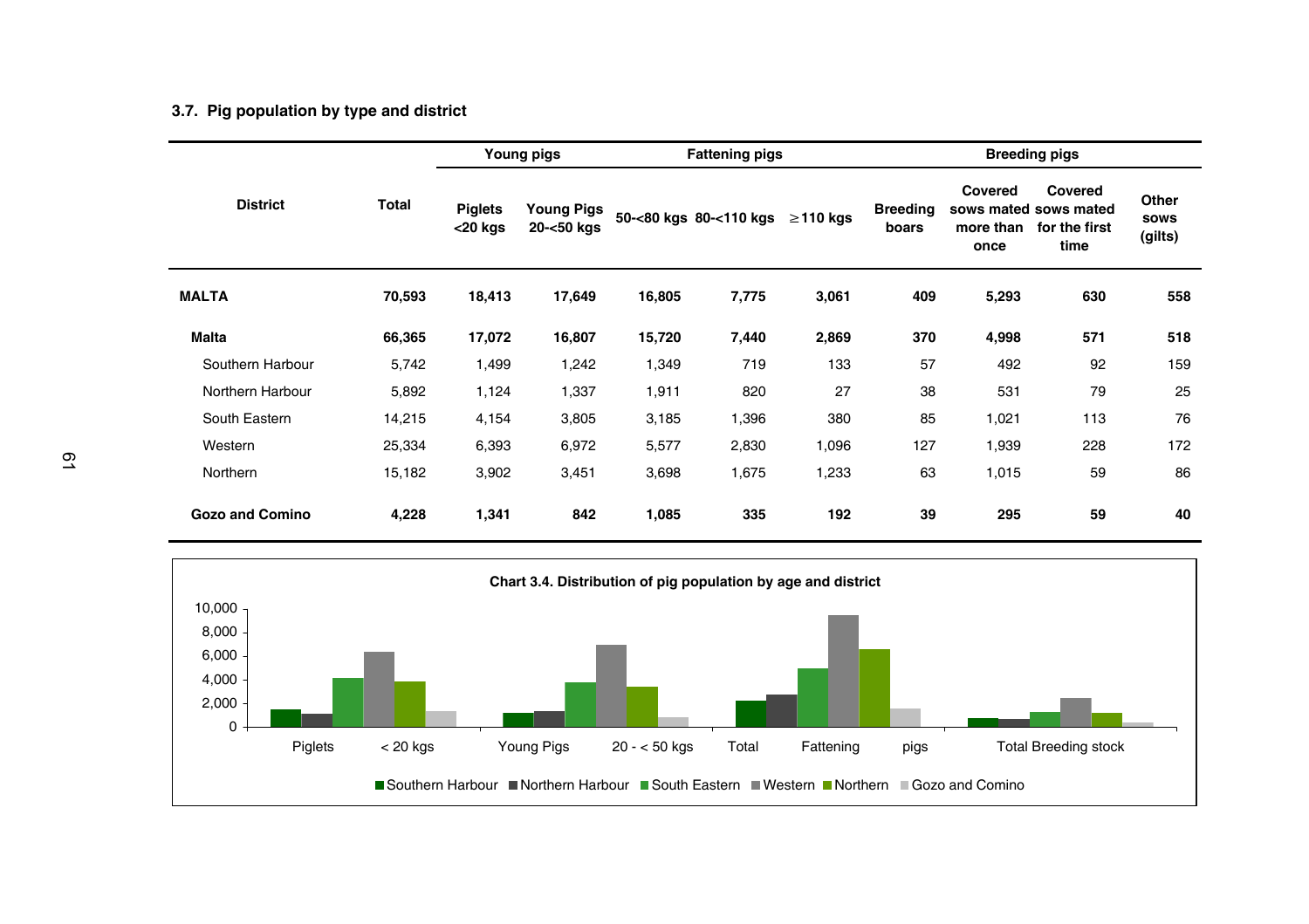| <b>District</b>  | Total  |    |                          |                          |      |        |       |        | Size class of standard output $(\epsilon)$ |                          |                          |        |                          |      |
|------------------|--------|----|--------------------------|--------------------------|------|--------|-------|--------|--------------------------------------------|--------------------------|--------------------------|--------|--------------------------|------|
|                  |        |    | Ш                        | $\mathbf{m}$             | IV   | v      | VI    | VII    | VIII                                       | IX                       | x                        | XI     | XII                      | XIII |
| <b>MALTA</b>     | 70,593 | 11 | 40                       | 120                      | 437  | 1,766  | 5,696 | 11,696 | 23,963                                     | 12,629                   | 3,212                    | 11,023 |                          |      |
| <b>Malta</b>     | 66,365 | 11 | 40                       | 120                      | 437  | 1,661  | 5,304 | 11,081 | 21,749                                     | 11,727                   | 3,212                    | 11,023 | $\overline{\phantom{0}}$ | -    |
| Southern Harbour | 5,742  | ۰  | ٠                        | $\overline{\phantom{a}}$ | 167  | 101    | 732   | 1,414  | 1,790                                      | 1,538                    | ٠                        | ۰      |                          |      |
| Northern Harbour | 5,892  | 11 | $\overline{\phantom{a}}$ |                          | ٠    | 96     | 516   | 368    | 2,075                                      | $\overline{\phantom{a}}$ | 2,826                    | ٠      |                          |      |
| South Eastern    | 14,215 | ۰  | 20                       | $\sim$                   | 76   | 829    | 1,825 | 5,008  | 6,071                                      | $\overline{\phantom{a}}$ | 386                      | ٠      |                          |      |
| Western          | 25,334 | ۰  | 20                       | 120                      | 194  | 635    | 1.877 | 4.058  | 7.227                                      | 5,562                    | $\overline{\phantom{0}}$ | 5,641  |                          |      |
| Northern         | 15,182 | ۰  | ٠                        |                          |      | $\sim$ | 354   | 233    | 4.586                                      | 4,627                    | ۰.                       | 5,382  |                          |      |
| Gozo and Comino  | 4,228  | ٠  | $\blacksquare$           |                          | $\,$ | 105    | 392   | 615    | 2,214                                      | 902                      | -                        | -      |                          |      |

### **3.8. Pig population by size class of standard output (€)**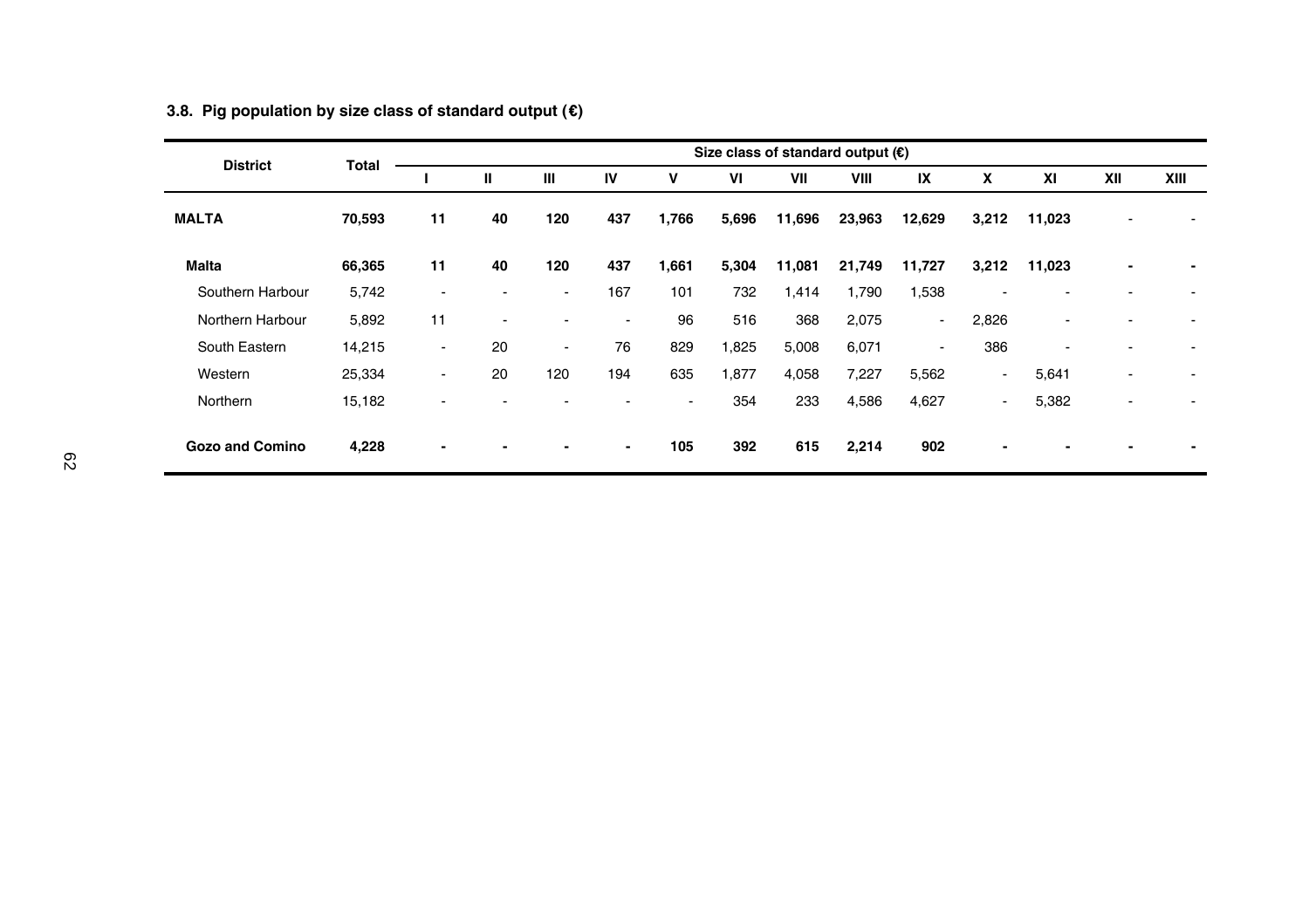|                           |        |                |                | Size class: Number of pigs |                |            |
|---------------------------|--------|----------------|----------------|----------------------------|----------------|------------|
| <b>District</b>           | Total  | $1 - 49$       | 50-99          | 100-199                    | 200-399        | $\geq 400$ |
| <b>MALTA</b>              |        |                |                |                            |                |            |
| Number of pigs            | 70,593 | 291            | 732            | 4,431                      | 8,435          | 56,704     |
| <b>Number of holdings</b> | 132    | 11             | 10             | 30                         | 29             | 52         |
| <b>Malta</b>              |        |                |                |                            |                |            |
| Number of pigs            | 66,365 | 291            | 732            | 4,037                      | 7,234          | 54,071     |
| <b>Number of holdings</b> | 122    | 11             | 10             | 27                         | 25             | 49         |
| Southern Harbour          |        |                |                |                            |                |            |
| Number of pigs            | 5,742  |                | 167            | 440                        | 1,644          | 3,491      |
| Number of holdings        | 14     |                | $\overline{2}$ | 3                          | 5              | 4          |
| Northern Harbour          |        |                |                |                            |                |            |
| Number of pigs            | 5,892  | 51             | 96             |                            | 844            | 4,901      |
| Number of holdings        | 10     | 2              | 1              |                            | 3              | 4          |
| South Eastern             |        |                |                |                            |                |            |
| Number of pigs            | 14,215 | 47             | 222            | 1,823                      | 2,091          | 10,032     |
| Number of holdings        | 38     | $\overline{2}$ | 3              | 13                         | $\overline{7}$ | 13         |
| Western                   |        |                |                |                            |                |            |
| Number of pigs            | 25,334 | 193            | 247            | 1,634                      | 1,972          | 21,288     |
| Number of holdings        | 48     | $\overline{7}$ | $\overline{4}$ | 10                         | $\overline{7}$ | 20         |
| Northern                  |        |                |                |                            |                |            |
| Number of pigs            | 15,182 |                |                | 140                        | 683            | 14,359     |
| Number of holdings        | 12     |                |                | 1                          | 3              | 8          |
| Gozo and Comino           |        |                |                |                            |                |            |
| Number of pigs            | 4,228  |                |                | 394                        | 1,201          | 2,633      |
| <b>Number of holdings</b> | 10     |                |                | 3                          | 4              | 3          |

# **3.9. Distribution of pig population by herd size**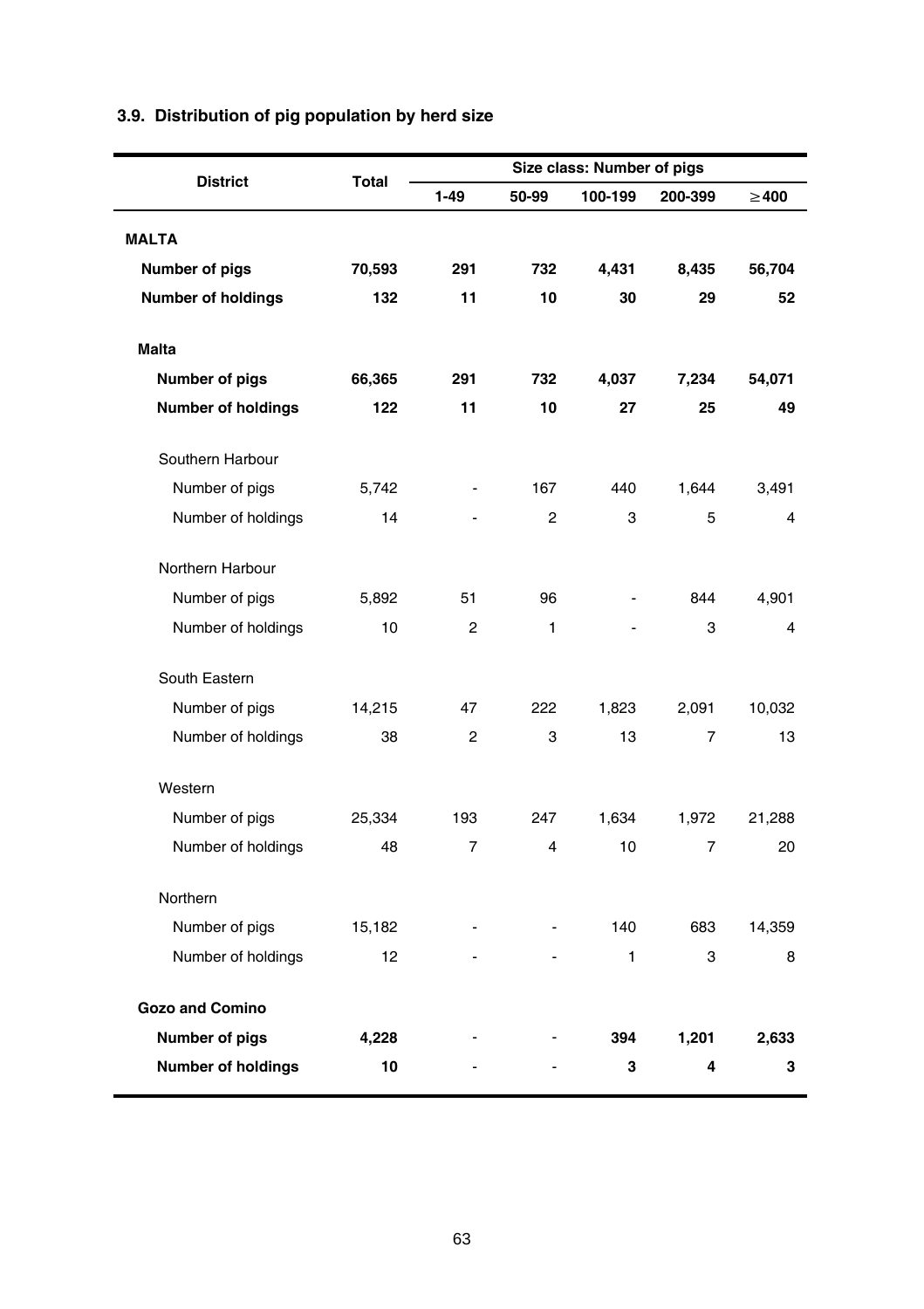## **3.10. Breeding females by size class**

| <b>District</b>  | Total |                |                          |       | Size class: Number of breeding females |            |
|------------------|-------|----------------|--------------------------|-------|----------------------------------------|------------|
|                  |       | 1-9            | $10-19$                  | 20-49 | 50-99                                  | $\geq 100$ |
| <b>MALTA</b>     | 6,481 | 67             | 352                      | 1,496 | 1,644                                  | 2,922      |
| <b>Malta</b>     | 6,087 | 67             | 310                      | 1,295 | 1,493                                  | 2,922      |
| Southern Harbour | 743   | 15             | 44                       | 203   | 157                                    | 324        |
| Northern Harbour | 635   | $\blacksquare$ | $\overline{\phantom{a}}$ | 89    | 216                                    | 330        |
| South Eastern    | 1,210 | 24             | 142                      | 379   | 460                                    | 205        |
| Western          | 2,339 | 26             | 124                      | 480   | 505                                    | 1.204      |
| Northern         | 1.160 | $\overline{2}$ | $\overline{\phantom{a}}$ | 144   | 155                                    | 859        |
| Gozo and Comino  | 394   | ۰              | 42                       | 201   | 151                                    | ۰          |

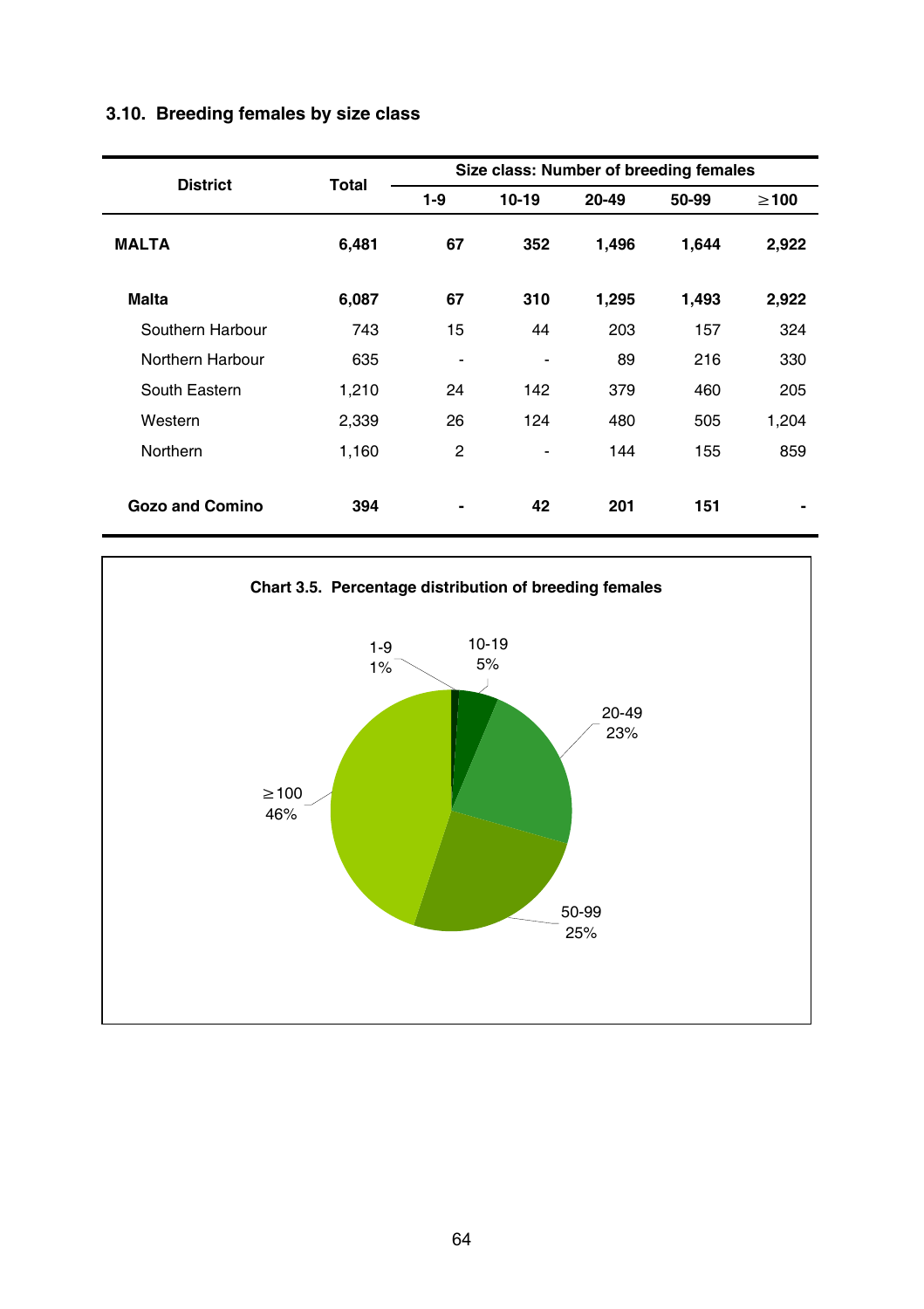| <b>District</b>        | Total   | <b>Partially slatted</b><br>floors | Completely<br>slatted floors | Completely<br>concrete |
|------------------------|---------|------------------------------------|------------------------------|------------------------|
| <b>MALTA</b>           | 113,748 | 41,439                             | 44,247                       | 28,062                 |
| <b>Malta</b>           | 105,945 | 38,181                             | 41,043                       | 26,721                 |
| Southern Harbour       | 8.705   | 2,749                              | 3.716                        | 2,240                  |
| Northern Harbour       | 7.956   | 1.075                              | 6,159                        | 722                    |
| South Eastern          | 22,587  | 8,396                              | 9,693                        | 4,498                  |
| Western                | 48.169  | 14,620                             | 15.196                       | 18,353                 |
| <b>Northern</b>        | 18,528  | 11,341                             | 6,279                        | 908                    |
| <b>Gozo and Comino</b> | 7,803   | 3,258                              | 3,204                        | 1,341                  |

## **3.11. Pig housing by type of animal housing and district**

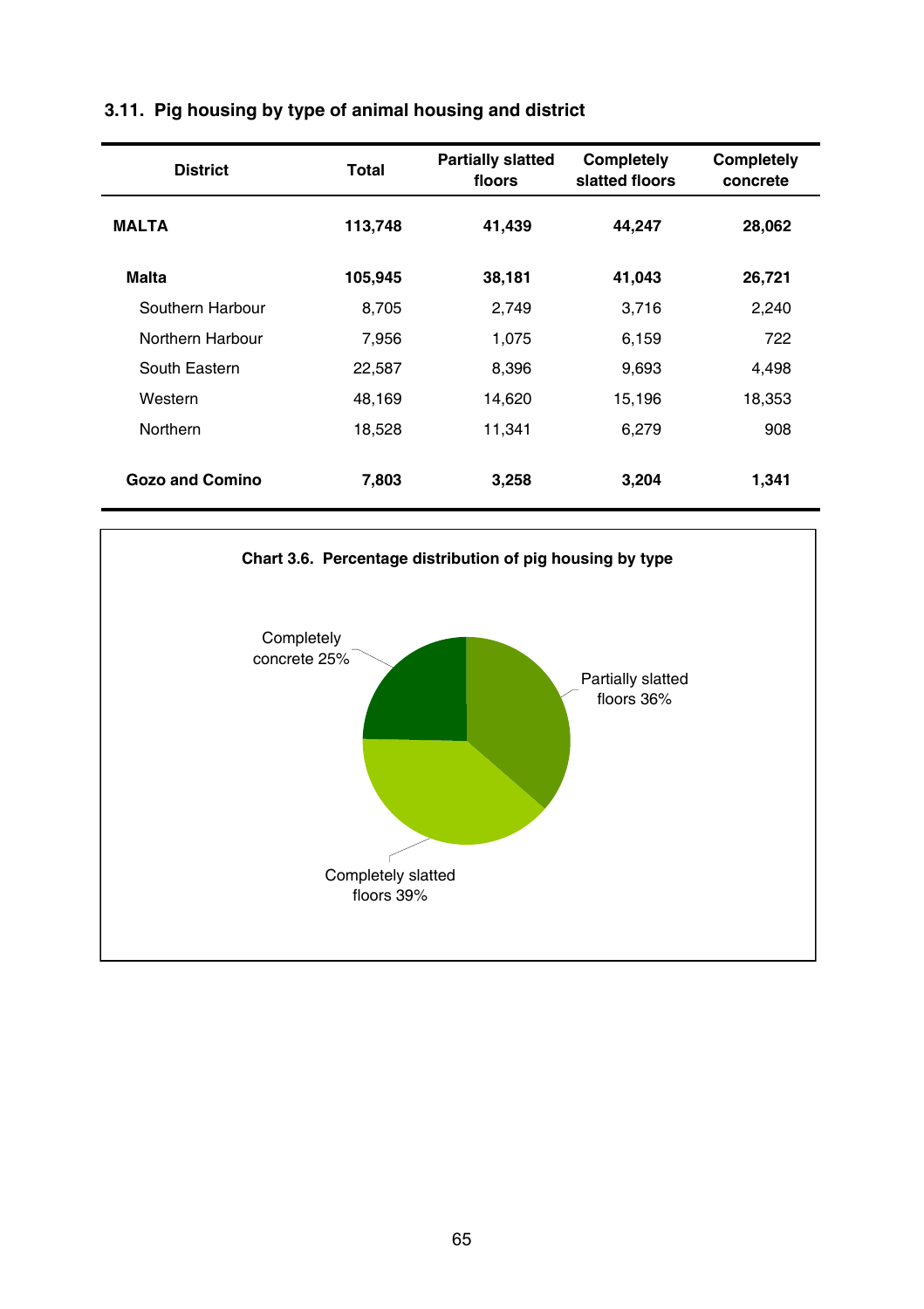## **3.12. Sheep population by type**

|                        |        |               |                 | Type of sheep |             |      |
|------------------------|--------|---------------|-----------------|---------------|-------------|------|
| <b>District</b>        | Total  | Male<br>lambs | Female<br>lambs | Ewe<br>lambs  | <b>Ewes</b> | Rams |
| <b>MALTA</b>           | 11,873 | 504           | 1,057           | 1,595         | 8,228       | 489  |
| <b>Malta</b>           | 7,783  | 350           | 654             | 1,117         | 5,308       | 354  |
| Southern Harbour       | 768    | 60            | 55              | 127           | 491         | 35   |
| Northern Harbour       | 787    | 41            | 86              | 161           | 433         | 66   |
| South Eastern          | 2,531  | 107           | 216             | 252           | 1,825       | 131  |
| Western                | 2,135  | 90            | 165             | 268           | 1,535       | 77   |
| Northern               | 1,562  | 52            | 132             | 309           | 1,024       | 45   |
| <b>Gozo and Comino</b> | 4,090  | 154           | 403             | 478           | 2,920       | 135  |

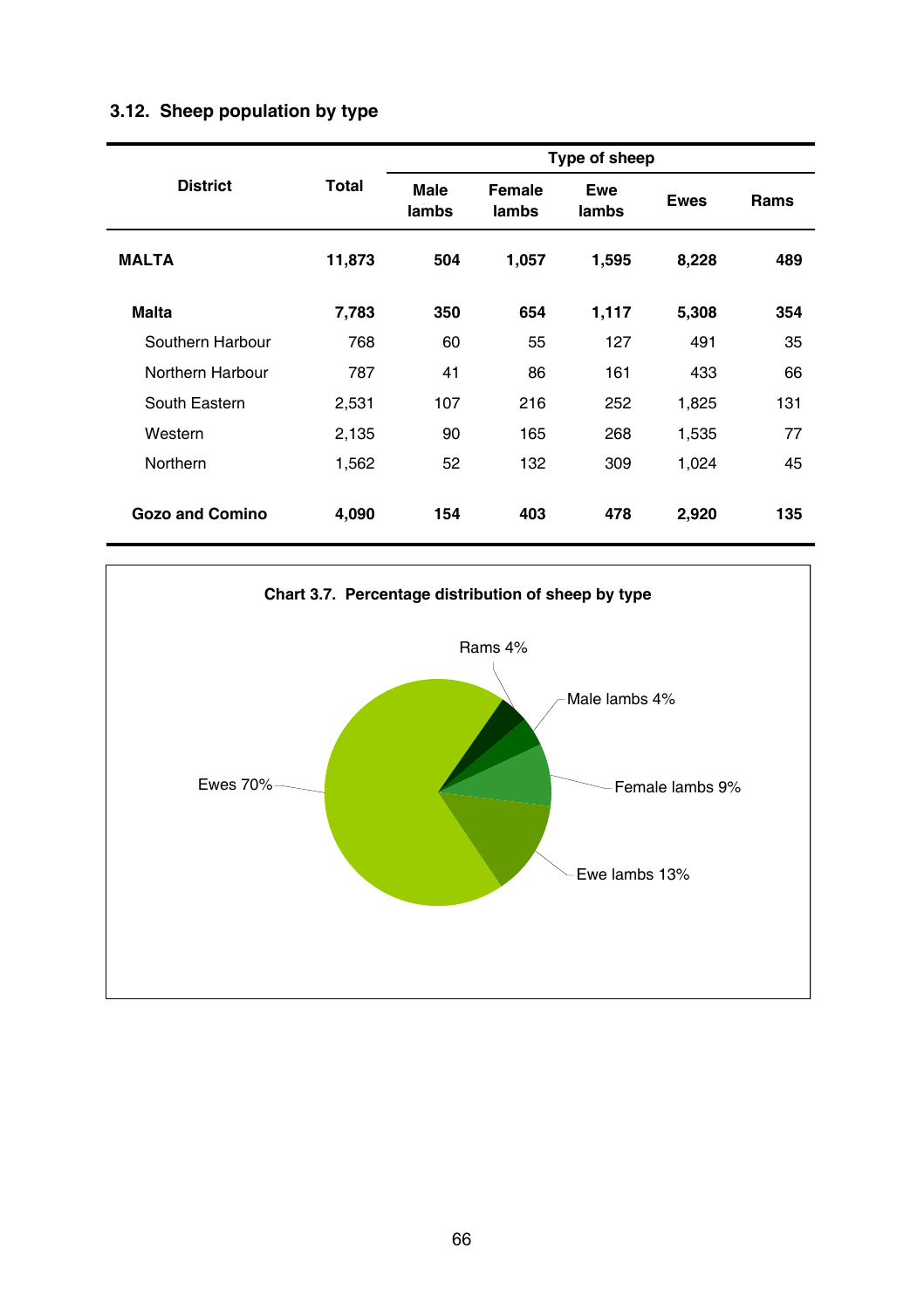| <b>District</b>        | Total  |     |     |       |       |       |       | Size class of standard output $(\epsilon)$ |      |     |   |    |     |                          |
|------------------------|--------|-----|-----|-------|-------|-------|-------|--------------------------------------------|------|-----|---|----|-----|--------------------------|
|                        |        |     | Ш   | Ш     | IV    | ٧     | VI    | VII                                        | VIII | IX  | x | XI | XII | XIII                     |
| <b>MALTA</b>           | 11,873 | 536 | 884 | 1,640 | 2,049 | 1,964 | 2,382 | 1,742                                      | 550  | 126 |   |    |     |                          |
| <b>Malta</b>           | 7,783  | 373 | 640 | 1,206 | 1,439 | 1,247 | 1,091 | 1,255                                      | 445  | 87  |   |    |     | $\overline{\phantom{0}}$ |
| Southern Harbour       | 768    | 18  | 32  | 107   | 207   | 79    | 51    | 131                                        | 69   | 74  |   |    |     |                          |
| Northern Harbour       | 787    | 36  | 64  | 102   | 121   | 86    | 95    | 230                                        | 53   | ۰   |   |    |     | ٠                        |
| South Eastern          | 2,531  | 156 | 244 | 526   | 425   | 511   | 329   | 266                                        | 74   | ٠   |   |    |     | ٠                        |
| Western                | 2,135  | 96  | 174 | 239   | 387   | 273   | 311   | 480                                        | 166  | 9   |   |    |     | $\overline{\phantom{a}}$ |
| Northern               | 1,562  | 67  | 126 | 232   | 299   | 298   | 305   | 148                                        | 83   | 4   |   |    |     |                          |
| <b>Gozo and Comino</b> | 4,090  | 163 | 244 | 434   | 610   | 717   | 1,291 | 487                                        | 105  | 39  |   |    |     | ٠                        |

### **3.13. Sheep population by size class of standard output (€)**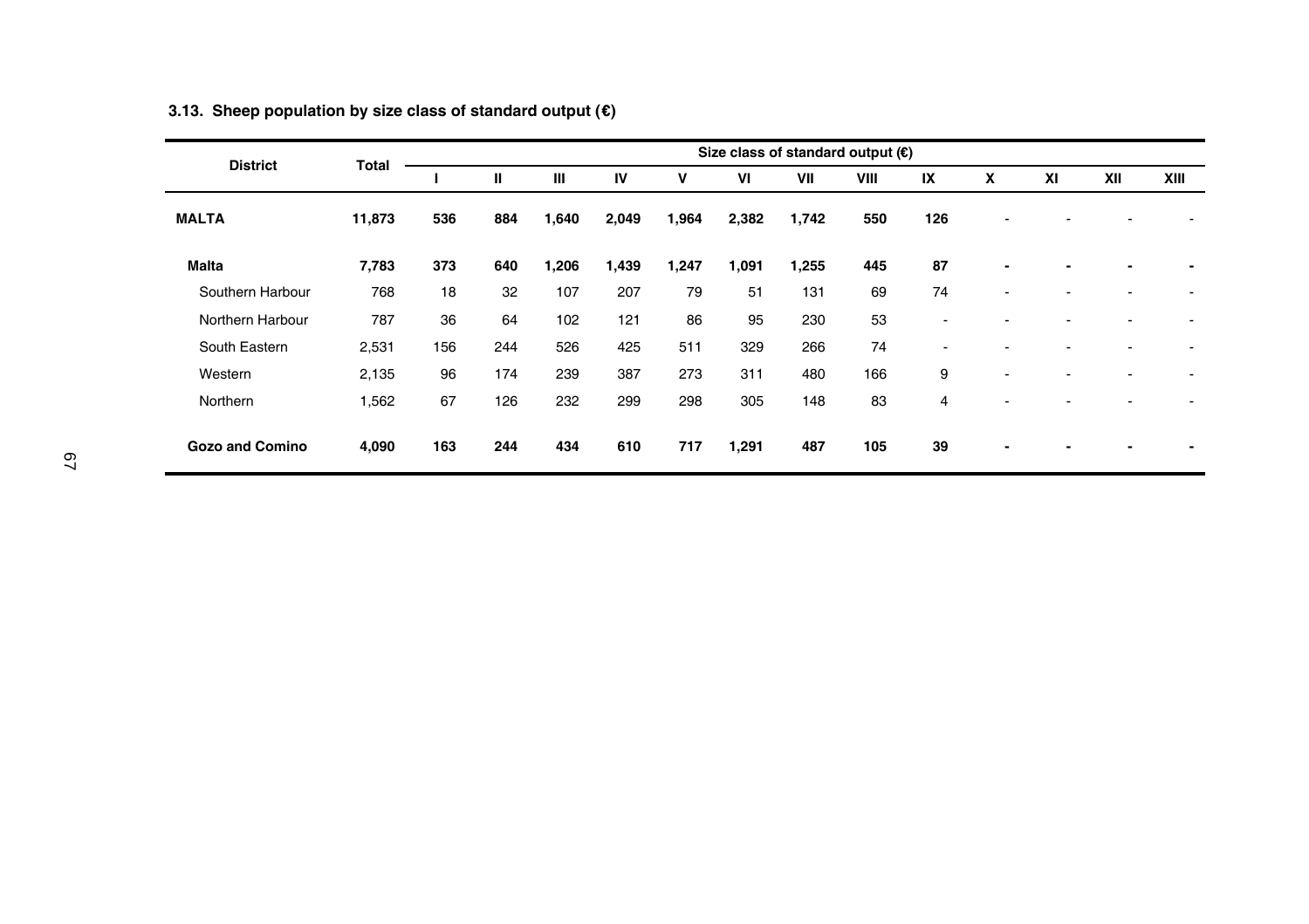| <b>District</b>        | Total  |       |       | Herd size: Number of sheep |       |                          |
|------------------------|--------|-------|-------|----------------------------|-------|--------------------------|
|                        |        | 1-9   | 10-19 | 20-49                      | 50-99 | $\geq 100$               |
| <b>MALTA</b>           | 11,873 | 2,799 | 2,304 | 3,263                      | 2,055 | 1,452                    |
| Malta                  | 7,783  | 2,026 | 1,692 | 2,209                      | 1,068 | 788                      |
| Southern Harbour       | 768    | 114   | 193   | 314                        | 147   | $\blacksquare$           |
| Northern Harbour       | 787    | 149   | 171   | 197                        | 58    | 212                      |
| South Eastern          | 2,531  | 781   | 623   | 730                        | 248   | 149                      |
| Western                | 2,135  | 582   | 361   | 600                        | 165   | 427                      |
| Northern               | 1,562  | 400   | 344   | 368                        | 450   | $\overline{\phantom{0}}$ |
| <b>Gozo and Comino</b> | 4,090  | 773   | 612   | 1,054                      | 987   | 664                      |

## **3.14. Sheep population by herd size**

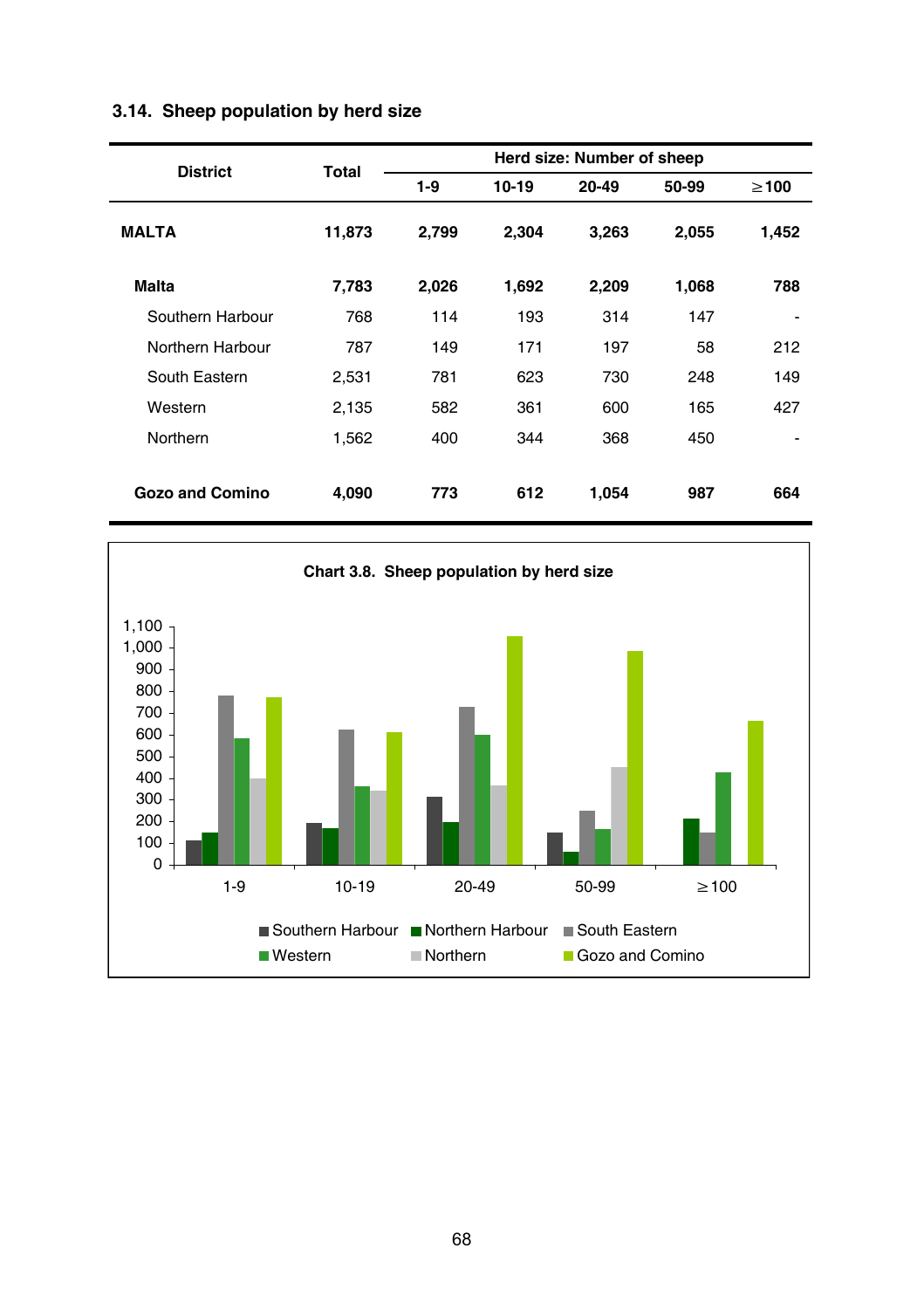## **3.15. Goat population by type**

|                  |       |                  |                | Type of goat                            |                                         |            |
|------------------|-------|------------------|----------------|-----------------------------------------|-----------------------------------------|------------|
| <b>District</b>  | Total | <b>Male kids</b> | Female<br>kids | Goats<br>mated for<br>the first<br>time | Goats that<br>have<br>already<br>kidded | Male goats |
| <b>MALTA</b>     | 4,384 | 180              | 591            | 259                                     | 3,068                                   | 286        |
| <b>Malta</b>     | 3,339 | 152              | 441            | 213                                     | 2,298                                   | 235        |
| Southern Harbour | 650   | 68               | 85             | 19                                      | 438                                     | 40         |
| Northern Harbour | 465   | 15               | 93             | 27                                      | 293                                     | 37         |
| South Eastern    | 1,050 | 35               | 111            | 57                                      | 759                                     | 88         |
| Western          | 770   | 20               | 102            | 84                                      | 515                                     | 49         |
| Northern         | 404   | 14               | 50             | 26                                      | 293                                     | 21         |
| Gozo and Comino  | 1,045 | 28               | 150            | 46                                      | 770                                     | 51         |

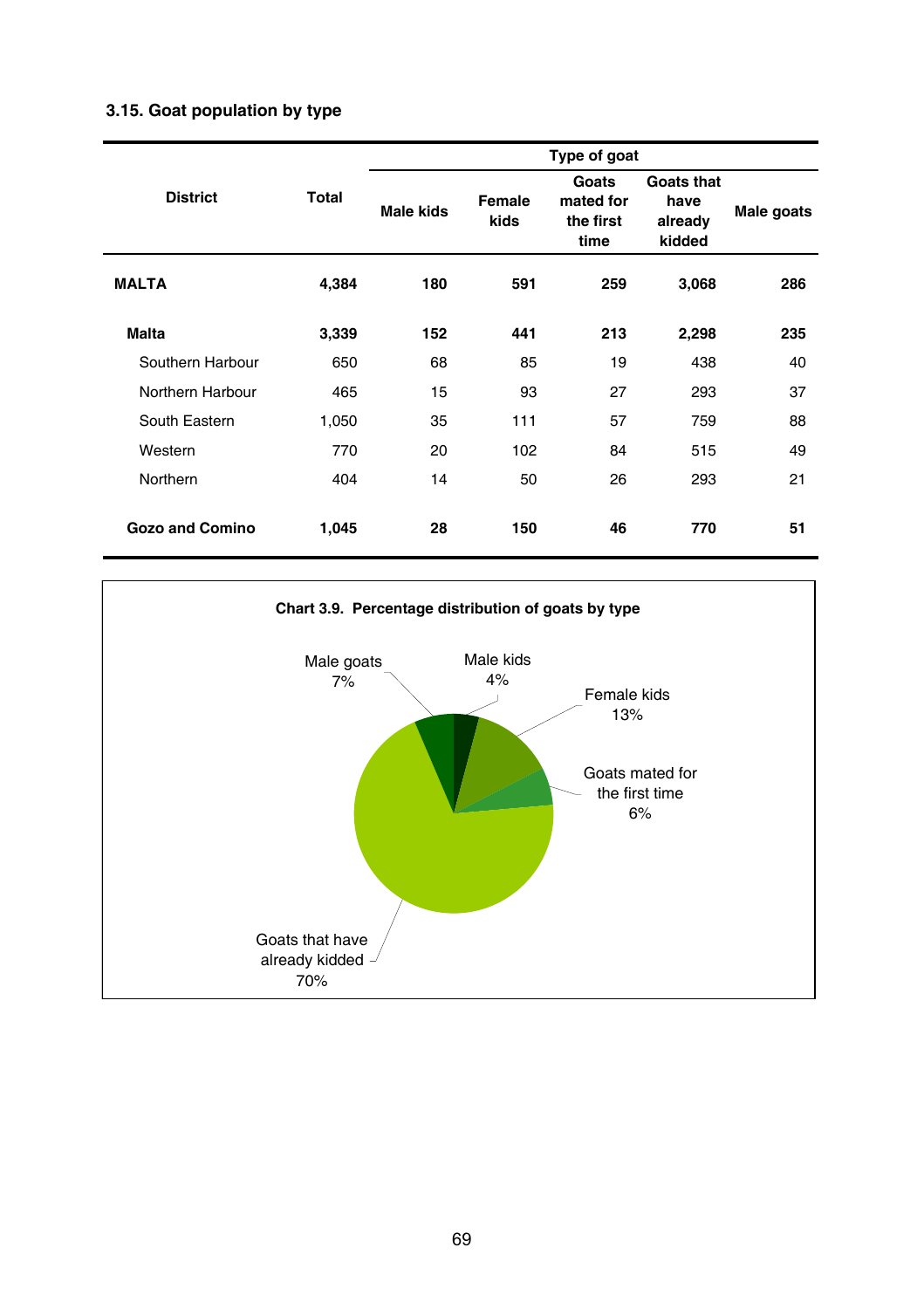| <b>District</b>        | <b>Total</b> |     |     |                |     |     |                          |     | Size class of standard output $(E)$ |     |                          |                |                          |      |
|------------------------|--------------|-----|-----|----------------|-----|-----|--------------------------|-----|-------------------------------------|-----|--------------------------|----------------|--------------------------|------|
|                        |              |     | Ш   | $\mathbf{III}$ | IV  | v   | VI                       | VII | VIII                                | IX  | X                        | XI             | XII                      | XIII |
| <b>MALTA</b>           | 4,384        | 306 | 381 | 590            | 689 | 570 | 577                      | 518 | 515                                 | 237 | 1                        |                |                          |      |
| <b>Malta</b>           | 3,339        | 235 | 288 | 457            | 501 | 440 | 326                      | 379 | 491                                 | 221 | 1                        | $\blacksquare$ | $\blacksquare$           |      |
| Southern Harbour       | 650          | 43  | 46  | 35             | 91  | 25  | $\overline{\phantom{a}}$ | 111 | 145                                 | 154 | ٠                        |                |                          |      |
| Northern Harbour       | 465          | 54  | 30  | 111            | 40  | 40  | 24                       | 27  | 138                                 | ٠   |                          | ۰              | ۰                        |      |
| South Eastern          | 1,050        | 86  | 145 | 188            | 130 | 179 | 238                      | 63  | 21                                  | ۰   |                          |                |                          |      |
| Western                | 770          | 43  | 39  | 85             | 149 | 131 | 36                       | 161 | 59                                  | 67  | ۰                        |                |                          |      |
| Northern               | 404          | 9   | 28  | 38             | 91  | 65  | 28                       | 17  | 128                                 | ۰.  |                          |                |                          |      |
| <b>Gozo and Comino</b> | 1,045        | 71  | 93  | 133            | 188 | 130 | 251                      | 139 | 24                                  | 16  | $\overline{\phantom{a}}$ | -              | $\overline{\phantom{a}}$ |      |

### **3.16. Goat population by size class of standard output (€)**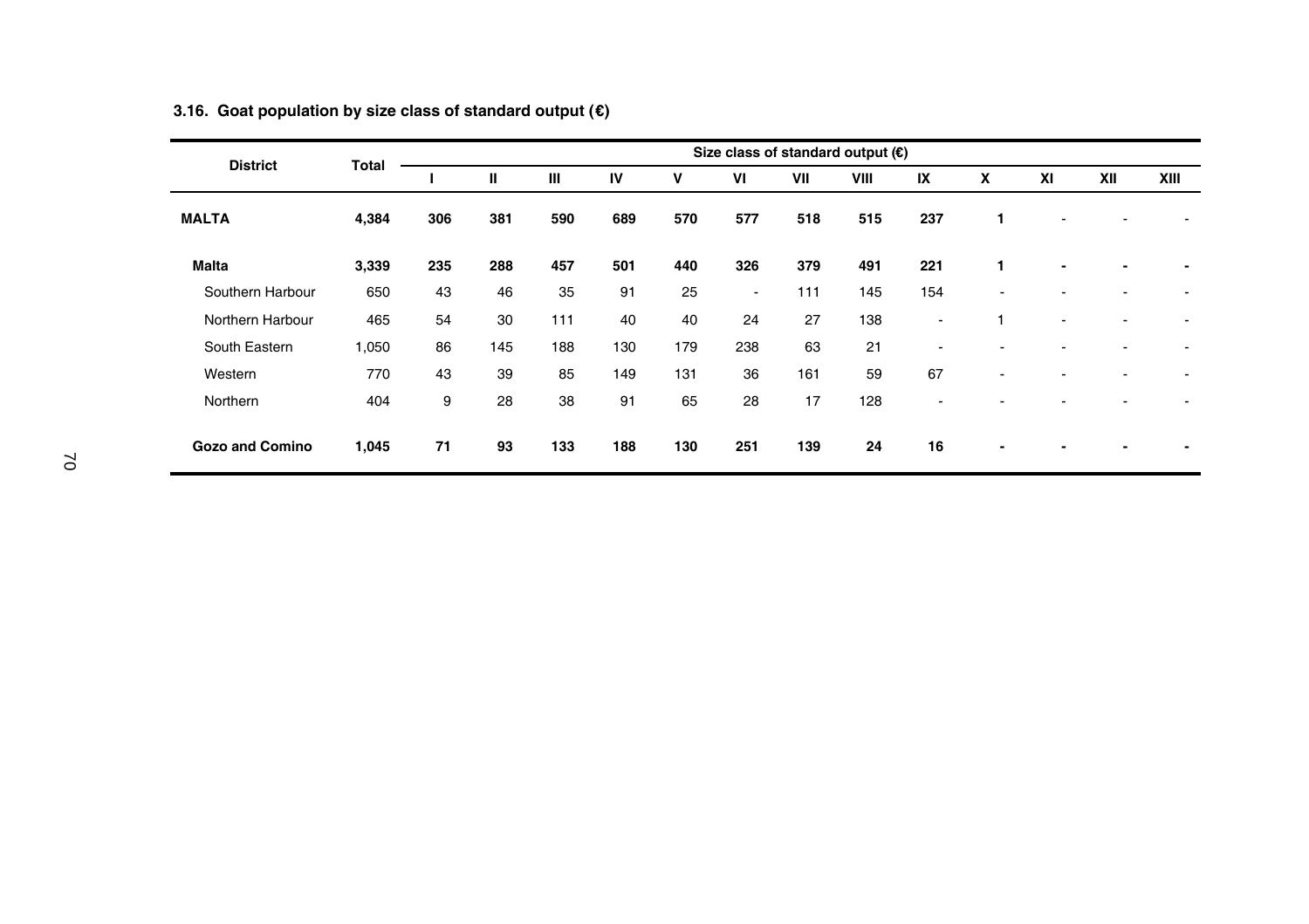|                  |       | Herd size: Number of goats |       |                |                |                              |  |  |  |  |  |
|------------------|-------|----------------------------|-------|----------------|----------------|------------------------------|--|--|--|--|--|
| <b>District</b>  | Total | $1-9$                      | 10-19 | 20-49          | 50-99          | $\geq 100$                   |  |  |  |  |  |
| <b>MALTA</b>     | 4,384 | 1,615                      | 1,102 | 566            | 475            | 626                          |  |  |  |  |  |
| Malta            | 3,339 | 1,214                      | 831   | 313            | 355            | 626                          |  |  |  |  |  |
| Southern Harbour | 650   | 141                        | 123   | $\blacksquare$ | $\blacksquare$ | 386                          |  |  |  |  |  |
| Northern Harbour | 465   | 171                        | 157   | 21             | $\blacksquare$ | 116                          |  |  |  |  |  |
| South Eastern    | 1,050 | 503                        | 326   | 111            | 110            | $\blacksquare$               |  |  |  |  |  |
| Western          | 770   | 233                        | 185   | 107            | 245            | $\qquad \qquad \blacksquare$ |  |  |  |  |  |
| Northern         | 404   | 166                        | 40    | 74             | $\blacksquare$ | 124                          |  |  |  |  |  |
| Gozo and Comino  | 1,045 | 401                        | 271   | 253            | 120            | ۰                            |  |  |  |  |  |

## **3.17. Goat population by herd size**

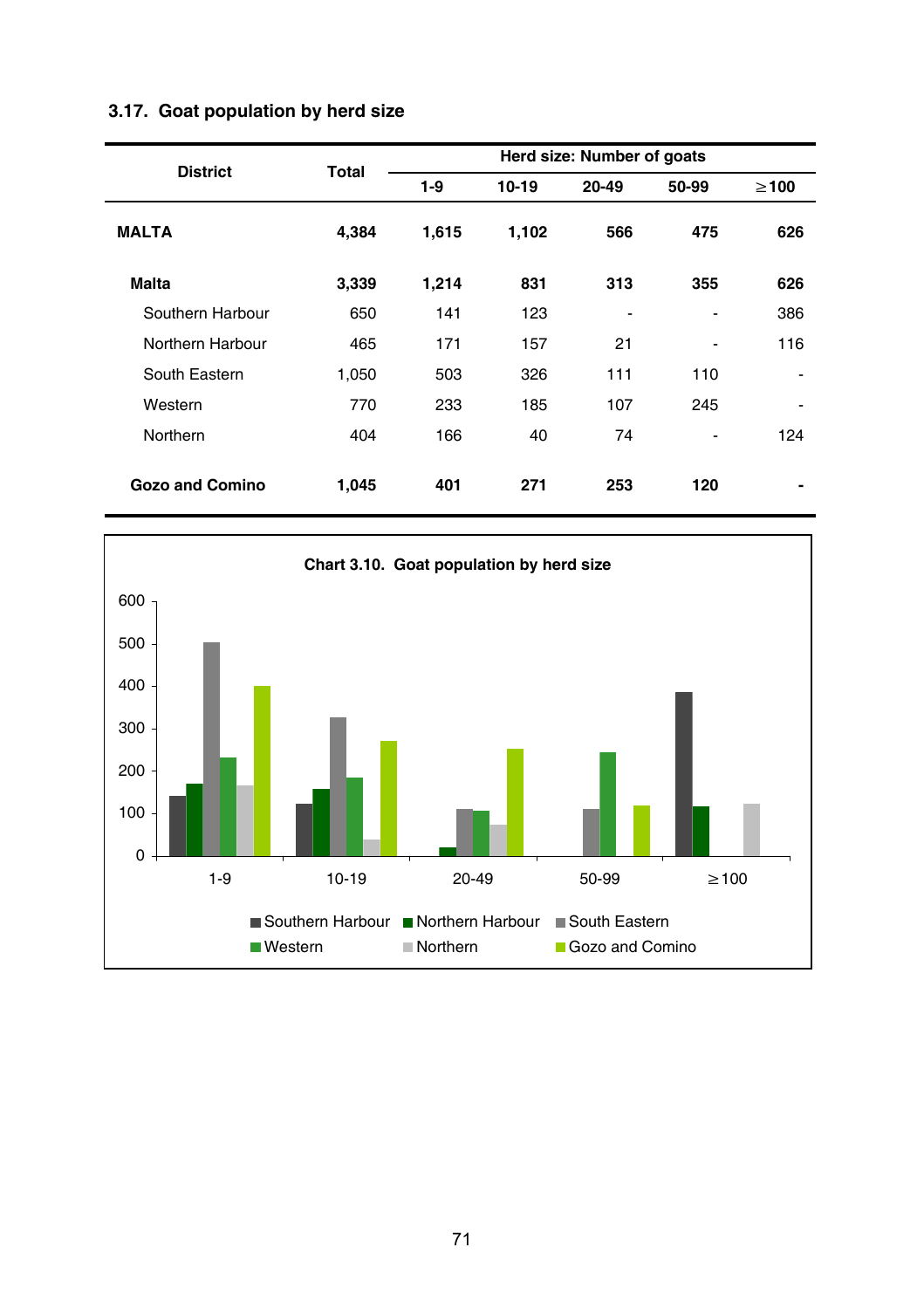|                        |         | Type of poultry |         |               |  |  |  |  |
|------------------------|---------|-----------------|---------|---------------|--|--|--|--|
| <b>District</b>        | Total   | <b>Broilers</b> | Lavers  | Other poultry |  |  |  |  |
| <b>MALTA</b>           | 977,223 | 666,143         | 300,667 | 10,413        |  |  |  |  |
| Malta                  | 776,669 | 525,721         | 243,449 | 7,499         |  |  |  |  |
| Southern Harbour       | 57,689  | 25,322          | 31,790  | 577           |  |  |  |  |
| Northern Harbour       | 47,673  | 20,164          | 26,532  | 977           |  |  |  |  |
| South Eastern          | 97,651  | 67,005          | 29,703  | 943           |  |  |  |  |
| Western                | 361,213 | 277,911         | 79,000  | 4,302         |  |  |  |  |
| Northern               | 212,443 | 135,319         | 76,424  | 700           |  |  |  |  |
| <b>Gozo and Comino</b> | 200,554 | 140,422         | 57,218  | 2,914         |  |  |  |  |

# **3.18. Poultry by type**

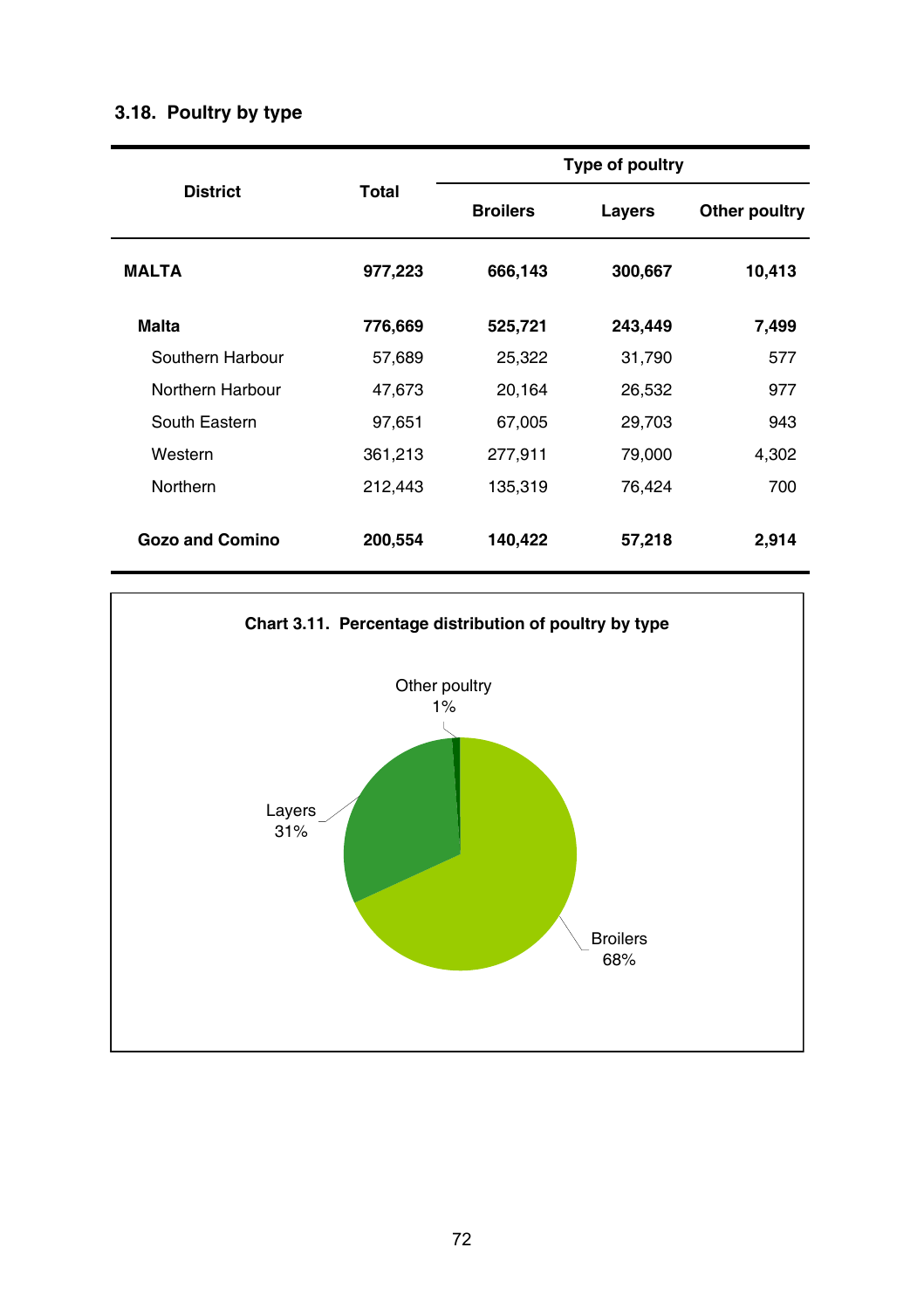#### **3.19. Broilers by size class**

|                        |         | Size class: Number of broilers |                              |                          |                          |                    |                 |                   |  |  |  |
|------------------------|---------|--------------------------------|------------------------------|--------------------------|--------------------------|--------------------|-----------------|-------------------|--|--|--|
| <b>District</b>        | Total   | $1-99$                         | 100-499                      | 500-999                  | 1,000-<br>2,999          | $3.000 -$<br>4,999 | 5.000-<br>9,999 | 10,000-<br>49,999 |  |  |  |
| <b>MALTA</b>           | 666,143 | 1,362                          | 300                          | 850                      | 33,414                   | 64,920             | 96.804          | 468,493           |  |  |  |
| Malta                  | 525.721 | 540                            | 300                          | 850                      | 31.054                   | 61,920             | 68.204          | 362,853           |  |  |  |
| Southern Harbour       | 25,322  | 63                             | $\qquad \qquad \blacksquare$ | ٠                        | $\overline{\phantom{m}}$ | 7.500              | 6,354           | 11,405            |  |  |  |
| Northern Harbour       | 20,164  | 64                             | 100                          | $\overline{\phantom{a}}$ | 2,000                    | 7,000              | ۰               | 11,000            |  |  |  |
| South Eastern          | 67,005  | 215                            | $\overline{\phantom{a}}$     | 850                      | 14,600                   | 15,490             | 25,850          | 10,000            |  |  |  |
| Western                | 277.911 | 146                            | 200                          | ٠                        | 12,654                   | 24,250             | 24,000          | 216,661           |  |  |  |
| Northern               | 135.319 | 52                             |                              | $\overline{\phantom{a}}$ | 1.800                    | 7.680              | 12.000          | 113.787           |  |  |  |
| <b>Gozo and Comino</b> | 140,422 | 822                            |                              | ٠                        | 2,360                    | 3,000              | 28,600          | 105,640           |  |  |  |

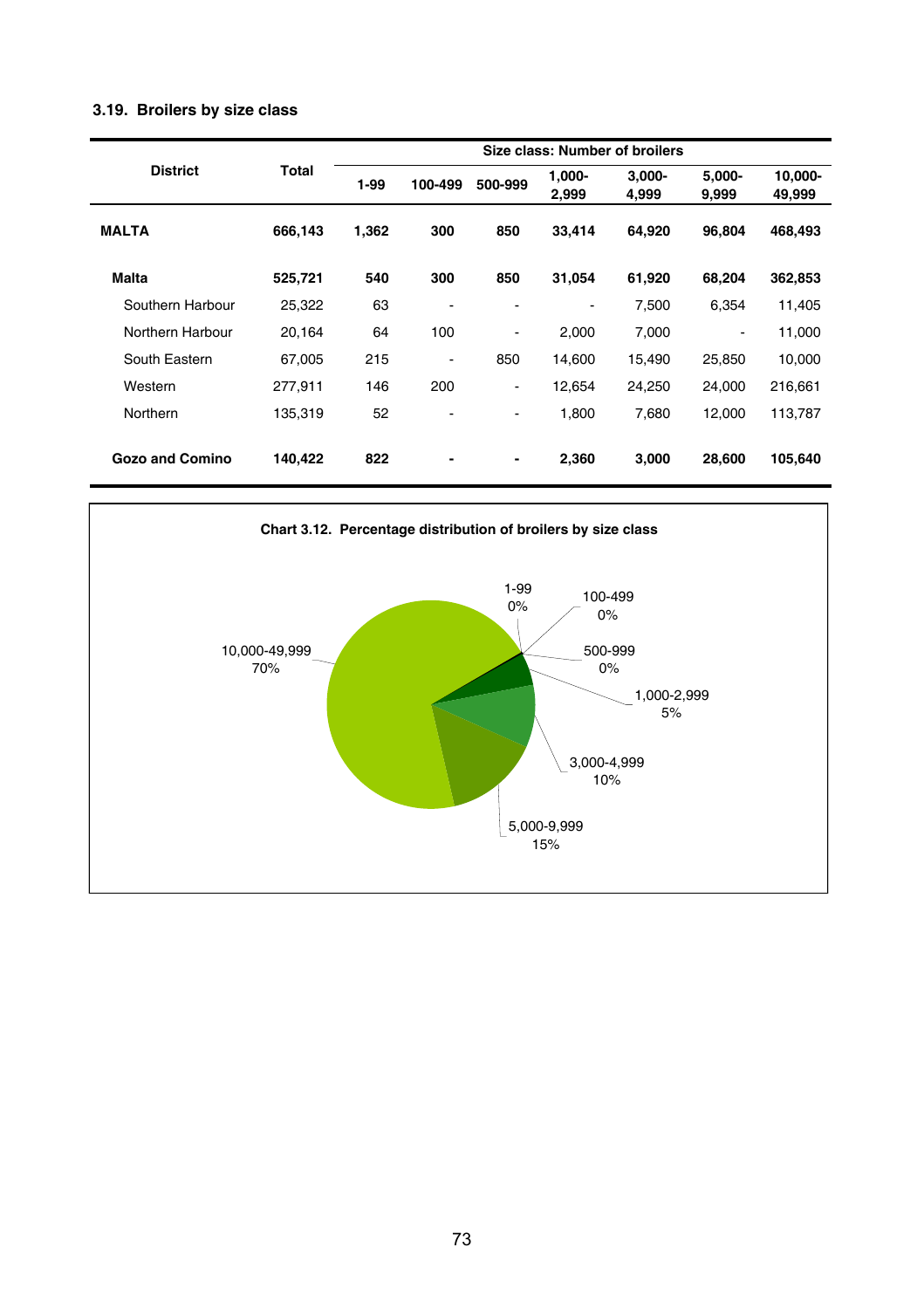| <b>District</b><br>Total | Size class of standard output $(\epsilon)$ |     |        |     |                          |                          |        |         |         |         |                |        |      |  |
|--------------------------|--------------------------------------------|-----|--------|-----|--------------------------|--------------------------|--------|---------|---------|---------|----------------|--------|------|--|
|                          |                                            | Ш   | Ш      | IV  | v                        | VI                       | VII    | VIII    | IX      | x       | XI             | XII    | XIII |  |
| <b>MALTA</b>             | 666,143                                    | 625 | 274    | 271 | 3,400                    | 8,916                    | 71,016 | 111,158 | 259,635 | 189,848 | ۰.             | 21,000 |      |  |
| <b>Malta</b>             | 525,721                                    | 222 | 172    | 220 | 3,212                    | 8,880                    | 60,624 | 67,558  | 199,085 | 164,748 | $\blacksquare$ | 21,000 | ۰    |  |
| Southern Harbour         | 25,322                                     | 33  | ٠.     | 30  | $\overline{\phantom{a}}$ | $\overline{\phantom{a}}$ | 4,000  | 9,854   | 11,405  |         |                |        |      |  |
| Northern Harbour         | 20,164                                     | 10  | $\sim$ | ٠   | $\overline{\phantom{a}}$ | 150                      | 3,000  | 6,004   | 11,000  |         |                |        |      |  |
| South Eastern            | 67,005                                     | 115 | 60     | 40  | 2,200                    | 2,300                    | 16,240 | 34,150  | 11,900  | ٠       |                |        |      |  |
| Western                  | 277,911                                    | 48  | 112    | 150 | 1,012                    | 4,624                    | 27,754 | 17,550  | 88,000  | 138,661 | ٠              |        |      |  |
| Northern                 | 135,319                                    | 16  | ٠      | ٠   | $\sim$                   | 1,806                    | 9,630  | $\sim$  | 76,780  | 26,087  | $\blacksquare$ | 21,000 | ٠    |  |
| <b>Gozo and Comino</b>   | 140,422                                    | 403 | 102    | 51  | 188                      | 36                       | 10,392 | 43,600  | 60,550  | 25,100  | $\blacksquare$ |        |      |  |

### **3.20. Broilers population by size class of standard output (€)**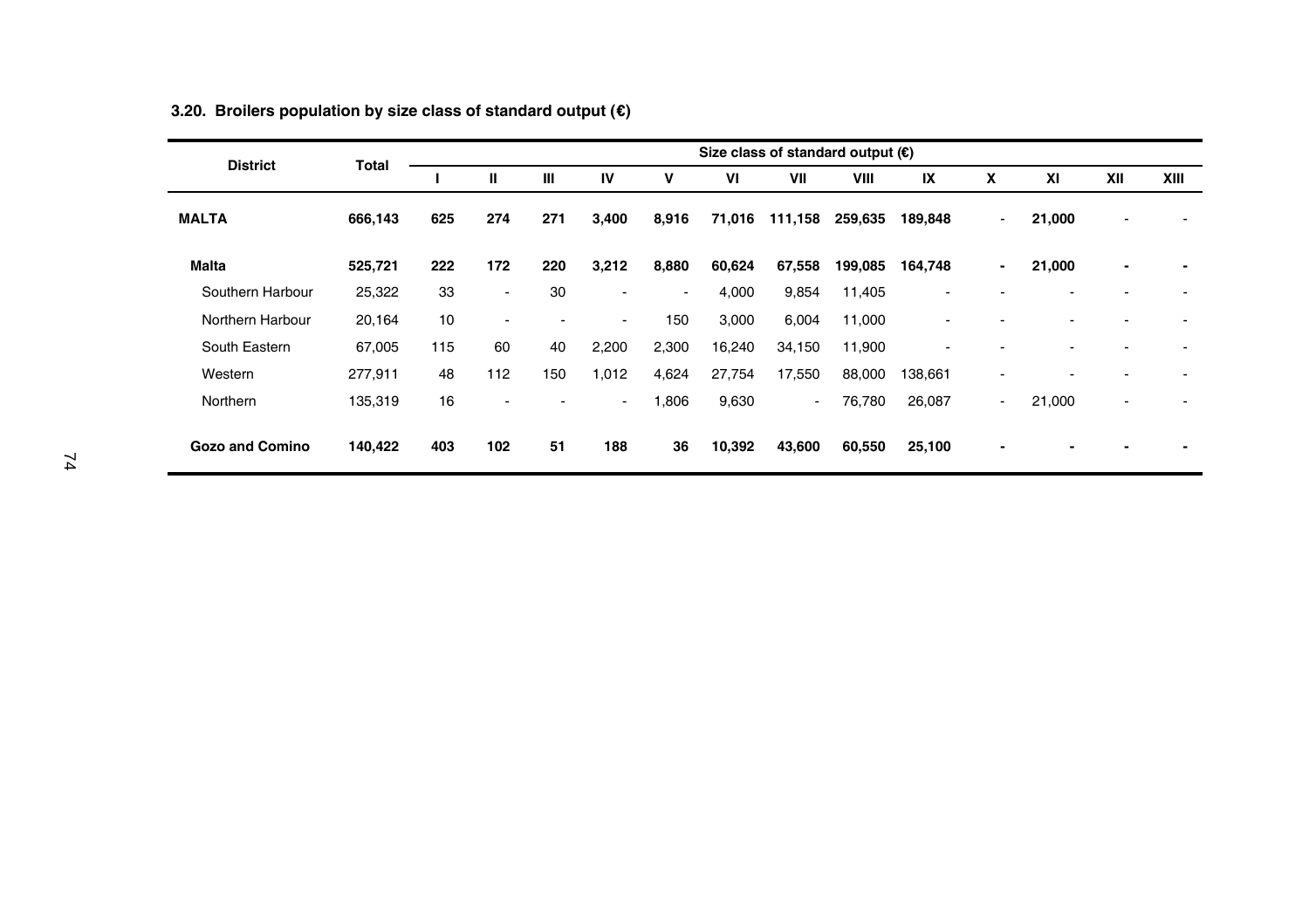#### **3.21. Distribution of layers by size class**

|                  |         | Size class: Number of layers |         |                          |                 |                          |                 |                   |  |  |  |
|------------------|---------|------------------------------|---------|--------------------------|-----------------|--------------------------|-----------------|-------------------|--|--|--|
| <b>District</b>  | Total   | 1-99                         | 100-499 | 500-999                  | 1,000-<br>2,999 | $3.000 -$<br>4,999       | 5.000-<br>9,999 | 10.000-<br>49,999 |  |  |  |
| <b>MALTA</b>     | 300.667 | 7.645                        | 2,599   | 1,700                    | 13.440          | 13.900                   | 53.827          | 207,556           |  |  |  |
| <b>Malta</b>     | 243.449 | 5,028                        | 2,299   | 1,700                    | 13,440          | 6,500                    | 35,827          | 178,655           |  |  |  |
| Southern Harbour | 31.790  | 540                          | 150     | $\overline{\phantom{a}}$ | 1,100           | ٠                        | -               | 30,000            |  |  |  |
| Northern Harbour | 26,532  | 305                          | 200     | 600                      | 1,200           | $\overline{\phantom{a}}$ | 9,227           | 15,000            |  |  |  |
| South Eastern    | 29,703  | 1.414                        | 649     | 500                      | 5,340           | $\overline{\phantom{a}}$ | 11,800          | 10,000            |  |  |  |
| Western          | 79.000  | 1.419                        | 300     | 600                      | 1,700           | 6.500                    | 8.500           | 59,981            |  |  |  |
| Northern         | 76,424  | 1,350                        | 1.000   | $\overline{\phantom{a}}$ | 4,100           | $\overline{\phantom{a}}$ | 6,300           | 63,674            |  |  |  |
| Gozo and Comino  | 57.218  | 2.617                        | 300     | -                        | ۰               | 7.400                    | 18,000          | 28,901            |  |  |  |

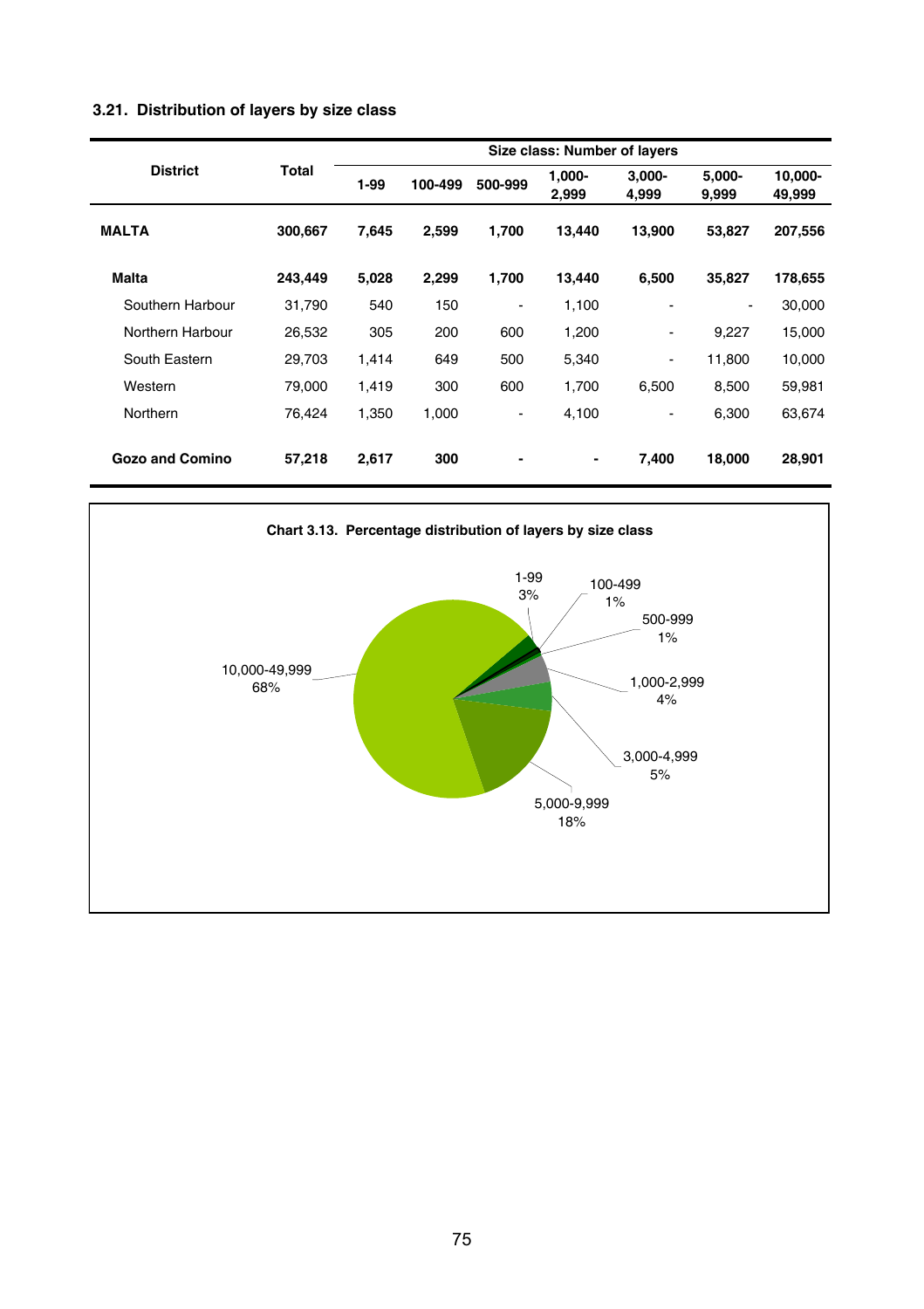| <b>District</b>  | Size class of standard output $(\epsilon)$<br>Total |       |       |       |       |       |        |        |         |                          |                |    |     |      |
|------------------|-----------------------------------------------------|-------|-------|-------|-------|-------|--------|--------|---------|--------------------------|----------------|----|-----|------|
|                  |                                                     |       | Ш     | Ш     | IV    | v     | VI     | VII    | VIII    | IX                       | x              | XI | XII | XIII |
| <b>MALTA</b>     | 300,667                                             | 2,599 | 1,293 | 2,348 | 3,995 | 8,332 | 15,903 | 26,845 | 149,134 | 90,218                   |                |    |     |      |
| <b>Malta</b>     | 243,449                                             | 1,487 | 836   | 1,786 | 3,596 | 8,179 | 12,133 | 17,809 | 107,417 | 90,206                   | $\blacksquare$ |    |     | ٠    |
| Southern Harbour | 31,790                                              | 87    | 92    | 128   | 1,417 | ٠     | 24     | 12     | ۰.      | 30,030                   | ٠              |    |     |      |
| Northern Harbour | 26,532                                              | 72    | 64    | 101   | ٠.    | 1,268 | $\sim$ | 9,227  | 15,800  | $\overline{\phantom{a}}$ |                |    |     |      |
| South Eastern    | 29,703                                              | 425   | 222   | 594   | 1,482 | 2,497 | 2,647  | 30     | 21,804  | $\overline{2}$           |                |    |     |      |
| Western          | 79,000                                              | 367   | 278   | 362   | 155   | 2.442 | 6,875  | 8,520  | 30,001  | 30,000                   | ۰              |    |     |      |
| Northern         | 76,424                                              | 536   | 180   | 601   | 542   | 1,972 | 2,587  | 20     | 39,812  | 30,174                   | ٠              |    |     |      |
| Gozo and Comino  | 57,218                                              | 1,112 | 457   | 562   | 399   | 153   | 3,770  | 9,036  | 41,717  | 12                       | -              |    |     |      |

### **3.22. Layers population by size class of standard output (€)**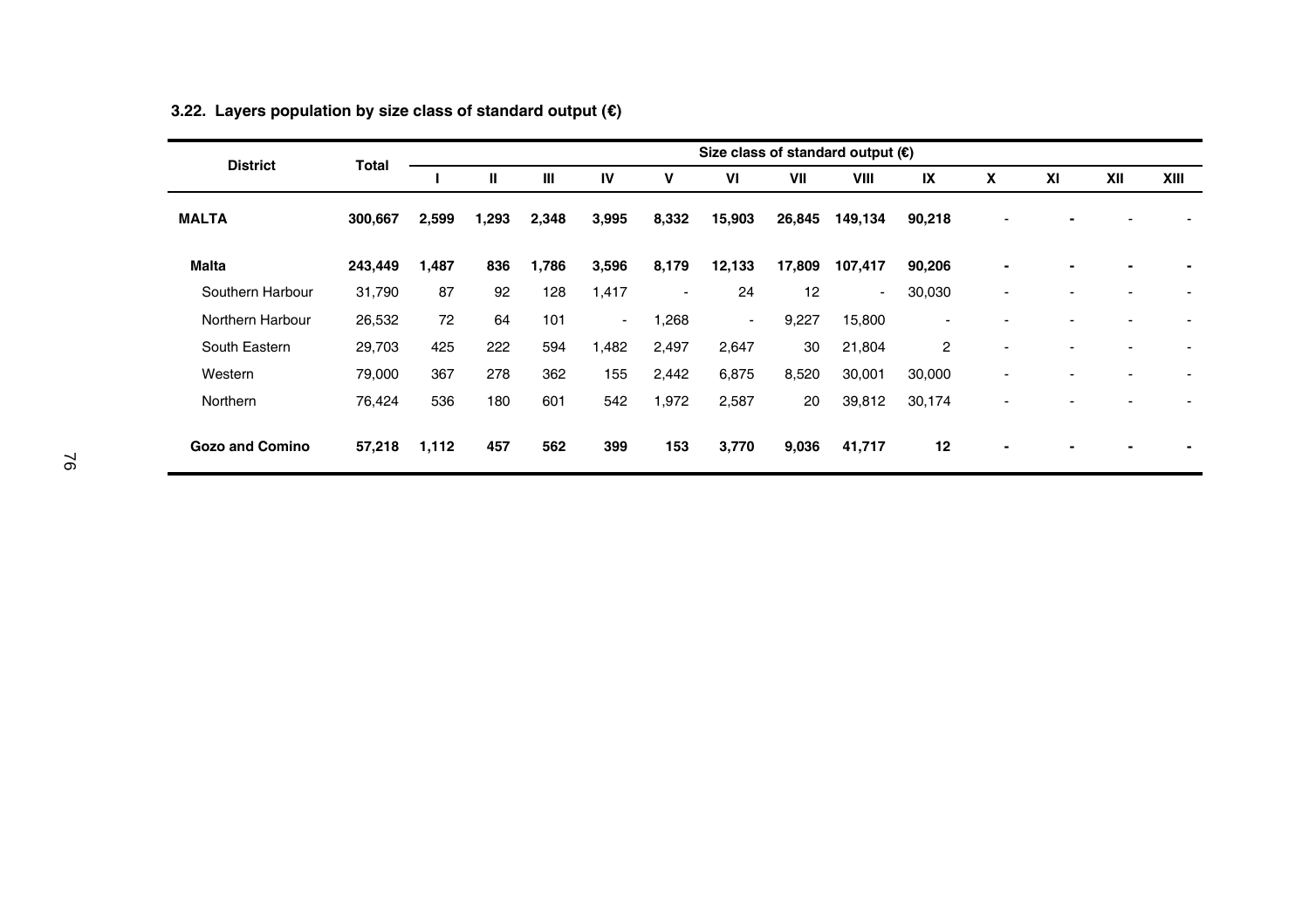| <b>District</b>        | Total   | <b>Battery cages</b><br>(all types) | Other than straw<br>beds and battery<br>cages |
|------------------------|---------|-------------------------------------|-----------------------------------------------|
| <b>MALTA</b>           | 343,865 | 329,095                             | 14,770                                        |
| Malta                  | 280,353 | 269,495                             | 10,858                                        |
| Southern Harbour       | 32,184  | 30,000                              | 2,184                                         |
| Northern Harbour       | 27,669  | 27,300                              | 369                                           |
| South Eastern          | 30,736  | 26,535                              | 4,201                                         |
| Western                | 83,262  | 81,400                              | 1,862                                         |
| Northern               | 106,502 | 104,260                             | 2,242                                         |
| <b>Gozo and Comino</b> | 63,512  | 59,600                              | 3,912                                         |

# **3.23. Layers housing by type of housing and district**

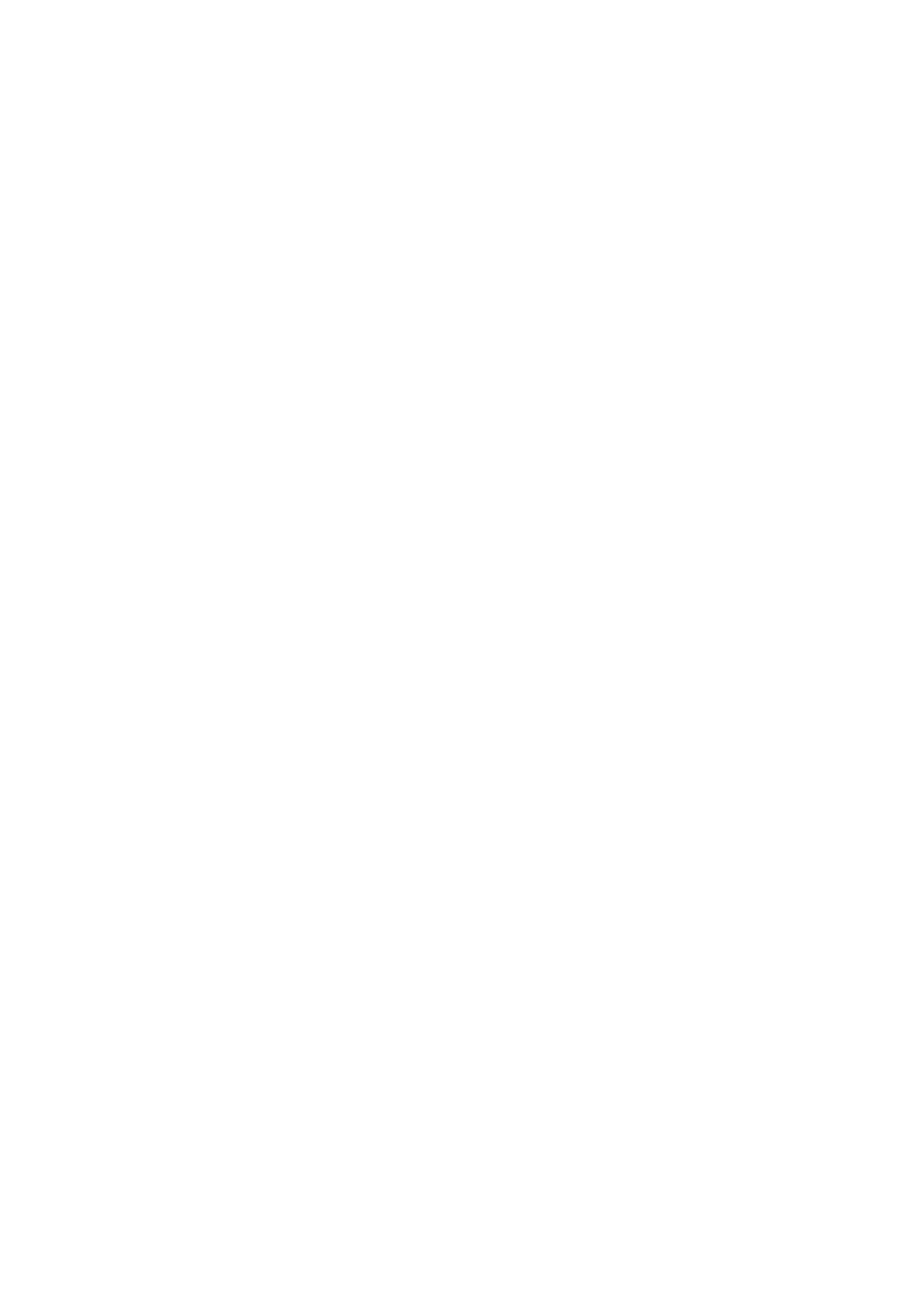# 4. Labour Force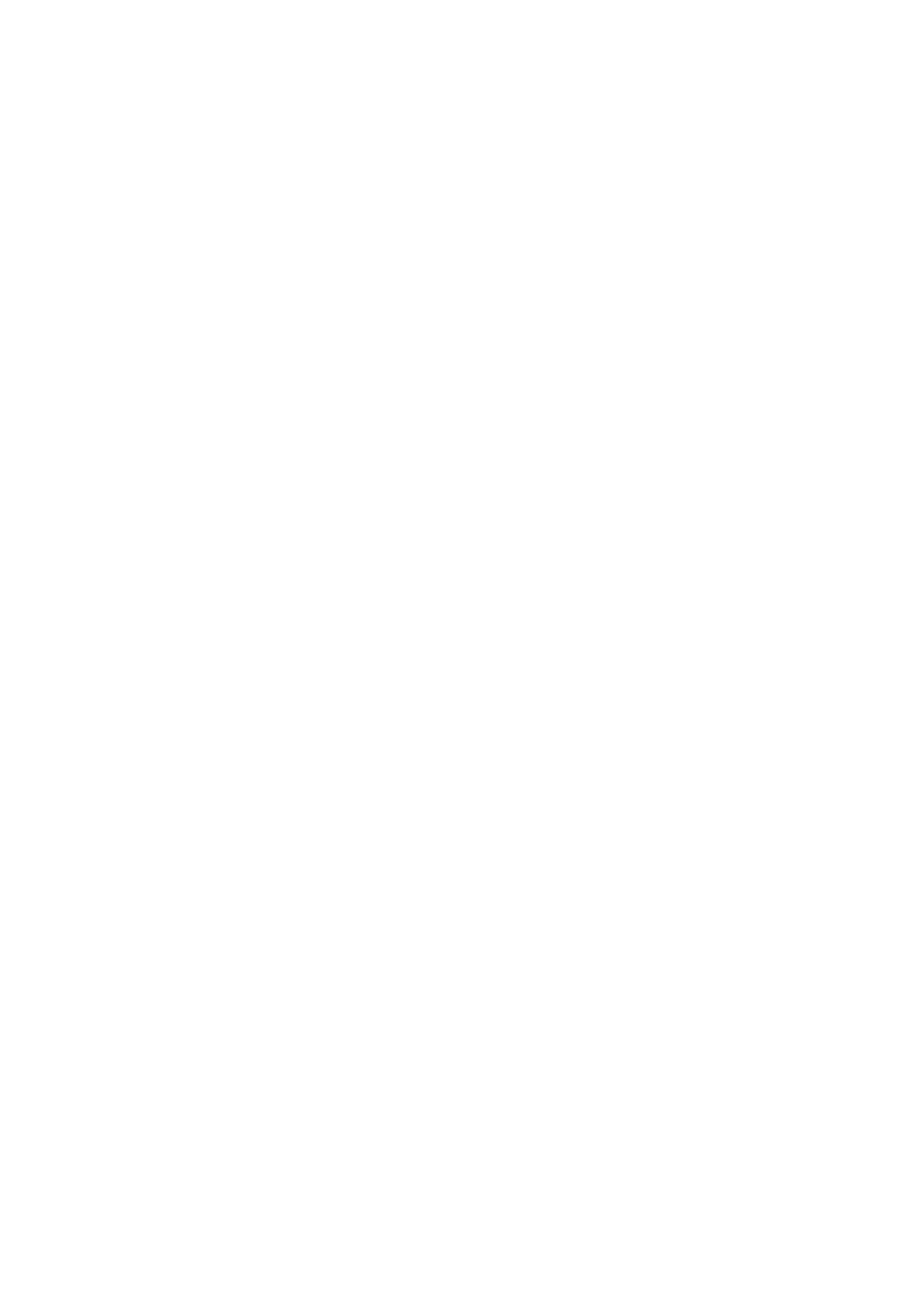| <b>District</b>        | Total |              | <b>Full-time</b> | Total  |              | Part-time      |
|------------------------|-------|--------------|------------------|--------|--------------|----------------|
|                        |       | <b>Males</b> | <b>Females</b>   |        | <b>Males</b> | <b>Females</b> |
| <b>MALTA</b>           | 1.301 | 1,190        | 111              | 17,238 | 13,409       | 3,829          |
| <b>Malta</b>           | 1,116 | 1,017        | 99               | 13,446 | 10,464       | 2,982          |
| Southern Harbour       | 145   | 136          | 9                | 1,328  | 1,137        | 191            |
| Northern Harbour       | 129   | 118          | 11               | 1,048  | 851          | 197            |
| South Eastern          | 178   | 164          | 14               | 3.571  | 2,903        | 668            |
| Western                | 301   | 281          | 20               | 4,171  | 3,090        | 1,081          |
| Northern               | 363   | 318          | 45               | 3,328  | 2,483        | 845            |
| <b>Gozo and Comino</b> | 185   | 173          | 12               | 3,792  | 2,945        | 847            |

## **4.1. Agricultural employment by sex and district**

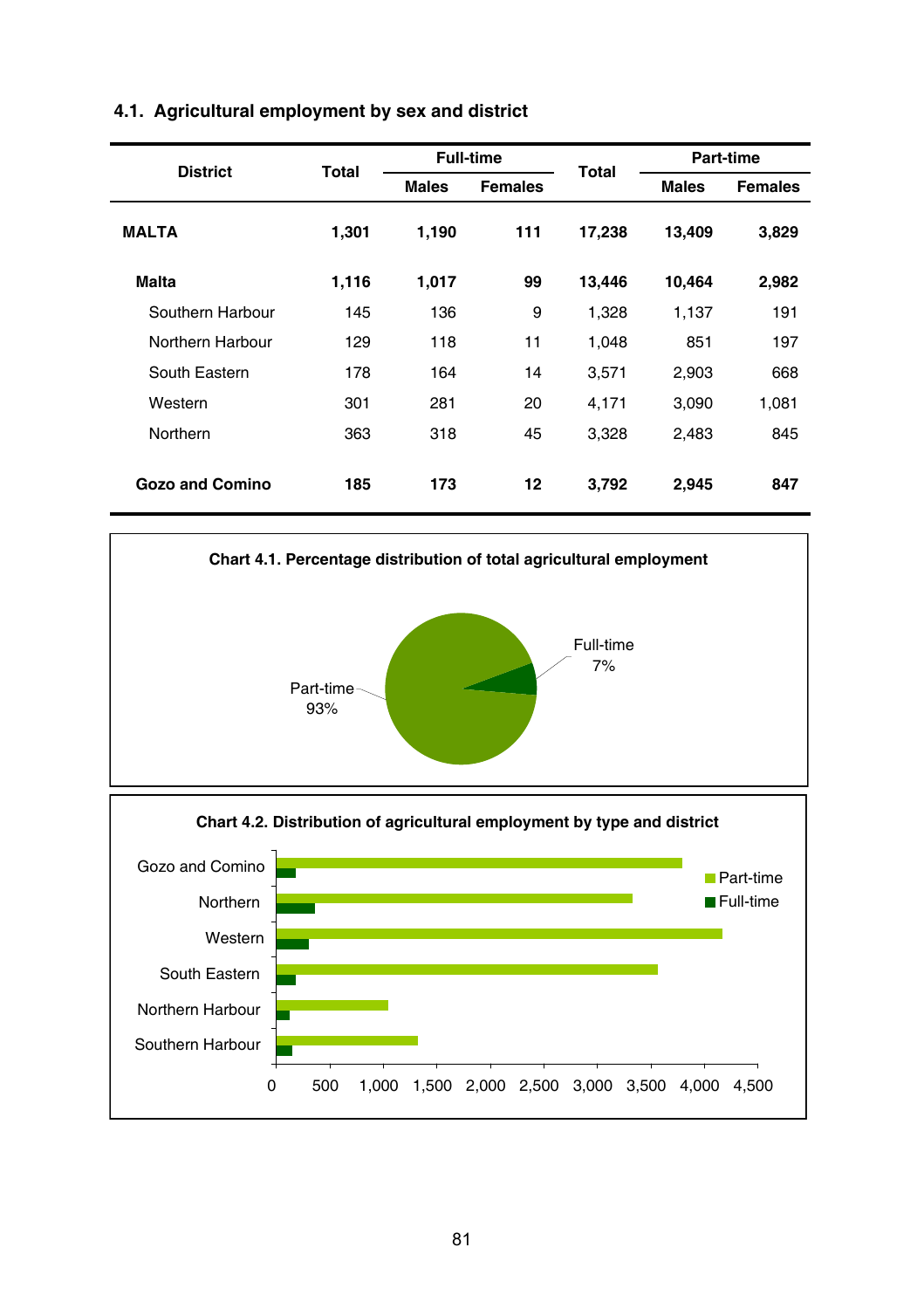|                           |        | Size class of standard output $(E)$<br>Total |       |       |       |     |     |     |      |                |                |                |     |      |
|---------------------------|--------|----------------------------------------------|-------|-------|-------|-----|-----|-----|------|----------------|----------------|----------------|-----|------|
| <b>District</b>           |        | п                                            | Ш     | Ш     | IV    | v   | VI  | VII | VIII | IX             | x              | <b>XI</b>      | XII | XIII |
| <b>MALTA</b>              |        |                                              |       |       |       |     |     |     |      |                |                |                |     |      |
| <b>Number of holdings</b> | 12,529 | 8,247                                        | 1,209 | 1,199 | 744   | 413 | 345 | 182 | 139  | 45             | 3              | $\overline{2}$ |     | 1    |
| Number employed           | 18,539 | 11,123                                       | 1,820 | 1,912 | 1,257 | 775 | 683 | 381 | 334  | 191            | 15             | 11             |     | 37   |
| <b>Malta</b>              |        |                                              |       |       |       |     |     |     |      |                |                |                |     |      |
| Number of holdings        | 9,737  | 6,340                                        | 936   | 936   | 603   | 346 | 276 | 153 | 109  | 33             | 3              | $\overline{2}$ |     |      |
| Number employed           | 14,562 | 8,626                                        | 1,433 | 1.523 | 1.021 | 657 | 530 | 321 | 267  | 158            | 15             | 11             |     |      |
| Southern Harbour          |        |                                              |       |       |       |     |     |     |      |                |                |                |     |      |
| Number of holdings        | 1,022  | 707                                          | 90    | 88    | 59    | 25  | 19  | 19  | 11   | 4              |                |                |     |      |
| Number employed           | 1,473  | 908                                          | 135   | 142   | 91    | 46  | 33  | 43  | 25   | 50             |                |                |     |      |
| Northern Harbour          |        |                                              |       |       |       |     |     |     |      |                |                |                |     |      |
| Number of holdings        | 817    | 544                                          | 71    | 80    | 39    | 19  | 22  | 17  | 22   | $\overline{2}$ | 1              |                |     |      |
| Number employed           | 1,177  | 712                                          | 112   | 125   | 61    | 40  | 30  | 28  | 56   | 5              | 8              |                |     |      |
| South Eastern             |        |                                              |       |       |       |     |     |     |      |                |                |                |     |      |
| Number of holdings        | 2,623  | 1,877                                        | 255   | 223   | 105   | 60  | 45  | 30  | 22   | 5              | 1              |                |     |      |
| Number employed           | 3,749  | 2,536                                        | 382   | 359   | 176   | 113 | 71  | 50  | 45   | 15             | $\overline{c}$ |                |     |      |
| Western                   |        |                                              |       |       |       |     |     |     |      |                |                |                |     |      |
| Number of holdings        | 2,975  | 1,841                                        | 291   | 313   | 219   | 133 | 90  | 44  | 30   | 13             |                | 1              |     |      |
| Number employed           | 4,472  | 2.475                                        | 450   | 511   | 383   | 256 | 179 | 88  | 87   | 41             |                | $\overline{2}$ |     |      |
| Northern                  |        |                                              |       |       |       |     |     |     |      |                |                |                |     |      |
| Number of holdings        | 2,300  | 1,371                                        | 229   | 232   | 181   | 109 | 100 | 43  | 24   | 9              | 1              | 1              |     |      |
| Number employed           | 3,691  | 1.995                                        | 354   | 386   | 310   | 202 | 217 | 112 | 54   | 47             | 5              | 9              |     |      |
| <b>Gozo and Comino</b>    |        |                                              |       |       |       |     |     |     |      |                |                |                |     |      |
| Number of holdings        | 2,792  | 1,907                                        | 273   | 263   | 141   | 67  | 69  | 29  | 30   | 12             |                |                |     | 1    |
| Number employed           | 3,977  | 2,497                                        | 387   | 389   | 236   | 118 | 153 | 60  | 67   | 33             |                |                |     | 37   |

#### **4.2. Total employment by size class of standard output (€)**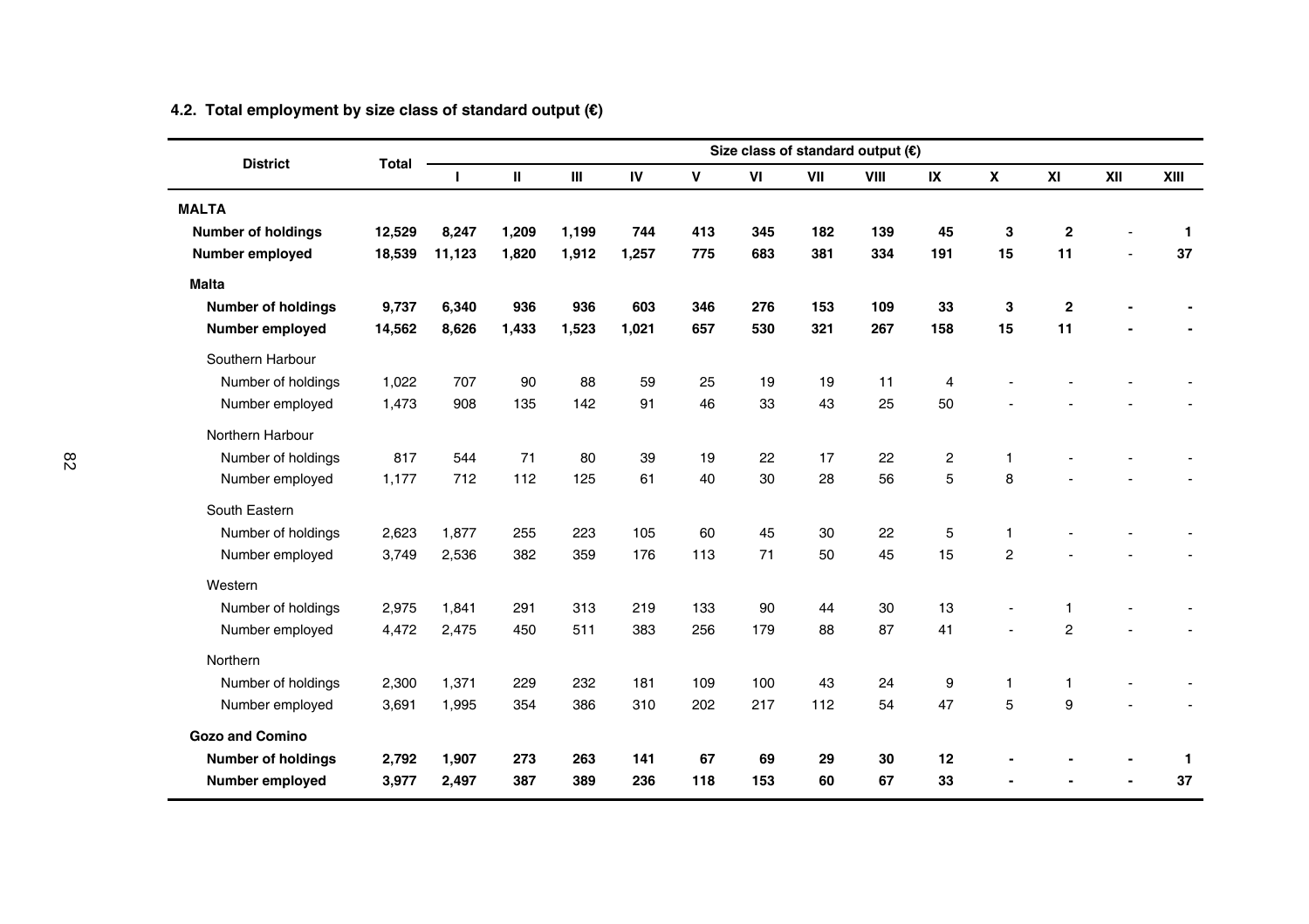|                        |              | Total          | Age group    |                |              |                          |              |                |              |                |              |                |              |                          |
|------------------------|--------------|----------------|--------------|----------------|--------------|--------------------------|--------------|----------------|--------------|----------------|--------------|----------------|--------------|--------------------------|
| <b>District</b>        |              |                |              | $25$           |              | 25-34                    |              | 35-44          |              | 45-54          |              | 55-64          |              | >64                      |
|                        | <b>Males</b> | <b>Females</b> | <b>Males</b> | <b>Females</b> | <b>Males</b> | <b>Females</b>           | <b>Males</b> | <b>Females</b> | <b>Males</b> | <b>Females</b> | <b>Males</b> | <b>Females</b> | <b>Males</b> | <b>Females</b>           |
| <b>MALTA</b>           | 1,190        | 111            | 79           | 9              | 162          | 5                        | 210          | 24             | 337          | 37             | 311          | 30             | 91           | 6                        |
| <b>Malta</b>           | 1,017        | 99             | 34           | 9              | 140          | 5                        | 173          | 18             | 301          | 35             | 288          | 27             | 81           | 5                        |
| Southern Harbour       | 136          | 9              | 5            | ۰              | 20           | $\overline{2}$           | 34           | 3              | 40           | 2              | 27           | $\overline{2}$ | 10           | $\overline{\phantom{a}}$ |
| Northern Harbour       | 118          | 11             | 5            | $\overline{2}$ | 21           | ۰                        | 20           | 1              | 30           | 3              | 33           | 4              | 9            |                          |
| South Eastern          | 164          | 14             | 3            | ۰              | 24           |                          | 29           | $\overline{2}$ | 35           | 5              | 51           | 5              | 22           |                          |
| Western                | 281          | 20             | 8            |                | 28           | $\overline{\phantom{a}}$ | 38           | 3              | 86           | 10             | 93           | $\overline{4}$ | 28           | $\overline{2}$           |
| Northern               | 318          | 45             | 13           | 6              | 47           | $\overline{2}$           | 52           | 9              | 110          | 15             | 84           | 12             | 12           |                          |
| <b>Gozo and Comino</b> | 173          | 12             | 45           | $\blacksquare$ | 22           | $\overline{\phantom{a}}$ | 37           | 6              | 36           | $\mathbf{2}$   | 23           | 3              | 10           |                          |

#### **4.3. Full-time agricultural employment by sex and age group**

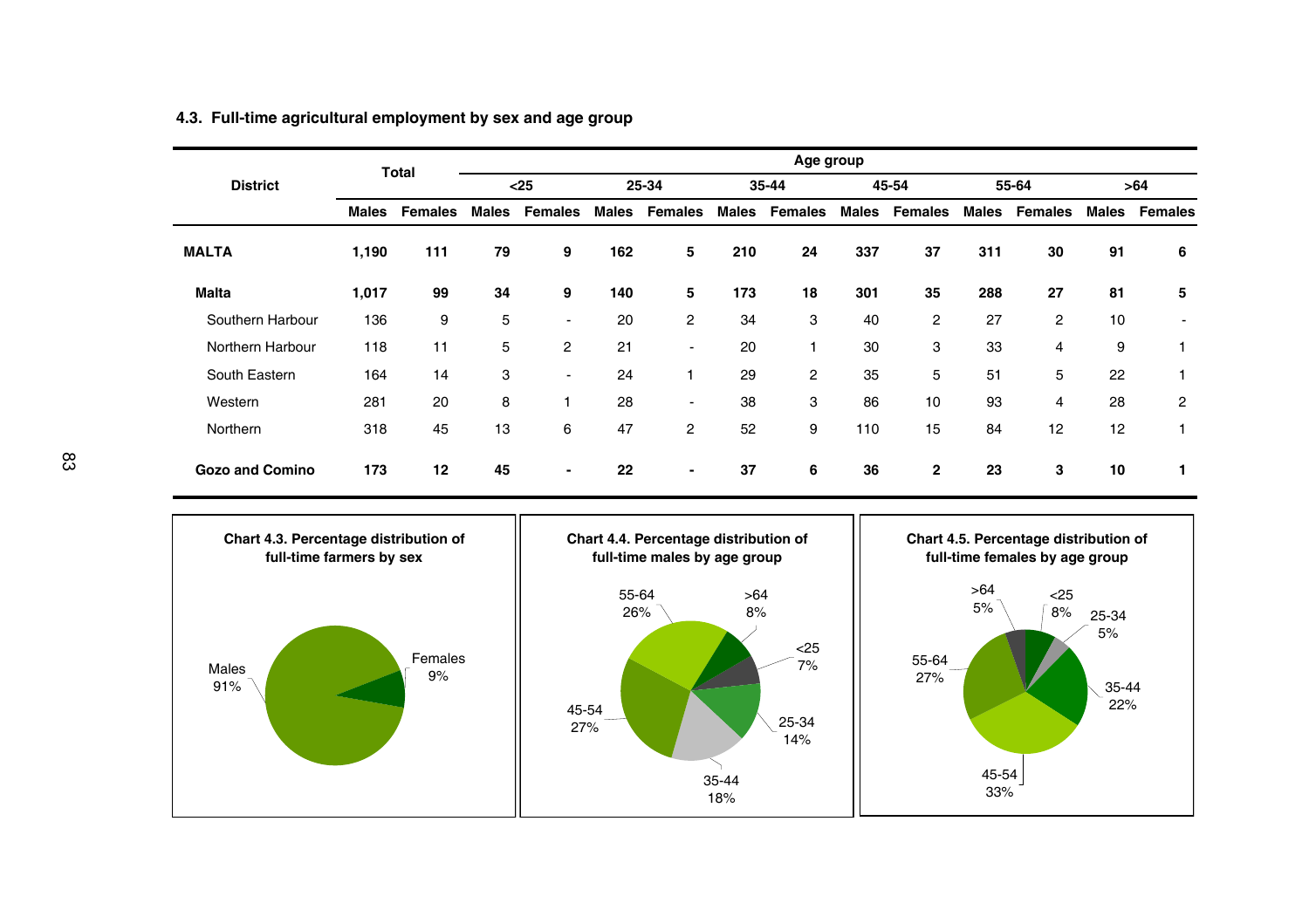| <b>District</b>  |       | Size class of standard output $(E)$<br>Total |                |    |     |     |                |     |      |     |                          |    |     |                          |
|------------------|-------|----------------------------------------------|----------------|----|-----|-----|----------------|-----|------|-----|--------------------------|----|-----|--------------------------|
|                  |       |                                              | Ш              | Ш  | IV  | v   | VI             | VII | VIII | IX  | x                        | XI | XII | XIII                     |
| <b>MALTA</b>     | 1,301 | 56                                           | 25             | 94 | 143 | 180 | 225            | 196 | 190  | 129 | 15                       | 11 | ۰   | 37                       |
| <b>Malta</b>     | 1,116 | 52                                           | 23             | 88 | 129 | 168 | 188            | 175 | 160  | 107 | 15                       | 11 |     | $\overline{\phantom{a}}$ |
| Southern Harbour | 145   | 2                                            | $\overline{2}$ | 8  | 23  | 15  | 12             | 24  | 13   | 46  | $\overline{\phantom{a}}$ |    |     |                          |
| Northern Harbour | 129   | 16                                           | $\overline{4}$ | 18 | 10  | 13  | $\overline{7}$ | 14  | 34   | 5   | 8                        |    |     |                          |
| South Eastern    | 178   | 19                                           | 8              | 14 | 10  | 20  | 33             | 32  | 29   | 11  | $\overline{2}$           |    |     |                          |
| Western          | 301   | 12                                           | $\overline{7}$ | 28 | 43  | 58  | 46             | 46  | 47   | 12  | ٠                        | 2  | ۰   | $\overline{\phantom{a}}$ |
| Northern         | 363   | 3                                            | $\overline{2}$ | 20 | 43  | 62  | 90             | 59  | 37   | 33  | 5                        | 9  | ۰   |                          |
| Gozo and Comino  | 185   | 4                                            | $\overline{2}$ | 6  | 14  | 12  | 37             | 21  | 30   | 22  |                          |    | ٠   | 37                       |

#### **4.4. Full-time agricultural employment by size class of standard output (€)**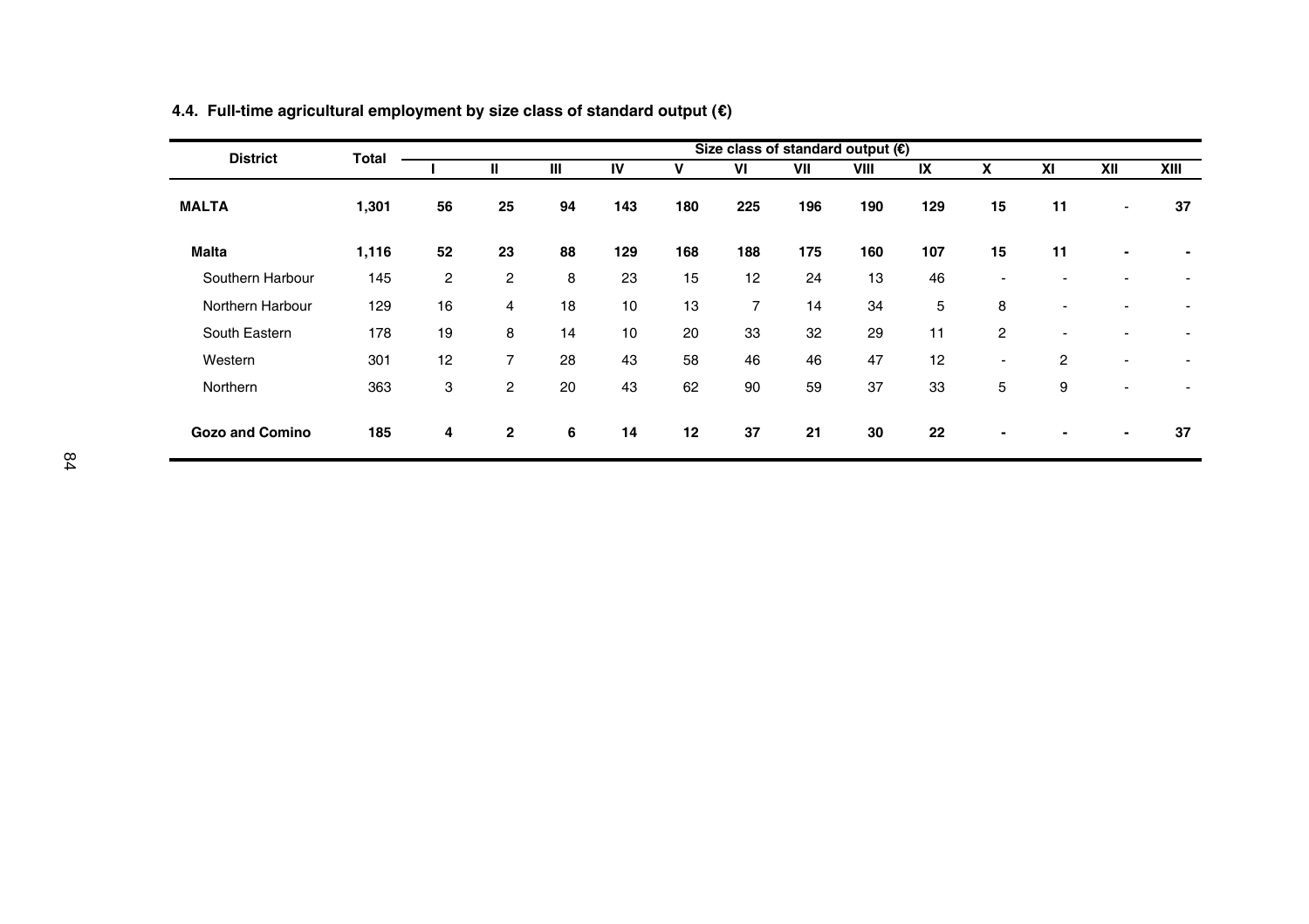|                  |              | Total          | Age group |                |              |                |              |                |              |                |              |                |              |                |
|------------------|--------------|----------------|-----------|----------------|--------------|----------------|--------------|----------------|--------------|----------------|--------------|----------------|--------------|----------------|
| <b>District</b>  |              |                |           | $25$           |              | 25-34          |              | 35-44          |              | 45-54          | 55-64        |                |              | >64            |
|                  | <b>Males</b> | <b>Females</b> | Males     | <b>Females</b> | <b>Males</b> | <b>Females</b> | <b>Males</b> | <b>Females</b> | <b>Males</b> | <b>Females</b> | <b>Males</b> | <b>Females</b> | <b>Males</b> | <b>Females</b> |
| <b>MALTA</b>     | 13,409       | 3,829          | 457       | 123            | 998          | 226            | 1,765        | 510            | 3,335        | 1,005          | 3,845        | 1,066          | 3.009        | 899            |
| <b>Malta</b>     | 10.464       | 2,982          | 361       | 105            | 789          | 198            | 1.368        | 438            | 2,594        | 812            | 3.056        | 816            | 2,296        | 613            |
| Southern Harbour | 1,137        | 191            | 36        | 5              | 91           | 12             | 149          | 32             | 253          | 49             | 327          | 46             | 281          | 47             |
| Northern Harbour | 851          | 197            | 25        | 8              | 54           | 15             | 116          | 20             | 211          | 52             | 250          | 62             | 195          | 40             |
| South Eastern    | 2.903        | 668            | 79        | 24             | 213          | 37             | 362          | 94             | 705          | 173            | 884          | 182            | 660          | 158            |
| Western          | 3.090        | 1,081          | 134       | 42             | 240          | 77             | 382          | 141            | 800          | 312            | 929          | 315            | 605          | 194            |
| Northern         | 2.483        | 845            | 87        | 26             | 191          | 57             | 359          | 151            | 625          | 226            | 666          | 211            | 555          | 174            |
| Gozo and Comino  | 2,945        | 847            | 96        | 18             | 209          | 28             | 397          | 72             | 741          | 193            | 789          | 250            | 713          | 286            |

#### **4.5. Part-time agricultural employment by sex and age group**

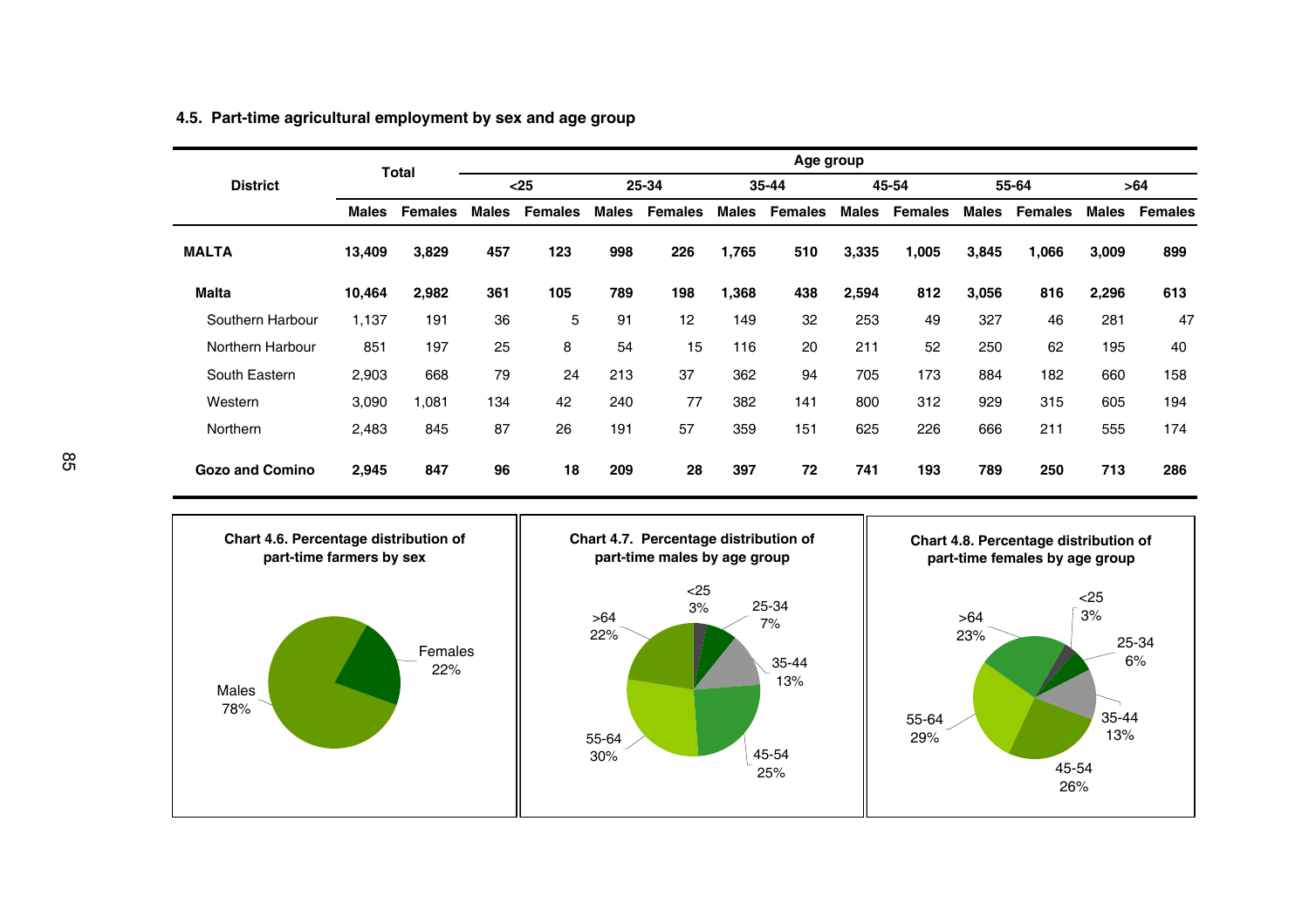|                       |              | Total          |                |                |              |                |              | Age group      |              |                |              |                |              |                |
|-----------------------|--------------|----------------|----------------|----------------|--------------|----------------|--------------|----------------|--------------|----------------|--------------|----------------|--------------|----------------|
| <b>District</b>       |              |                |                | $25$           |              | 25-34          |              | 35-44          |              | 45-54          |              | 55-64          |              | >64            |
|                       | <b>Males</b> | <b>Females</b> | <b>Males</b>   | <b>Females</b> | <b>Males</b> | <b>Females</b> | <b>Males</b> | Females        | <b>Males</b> | <b>Females</b> | <b>Males</b> | <b>Females</b> | <b>Males</b> | <b>Females</b> |
| <b>MALTA</b>          |              |                |                |                |              |                |              |                |              |                |              |                |              |                |
| Number employed       | 13.409       | 3.829          | 457            | 123            | 998          | 226            | 1.765        | 510            | 3.335        | 1.005          | 3.845        | 1.066          | 3.009        | 899            |
| <b>AWU equivalent</b> | 3,065        | 496            | 85             | 13             | 217          | 34             | 409          | 72             | 732          | 138            | 907          | 141            | 715          | 98             |
| <b>Malta</b>          |              |                |                |                |              |                |              |                |              |                |              |                |              |                |
| Number employed       | 10.464       | 2.982          | 361            | 105            | 789          | 198            | 1.368        | 438            | 2.594        | 812            | 3.056        | 816            | 2.296        | 613            |
| <b>AWU equivalent</b> | 2,454        | 403            | 70             | 10             | 179          | 30             | 317          | 65             | 572          | 114            | 736          | 109            | 579          | 75             |
| Southern Harbour      |              |                |                |                |              |                |              |                |              |                |              |                |              |                |
| Number employed       | 1.137        | 191            | 36             | 5              | 91           | 12             | 149          | 32             | 253          | 49             | 327          | 46             | 281          | 47             |
| AWU equivalent        | 308          | 36             | $\overline{7}$ | $\mathbf{1}$   | 25           | 3              | 39           | 5              | 68           | 8              | 88           | 8              | 81           | 10             |
| Northern Harbour      |              |                |                |                |              |                |              |                |              |                |              |                |              |                |
| Number employed       | 851          | 197            | 25             | 8              | 54           | 15             | 116          | 20             | 211          | 52             | 250          | 62             | 195          | 40             |
| AWU equivalent        | 204          | 24             | 6              | $\mathbf{1}$   | 15           | 2              | 29           | $\overline{4}$ | 49           | $\overline{7}$ | 57           | 6              | 49           | 6              |
| South Eastern         |              |                |                |                |              |                |              |                |              |                |              |                |              |                |
| Number employed       | 2,903        | 668            | 79             | 24             | 213          | 37             | 362          | 94             | 705          | 173            | 884          | 182            | 660          | 158            |
| AWU equivalent        | 699          | 84             | 15             | 3              | 53           | $\overline{7}$ | 85           | 13             | 157          | 22             | 230          | 22             | 159          | 18             |
| Western               |              |                |                |                |              |                |              |                |              |                |              |                |              |                |
| Number employed       | 3,090        | 1,081          | 134            | 42             | 240          | 77             | 382          | 141            | 800          | 312            | 929          | 315            | 605          | 194            |
| AWU equivalent        | 685          | 127            | 24             | 3              | 49           | 10             | 91           | 20             | 168          | 37             | 211          | 41             | 142          | 18             |
| Northern              |              |                |                |                |              |                |              |                |              |                |              |                |              |                |
| Number employed       | 2,483        | 845            | 87             | 26             | 191          | 57             | 359          | 151            | 625          | 226            | 666          | 211            | 555          | 174            |
| AWU equivalent        | 557          | 132            | 18             | 3              | 37           | 8              | 74           | 24             | 130          | 41             | 150          | 33             | 148          | 24             |
| Gozo and Comino       |              |                |                |                |              |                |              |                |              |                |              |                |              |                |
| Number employed       | 2.945        | 847            | 96             | 18             | 209          | 28             | 397          | 72             | 741          | 193            | 789          | 250            | 713          | 286            |
| <b>AWU equivalent</b> | 611          | 93             | 15             | 3              | 38           | 3              | 91           | $\overline{7}$ | 160          | 24             | 171          | 32             | 135          | 23             |

#### **4.6. Part-time agricultural employment by sex, age group and annual work unit (AWU)**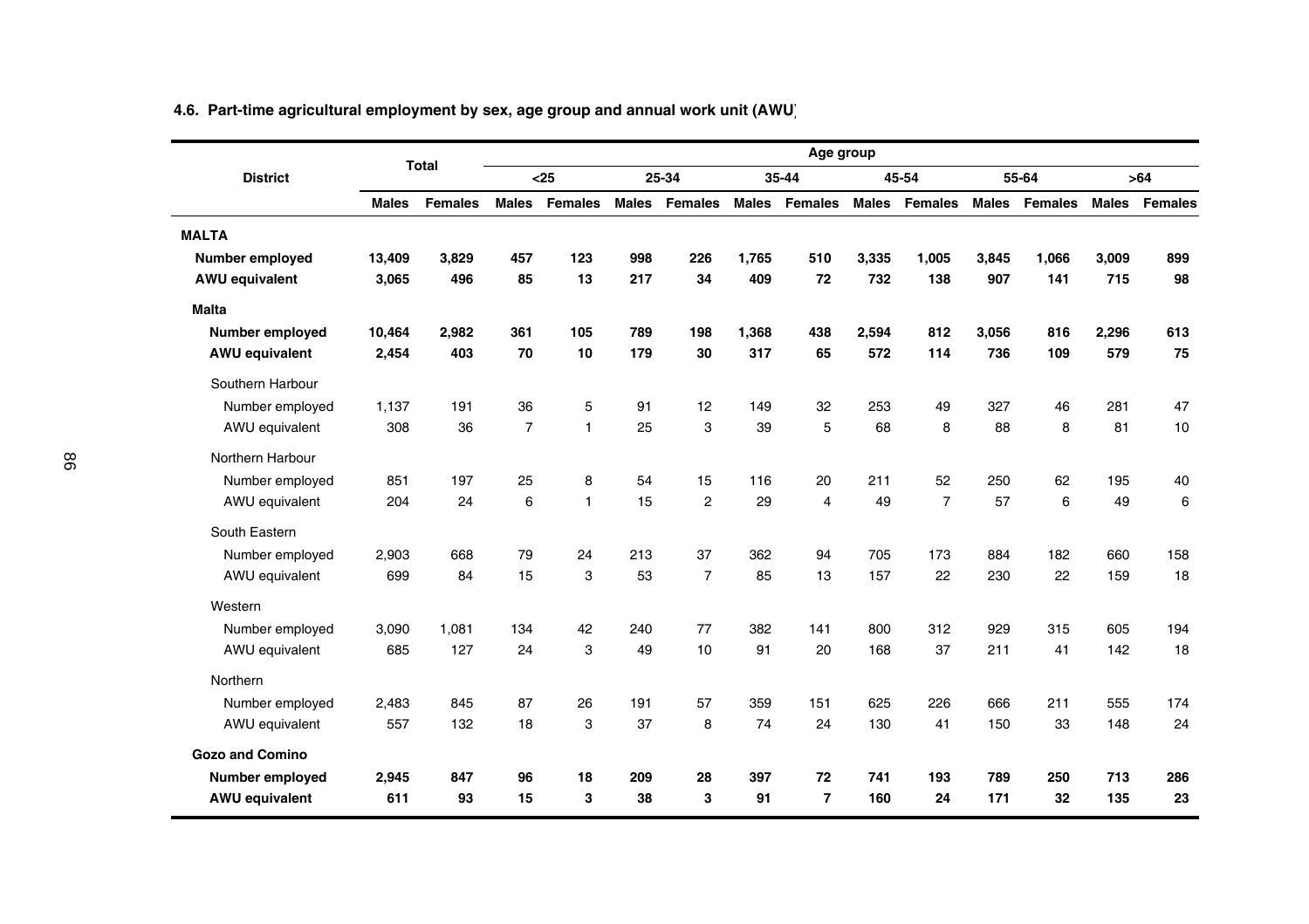| <b>District</b>  |        | Size class of standard output $(E)$<br>Total |              |       |       |     |     |     |      |    |                          |    |     |      |
|------------------|--------|----------------------------------------------|--------------|-------|-------|-----|-----|-----|------|----|--------------------------|----|-----|------|
|                  |        |                                              | $\mathbf{I}$ | Ш     | IV    | v   | VI  | VII | VIII | IX | X                        | XI | XII | XIII |
| <b>MALTA</b>     | 17,238 | 11,067                                       | 1,795        | 1,818 | 1,114 | 595 | 458 | 185 | 144  | 62 | $\overline{\phantom{0}}$ |    |     |      |
| <b>Malta</b>     | 13,446 | 8,574                                        | 1,410        | 1,435 | 892   | 489 | 342 | 146 | 107  | 51 | $\blacksquare$           |    | ۰   |      |
| Southern Harbour | 1,328  | 906                                          | 133          | 134   | 68    | 31  | 21  | 19  | 12   | 4  |                          |    | ۰   |      |
| Northern Harbour | 1,048  | 696                                          | 108          | 107   | 51    | 27  | 23  | 14  | 22   | ٠  |                          |    | ۰   |      |
| South Eastern    | 3,571  | 2,517                                        | 374          | 345   | 166   | 93  | 38  | 18  | 16   | 4  | ۰                        |    | ۰   |      |
| Western          | 4,171  | 2,463                                        | 443          | 483   | 340   | 198 | 133 | 42  | 40   | 29 | $\overline{\phantom{a}}$ |    | ٠   |      |
| Northern         | 3,328  | 1,992                                        | 352          | 366   | 267   | 140 | 127 | 53  | 17   | 14 |                          |    |     |      |
| Gozo and Comino  | 3,792  | 2,493                                        | 385          | 383   | 222   | 106 | 116 | 39  | 37   | 11 | $\blacksquare$           |    | ٠   |      |

#### **4.7. Part-time agricultural employment by size class of standard output (€)**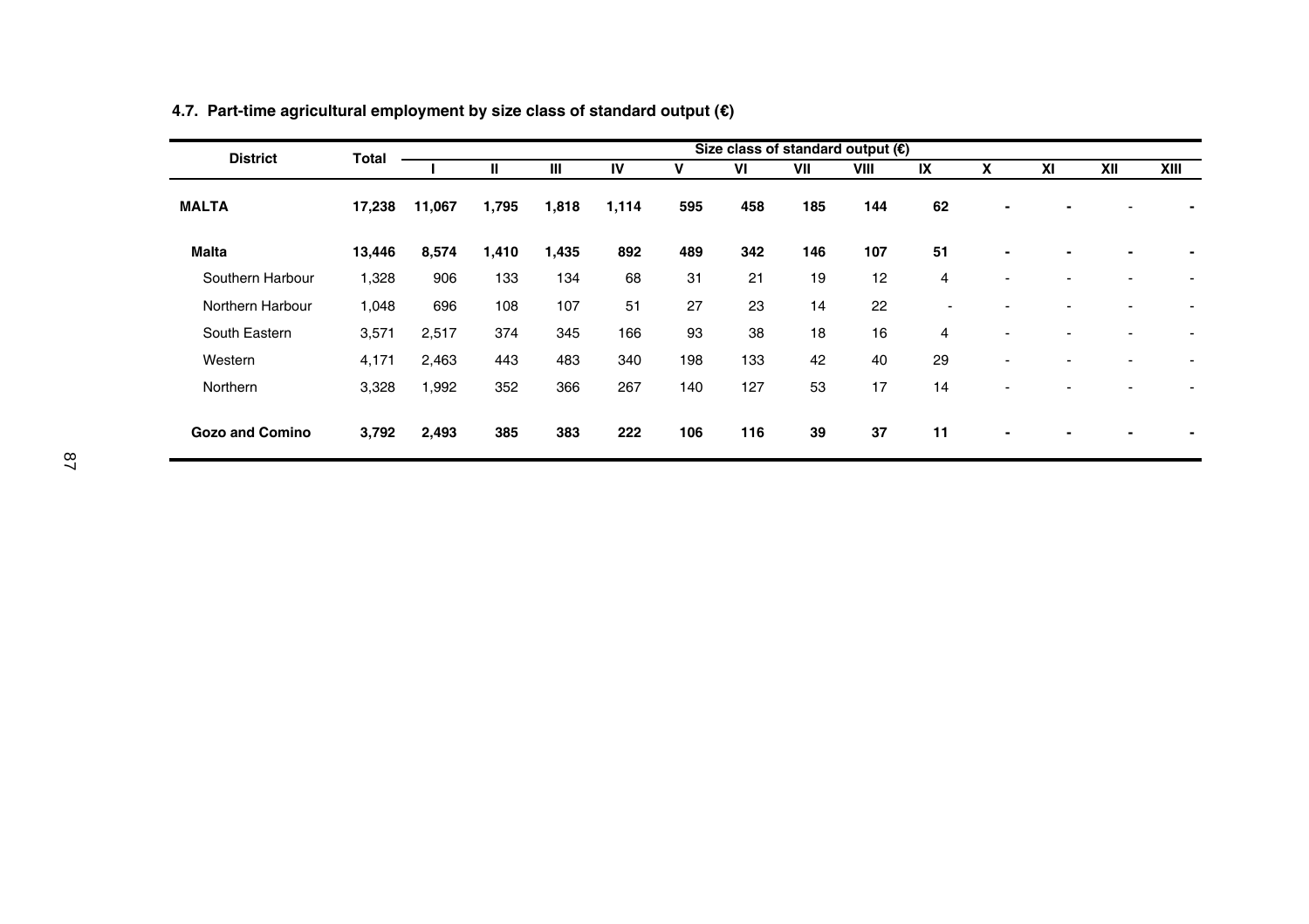|                        |                  | Sole-holder holdings    |                  | Group /     | Limited              |
|------------------------|------------------|-------------------------|------------------|-------------|----------------------|
| <b>District</b>        | <b>Total AWU</b> | Sole-holder<br>managers | Other<br>persons | partnership | liability<br>company |
| <b>MALTA</b>           | 4,862            | 3,257                   | 1,152            | 208         | 246                  |
| Malta                  | 3,973            | 2,661                   | 949              | 175         | 188                  |
| Southern Harbour       | 489              | 295                     | 117              | 15          | 62                   |
| Northern Harbour       | 358              | 225                     | 84               | 17          | 33                   |
| South Eastern          | 960              | 710                     | 217              | 28          | 5                    |
| Western                | 1,114            | 774                     | 254              | 46          | 40                   |
| Northern               | 1,052            | 657                     | 278              | 69          | 48                   |
| <b>Gozo and Comino</b> | 889              | 595                     | 203              | 33          | 58                   |

## **4.8. Distribution of annual work units (AWU) by type of holding**

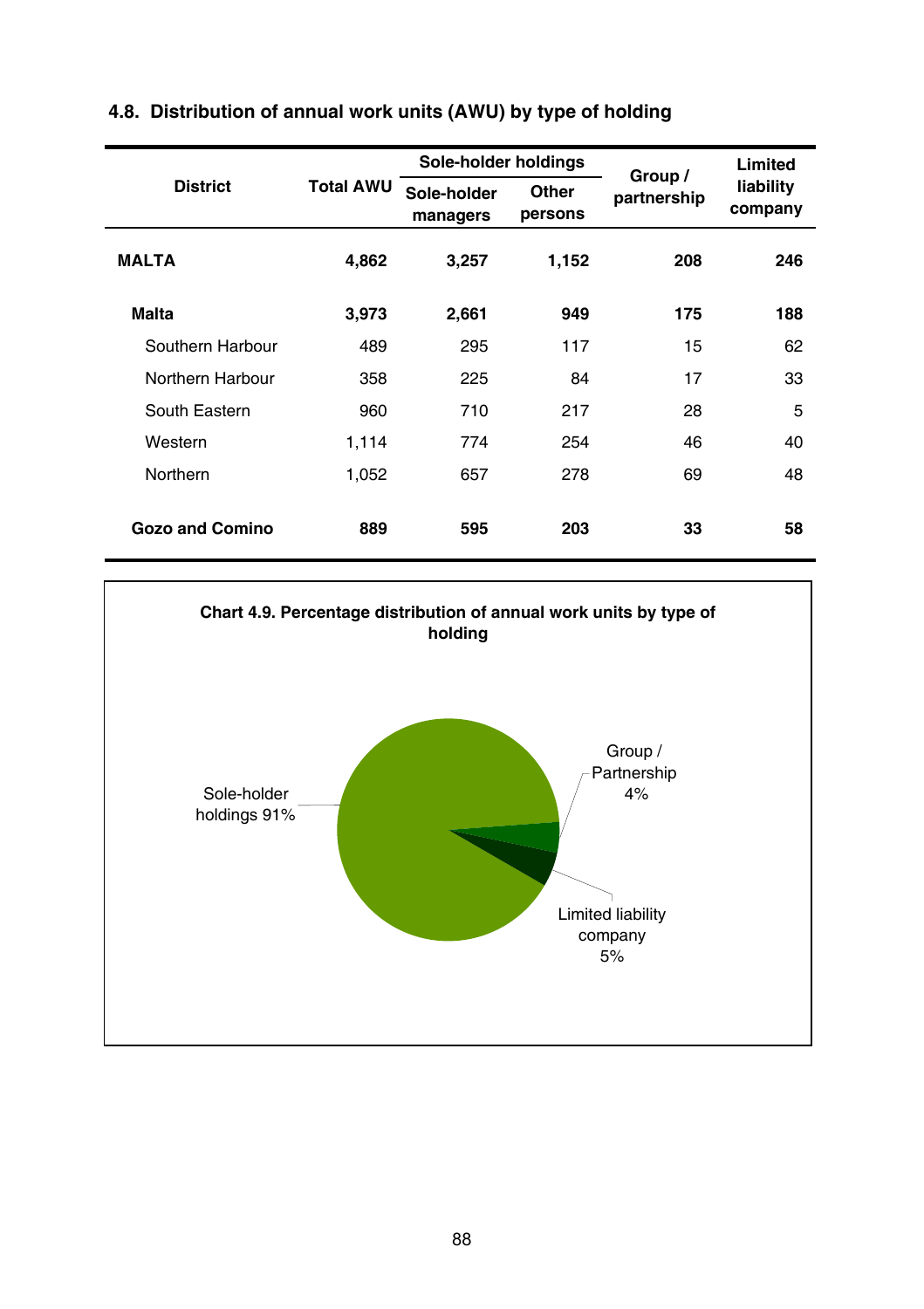| <b>District</b>        | Total  |      |       | Age group |       |       |       |
|------------------------|--------|------|-------|-----------|-------|-------|-------|
|                        |        | $25$ | 25-34 | 35-44     | 45-54 | 55-64 | >64   |
| <b>MALTA</b>           | 11,713 | 51   | 475   | 1,367     | 3,006 | 3,696 | 3,118 |
| <b>Malta</b>           | 9,105  | 40   | 387   | 1,080     | 2,384 | 2,925 | 2,289 |
| Southern Harbour       | 954    | 9    | 39    | 112       | 228   | 300   | 266   |
| Northern Harbour       | 753    | 6    | 35    | 91        | 198   | 241   | 182   |
| South Eastern          | 2,478  | 7    | 102   | 270       | 604   | 829   | 666   |
| Western                | 2,759  | 9    | 103   | 323       | 762   | 920   | 642   |
| Northern               | 2,161  | 9    | 108   | 284       | 592   | 635   | 533   |
| <b>Gozo and Comino</b> | 2,608  | 11   | 88    | 287       | 622   | 771   | 829   |

## **4.9. Distribution of sole-holder managers by age group**

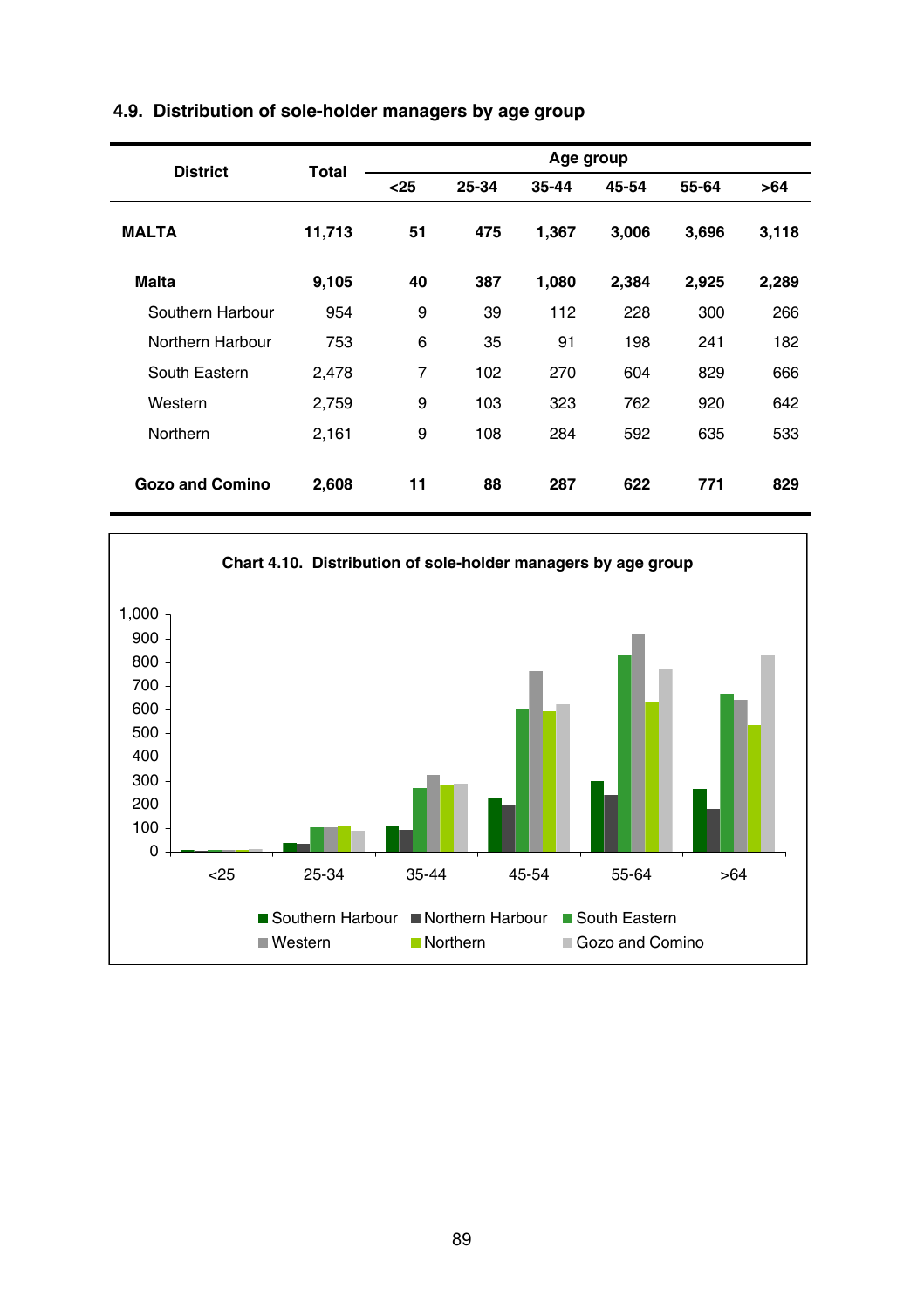| <b>District</b>        | Total  | 1 AWU | 1 AWU | >0-<25% of 25-<50% of 50-<75% of 75-<100%<br>1 AWU | of 1 AWU | 1 AWU |
|------------------------|--------|-------|-------|----------------------------------------------------|----------|-------|
| <b>MALTA</b>           | 11,713 | 7,599 | 1,975 | 795                                                | 603      | 741   |
| Malta                  | 9,105  | 5,706 | 1,624 | 635                                                | 480      | 660   |
| Southern Harbour       | 954    | 545   | 207   | 89                                                 | 58       | 55    |
| Northern Harbour       | 753    | 477   | 120   | 42                                                 | 46       | 68    |
| South Eastern          | 2,478  | 1.515 | 505   | 185                                                | 151      | 122   |
| Western                | 2,759  | 1,814 | 423   | 180                                                | 138      | 204   |
| Northern               | 2,161  | 1,355 | 369   | 139                                                | 87       | 211   |
| <b>Gozo and Comino</b> | 2,608  | 1,893 | 351   | 160                                                | 123      | 81    |

#### **4.10. Distribution of sole-holder managers by size class**

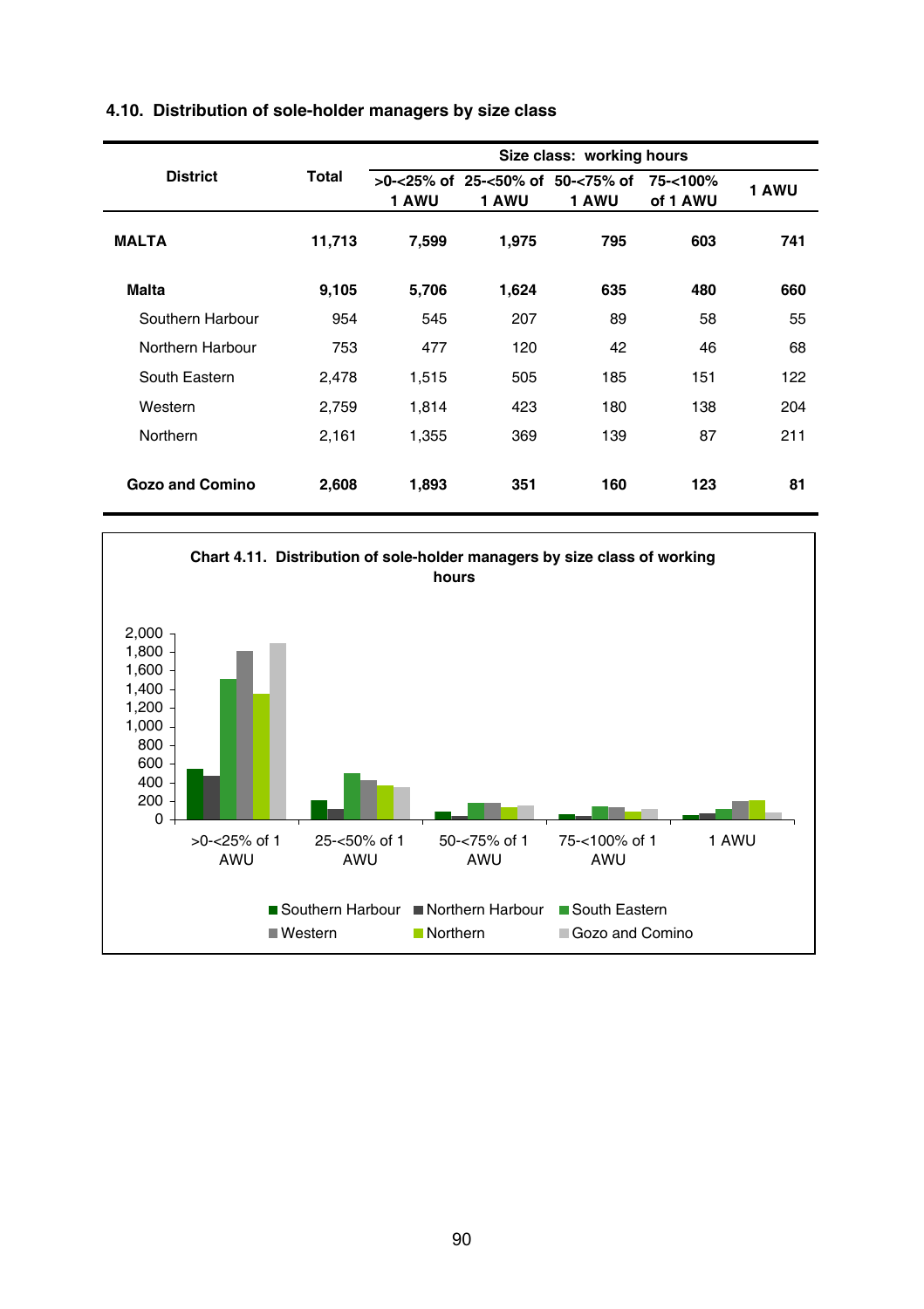| <b>District</b>        | Total  |       | Other gainful activity of sole-holder manager |       |
|------------------------|--------|-------|-----------------------------------------------|-------|
|                        |        | Major | Subsidiary                                    | None  |
| <b>MALTA</b>           | 11,713 | 5,179 | 268                                           | 6,266 |
| Malta                  | 9,105  | 4,157 | 192                                           | 4,756 |
| Southern Harbour       | 954    | 422   | 15                                            | 517   |
| Northern Harbour       | 753    | 347   | 11                                            | 395   |
| South Eastern          | 2,478  | 1,115 | 20                                            | 1,343 |
| Western                | 2,759  | 1,259 | 101                                           | 1,399 |
| Northern               | 2,161  | 1,014 | 45                                            | 1,102 |
| <b>Gozo and Comino</b> | 2,608  | 1,022 | 76                                            | 1,510 |

## **4.11. Distribution of sole-holder managers by other gainful activity**

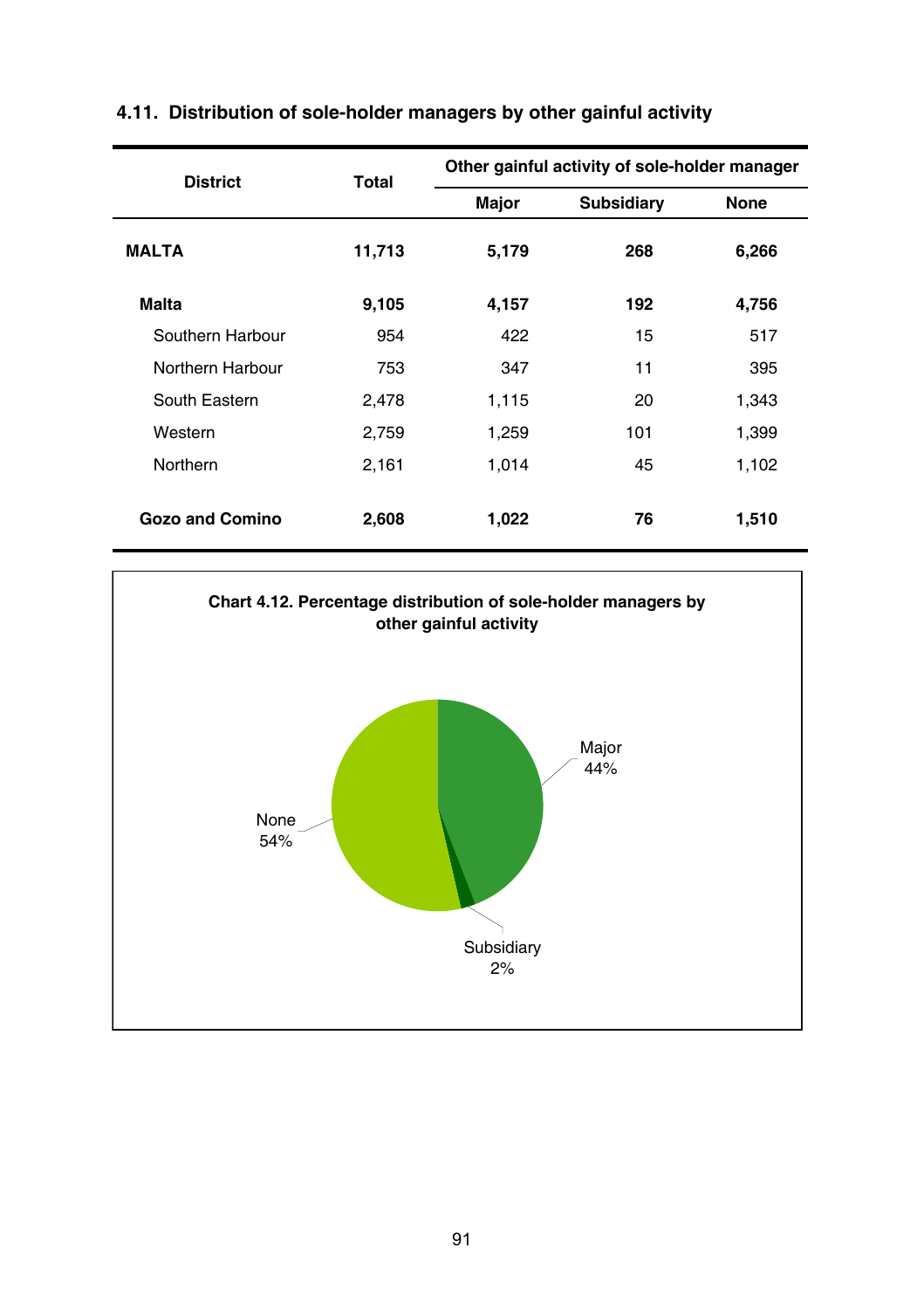| <b>District</b>        | Total | Age group               |       |       |       |       |                |  |  |
|------------------------|-------|-------------------------|-------|-------|-------|-------|----------------|--|--|
|                        |       | $25$                    | 25-34 | 35-44 | 45-54 | 55-64 | >64            |  |  |
| <b>MALTA</b>           | 5,179 | 31                      | 357   | 1,067 | 2,240 | 1,452 | 32             |  |  |
| Malta                  | 4,157 | 25                      | 295   | 841   | 1,797 | 1,168 | 31             |  |  |
| Southern Harbour       | 422   | 5                       | 27    | 87    | 172   | 126   | 5              |  |  |
| Northern Harbour       | 347   | $\overline{\mathbf{4}}$ | 25    | 71    | 146   | 95    | 6              |  |  |
| South Eastern          | 1,115 | 5                       | 78    | 218   | 487   | 320   | $\overline{7}$ |  |  |
| Western                | 1,259 | 6                       | 82    | 251   | 558   | 357   | 5              |  |  |
| Northern               | 1,014 | 5                       | 83    | 214   | 434   | 270   | 8              |  |  |
| <b>Gozo and Comino</b> | 1,022 | 6                       | 62    | 226   | 443   | 284   | 1              |  |  |

#### **4.12. Distribution of sole-holder managers by age group and other major gainful activity**

## **4.13. Distribution of sole-holder managers by age group and subsidiary gainful activity**

| <b>District</b>        | Total | Age group                |                |                |       |       |                |  |
|------------------------|-------|--------------------------|----------------|----------------|-------|-------|----------------|--|
|                        |       | $25$                     | 25-34          | 35-44          | 45-54 | 55-64 | >64            |  |
| <b>MALTA</b>           | 268   | 4                        | 16             | 46             | 102   | 74    | 26             |  |
| Malta                  | 192   | $\mathbf{2}$             | 11             | 31             | 74    | 57    | 17             |  |
| Southern Harbour       | 15    | 1                        | $\blacksquare$ | 3              | 3     | 6     | $\overline{2}$ |  |
| Northern Harbour       | 11    | -                        | 1              | $\blacksquare$ | 6     | 4     | $\blacksquare$ |  |
| South Eastern          | 20    | $\overline{\phantom{0}}$ | $\overline{2}$ | $\overline{4}$ | 7     | 6     | 1              |  |
| Western                | 101   | 1                        | 3              | 13             | 41    | 32    | 11             |  |
| Northern               | 45    |                          | 5              | 11             | 17    | 9     | 3              |  |
| <b>Gozo and Comino</b> | 76    | 2                        | 5              | 15             | 28    | 17    | 9              |  |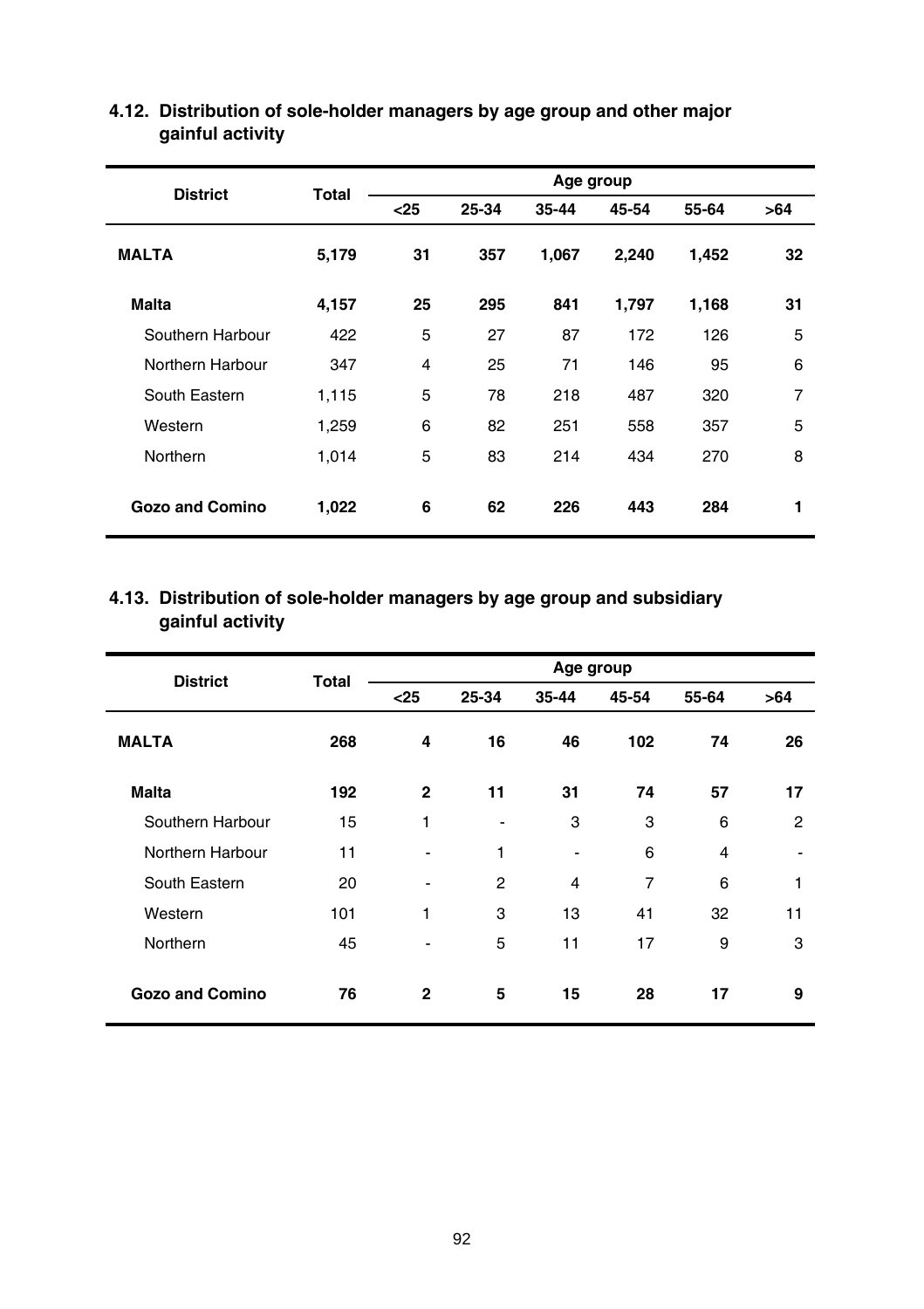| <b>District</b>        | Total | Age group      |       |       |       |       |       |  |
|------------------------|-------|----------------|-------|-------|-------|-------|-------|--|
|                        |       | $25$           | 25-34 | 35-44 | 45-54 | 55-64 | >64   |  |
| <b>MALTA</b>           | 6,266 | 16             | 102   | 254   | 664   | 2,170 | 3,060 |  |
| <b>Malta</b>           | 4,756 | 13             | 81    | 208   | 513   | 1,700 | 2,241 |  |
| Southern Harbour       | 517   | 3              | 12    | 22    | 53    | 168   | 259   |  |
| Northern Harbour       | 395   | $\overline{2}$ | 9     | 20    | 46    | 142   | 176   |  |
| South Eastern          | 1,343 | $\overline{2}$ | 22    | 48    | 110   | 503   | 658   |  |
| Western                | 1,399 | $\overline{2}$ | 18    | 59    | 163   | 531   | 626   |  |
| Northern               | 1,102 | $\overline{4}$ | 20    | 59    | 141   | 356   | 522   |  |
| <b>Gozo and Comino</b> | 1,510 | 3              | 21    | 46    | 151   | 470   | 819   |  |

## **4.14. Distribution of sole-holder managers by age group and no other gainful activity**

#### **4.15. Distribution of sole-holder managers with a major gainful activity outside agriculture by size class**

|                  |       | Size class: working hours |       |                                                    |          |                |  |  |  |  |
|------------------|-------|---------------------------|-------|----------------------------------------------------|----------|----------------|--|--|--|--|
| <b>District</b>  | Total | 1 AWU                     | 1 AWU | >0-<25% of 25-<50% of 50-<75% of 75-<100%<br>1 AWU | of 1 AWU | 1 AWU          |  |  |  |  |
| <b>MALTA</b>     | 5,179 | 3,621                     | 996   | 333                                                | 184      | 45             |  |  |  |  |
| Malta            | 4,157 | 2,870                     | 838   | 264                                                | 144      | 41             |  |  |  |  |
| Southern Harbour | 422   | 263                       | 105   | 33                                                 | 19       | 2              |  |  |  |  |
| Northern Harbour | 347   | 235                       | 68    | 19                                                 | 17       | 8              |  |  |  |  |
| South Eastern    | 1,115 | 723                       | 255   | 78                                                 | 52       | $\overline{7}$ |  |  |  |  |
| Western          | 1,259 | 910                       | 219   | 76                                                 | 37       | 17             |  |  |  |  |
| Northern         | 1.014 | 739                       | 191   | 58                                                 | 19       | 7              |  |  |  |  |
| Gozo and Comino  | 1,022 | 751                       | 158   | 69                                                 | 40       | 4              |  |  |  |  |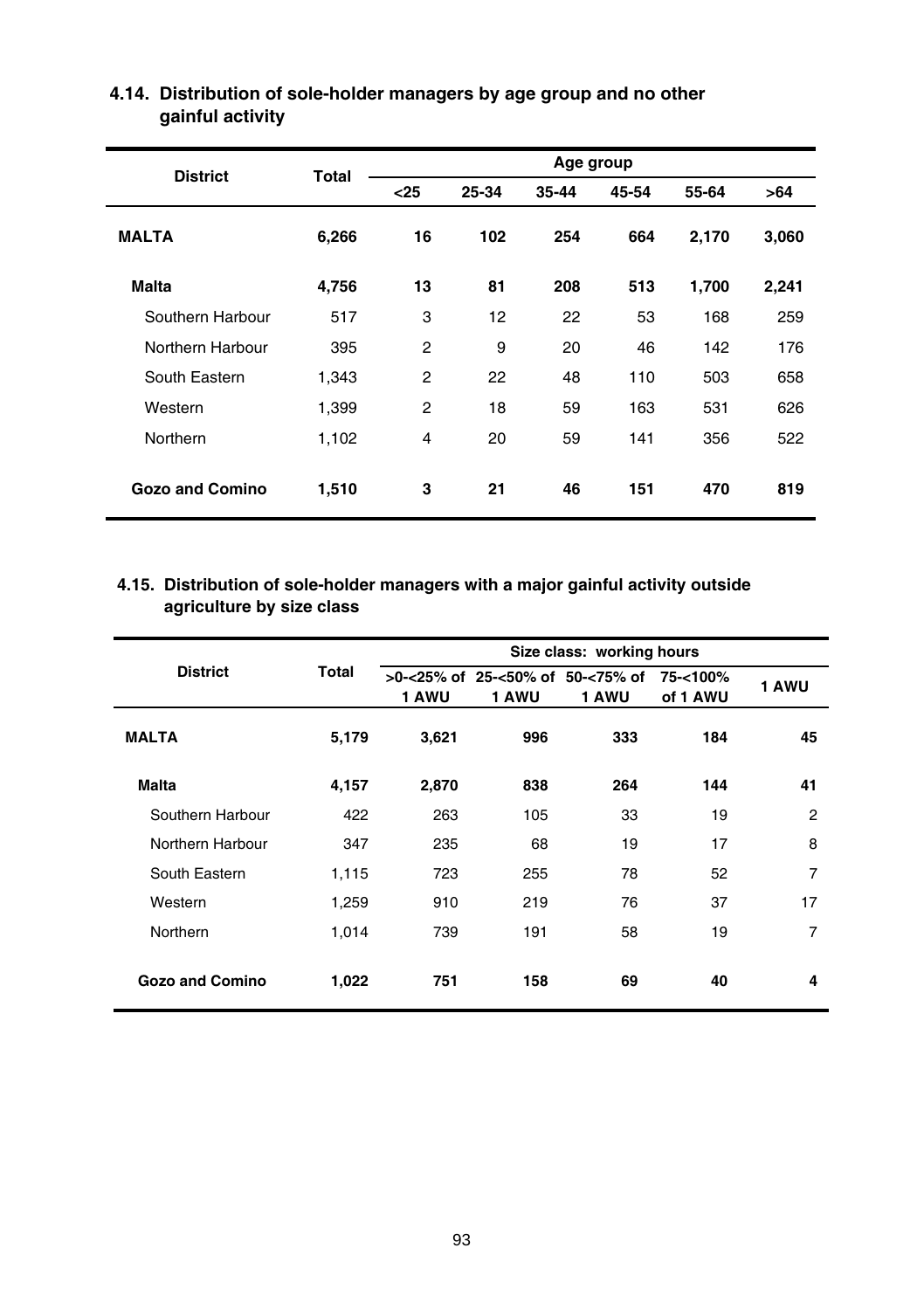|                        |       |                |                | Size class: working hours                             |                |       |
|------------------------|-------|----------------|----------------|-------------------------------------------------------|----------------|-------|
| <b>District</b>        | Total | 1 AWU          | 1 AWU          | $>0$ -<25% of 25-<50% of 50-<75% of 75-<100%<br>1 AWU | of 1 AWU       | 1 AWU |
| <b>MALTA</b>           | 268   | 131            | 45             | 19                                                    | 25             | 48    |
| <b>Malta</b>           | 192   | 86             | 29             | 16                                                    | 18             | 43    |
| Southern Harbour       | 15    | $\overline{4}$ | $\overline{4}$ | $\overline{2}$                                        | 1              | 4     |
| Northern Harbour       | 11    | $\overline{4}$ | 3              | 1                                                     | $\overline{2}$ | 1     |
| South Eastern          | 20    | 9              | 3              | 3                                                     | $\overline{2}$ | 3     |
| Western                | 101   | 54             | 14             | 8                                                     | 12             | 13    |
| Northern               | 45    | 15             | 5              | $\overline{2}$                                        | 1              | 22    |
| <b>Gozo and Comino</b> | 76    | 45             | 16             | 3                                                     | 7              | 5     |

## **4.16. Distribution of sole-holder managers with a subsidiary gainful activity by size class**

### **4.17. Distribution of sole-holder managers with no other gainful activity by size class**

|                  |       |       |                                              |       | Size class: working hours |       |  |
|------------------|-------|-------|----------------------------------------------|-------|---------------------------|-------|--|
| <b>District</b>  | Total | 1 AWU | $>0$ -<25% of 25-<50% of 50-<75% of<br>1 AWU | 1 AWU | 75-<100%<br>of 1 AWU      | 1 AWU |  |
| <b>MALTA</b>     | 6,266 | 3,847 | 934                                          | 443   | 394                       | 648   |  |
| Malta            | 4,756 | 2,750 | 757                                          | 355   | 318                       | 576   |  |
| Southern Harbour | 517   | 278   | 98                                           | 54    | 38                        | 49    |  |
| Northern Harbour | 395   | 238   | 49                                           | 22    | 27                        | 59    |  |
| South Eastern    | 1,343 | 783   | 247                                          | 104   | 97                        | 112   |  |
| Western          | 1.399 | 850   | 190                                          | 96    | 89                        | 174   |  |
| Northern         | 1.102 | 601   | 173                                          | 79    | 67                        | 182   |  |
| Gozo and Comino  | 1,510 | 1,097 | 177                                          | 88    | 76                        | 72    |  |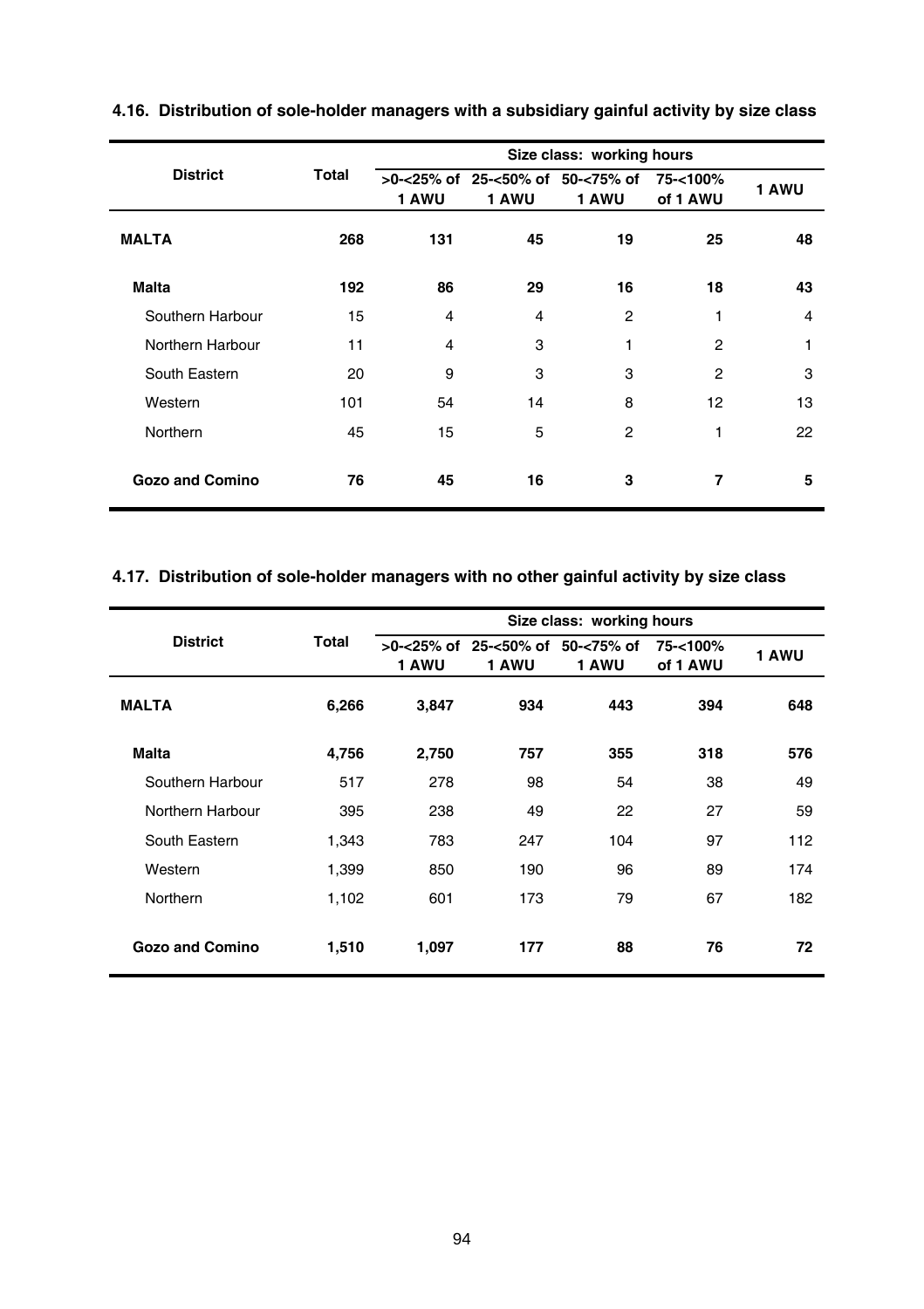| <b>District</b>  | Total  | <b>Practical</b><br>experience<br>only | <b>Basic training</b> | Full<br>agricultural<br>training |
|------------------|--------|----------------------------------------|-----------------------|----------------------------------|
| <b>MALTA</b>     | 11,713 | 10,560                                 | 1,004                 | 149                              |
| Malta            | 9,105  | 8,099                                  | 881                   | 125                              |
| Southern Harbour | 954    | 848                                    | 91                    | 15                               |
| Northern Harbour | 753    | 632                                    | 99                    | 22                               |
| South Eastern    | 2,478  | 2,287                                  | 169                   | 22                               |
| Western          | 2,759  | 2,386                                  | 336                   | 37                               |
| Northern         | 2.161  | 1,946                                  | 186                   | 29                               |
| Gozo and Comino  | 2,608  | 2,461                                  | 123                   | 24                               |

## **4.18. Sole-holder managers by type of agricultural training**

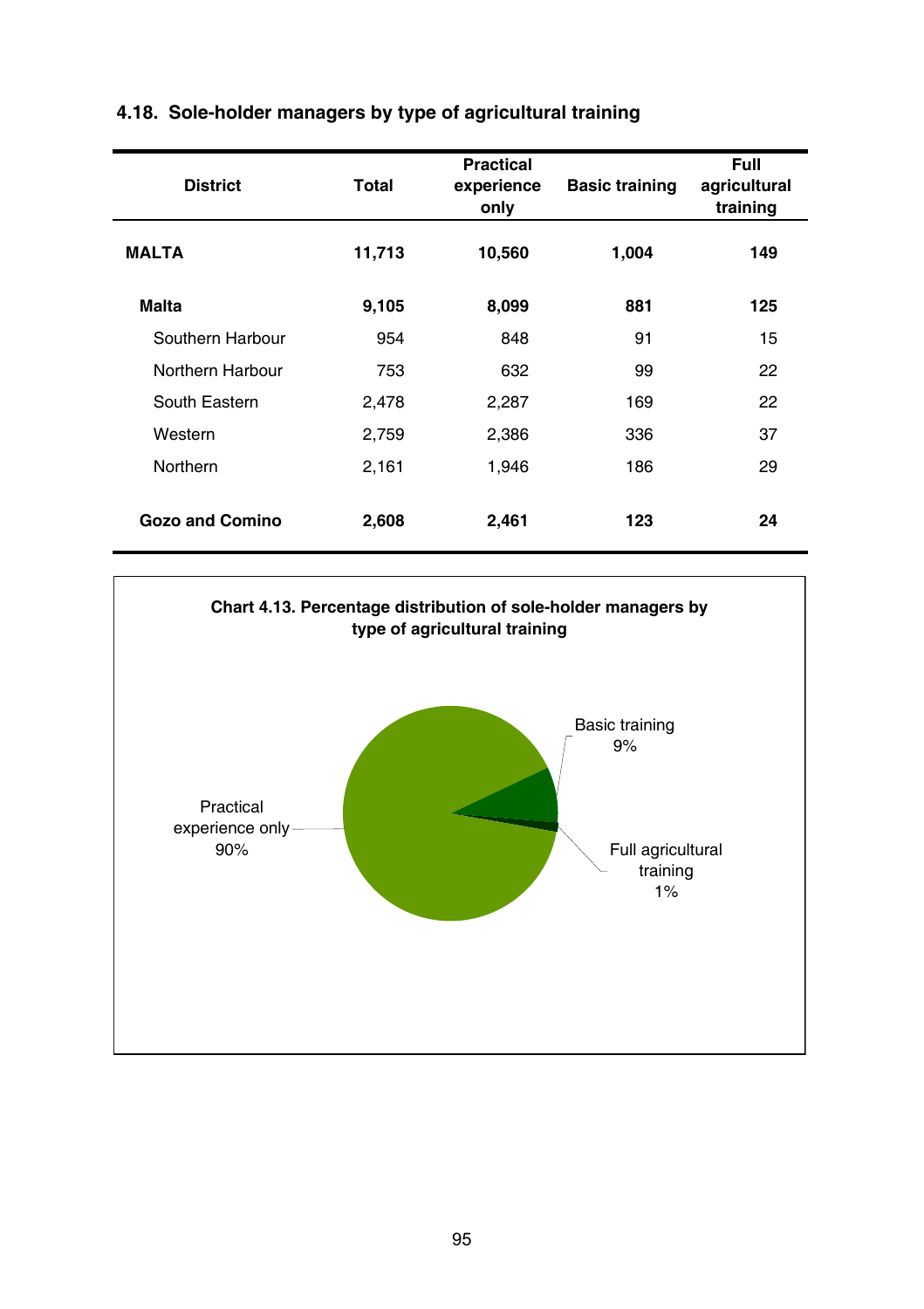| <b>District</b>        | Total | Size class of UAA (ha) |           |         |         |          |                |  |  |
|------------------------|-------|------------------------|-----------|---------|---------|----------|----------------|--|--|
|                        |       | $0 - 0.5$              | $0.5 - 1$ | $1 - 2$ | $2 - 5$ | $5 - 10$ | $\geq 10$      |  |  |
| <b>MALTA</b>           | 6,783 | 1,424                  | 1,457     | 1,716   | 1,652   | 449      | 84             |  |  |
| <b>Malta</b>           | 5,493 | 1,163                  | 1,198     | 1,368   | 1,317   | 370      | 77             |  |  |
| Southern Harbour       | 471   | 134                    | 143       | 102     | 80      | 9        | 3              |  |  |
| Northern Harbour       | 305   | 82                     | 61        | 78      | 67      | 16       | $\overline{2}$ |  |  |
| South Eastern          | 1,521 | 382                    | 443       | 386     | 244     | 43       | 23             |  |  |
| Western                | 1.651 | 368                    | 322       | 404     | 448     | 82       | 27             |  |  |
| Northern               | 1,545 | 197                    | 230       | 398     | 478     | 220      | 22             |  |  |
| <b>Gozo and Comino</b> | 1,289 | 261                    | 259       | 348     | 335     | 79       | 7              |  |  |

**4.19. Distribution of working days of contracted work provided by third parties by size class of UAA (ha)**

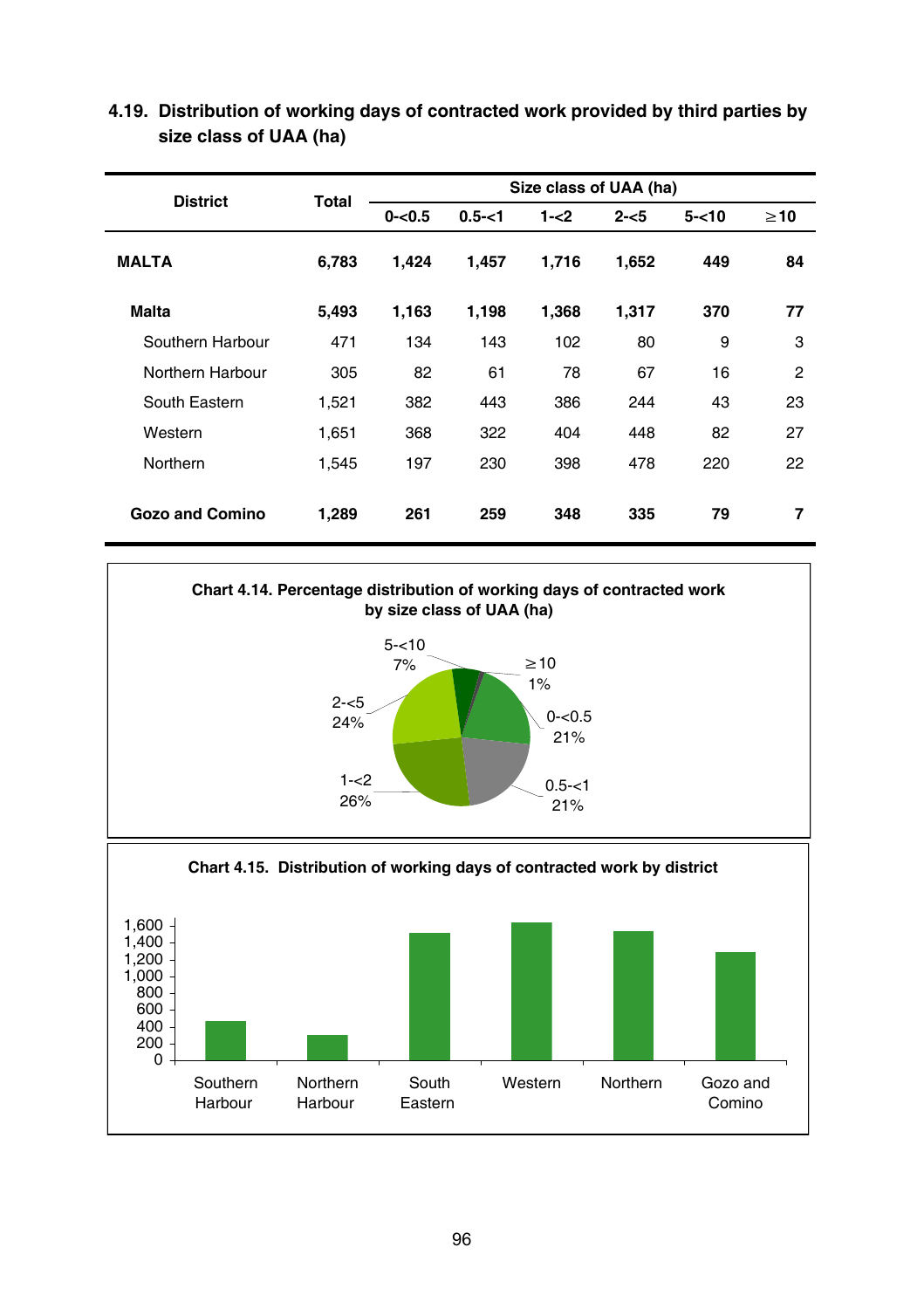| <b>District</b>  | Total  | Size class of UAA (ha) |           |         |         |                          |           |  |  |
|------------------|--------|------------------------|-----------|---------|---------|--------------------------|-----------|--|--|
|                  |        | $0 - 0.5$              | $0.5 - 1$ | $1 - 2$ | $2 - 5$ | $5 - 10$                 | $\geq 10$ |  |  |
| <b>MALTA</b>     | 10,117 | 823                    | 804       | 2,647   | 2,579   | 1,107                    | 2,156     |  |  |
| Malta            | 7,621  | 741                    | 728       | 1,965   | 1,922   | 694                      | 1,571     |  |  |
| Southern Harbour | 2,084  | 191                    | 172       | 380     | 509     | 433                      | 400       |  |  |
| Northern Harbour | 1.041  | 50                     | 207       | 647     | 138     | $\overline{\phantom{a}}$ |           |  |  |
| South Eastern    | 1.470  | 91                     | 90        | 319     | 400     | -                        | 570       |  |  |
| Western          | 2,065  | 368                    | 114       | 171     | 644     | 186                      | 582       |  |  |
| Northern         | 961    | 42                     | 146       | 448     | 232     | 75                       | 19        |  |  |
| Gozo and Comino  | 2,496  | 82                     | 76        | 682     | 657     | 414                      | 585       |  |  |

**4.20. Distribution of working days of casual workers by size class of UAA (ha)**





**Chart 4.17. Distribution of working days of casual workers by district**  $0 -$ 400 800 1,200 1,600 2,000 Southern Harbour Northern Harbour South Eastern Western Northern Gozo and Comino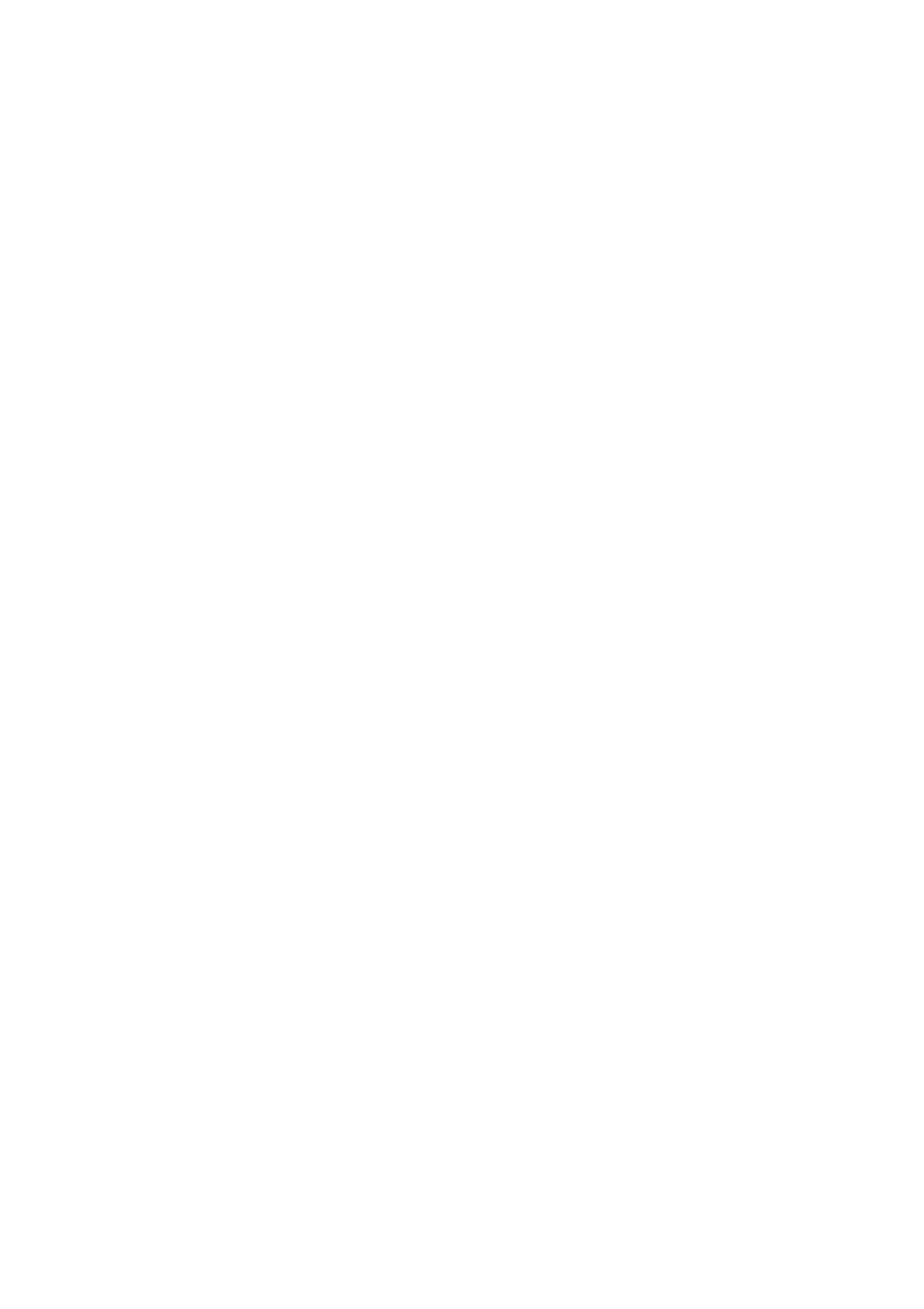## 5. Machinery and Equipment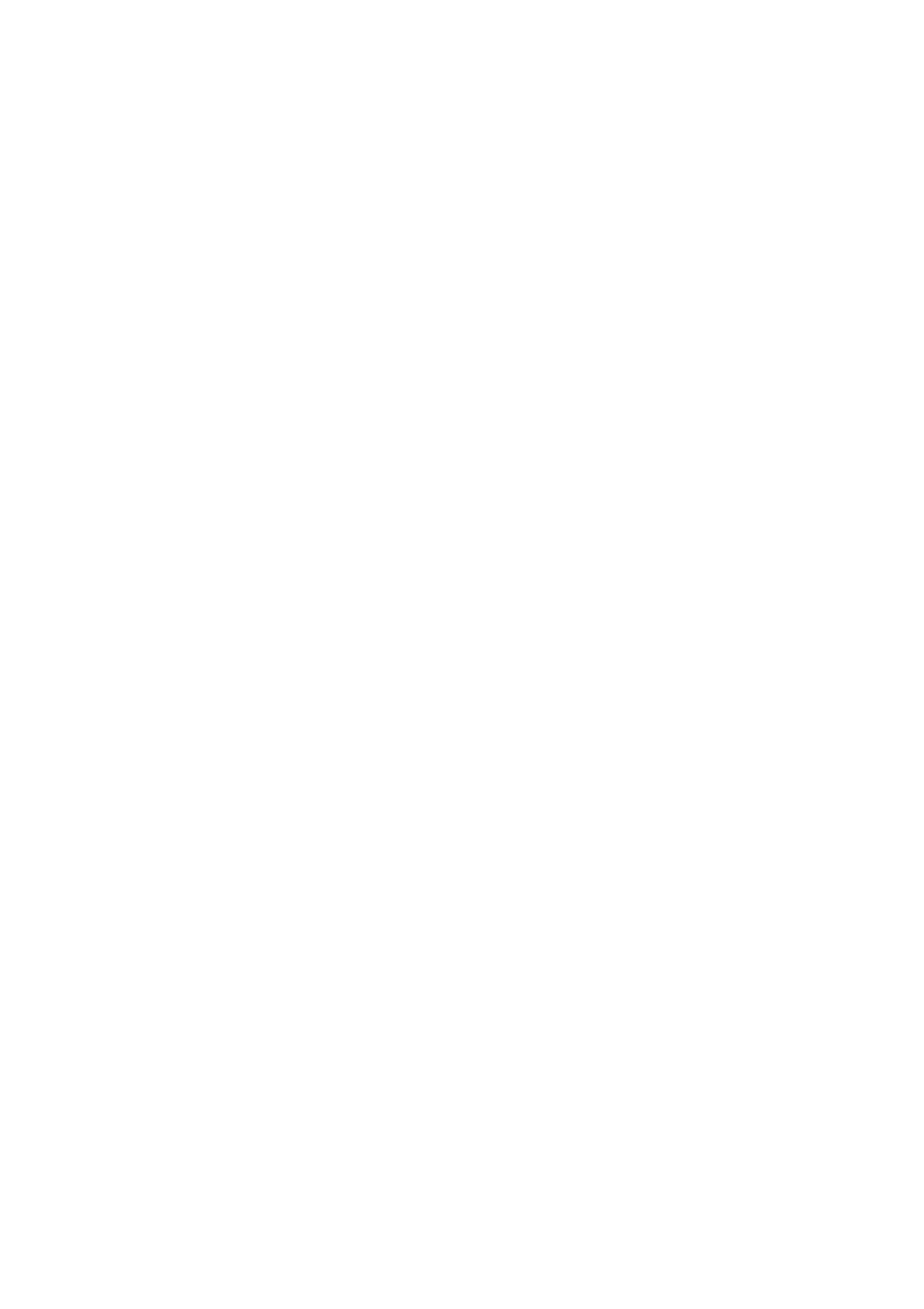| <b>District</b>        | Total  | <b>Tractors</b> | <b>Cultivators</b> | Combine<br>harvesters | Other<br>harvesters |
|------------------------|--------|-----------------|--------------------|-----------------------|---------------------|
| <b>MALTA</b>           | 18,283 | 2,020           | 15,570             | 289                   | 404                 |
| Malta                  | 14,075 | 1,538           | 12,057             | 201                   | 279                 |
| Southern Harbour       | 1,305  | 132             | 1,142              | 17                    | 14                  |
| Northern Harbour       | 901    | 75              | 771                | 22                    | 33                  |
| South Eastern          | 3,078  | 303             | 2,709              | 39                    | 27                  |
| Western                | 4,631  | 509             | 3,934              | 73                    | 115                 |
| Northern               | 4,160  | 519             | 3,501              | 50                    | 90                  |
| <b>Gozo and Comino</b> | 4,208  | 482             | 3,513              | 88                    | 125                 |

## **5.1. Machinery by type and district**

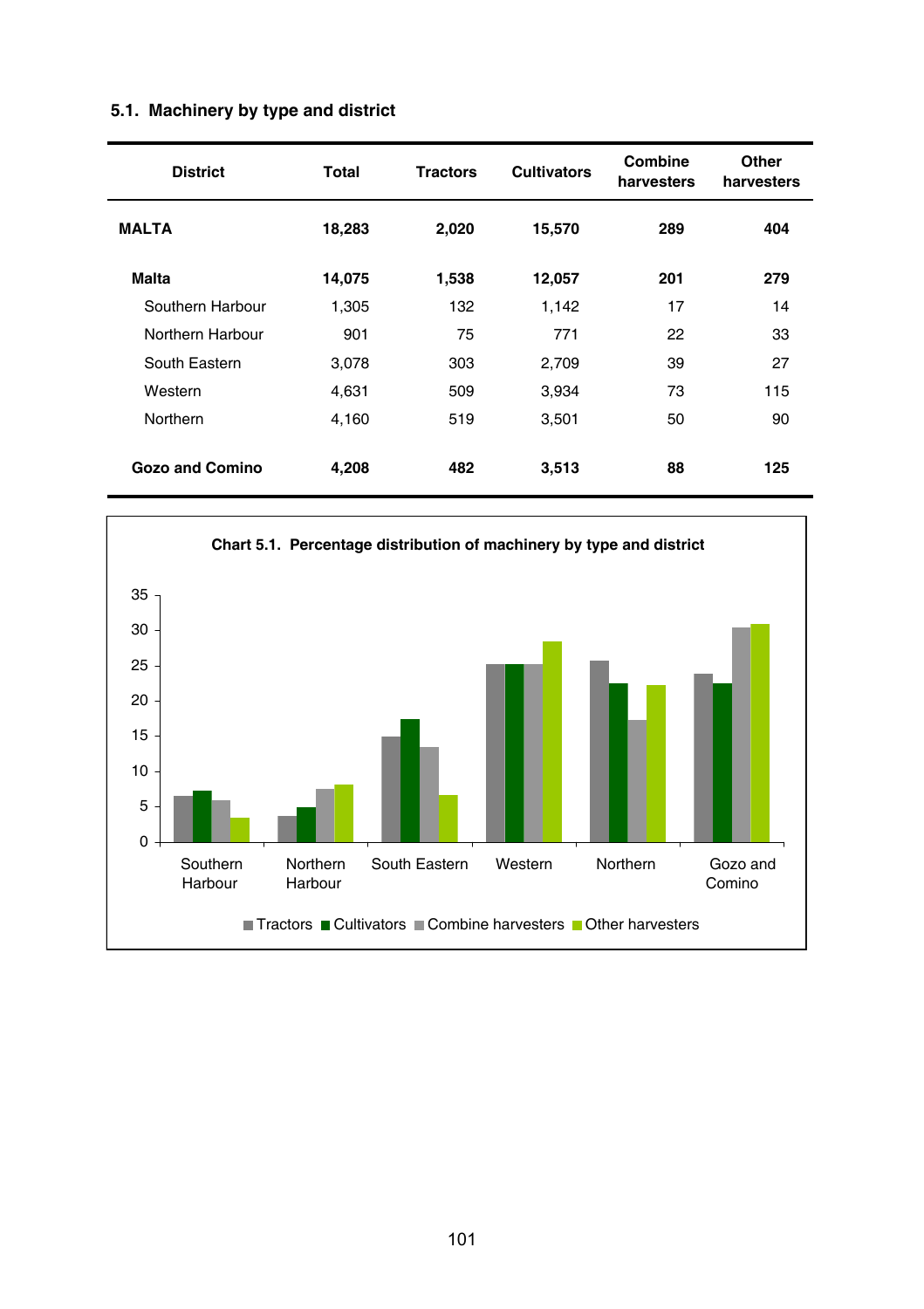| <b>District</b>  | Total | Wind energy | Solar energy |
|------------------|-------|-------------|--------------|
| <b>MALTA</b>     | 192   | 144         | 48           |
| <b>Malta</b>     | 153   | 109         | 44           |
| Southern Harbour | 5     | 2           | 3            |
| Northern Harbour | 12    | 6           | 6            |
| South Eastern    | 8     | 2           | 6            |
| Western          | 73    | 60          | 13           |
| Northern         | 55    | 39          | 16           |
| Gozo and Comino  | 39    | 35          | 4            |

#### **5.2. Distribution of equipment used for the production of renewable energy by district**

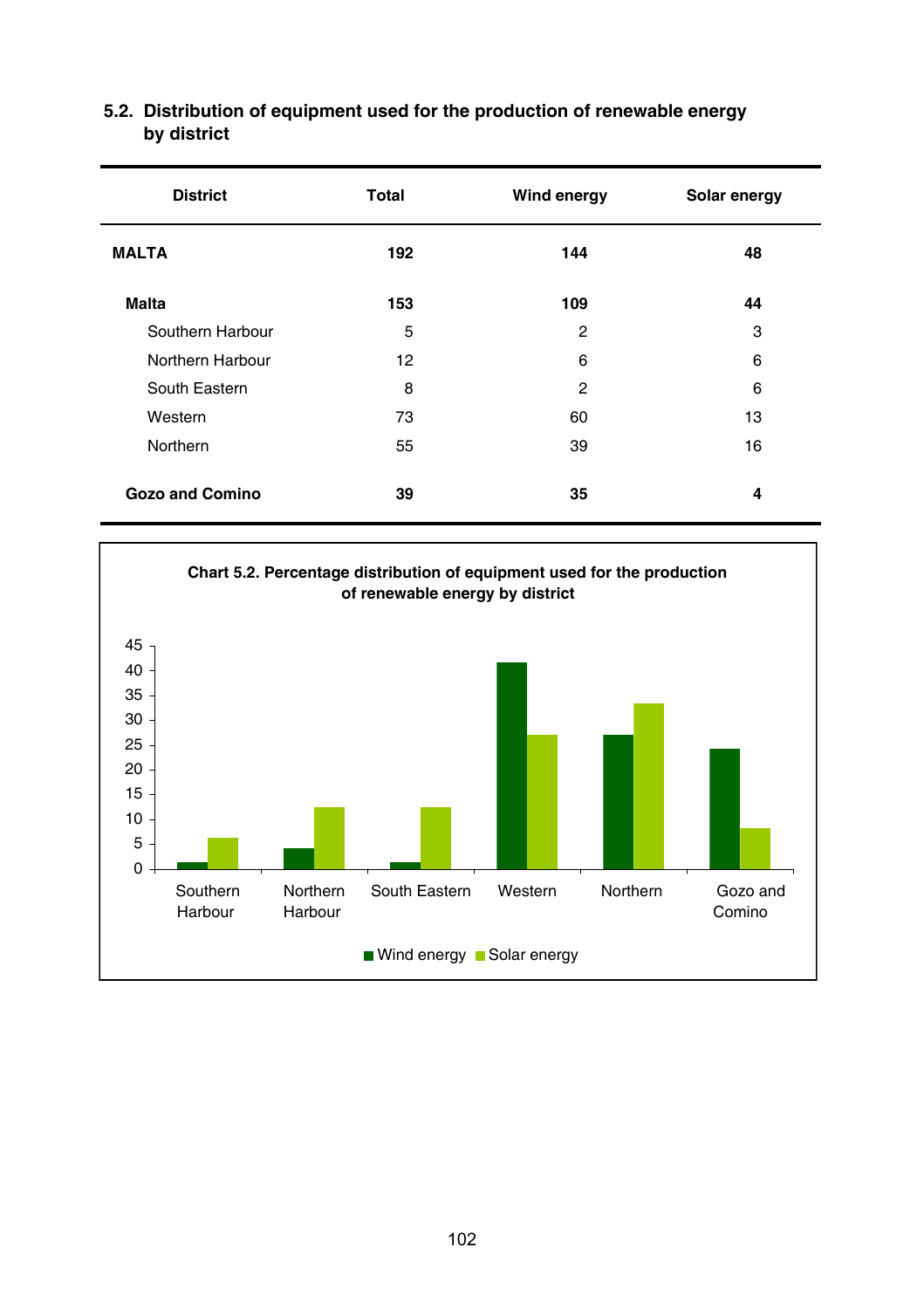# 6. Irrigation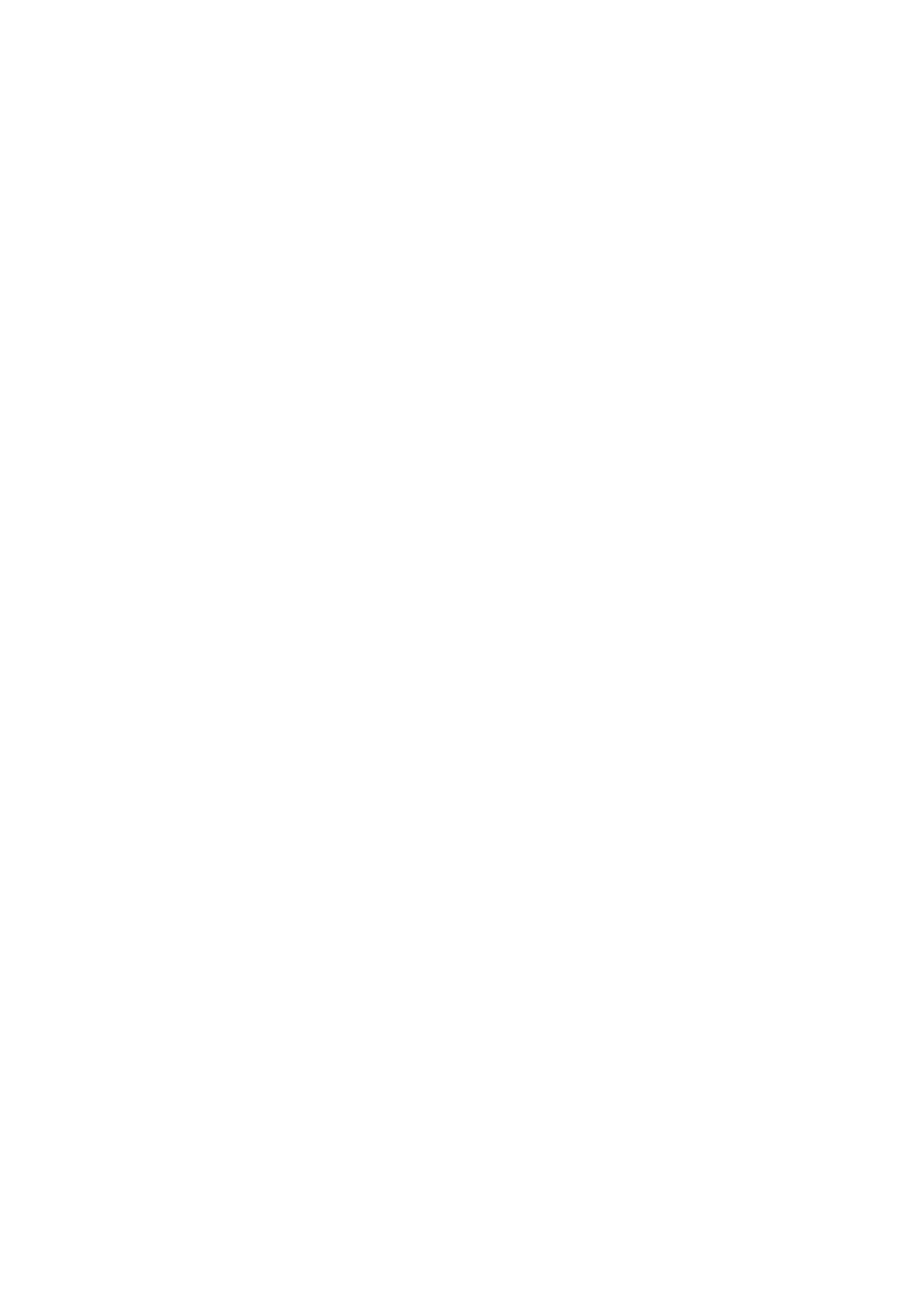#### **6.1. Source of water by type and district**

|                        |                         |                          | Source of water                                 |                                  |
|------------------------|-------------------------|--------------------------|-------------------------------------------------|----------------------------------|
| <b>District</b>        | On-farm<br>ground water | On-farm<br>surface water | Off-farm water<br>from water<br>supply networks | Other sources<br>(treated water) |
| <b>MALTA</b>           | 3,407                   | 5,644                    | 1,835                                           | 250                              |
| Malta                  | 2,929                   | 4,807                    | 1,613                                           | 250                              |
| Southern Harbour       | 229                     | 549                      | 268                                             | 126                              |
| Northern Harbour       | 227                     | 410                      | 126                                             |                                  |
| South Eastern          | 446                     | 1,490                    | 609                                             | 124                              |
| Western                | 927                     | 1,578                    | 419                                             |                                  |
| Northern               | 1,100                   | 780                      | 191                                             |                                  |
| <b>Gozo and Comino</b> | 478                     | 837                      | 222                                             |                                  |

**Note:** The figures refer to the number of existing sources used for irrigation by the agricultural holdings. A holding can use one or more sources of water for irrigation

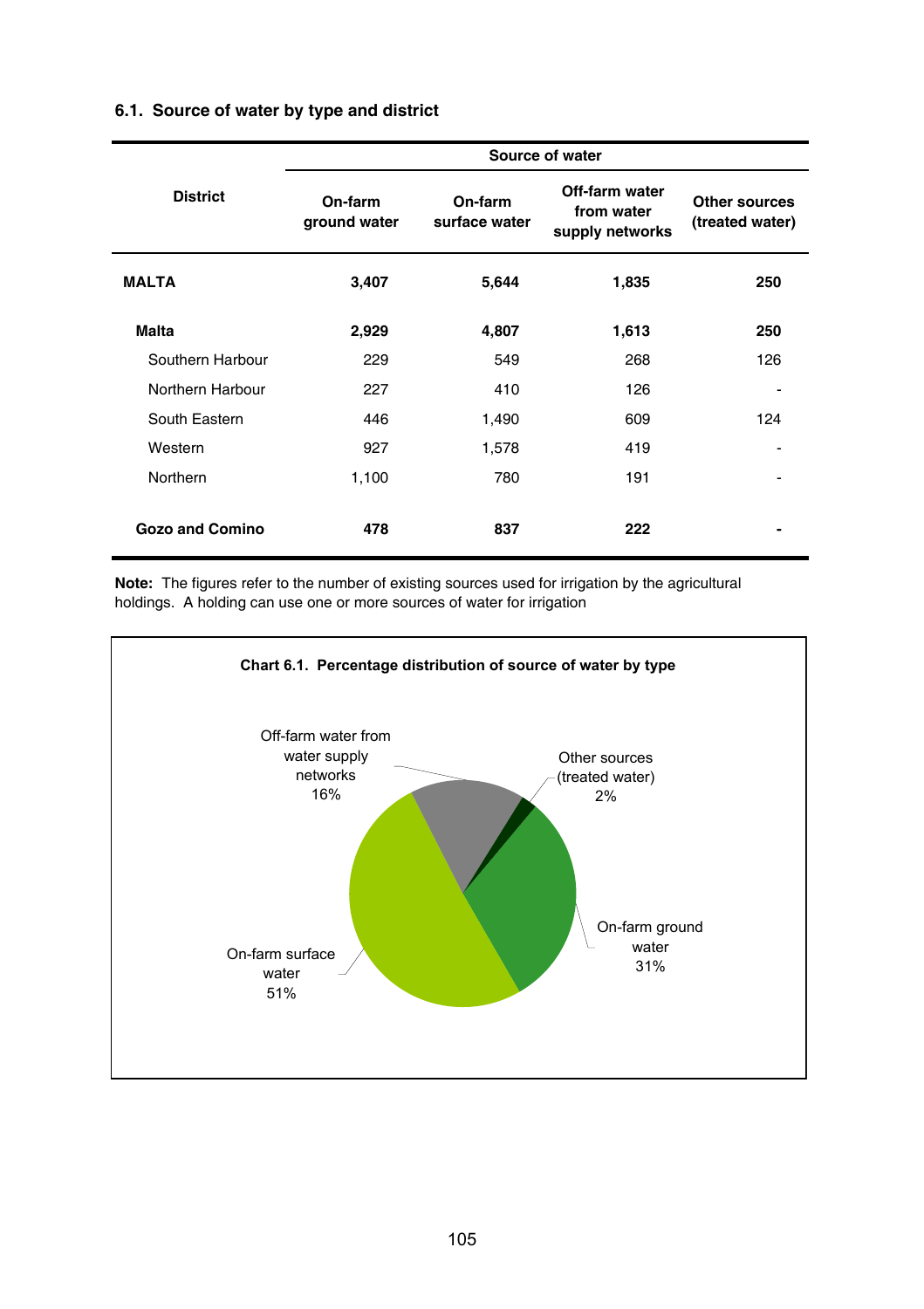#### **6.2. Distribution of irrigated area (ha) by type and district**

|                  |         | Area irrigated in the previous 12 months |                             |            |                    |                                          |                       |              |           |  |  |
|------------------|---------|------------------------------------------|-----------------------------|------------|--------------------|------------------------------------------|-----------------------|--------------|-----------|--|--|
| <b>District</b>  | Total   | <b>Potatoes</b>                          | <b>Flowers and</b><br>seeds | Vegetables | Kitchen<br>gardens | <b>Fruit and</b><br>berry<br>plantations | Citrus<br>plantations | Olive groves | Vineyards |  |  |
| <b>MALTA</b>     | 3,498.4 | 631.9                                    | 65.5                        | 1,357.1    | 586.5              | 228.1                                    | 103.5                 | 93.6         | 432.0     |  |  |
| Malta            | 3,003.2 | 592.8                                    | 63.9                        | 1,143.5    | 500.5              | 212.6                                    | 49.7                  | 76.7         | 363.4     |  |  |
| Southern Harbour | 305.1   | 127.0                                    | 6.8                         | 58.3       | 55.9               | 6.3                                      | 5.0                   | 6.6          | 39.3      |  |  |
| Northern Harbour | 177.6   | 27.3                                     | 13.2                        | 46.9       | 44.0               | 8.9                                      | 5.5                   | 15.1         | 16.8      |  |  |
| South Eastern    | 496.0   | 195.2                                    | 7.7                         | 76.4       | 146.8              | 6.6                                      | 2.4                   | 12.9         | 48.1      |  |  |
| Western          | 1.013.6 | 147.8                                    | 19.9                        | 385.3      | 137.6              | 122.9                                    | 30.3                  | 20.7         | 149.0     |  |  |
| Northern         | 1,010.8 | 95.5                                     | 16.3                        | 576.6      | 116.1              | 68.1                                     | 6.4                   | 21.5         | 110.2     |  |  |
| Gozo and Comino  | 495.2   | 39.1                                     | 1.6                         | 213.7      | 86.1               | 15.5                                     | 53.8                  | 16.9         | 68.6      |  |  |

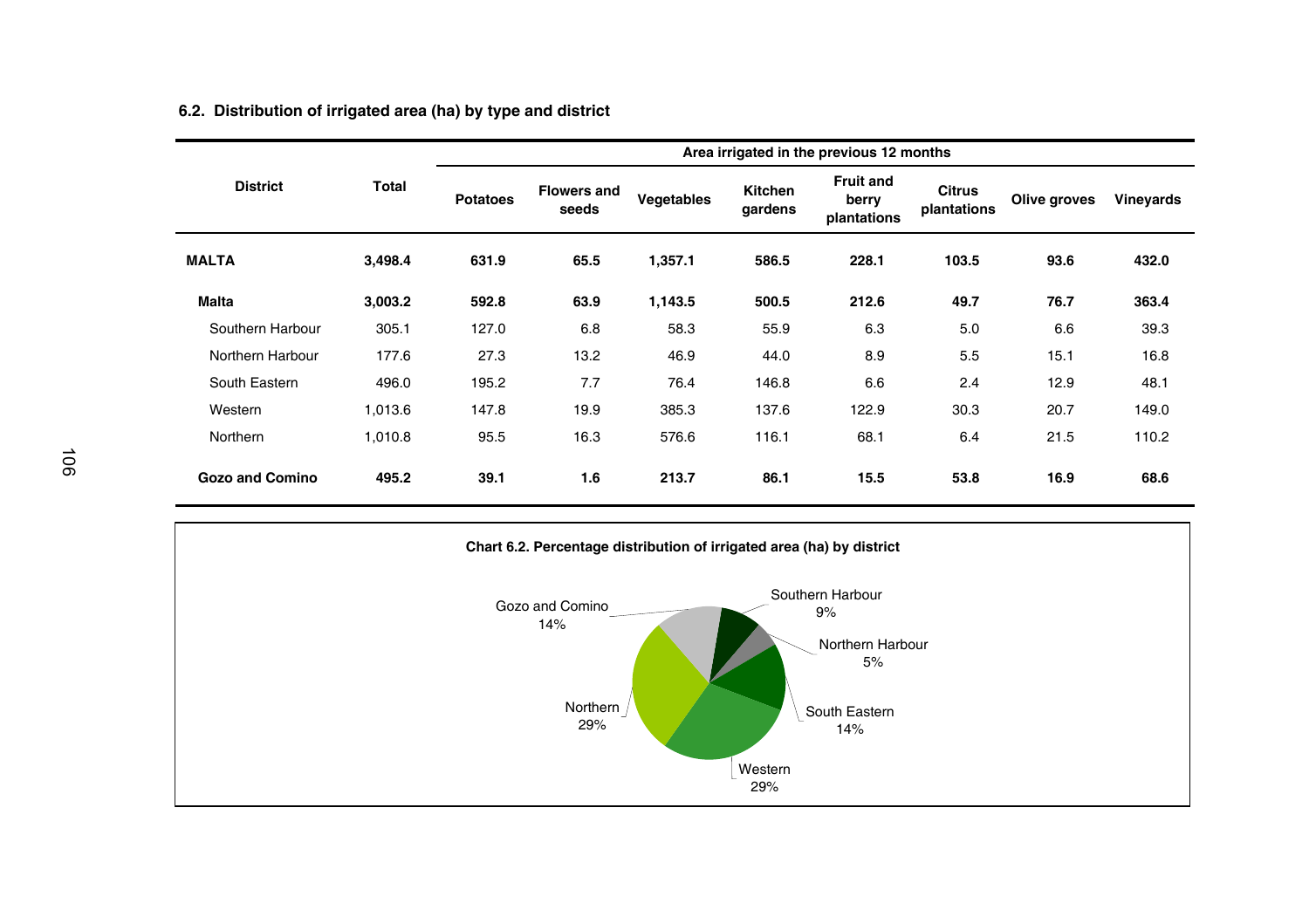| <b>District</b>        | Total      | Size class of UAA (ha) |           |           |           |           |           |  |  |  |  |  |  |  |
|------------------------|------------|------------------------|-----------|-----------|-----------|-----------|-----------|--|--|--|--|--|--|--|
|                        |            | $0 - 0.5$              | $0.5 - 1$ | 1-<2      | $2 - 5$   | $5 - 10$  | $\geq 10$ |  |  |  |  |  |  |  |
| <b>MALTA</b>           | 28.176.059 | 3,323,332              | 3,817,302 | 6.064.240 | 9,152,851 | 4.582.402 | 1,235,931 |  |  |  |  |  |  |  |
| Malta                  | 25,113,235 | 3,011,231              | 3,376,202 | 5,465,033 | 8,222,848 | 4.043.156 | 994,765   |  |  |  |  |  |  |  |
| Southern Harbour       | 3,143,162  | 477.580                | 438.063   | 756.188   | 1,065,289 | 289.325   | 116,717   |  |  |  |  |  |  |  |
| Northern Harbour       | 1,578,968  | 305,770                | 359.437   | 388,954   | 453.976   | 70.831    |           |  |  |  |  |  |  |  |
| South Eastern          | 4,973,913  | 978,725                | 1,044,185 | 1,249,869 | 1,257,807 | 429.531   | 13,796    |  |  |  |  |  |  |  |
| Western                | 7,578,663  | 743,709                | 963.270   | 1,708,781 | 2,753,427 | 947,124   | 462,352   |  |  |  |  |  |  |  |
| Northern               | 7,838,529  | 505,447                | 571.246   | 1,361,241 | 2,692,350 | 2,306,345 | 401,901   |  |  |  |  |  |  |  |
| <b>Gozo and Comino</b> | 3,062,824  | 312,101                | 441,100   | 599,207   | 930.003   | 539.246   | 241,166   |  |  |  |  |  |  |  |

## **6.3. Volume of water (m3) used for irrigation by size class**

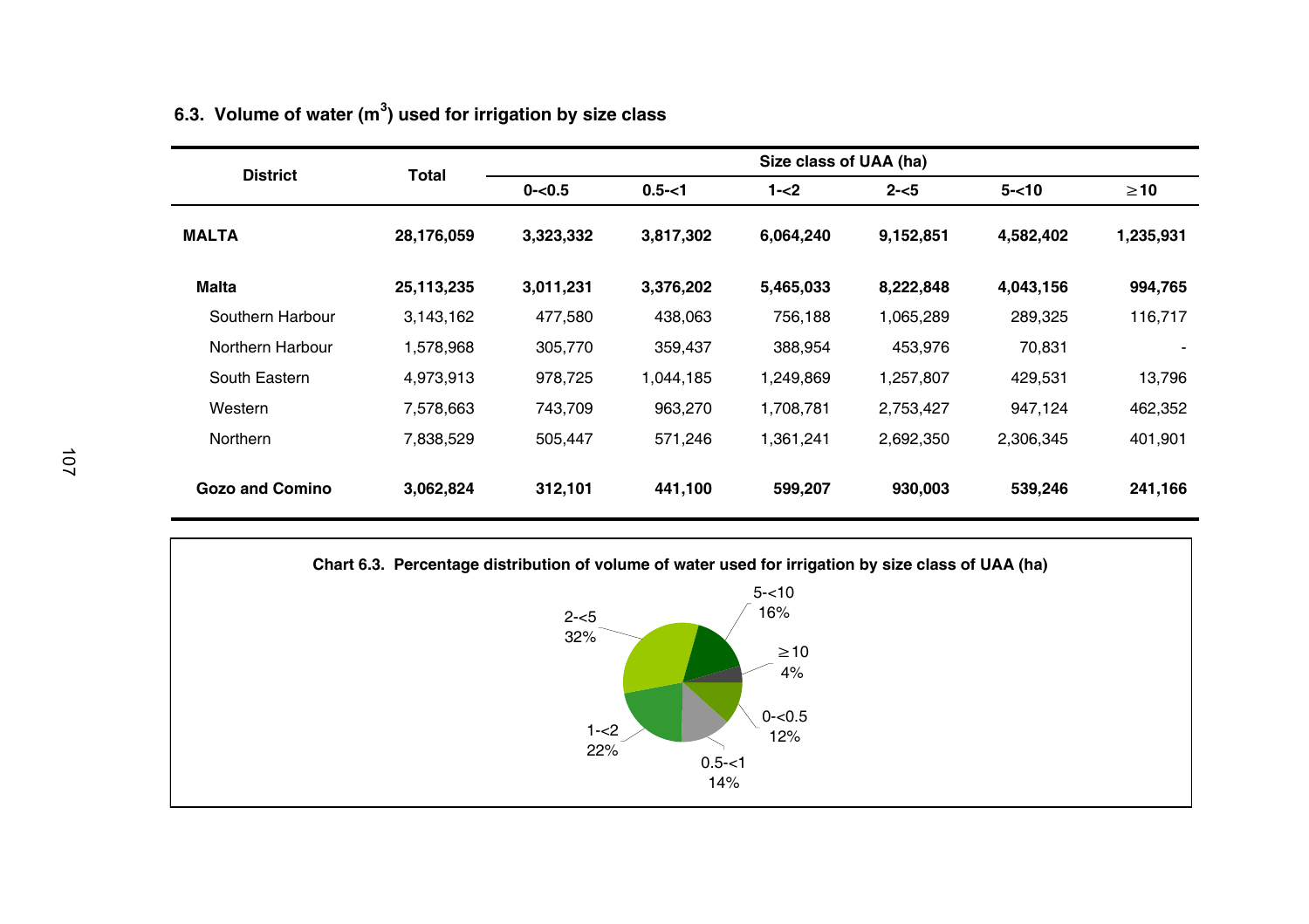**6.4. Volume of water (m3) used for irrigation by size class of standard output (€)**

| <b>District</b>        |                                                                                                    | Size class of standard output $(\epsilon)$<br>Total |         |              |                                       |         |         |                                       |         |         |       |        |     |       |
|------------------------|----------------------------------------------------------------------------------------------------|-----------------------------------------------------|---------|--------------|---------------------------------------|---------|---------|---------------------------------------|---------|---------|-------|--------|-----|-------|
|                        |                                                                                                    |                                                     | Ш       | $\mathbf{m}$ | IV                                    | ٧       | VI      | VII                                   | VIII    | IX      | X     | XI     | XII | XIII  |
| <b>MALTA</b>           | 28,176,059 3,958,003 1,532,207 3,406,486 4,320,028 4,516,859 5,017,846 3,431,824 1,394,642 520,944 |                                                     |         |              |                                       |         |         |                                       |         |         | 2,736 | 73,254 |     | 1,231 |
| <b>Malta</b>           | 25,113,235 3,515,811 1,372,698 3,045,388 3,872,479 4,051,244 4,391,339 3,045,679 1,295,085 447,523 |                                                     |         |              |                                       |         |         |                                       |         |         | 2,736 | 73,254 |     |       |
| Southern Harbour       | 3.143.162                                                                                          | 487.932                                             | 230,658 | 446,950      | 559,597                               | 540,358 | 468,419 | 187,338                               | 118.161 | 103.747 |       |        |     |       |
| Northern Harbour       | 1,578,968                                                                                          | 288,403                                             | 99,991  | 255,248      | 246,330                               | 162,472 | 134,546 | 131,117                               | 214,607 | 46,254  |       |        |     |       |
| South Eastern          |                                                                                                    | 4.973.913 1.194.736                                 | 509.162 | 865.847      | 812.945                               | 689.621 | 481.933 | 192.592                               | 223.173 | 3.903   |       |        |     |       |
| Western                | 7.578.663                                                                                          | 872.739                                             | 317.079 |              | 895.794 1.276.393 1.427.997 1.375.328 |         |         | 797.466                               | 504.855 | 111.011 |       |        |     |       |
| Northern               | 7.838.529                                                                                          | 672.000                                             | 215.807 | 581.548      |                                       |         |         | 977.215 1.230.797 1.931.112 1.737.165 | 234.288 | 182.607 | 2.736 | 73.254 |     |       |
| <b>Gozo and Comino</b> | 3.062.824                                                                                          | 442.192                                             | 159,509 | 361.098      | 447,548                               | 465.615 | 626.508 | 386.145                               | 99.557  | 73,421  |       |        |     | 1,231 |

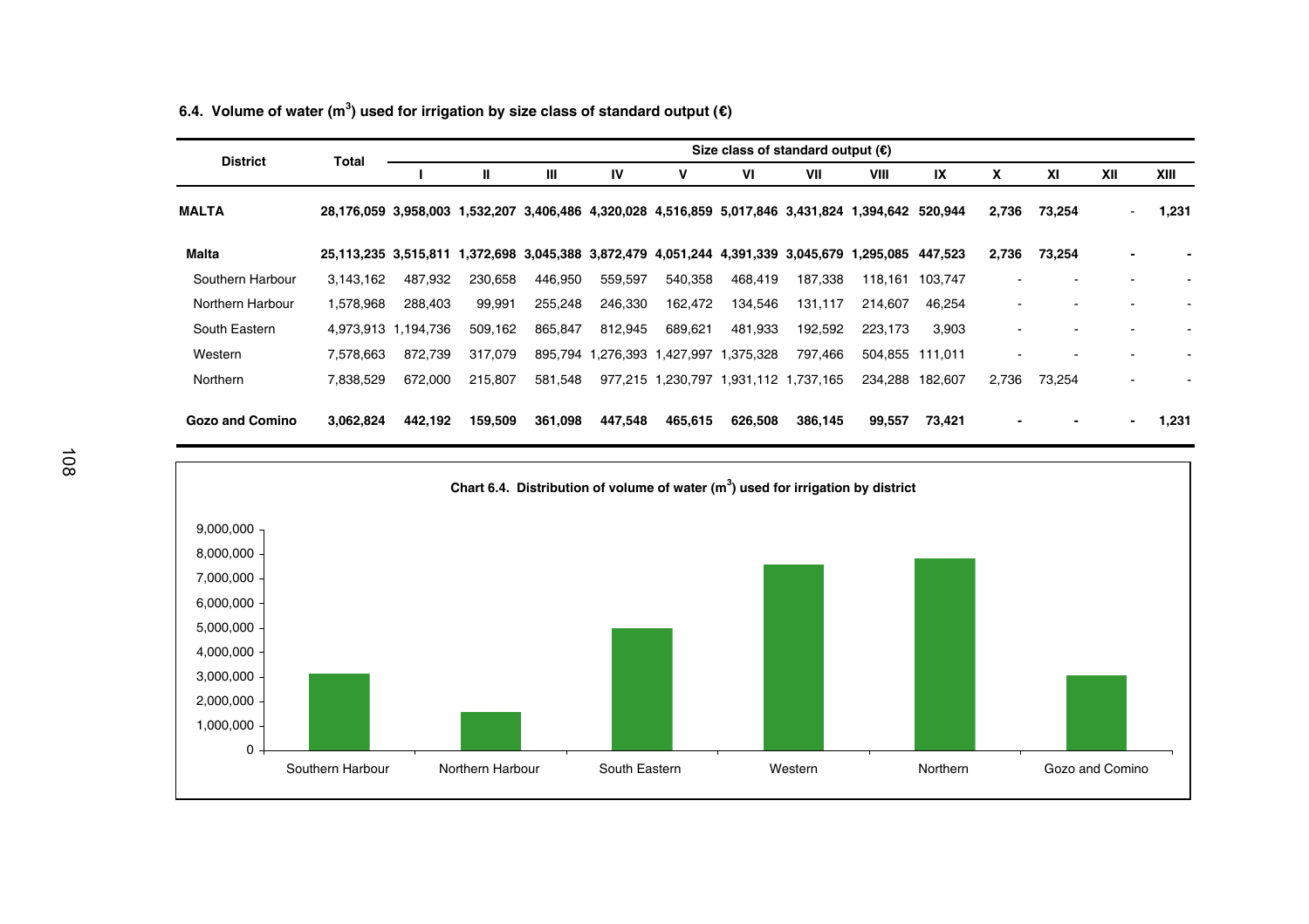7. Ploughing and Manure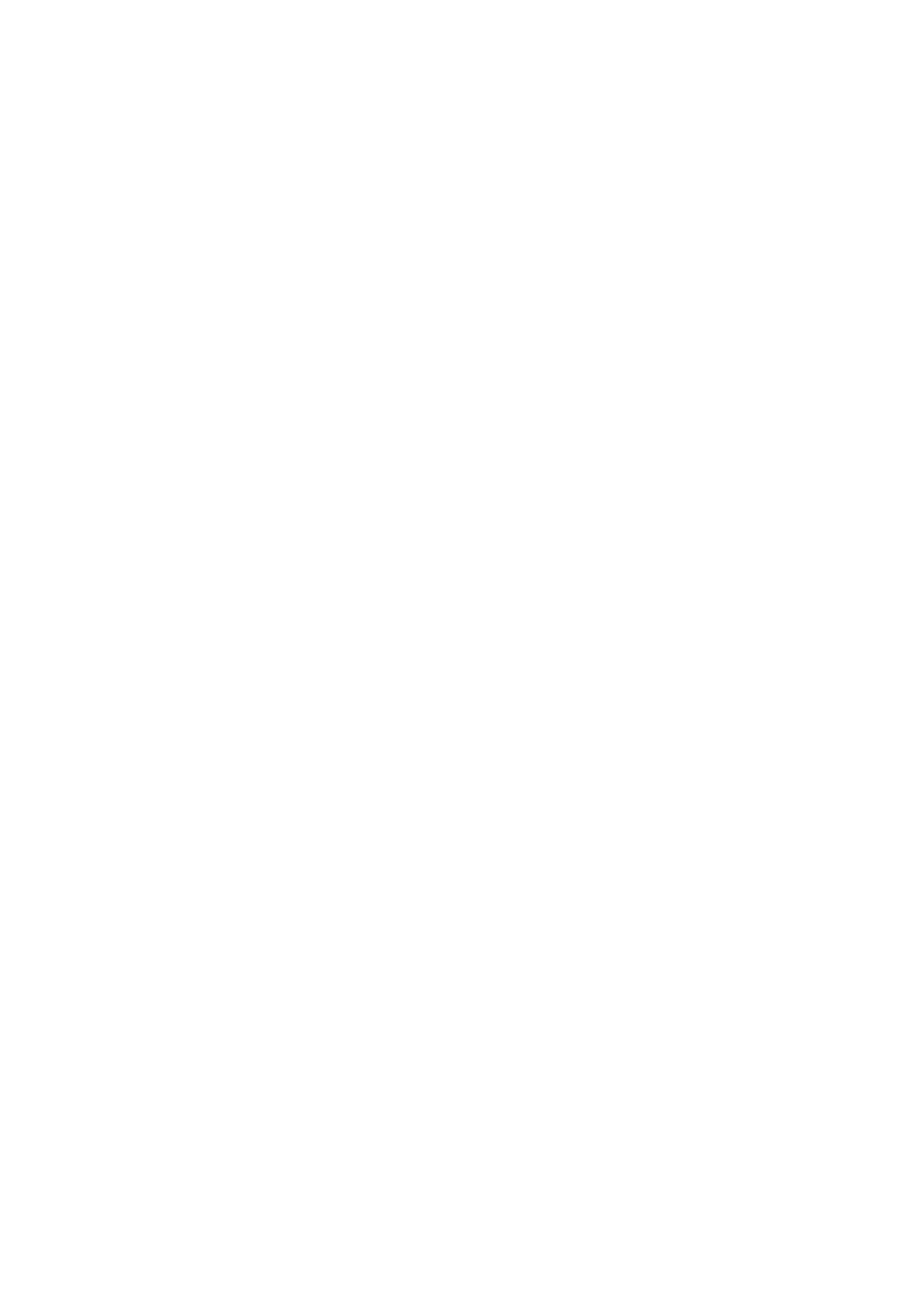| <b>District</b>  | Total   | Time taken for ploughing (hours) |        |         |            |  |  |  |  |  |  |
|------------------|---------|----------------------------------|--------|---------|------------|--|--|--|--|--|--|
|                  |         | $1hr$                            | 1-<4hr | 4-<24hr | $\geq$ 24h |  |  |  |  |  |  |
| <b>MALTA</b>     | 2,971.6 | 929.6                            | 725.6  | 646.8   | 669.6      |  |  |  |  |  |  |
| Malta            | 2,085.7 | 683.5                            | 509.5  | 448.6   | 444.0      |  |  |  |  |  |  |
| Southern Harbour | 257.1   | 47.3                             | 70.0   | 86.6    | 53.1       |  |  |  |  |  |  |
| Northern Harbour | 143.4   | 22.6                             | 46.9   | 23.5    | 50.4       |  |  |  |  |  |  |
| South Eastern    | 574.8   | 198.9                            | 155.0  | 98.9    | 121.9      |  |  |  |  |  |  |
| Western          | 608.4   | 220.5                            | 122.8  | 123.0   | 142.0      |  |  |  |  |  |  |
| Northern         | 502.0   | 194.2                            | 114.7  | 116.6   | 76.5       |  |  |  |  |  |  |
| Gozo and Comino  | 885.9   | 246.0                            | 216.1  | 198.2   | 225.6      |  |  |  |  |  |  |

#### **7.1. Distribution of utilised agricultural area (ha) where farmyard manure was applied by time and district**



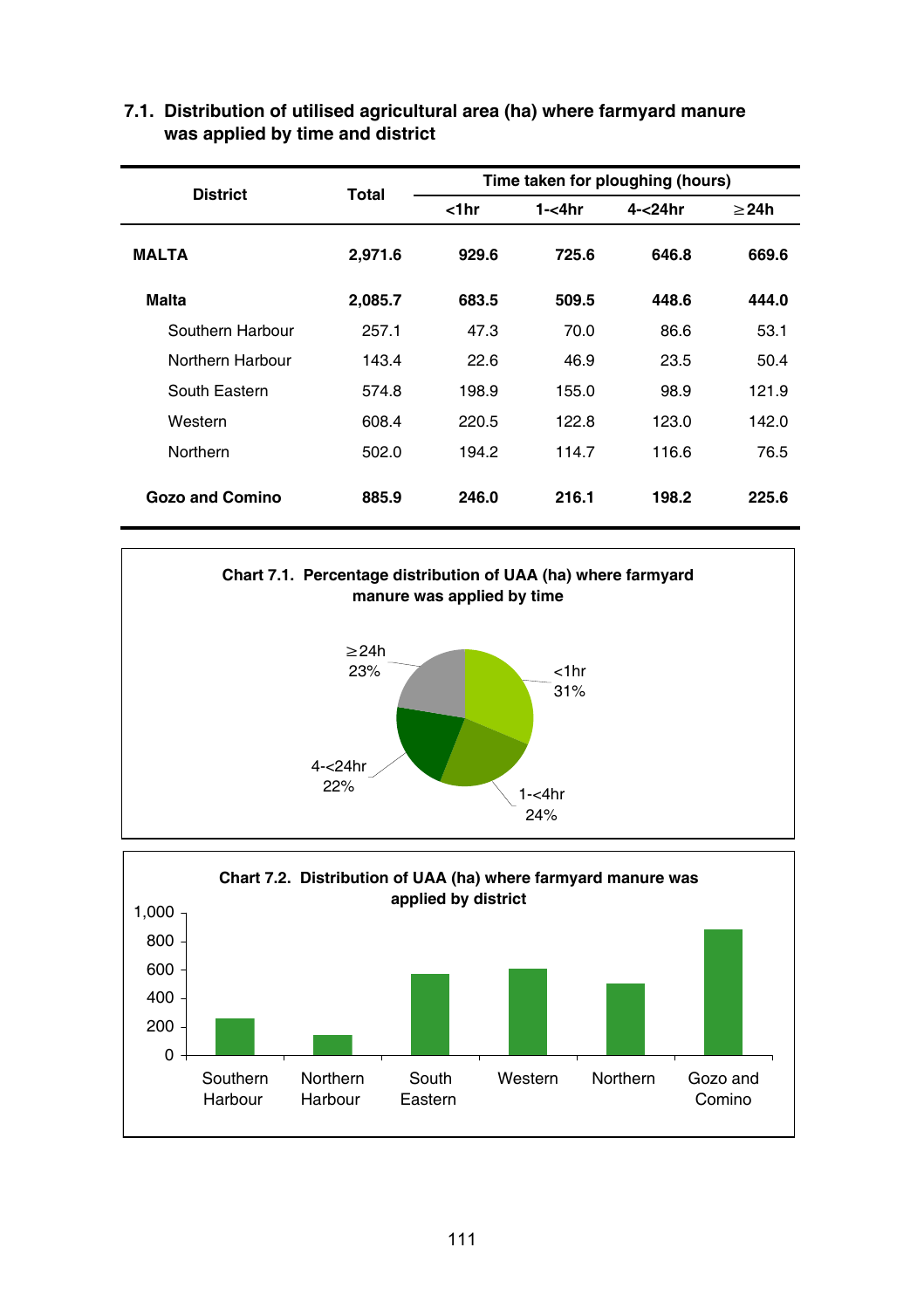| <b>District</b>  | Total |            |        | Time taken for ploughing (hours) |            |
|------------------|-------|------------|--------|----------------------------------|------------|
|                  |       | $<$ 1 $hr$ | 1-<4hr | 4-<24hr                          | $\geq$ 24h |
| <b>MALTA</b>     | 411.2 | 167.2      | 95.1   | 62.3                             | 86.7       |
| <b>Malta</b>     | 252.5 | 61.8       | 84.1   | 53.4                             | 53.1       |
| Southern Harbour | 83.5  | 10.4       | 17.2   | 33.1                             | 22.8       |
| Northern Harbour | 8.4   | 1.0        | 1.2    | 5.9                              | 0.2        |
| South Eastern    | 71.1  | 11.7       | 36.8   | 10.3                             | 12.3       |
| Western          | 56.6  | 23.4       | 20.9   | 2.4                              | 9.9        |
| Northern         | 32.9  | 15.3       | 8.0    | 1.7                              | 8.0        |
| Gozo and Comino  | 158.7 | 105.4      | 11.0   | 8.8                              | 33.6       |

#### **7.2. Distribution of utilised agricultural area (ha) where slurry was applied by time and district**



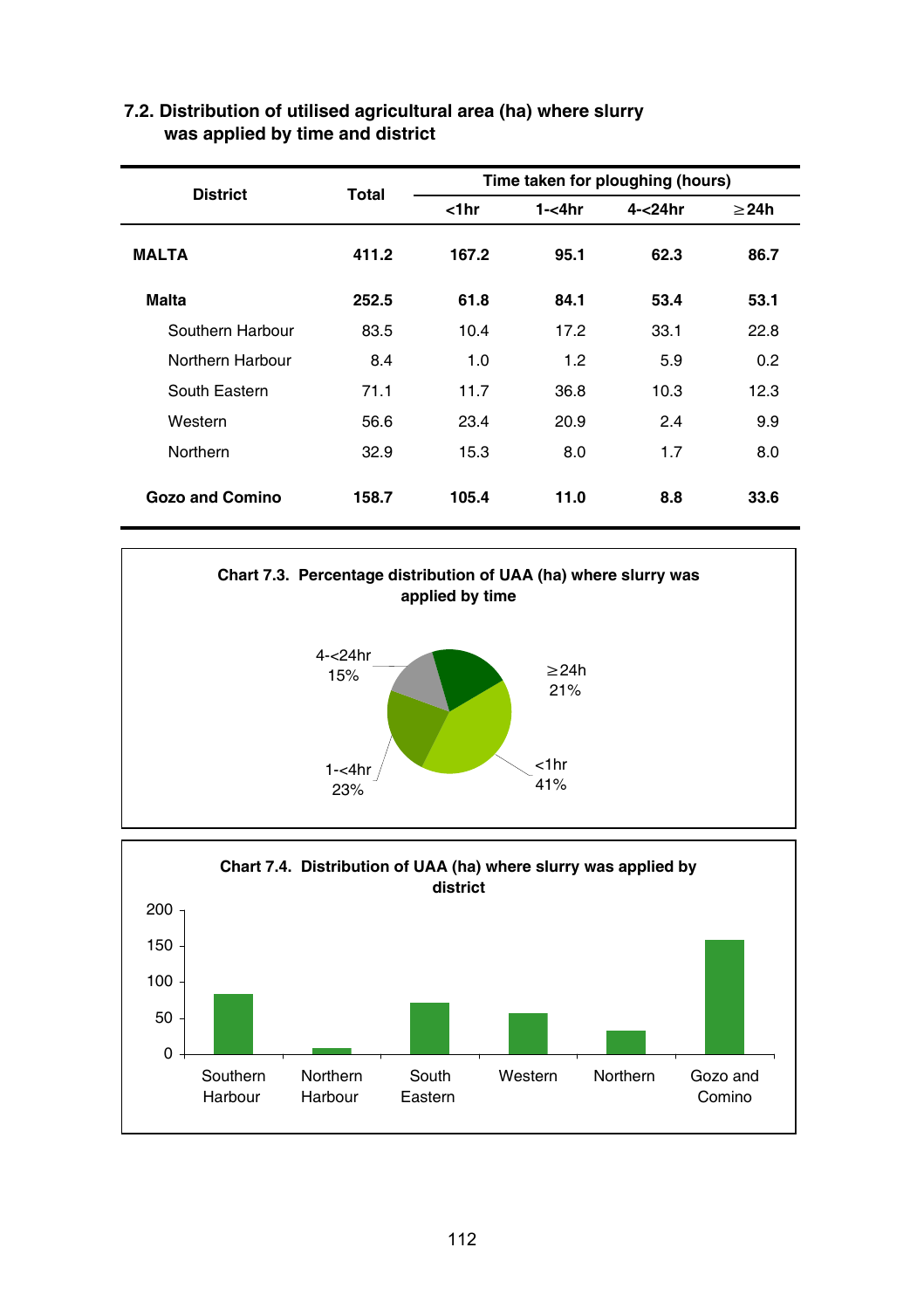8. Typology of Agricultural Holdings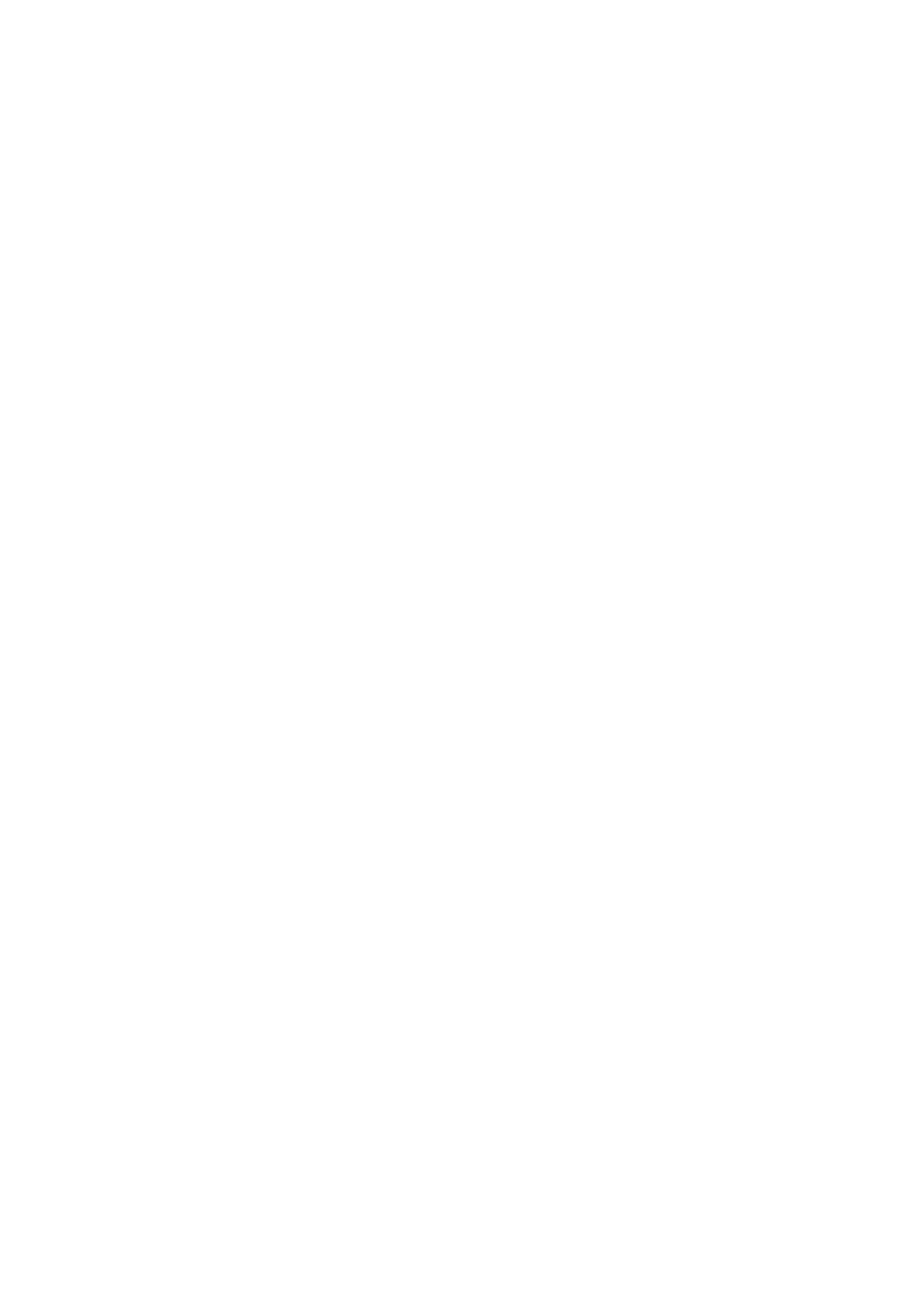#### **8.1. Total number of holdings by size class of standard output (€)**

| <b>Typology</b> |                                                                |        | Size class of standard output $(\mathbf{\epsilon})$ |                |                |                |                |                      |                |                |                         |              |                |     |      |
|-----------------|----------------------------------------------------------------|--------|-----------------------------------------------------|----------------|----------------|----------------|----------------|----------------------|----------------|----------------|-------------------------|--------------|----------------|-----|------|
| code            | Typology                                                       | Total  |                                                     | $\mathbf{u}$   | Ш              | IV             | v              | VI                   | VII            | VIII           | IX                      | $\mathbf{x}$ | XI             | XII | XIII |
|                 | Total                                                          | 12,529 | 8.247                                               | 1,209          | 1,199          | 744            | 413            | 345                  | 182            | 139            | 45                      | 3            | $\overline{2}$ |     | 1    |
| 16              | General field cropping                                         | 3,896  | 3,328                                               | 268            | 123            | 52             | 51             | 35                   | 21             | 16             | 2                       |              |                |     |      |
| 21              | Specialist horticulture indoor                                 | 45     | 4                                                   | 6              | $\overline{4}$ | 8              | $\overline{7}$ | $\overline{7}$       | 3              | $\overline{2}$ | $\overline{\mathbf{4}}$ |              |                |     |      |
| 22              | Specialist horticulture outdoor                                | 1.382  | 45                                                  | 271            | 464            | 276            | 158            | 118                  | 41             | 5              | 4                       |              |                |     |      |
| 23              | Other horticulture                                             | 88     | 9                                                   | ÷              | 12             | 16             | 16             | 14                   | 13             | $\overline{4}$ | $\overline{2}$          |              |                |     |      |
| 35              | Specialist vineyards                                           | 294    | 186                                                 | 55             | 33             | 13             | 3              | $\overline{c}$       | $\overline{2}$ |                |                         |              |                |     |      |
| 36              | Specialist fruit and citrus fruit                              | 470    | 292                                                 | 102            | 43             | 21             | $\overline{7}$ | 5                    |                |                |                         |              |                |     |      |
| 37              | Specialist olives                                              | 65     | 62                                                  | 3              | $\sim$         |                |                |                      |                |                |                         |              |                |     |      |
| 38              | Various permanent crops combined                               | 99     | 45                                                  | 26             | 16             | 9              | $\overline{c}$ | 1                    |                |                |                         |              |                |     |      |
| 45              | Specialist dairying                                            | 103    |                                                     |                |                | $\overline{c}$ | 1              | 9                    | 28             | 46             | 16                      |              |                |     |      |
| 46              | Specialist cattle - rearing and fattening                      | 41     | 5                                                   | 10             | 13             | 8              | 3              | $\overline{2}$       |                |                |                         |              |                |     |      |
| 47              | Cattle - dairying, rearing and fattening combined              | 18     |                                                     |                |                |                | $\mathbf{1}$   | 8                    | 3              | 6              |                         |              |                |     |      |
| 48              | Sheep, goats and other grazing livestock                       | 1,019  | 514                                                 | 186            | 145            | 89             | 48             | 27                   | 9              | $\overline{1}$ |                         |              |                |     |      |
| 51              | Specialist pigs                                                | 101    | $\overline{1}$                                      | $\overline{2}$ | $\overline{c}$ | 5              | 12             | 24                   | 25             | 22             | 5                       |              | $\overline{2}$ |     |      |
| 52              | Specialist poultry                                             | 155    | 76                                                  | $\overline{1}$ | $\sim$         | 5              | 8              | 21                   | 14             | 24             | 6                       |              |                |     |      |
| 53              | Various granivores combined                                    | 346    | 258                                                 | 42             | 16             | 8              | 3              | $\overline{7}$       | $\overline{1}$ | $\overline{7}$ | $\overline{\mathbf{4}}$ |              |                |     |      |
| 61              | Mixed cropping                                                 | 866    | 145                                                 | 160            | 248            | 185            | 71             | 47                   | 9              | -1             |                         |              |                |     |      |
| 73              | Mixed livestock, mainly grazing livestock                      | 67     | 20                                                  | 17             | 22             | 3              | $\mathbf{1}$   | $\ddot{\phantom{1}}$ | 3              |                |                         |              |                |     |      |
| 74              | Mixed livestock: granivores and non-dairying grazing livestock | 47     | 23                                                  | 9              | 6              | 1              | $\overline{c}$ | 3                    | $\overline{c}$ |                |                         |              |                |     |      |
| 83              | Filed crops - grazing livestock combined                       | 22     | ٠                                                   | 6              | 8              | 5              | $\overline{1}$ | $\overline{c}$       |                |                |                         |              |                |     |      |
| 84              | Various crops and livestock combined                           | 289    | 118                                                 | 45             | 44             | 38             | 18             | 13                   | 8              | $\overline{4}$ |                         |              |                |     |      |
| 90              | Non-classified holdings                                        | 3.116  | 3.116                                               |                |                |                |                |                      |                |                |                         |              |                |     |      |
|                 |                                                                |        |                                                     |                |                |                |                |                      |                |                |                         |              |                |     |      |

\* Includes agricultural holdings that have only kitchen gardens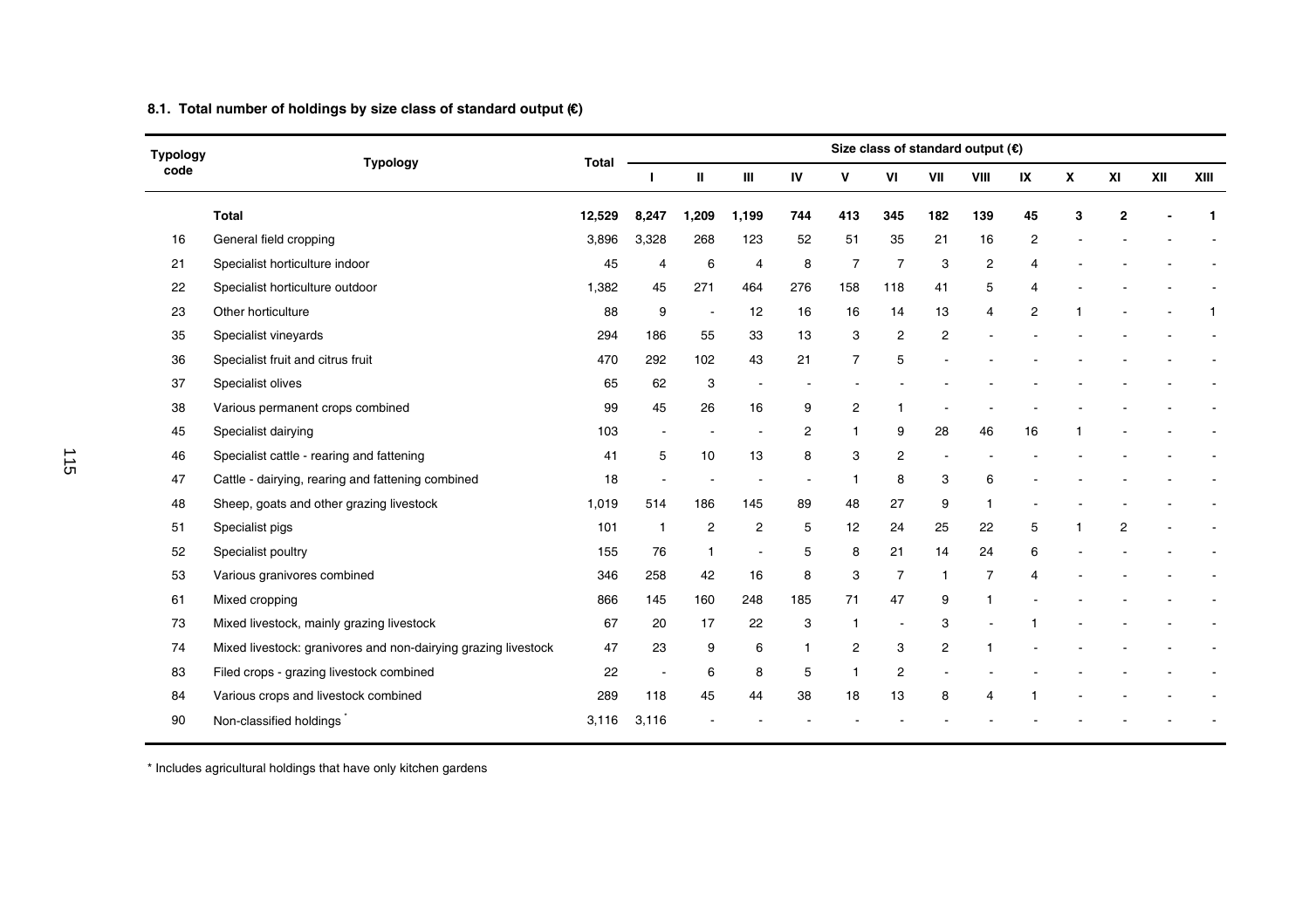#### **8.2. Distribution of UAA (ha) by size class of standard output (€)**

| <b>Typology</b> |                                                   |          |                          |         |         |                      |         |         |        |       |       |     |      |     |      |
|-----------------|---------------------------------------------------|----------|--------------------------|---------|---------|----------------------|---------|---------|--------|-------|-------|-----|------|-----|------|
| code            | <b>Typology</b>                                   | Total    |                          | Ш       | Ш       | IV                   | v       | VI      | VII    | VIII  | IX    | x   | XI   | XII | XIII |
|                 | Total                                             | 11,452.8 | 3,838.8                  | 1,249.1 | 1,492.1 | 1,377.5              | 1,045.9 | 1,085.2 | 708.5  | 449.5 | 190.0 | 4.6 | 10.6 |     | 1.1  |
| 16              | General field cropping                            | 3.406.6  | 2.210.1                  | 488.0   | 251.3   | 111.1                | 141.6   | 63.9    | 81.7   | 52.1  | 6.8   |     |      |     |      |
| 21              | Specialist horticulture indoor                    | 67.4     | 0.8                      | 2.5     | 2.1     | 9.6                  | 9.8     | 20.4    | 4.8    | 2.0   | 15.3  |     |      |     |      |
| 22              | Specialist horticulture outdoor                   | 2,225.1  | 16.2                     | 138.5   | 391.8   | 449.5                | 401.8   | 458.0   | 290.0  | 56.3  | 23.2  |     |      |     |      |
| 23              | Other horticulture                                | 242.5    | 4.1                      | 0.0     | 9.8     | 20.9                 | 29.9    | 66.4    | 96.3   | 10.3  | 0.4   | 3.3 |      |     | 1.1  |
| 35              | Specialist vineyards                              | 313.2    | 93.6                     | 51.7    | 59.1    | 36.1                 | 16.5    | 19.8    | 36.4   |       |       |     |      |     |      |
| 36              | Specialist fruit and citrus fruit                 | 331.3    | 117.0                    | 85.3    | 51.1    | 37.1                 | 19.0    | 21.8    |        |       |       |     |      |     |      |
| 37              | Specialist olives                                 | 50.3     | 42.6                     | 7.7     |         |                      |         |         |        |       |       |     |      |     |      |
| 38              | Various permanent crops combined                  | 144.5    | 26.6                     | 31.5    | 29.0    | 37.7                 | 12.7    | 7.1     |        |       |       |     |      |     |      |
| 45              | Specialist dairying                               | 353.3    |                          |         |         | 0.1                  | 2.2     | 23.1    | 40.0   | 191.4 | 96.4  | 0.1 |      |     |      |
| 46              | Specialist cattle - rearing and fattening         | 40.4     | 1.2                      | 6.5     | 10.7    | 15.4                 | 1.8     | 4.6     |        |       |       |     |      |     |      |
| 47              | Cattle - dairying, rearing and fattening combined | 70.2     |                          |         |         | $\ddot{\phantom{1}}$ | 2.9     | 19.8    | 12.3   | 35.1  |       |     |      |     |      |
| 48              | Sheep, goats and other grazing livestock          | 857.9    | 229.1                    | 169.8   | 180.7   | 95.3                 | 77.1    | 84.7    | 13.4   | 7.8   |       |     |      |     |      |
| 51              | Specialist pigs                                   | 66.7     | ٠.                       | 0.3     | 0.3     | 4.0                  | 6.5     | 12.4    | 11.9   | 17.8  | 1.7   | 1.2 | 10.6 |     |      |
| 52              | Specialist poultry                                | 71.7     | 21.5                     | 0.8     | $\sim$  | 0.3                  | 4.5     | 18.0    | 6.9    | 18.5  | 1.2   |     |      |     |      |
| 53              | Various granivores combined                       | 133.1    | 71.4                     | 18.1    | 11.1    | 2.2                  | 1.6     | 5.7     | $\sim$ | 12.4  | 10.7  |     |      |     |      |
| 61              | Mixed cropping                                    | 1,699.7  | 111.8                    | 181.0   | 391.3   | 457.0                | 265.9   | 214.4   | 58.2   | 20.2  |       |     |      |     |      |
| 73              | Mixed livestock, mainly grazing livestock         | 62.6     | 10.5                     | 12.0    | 19.9    | 2.5                  | 1.1     |         | 2.7    |       | 13.9  |     |      |     |      |
| 74              | Mixed livestock: granivores and non-dairying      |          |                          |         |         |                      |         |         |        |       |       |     |      |     |      |
|                 | grazing livestock                                 | 35.2     | 8.4                      | 6.0     | 5.7     |                      | 0.7     | 3.9     | 10.6   |       |       |     |      |     |      |
| 83              | Filed crops - grazing livestock combined          | 34.1     | $\overline{\phantom{a}}$ | 4.3     | 9.2     | 11.9                 | 2.4     | 6.4     |        |       |       |     |      |     |      |
| 84              | Various crops and livestock combined              | 432.1    | 58.9                     | 45.2    | 69.0    | 86.7                 | 48.1    | 34.8    | 43.5   | 25.6  | 20.3  |     |      |     |      |
| 90              | Non-classified holdings                           | 814.9    | 814.9                    |         |         |                      |         |         |        |       |       |     |      |     |      |

\* Includes agricultural holdings that have only kitchen gardens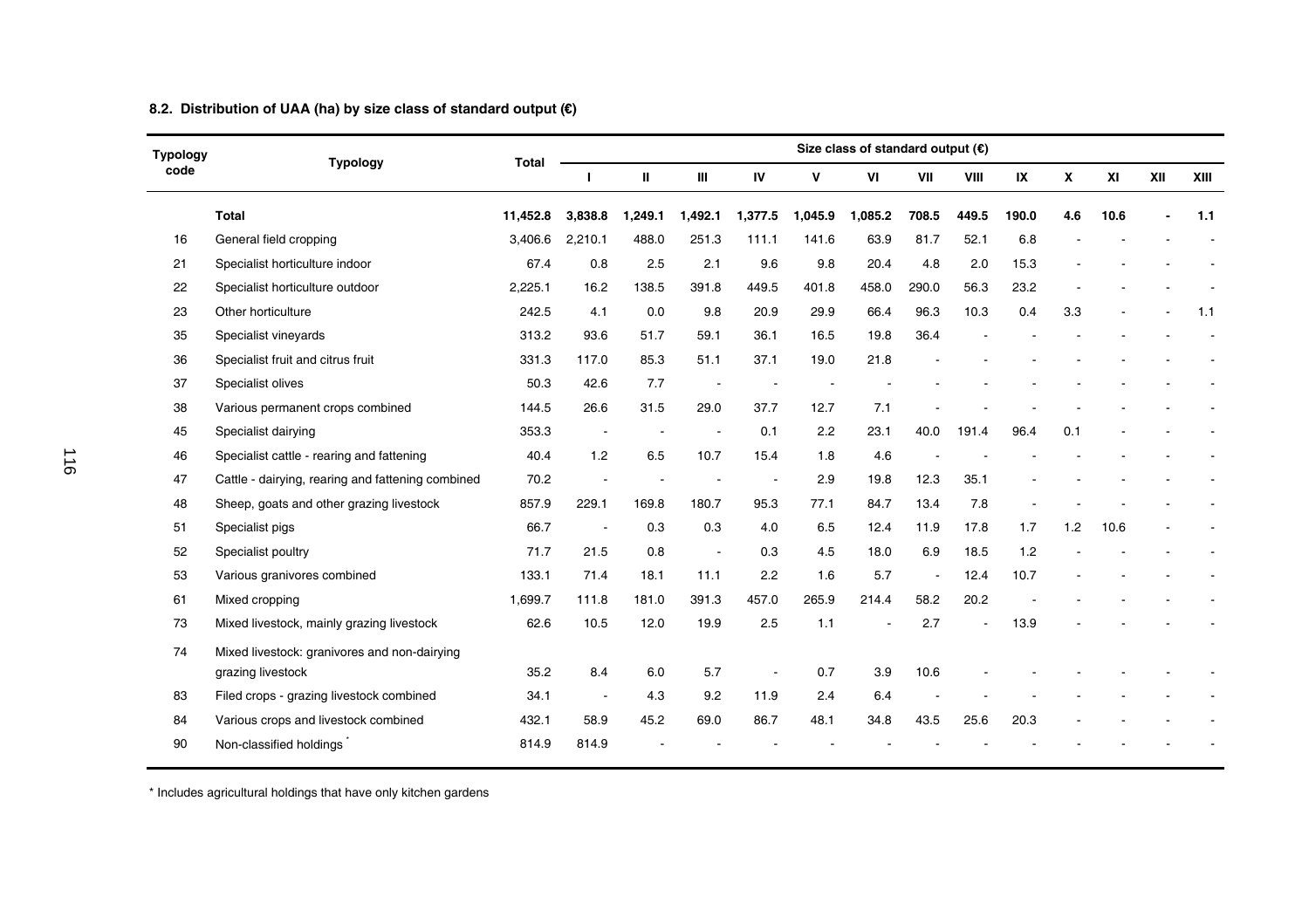## **8.3. Total number employed by size class of standard output ( €)**

| Typology | <b>Typology</b>                                                |        | Size class of standard output $(\mathbf{E})$<br>Total |                |                          |                |                |                         |                |                |                |                |    |     |      |
|----------|----------------------------------------------------------------|--------|-------------------------------------------------------|----------------|--------------------------|----------------|----------------|-------------------------|----------------|----------------|----------------|----------------|----|-----|------|
| code     |                                                                |        | п                                                     | Ш              | Ш                        | IV             | v              | VI                      | VII            | VIII           | IX             | x              | XI | XII | XIII |
|          | Total                                                          | 18.539 | 11,123                                                | 1.820          | 1,912                    | .257           | 775            | 683                     | 381            | 334            | 191            | 15             | 11 |     | 37   |
| 16       | General field cropping                                         | 5,366  | 4,431                                                 | 405            | 214                      | 98             | 95             | 62                      | 30             | 27             | $\overline{4}$ |                |    |     |      |
| 21       | Specialist horticulture indoor                                 | 126    | 5                                                     | 6              | 6                        | 21             | 20             | 19                      | $\overline{7}$ | 15             | 27             |                |    |     |      |
| 22       | Specialist horticulture outdoor                                | 2,321  | 57                                                    | 385            | 726                      | 467            | 292            | 247                     | 103            | 33             | 11             |                |    |     |      |
| 23       | Other horticulture                                             | 234    | 13                                                    | ×              | 25                       | 24             | 38             | 30                      | 37             | 8              | 17             | 5              |    |     | 37   |
| 35       | Specialist vineyards                                           | 515    | 298                                                   | 99             | 62                       | 26             | 6              | 9                       | 15             |                |                |                |    |     |      |
| 36       | Specialist fruit and citrus fruit                              | 686    | 395                                                   | 158            | 73                       | 38             | 12             | 10                      |                |                |                |                |    |     |      |
| 37       | Specialist olives                                              | 97     | 91                                                    | 6              | $\overline{\phantom{a}}$ |                |                |                         |                |                |                |                |    |     |      |
| 38       | Various permanent crops combined                               | 154    | 67                                                    | 40             | 23                       | 16             | 7              | $\overline{\mathbf{1}}$ |                |                |                |                |    |     |      |
| 45       | Specialist dairying                                            | 198    |                                                       |                | ×                        | $\overline{2}$ | $\overline{2}$ | 13                      | 42             | 97             | 40             | $\overline{2}$ |    |     |      |
| 46       | Specialist cattle - rearing and fattening                      | 55     | 5                                                     | 16             | 18                       | 10             | 3              | 3                       |                |                |                |                |    |     |      |
| 47       | Cattle - dairying, rearing and fattening combined              | 34     |                                                       |                |                          |                | $\mathbf{1}$   | 14                      | 9              | 10             |                |                |    |     |      |
| 48       | Sheep, goats and other grazing livestock                       | 1,424  | 676                                                   | 273            | 207                      | 123            | 80             | 44                      | 20             | $\overline{1}$ |                |                |    |     |      |
| 51       | Specialist pigs                                                | 194    | $\overline{1}$                                        | 2              | $\overline{4}$           | $\overline{7}$ | 18             | 35                      | 42             | 47             | 19             | 8              | 11 |     |      |
| 52       | Specialist poultry                                             | 266    | 111                                                   | $\overline{c}$ | ÷                        | 8              | 13             | 31                      | 22             | 65             | 14             |                |    |     |      |
| 53       | Various granivores combined                                    | 495    | 354                                                   | 59             | 22                       | 12             | 5              | 12                      | 3              | 12             | 16             |                |    |     |      |
| 61       | Mixed cropping                                                 | 1,497  | 223                                                   | 259            | 416                      | 324            | 137            | 116                     | 18             | 4              |                |                |    |     |      |
| 73       | Mixed livestock, mainly grazing livestock                      | 100    | 37                                                    | 22             | 27                       | 4              | $\overline{1}$ | ř.                      | $\overline{4}$ |                | 5              |                |    |     |      |
| 74       | Mixed livestock: granivores and non-dairying grazing livestock | 67     | 31                                                    | 12             | 8                        | 2              | 5              | $\overline{4}$          | $\overline{4}$ | 1              |                |                |    |     |      |
| 83       | Filed crops - grazing livestock combined                       | 38     | ٠                                                     | 12             | 16                       | 6              | $\overline{1}$ | 3                       |                |                |                |                |    |     |      |
| 84       | Various crops and livestock combined                           | 502    | 158                                                   | 64             | 65                       | 69             | 39             | 30                      | 25             | 14             | 38             |                |    |     |      |
| 90       | Non-classified holdings                                        | 4,170  | 4,170                                                 |                |                          |                |                |                         |                |                |                |                |    |     |      |

\* Includes agricultural holdings that have only kitchen gardens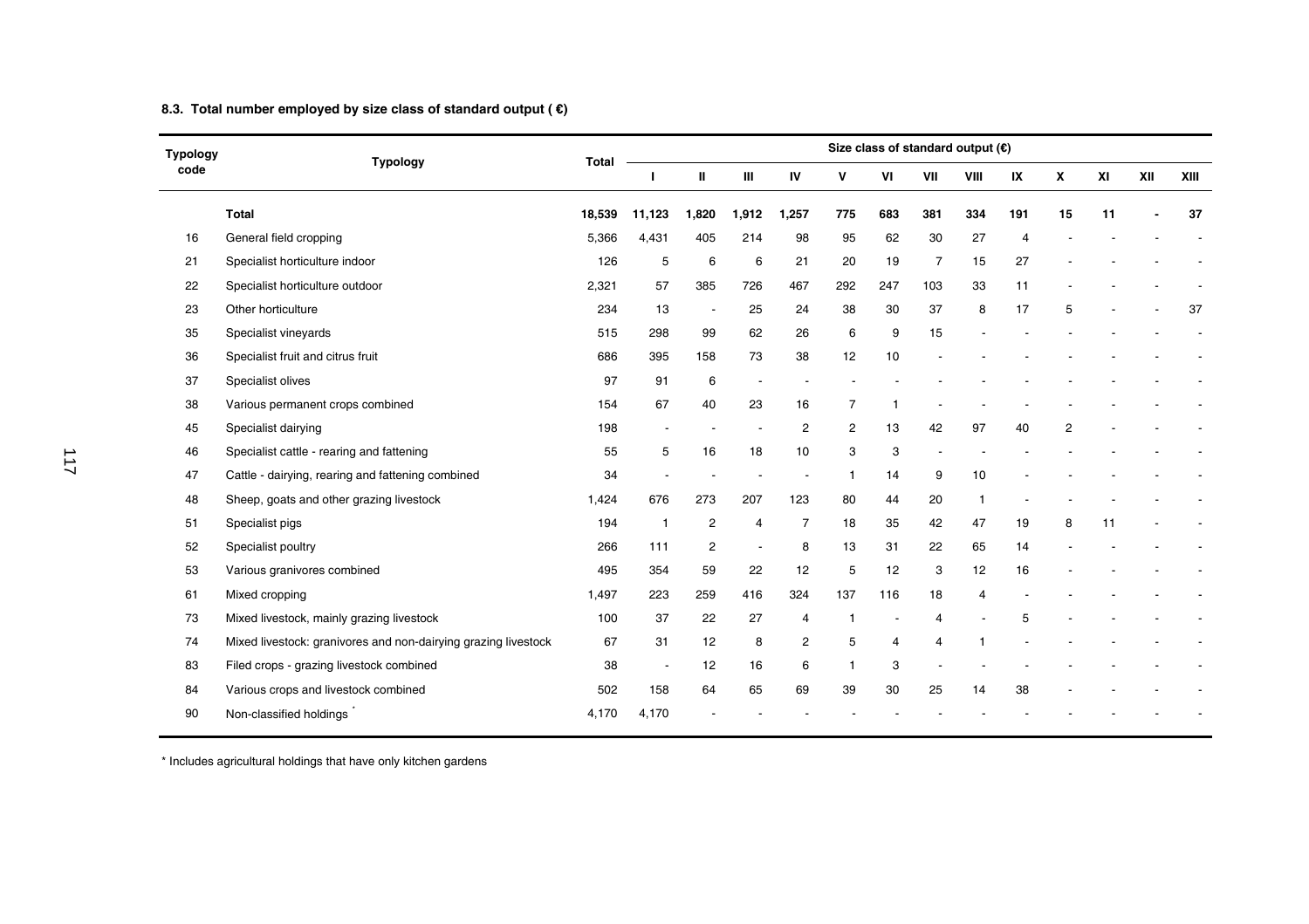## **8.4. Total standard output (€) by size class of standard output (€) …**

| <b>Typology</b> | <b>Typology</b>                                                | Total      | Size class of standard output $(\mathbf{\epsilon})$ |                          |           |           |           |            |  |  |
|-----------------|----------------------------------------------------------------|------------|-----------------------------------------------------|--------------------------|-----------|-----------|-----------|------------|--|--|
| code            |                                                                |            |                                                     | Ш                        | Ш         | IV        | v         | VI         |  |  |
|                 | Total                                                          | 95,890,294 | 3,165,883                                           | 3,544,495                | 6,820,544 | 8,228,564 | 7,924,927 | 12,092,339 |  |  |
| 16              | General field cropping                                         | 10,526,699 | 1,665,056                                           | 740,071                  | 688,526   | 573,917   | 964,395   | 1,259,544  |  |  |
| 21              | Specialist horticulture indoor                                 | 2,535,646  | 3,659                                               | 17,854                   | 20,178    | 91,998    | 129,948   | 246,637    |  |  |
| 22              | Specialist horticulture outdoor                                | 18,630,358 | 64,974                                              | 880,170                  | 2,630,751 | 3,057,683 | 3,054,316 | 4,049,626  |  |  |
| 23              | Other horticulture                                             | 5,449,025  | 173                                                 | $\overline{\phantom{a}}$ | 72,884    | 184,555   | 313,516   | 519,797    |  |  |
| 35              | Specialist vineyards                                           | 927,769    | 166,326                                             | 154,585                  | 183,154   | 128,522   | 54,710    | 78,291     |  |  |
| 36              | Specialist fruit and citrus fruit                              | 1,266,871  | 233,775                                             | 284,111                  | 243,587   | 220,325   | 141,366   | 143,707    |  |  |
| 37              | Specialist olives                                              | 31,947     | 23,726                                              | 8,221                    |           |           |           |            |  |  |
| 38              | Various permanent crops combined                               | 371,264    | 41,230                                              | 77,631                   | 88,389    | 92,063    | 40,553    | 31,398     |  |  |
| 45              | Specialist dairying                                            | 15,681,878 |                                                     |                          |           | 27,740    | 18,656    | 371,256    |  |  |
| 46              | Specialist cattle - rearing and fattening                      | 342,757    | 4,467                                               | 30,475                   | 70,504    | 94,576    | 51,248    | 91,487     |  |  |
| 47              | Cattle - dairying, rearing and fattening combined              | 1,349,418  |                                                     |                          |           |           | 22,705    | 258,564    |  |  |
| 48              | Sheep, goats and other grazing livestock                       | 5,346,297  | 403,469                                             | 537,211                  | 827,368   | 983,754   | 887,735   | 978,252    |  |  |
| 51              | Specialist pigs                                                | 10,357,631 | 1,374                                               | 5,632                    | 15,638    | 67,302    | 250,514   | 882,842    |  |  |
| 52              | Specialist poultry                                             | 7,473,197  | 23,011                                              | 2,377                    |           | 52,676    | 158,869   | 745,150    |  |  |
| 53              | Various granivores combined                                    | 3,228,906  | 229,950                                             | 107,916                  | 87,705    | 92,884    | 60,933    | 259,485    |  |  |
| 61              | Mixed cropping                                                 | 7,774,430  | 156,670                                             | 480,984                  | 1,438,492 | 2,049,020 | 1,364,157 | 1,558,969  |  |  |
| 73              | Mixed livestock, mainly grazing livestock                      | 778,664    | 27,687                                              | 49,523                   | 119,320   | 30,511    | 24,793    |            |  |  |
| 74              | Mixed livestock: granivores and non-dairying grazing livestock | 542,307    | 27,176                                              | 24,390                   | 33,557    | 13,839    | 35,601    | 116,883    |  |  |
| 83              | Filed crops - grazing livestock combined                       | 201,348    | $\overline{\phantom{a}}$                            | 18,354                   | 49,740    | 62,207    | 16,063    | 54,984     |  |  |
| 84              | Various crops and livestock combined                           | 3,073,882  | 93,160                                              | 124,990                  | 250,751   | 404,992   | 334,849   | 445,467    |  |  |
| 90              | Non-classified holdings                                        |            |                                                     |                          |           |           |           |            |  |  |

\* Includes agricultural holdings that have only kitchen gardens